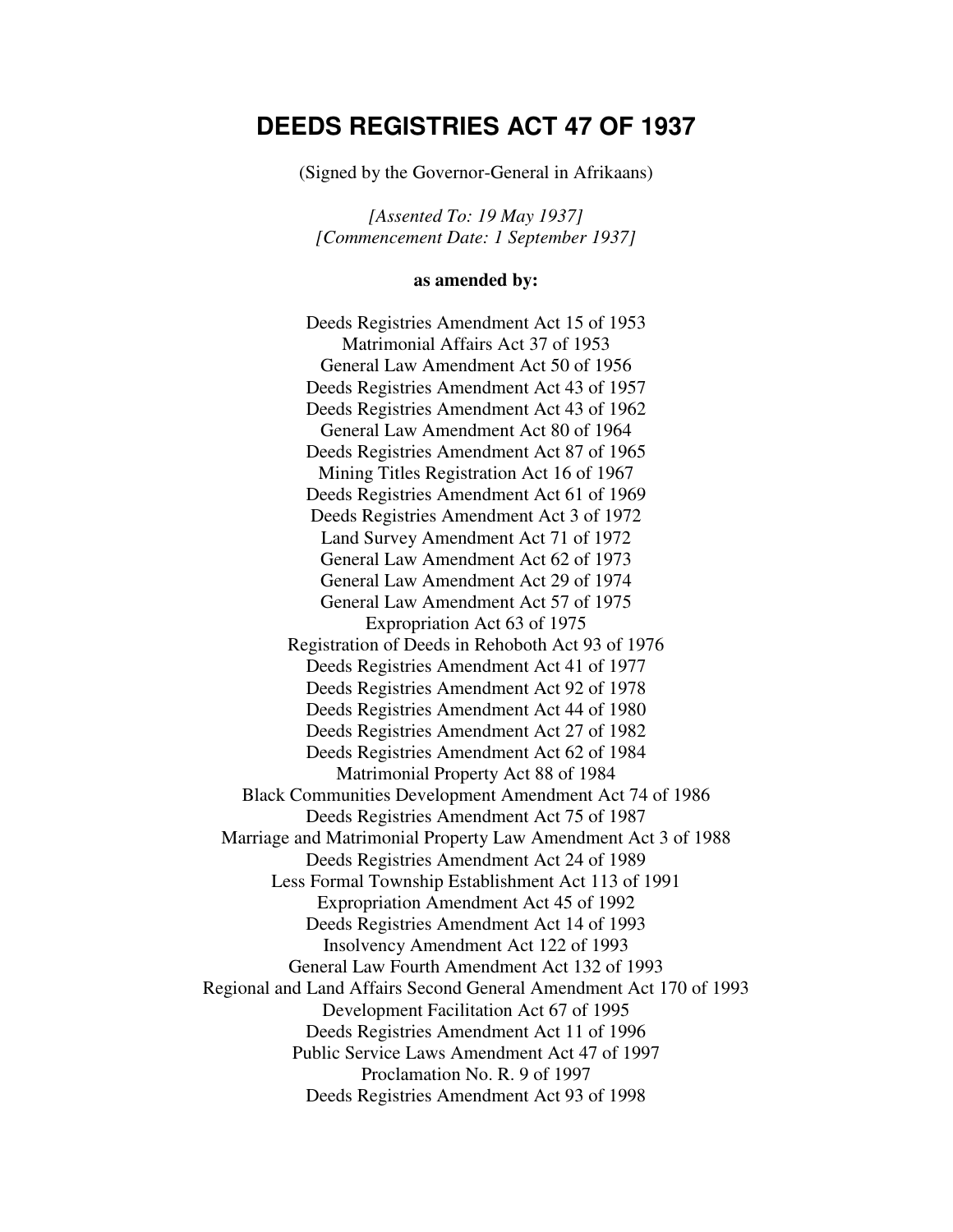Recognition of Customary Marriages Act 120 of 1998 Land Affairs General Amendment Act 11 of 2000 Deeds Registries Amendment Act 9 of 2003 Mining Titles Registration Amendment Act 24 of 2003 [as amended by the Minerals and Energy Laws Amendment Act 11 of 2005] Deeds Registries Amendment Act 5 of 2006 [with effect from 19 July 2006]

*NOTE:* 

**The Act has been amended by Proclamation No. R.9 of 1997, by the substitution for the words "State President" and "Commission for Administration", wherever they occur, by the words "President" and "Public Service Commission" respectively.** 

#### **ACT**

**To consolidate and amend the laws in force in the Republic relating to the registration of deeds.** 

# **ARRANGEMENT OF SECTIONS**

## **CHAPTER I ADMINISTRATION**

|           | Deeds registries                                                                       |
|-----------|----------------------------------------------------------------------------------------|
| 1A.       | Discontinuance of rationalised registries: Transfer of their functions, records, other |
|           | equipment and staff to a receiving deeds registry                                      |
| 2.        | Appointment of registrar and assistant registrar of deeds                              |
| 3.        | Duties of registrar                                                                    |
| <u>4.</u> | Powers of registrar                                                                    |
| 5.        | Transactions affecting land in areas served by different deeds registries              |
| 6.        | Registered deeds not to be cancelled except upon an order of court                     |
| 7.        | Inspection of records and supply of information                                        |
| 8.        | .                                                                                      |
| 9.        | <b>Regulations board</b>                                                               |
|           | <b>Regulations</b>                                                                     |

#### **CHAPTER II REGISTRATION**

11. ……….

12. ……….

13. When registration takes place

- 14. Deeds to follow sequence of their relative causes
- 15. Preparation of deeds by conveyancer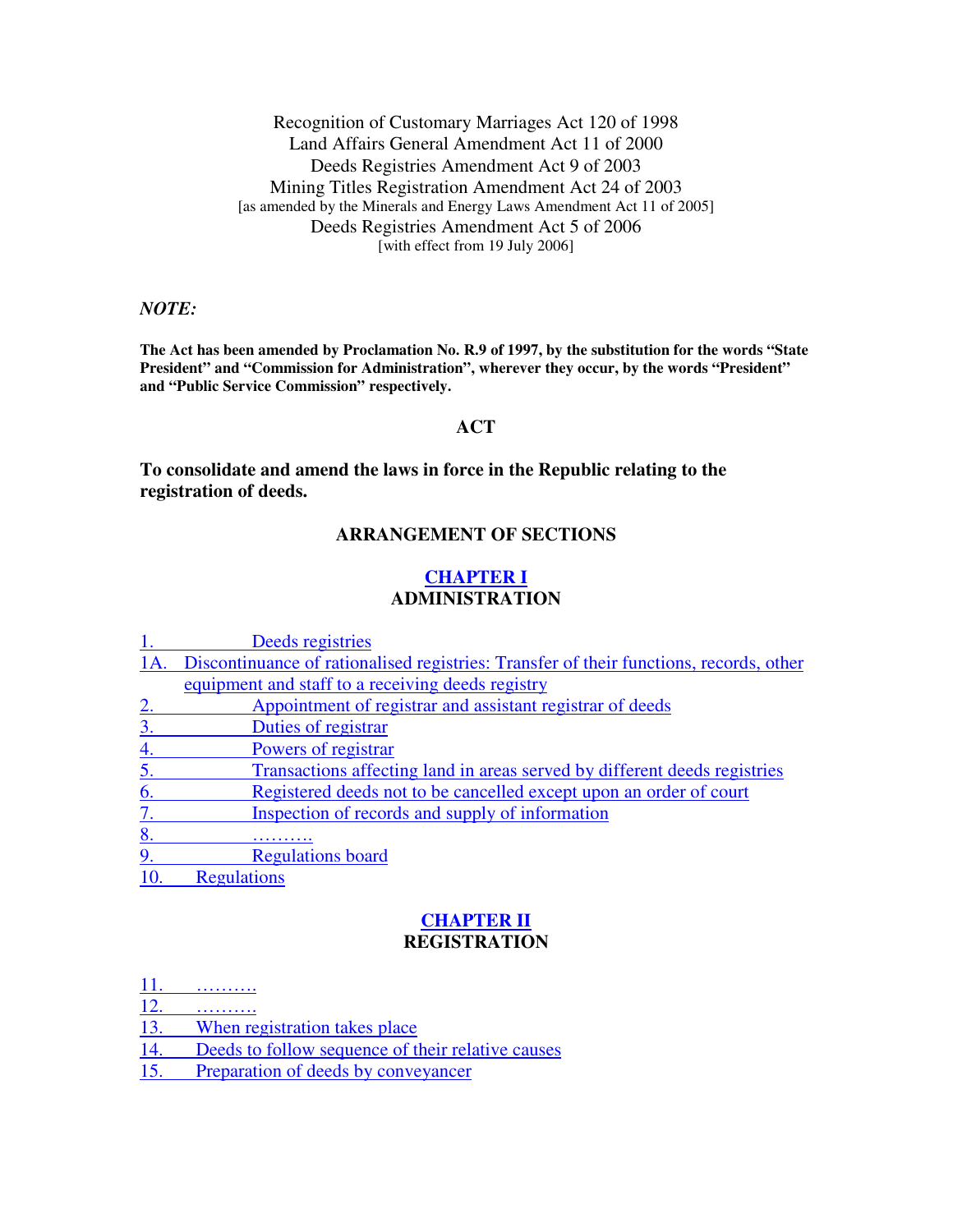15A. Proof of certain facts in connection with deeds and documents by means of certain certificates

- 16. How real rights shall be transferred
- 16A. Registration of transfer of right of leasehold

16B. ……….

- 16D. Registration of transfer of rights acquired in terms of or under Black Administration Act, 1927
- 17. Registration of immovable property in name of married persons

# **CHAPTER III REGISTRATION OF LAND**

- 18. Manner of dealing with State land
- 19. ……….
- 20. Form and manner of execution of deeds of transfer
- 21. Transfer or cession from joint estate
- 22. Transfer of two or more pieces of land by one deed
- 23. Transfer of undivided shares in land by one deed
- 23*bis*.Transfer of shares in properties to more than one transferee in one deed
- 24. Special provisions relating to transfer of undivided shares
- 24*bis*.Transfer from firm or partnership
- 25. Transfer to unascertained children
- 26. Deeds of partition transfer
- 27. Requisites where share in land partitioned is mortgaged
- 28. Requisites where share in land partitioned is subject to other rights
- 29. Effect of compliance with sections 27 and 28
- 30. Partition of land subject to *fidei commissum*
- 31. Transfer of expropriated land or land vested by statute
- 32. Registration of expropriated servitudes or servitudes vested by statute
- 33. Registration of title by other than the ordinary procedure
- 34. Certificate of registered title of undivided share
- 35. Certificate of registered title of aggregate share
- 36. Certificate of registered title of one or more properties held under one deed
- 37. Conditions governing the issue of certificates of registered title
- 38. Certificate of registered title taking place of lost or destroyed deed
- 39. Certificate of registered title to correct error in registration
- 40. Certificate of consolidated or amended title of two or more pieces of land
- 41. ……….
- 42. Certificate of uniform title
- 43. Certificate of registered title of portion of a piece of land
- 43A. Certificate of registered title in respect of land previously held under sectional title
- 44. Rectification of title by endorsement
- 45. Transfer or cession by means of endorsement
- 45*bis*.Endorsement of deeds on divorce, division of joint estate, or change of matrimonial property system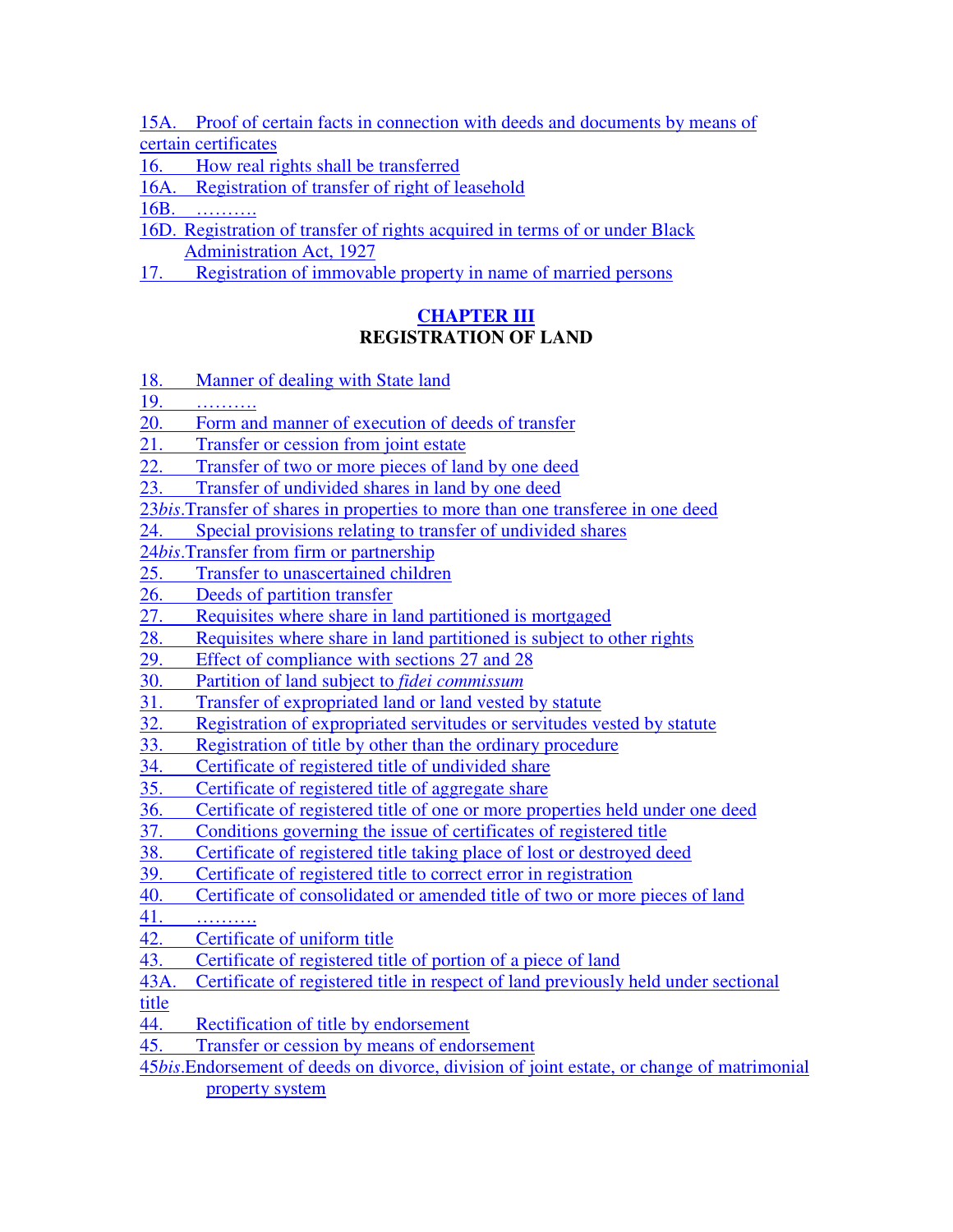# **CHAPTER IV TOWNSHIPS AND SETTLEMENTS**

- 46. Requirements in the case of subdivision of land into lots or erven
- 46A. Special requirements in the case of subdivision into lots or erven of land in the area of deeds registry at Johannesburg
- 46B. Section 46 applies mutatis mutandis to land otherwise subdivided
- 47. Transfer of township or portion thereof
- 48. Special provisions regarding a bond over land in a Rand township and other land
- 49. Special provisions regarding townships in the Transvaal

# **CHAPTER V BONDS**

- 50. Execution of bonds
- 50A. Irrelevant provisions
- 51. Requirements in case of bonds intended to secure future debts
- 52. Cession of bond to secure future advances
- 53. Exclusion of general clause in mortgage bonds
- 54. No bond to be passed in favour of an agent
- 55. Requirements in case of bonds passed by or in favour of two or more persons
- 56. Transfer of hypothecated immovable property
- 57. Substitution of debtor in respect of a bond
- 58. Powers in respect of certain property in insolvent and certain other estates
- 59. ……….
- 60. Consent of bondholder to registration of merger of rights of mortgagor
- 61. Registration of notarial bonds
- 62. Where notarial bond is to be registered

# **CHAPTER VI RIGHTS IN IMMOVABLE PROPERTY**

- 63. Restriction on registration of rights in immovable property
- 64. Certificates of registered real rights
- 65. Registration of notarial deed creating personal servitude
- 66. Restriction on registration of personal servitudes
- 67. Reservation of personal servitudes
- 68. Registration of lapse of personal servitude
- 69. Transfer and mortgage of land with personal servitude thereon
- 69*bis*.Joint transactions by fiduciary and fideicommissary
- 70. ……….
- 71. …………
- 72. ……….
- 73. ……….
- 73*bis* ……….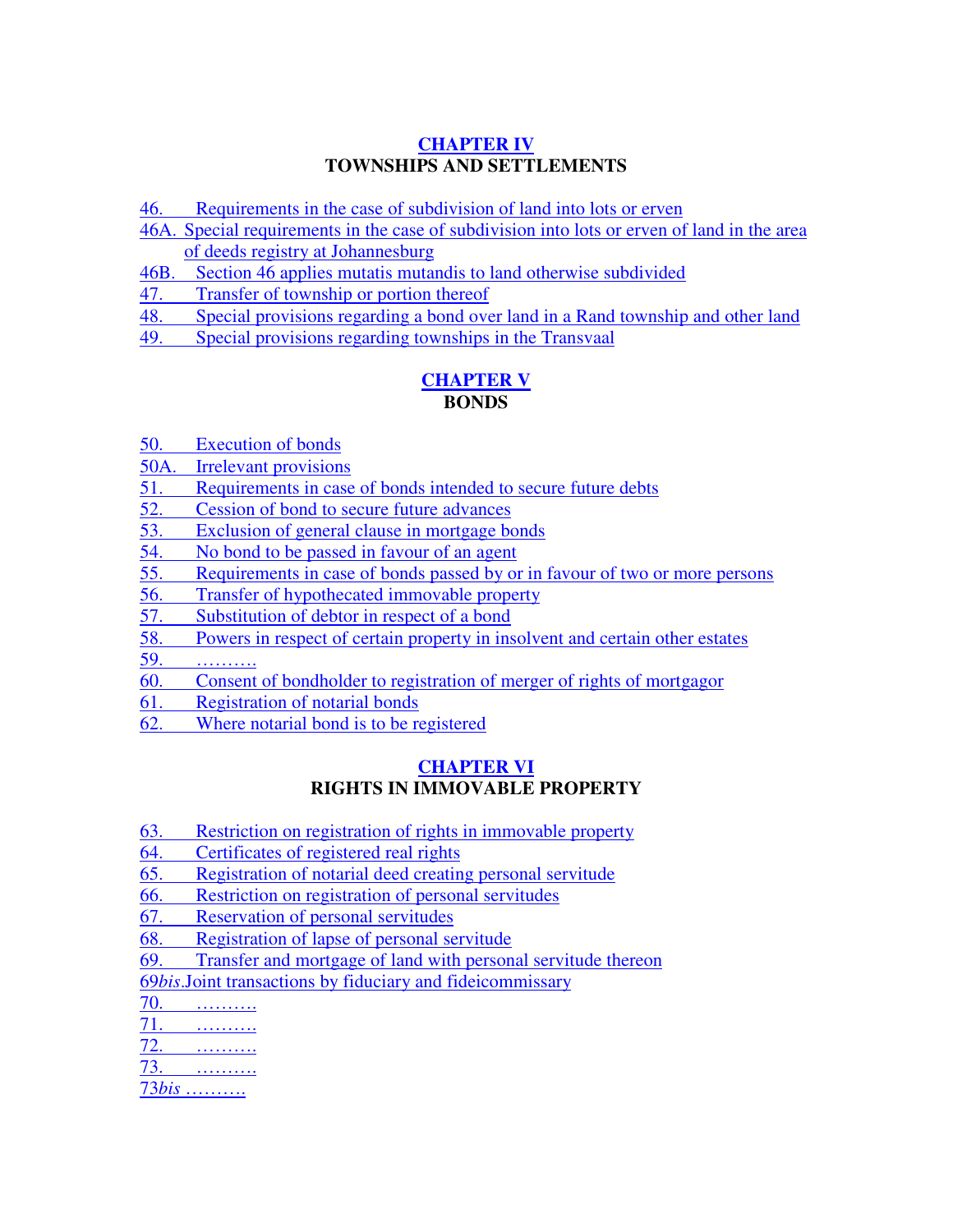| 74.      |                                                                                                                                     |
|----------|-------------------------------------------------------------------------------------------------------------------------------------|
|          | $74bis$ .                                                                                                                           |
|          | 74 ter.                                                                                                                             |
| 75.      | Creation of praedial servitude by notarial deeds                                                                                    |
| 76.      | Conditions of registration of praedial servitudes                                                                                   |
| 77.      | Registration of leases and sub-leases                                                                                               |
| 78.      | <b>Termination of registered lease</b>                                                                                              |
| 79.      | Where lease to be registered                                                                                                        |
| 80.      | Cessions of leases and sub-leases                                                                                                   |
| 81.      | Hypothecation of leases and sub-leases                                                                                              |
| 82.      | Notarial bonds hypothecating leases or sub-leases                                                                                   |
| $\Omega$ | $\mathbf{H}$ and $\mathbf{H}$ and $\mathbf{H}$ and $\mathbf{H}$ and $\mathbf{H}$ and $\mathbf{H}$ and $\mathbf{H}$ and $\mathbf{H}$ |

83. Hypothecation of and settlement lease after exercise of option to purchase

84. ……….

85. ……….

# **CHAPTER VII ANTENUPTIAL CONTRACTS**

- 86. Antenuptial contracts to be registered
- 87. Manner and time of registration of antenuptial contracts
- 88. Postnuptial execution of antenuptial agreement
- 89. Registration of postnuptial contracts

# **CHAPTER VIII MISCELLANEOUS**

- 90. Cancellation of registration on lapse of certain registered rights
- 91. Transfer and cession not to be passed as security
- 92. Taxes and transfer duty to be paid before transfer of land
- 93. Registration of change of name

94. ……….

- 95. Attestation of powers of attorney executed in the Republic
- 96. Execution of deeds by prospective owners
- 97. Notice to registrar of application to court
- 98. Substituted copy of lost deed supersedes original which must be surrendered on recovery

- 99. Exemption from liability for acts or omissions in deeds registry
- 100. Formal defects
- 101. Special provisions relating to Vryburg deeds registry
- 102. Definitions

102A. ……….

- 102B. ………
- 103. Repeal of laws

104. Short title and commencement of Act

First Schedule - Laws repealed

Second Schedule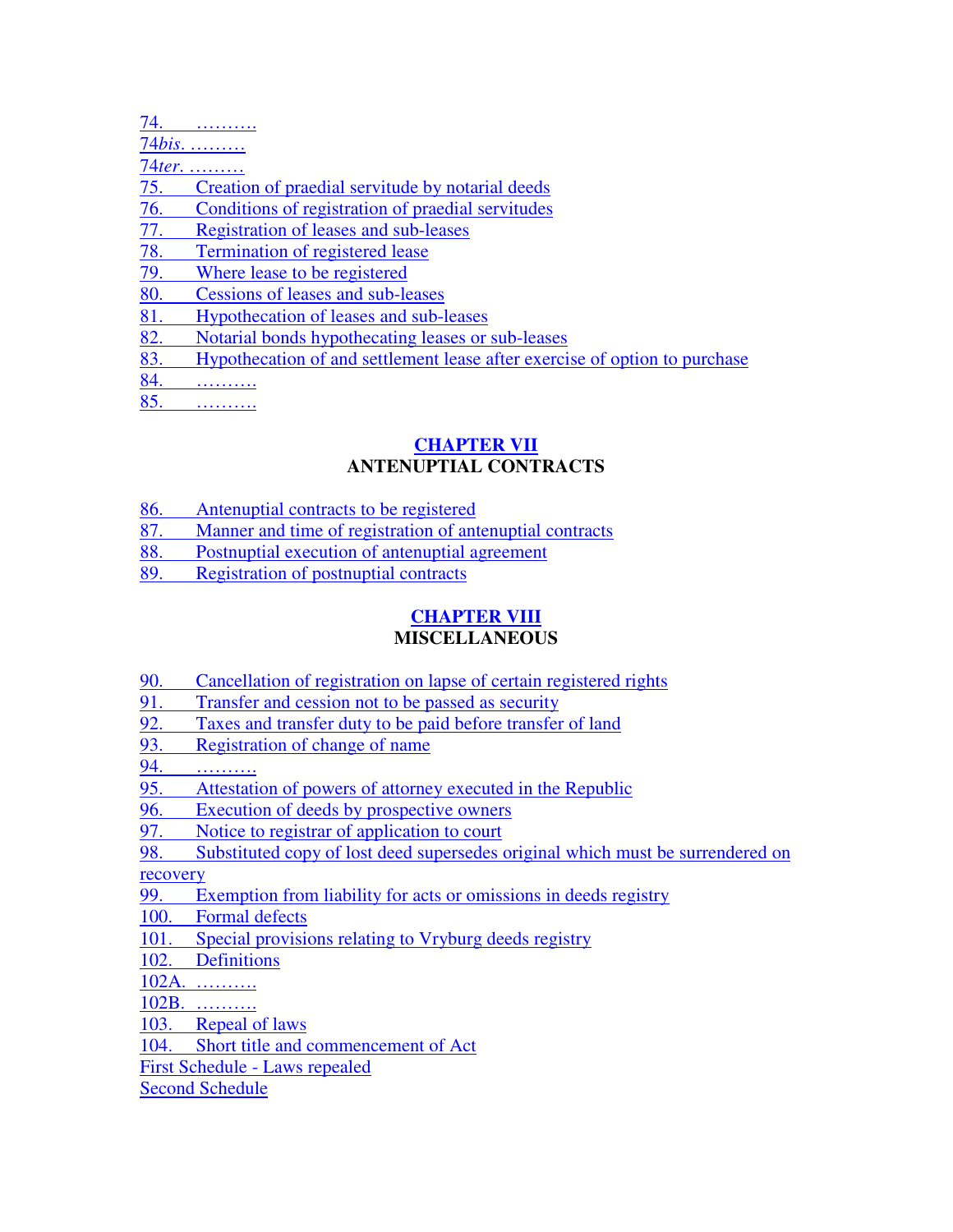## **CHAPTER I**

#### **ADMINISTRATION**

(General: Decided cases)

(Section 1: Decided cases)

#### **1. Deeds registries**

(Section 1(1): Decided cases)

(1) (a) The Minister may from time to time, subject to the laws governing the public

service, by notice in the *Gazette* -

- (i) establish or disestablish deeds registries;
- (ii) establish or disestablish sub-deeds registries within the area of deeds registries;
- (iii) determine the names and situation of such offices, define the respective areas thereof, or amend any such determination or definition; and
- (iv) subject to the provisions of this Act or any other law, determine the registration acts or other acts which are required or permitted to be performed in any such registry, or amend any such determination.
- (b) Any area defined under paragraph (a)(iii), may
	- (i) consist of different non-adjoining regions; or
	- (ii) partly consist of a portion of an existing defined area excised therefrom.
- (c) The respective
	- (i) deeds registries mentioned in paragraph (a) prior to the substitution thereof by section 1(a) of the Deeds Registries Amendment Act, 1984, shall at the commencement of that Act be deemed to have been established by the Minister by notice under paragraph (a) as so substituted; and
	- (ii) areas of those registries as defined in the Second Schedule prior to the repeal thereof by section 8 of the said Act, shall so be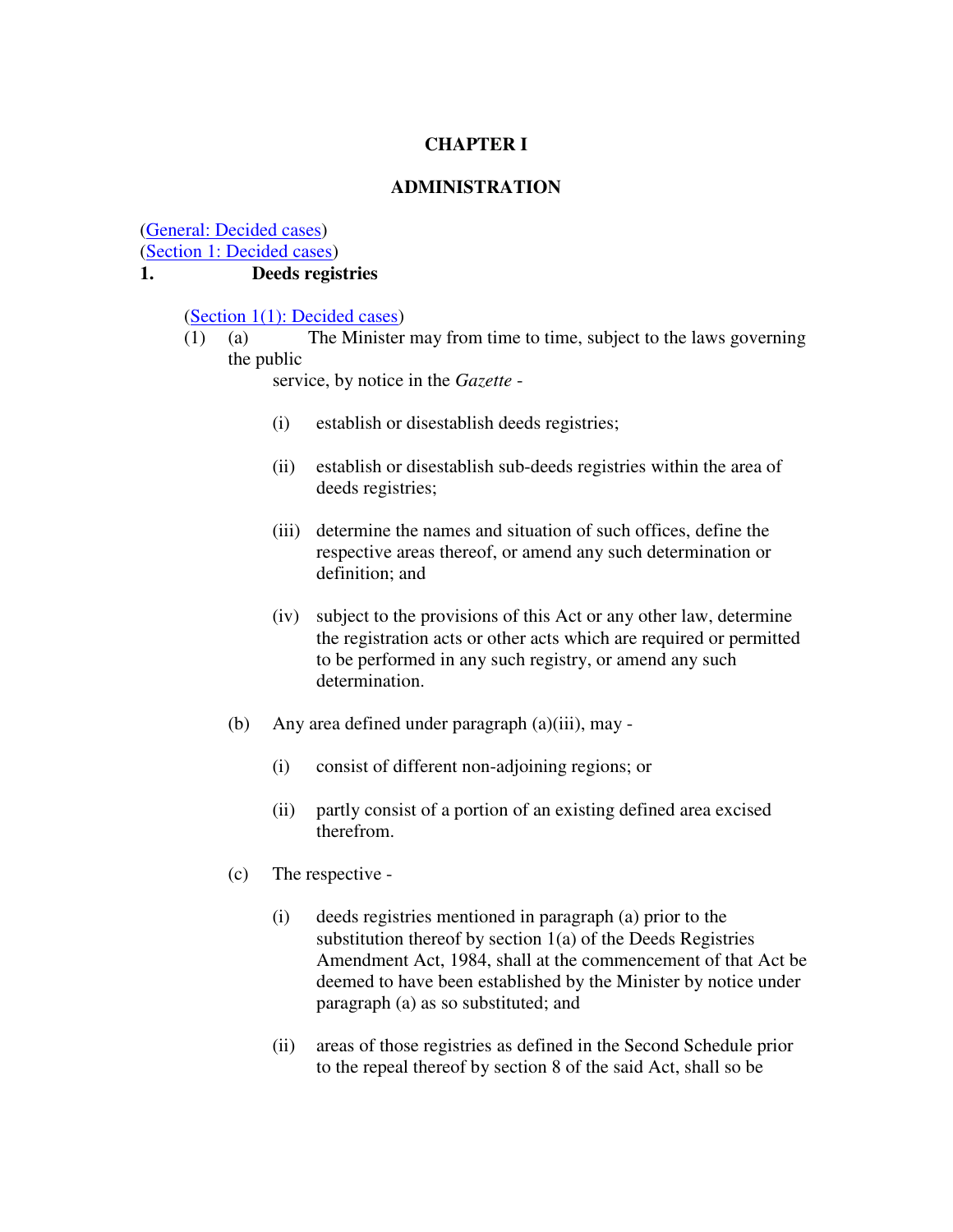deemed to have been defined by the Minister under the said paragraph (a),

and every such deeds registry within such area shall at such commencement be a continuation of the registry which existed in its area immediately prior to that commencement.

- (d) The registration office at Johannesburg shall be a deeds registry, but only in connection with the registration of documents relating to immovable property in any township in the area served by that registration office and the documents referred to in paragraphs (j), (j)*bis* and (k) of subsection (1) of section  $\overline{3}$ , and the registration of other documents relating to the aforementioned documents and which is authorized by this Act.
- (e) The Minister may at any time in a similar manner withdraw any notice published under paragraph (a).

[Sub-s. (1) substituted by s. 1 of Act 61/69, amended by s. 1 of Act 3/72 and substituted by s. 1 of Act 27/82 and s. 1 of Act 62/84]

- (1A) After the commencement of section 1 of the Deeds Registries Amendment Act, 1969 -
	- (a) any document affecting the title of the land included in a township referred to in subsection  $(1)(b)$  or of an erf in any such township shall, notwithstanding anything to the contrary in any other law contained, be registered only in the deeds registry at Johannesburg;
	- (b) any such document registered in the deeds registry at Pretoria at such commencement and of which a copy has been furnished by the registrar at Pretoria to the registrar at Johannesburg in terms of any law repealed by section 10 of that Act or in terms of any other law, and has been entered by the last-mentioned registrar in his registers or is kept in his office, shall be deemed to be registered in the deeds registry at Johannesburg;
	- (c) the copy of a document referred to in paragraph (b) shall for the purposes of any relevant law be deemed to be the registry duplicate of the document in question;
	- (d) any entry made by the registrar at Johannesburg in the duplicate kept in his office of any register opened and kept in the deeds registry at Pretoria, and any entry in a copy of any such register furnished to that registrar in terms of any law, shall be deemed to be an entry in the register in question, and such register shall be kept by that registrar in so far as it may be relevant for the purposes of paragraph (a). [Sub-s. (1A) inserted by s. 1 of Act 61/69]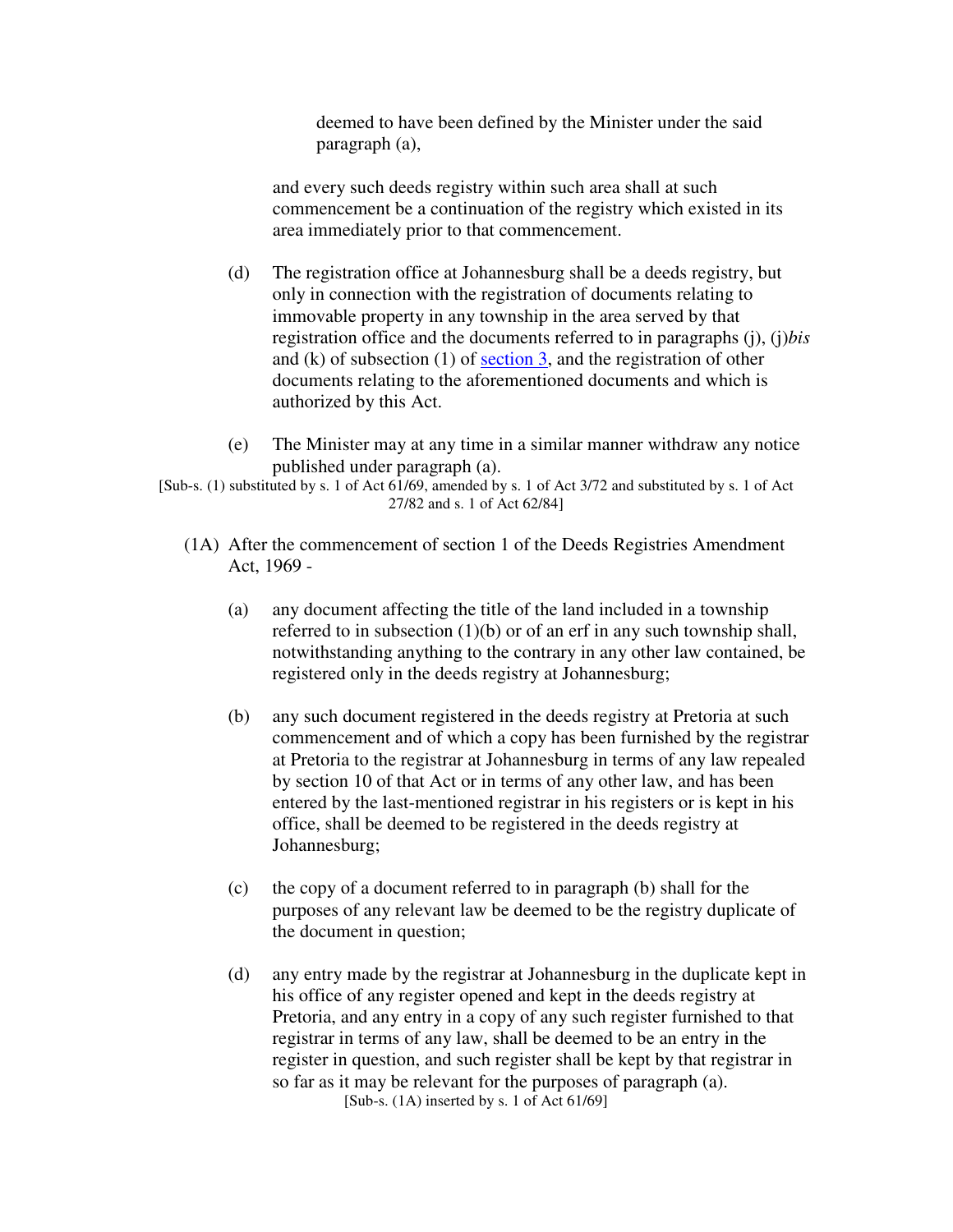| (2) | . | [Sub-s. $(2)$ deleted by s. 1 of Act $62/84$ ] |
|-----|---|------------------------------------------------|
| (3) | . | [Sub-s. $(3)$ deleted by s. 1 of Act 62/84]    |

### **1A. Discontinuance of rationalised registries: Transfer of their functions, records, other equipment and staff to a receiving deeds registry**

- (1) For the purposes of this section
	- (a) a rationalised registry means
		- (i) the deeds registry established in terms of the Bophuthatswana Deeds Registry Act, 1937 (Act No. 47 of 1937);
		- (ii) the deeds registry established in terms of regulation 1 of Chapter 9 of the Bophuthatswana Regulations for the Administration and Control of Towns, Proclamation No. R.293 of 1962;
		- (iii) the registry of land titles established in terms of section 41 of the Bophuthatswana Black Areas Land Regulations, Proclamation No. R.188 of 1969;
		- (iv) the deeds registry established in terms of the Venda Deeds Registry Act, 1937 (Act No. 47 of 1937);
		- (v) the registration office established in terms of section 13 of the Venda Land Affairs Proclamation (Proclamation No. 45 of 1990);
		- (vi) the deeds registry established in terms of the Ciskei Deeds Registry Act, 1937 (Act No. 47 of 1937);
		- (vii) the deeds registry established in terms of regulation 1 of Chapter 9 of the Ciskei Townships Proclamation, 1962 (Proclamation No. R.293 of 1962;
		- (viii) the registry of land titles established in terms of section 41 of the Ciskei Land Regulations Act, 1982 (Act No. 14 of 1982);
		- (ix) the deeds registry established in terms of the Gazankulu Deeds Registries Act, 1937 (Act No. 47 of 1937);
		- (x) the deeds registry established in terms of regulation 1 of Chapter 9 of the Gazankulu Regulations for the Administration and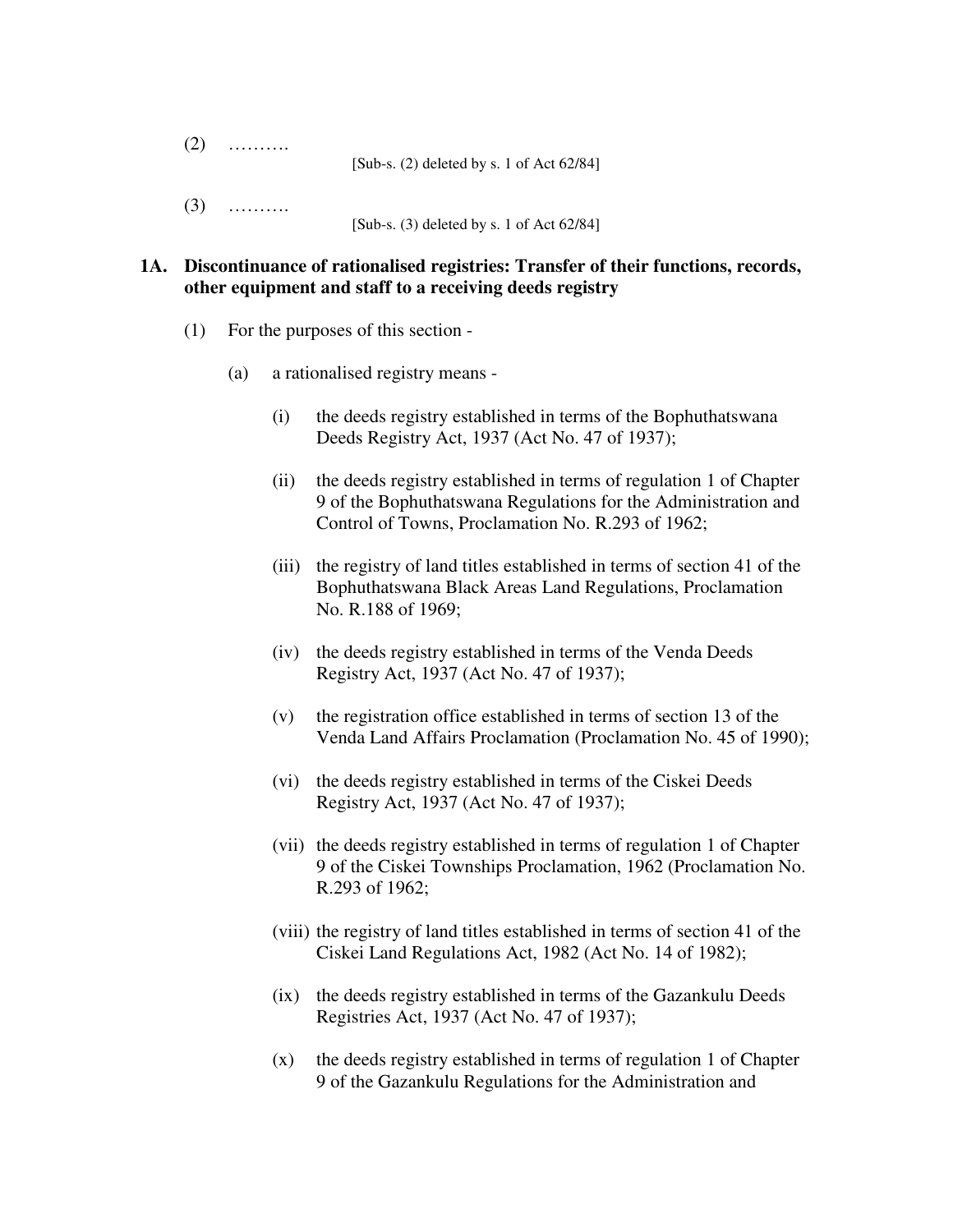Control of Townships in Black Areas, Proclamation No. R.293 of 1962;

- (xi) the registry of land titles established in terms of section 41 of the Gazankulu Black Areas Land Regulations, Proclamation No. R.188 of 1969;
- (xii) the deeds registry established in terms of the KaNgwane Deeds Registries Act, 1937 (Act No. 47 of 1937);
- (xiii) the deeds registry established in terms of regulation 1 of Chapter 9 of the KaNgwane Regulations for the Administration and Control of Townships in Black Areas, Proclamation No. R.293 of 1962;
- (xiv) the registry of land titles established in terms of section 41 of the KaNgwane Black Areas Land Regulations, Proclamation No. R.188 of 1969;
- (xv) the deeds registry established in terms of the KwaNdebele Deeds Registries Act, 1937 (Act No. 47 of 1937);
- (xvi) the deeds registry established in terms of regulation 1 of Chapter 9 of the KwaNdebele Regulations for the Administration and Control of Towns, Proclamation No. R.293 of 1962;
- (xvii) the registry of land titles established in terms of section 41 of the KwaNdebele Black Areas Land Regulations, Proclamation No. R.188 of 1969;
- (xviii)the deeds registry established in terms of the KwaZulu Deeds Registries Act, 1937 (Act No. 47 of 1937);
- (xix) the deeds registry established in terms of regulation 1 of Chapter 9 of the KwaZulu Regulations for the Administration and Control of Townships in Black Areas, Proclamation No. R.293 of 1962;
- (xx) the registration office established in terms of section 11 of the KwaZulu Land Affairs Act, 1992 (Act No. 11 of 1992);
- (xxi) the deeds registry established in terms of the Lebowa Deeds Registries Act, 1937 (Act No. 47 of 1937);
- (xxii) the deeds registry established in terms of regulation 1 of Chapter 9 of the Lebowa Regulations for the Administration and Control of Townships in Black Areas, Proclamation No. R.293 of 1962;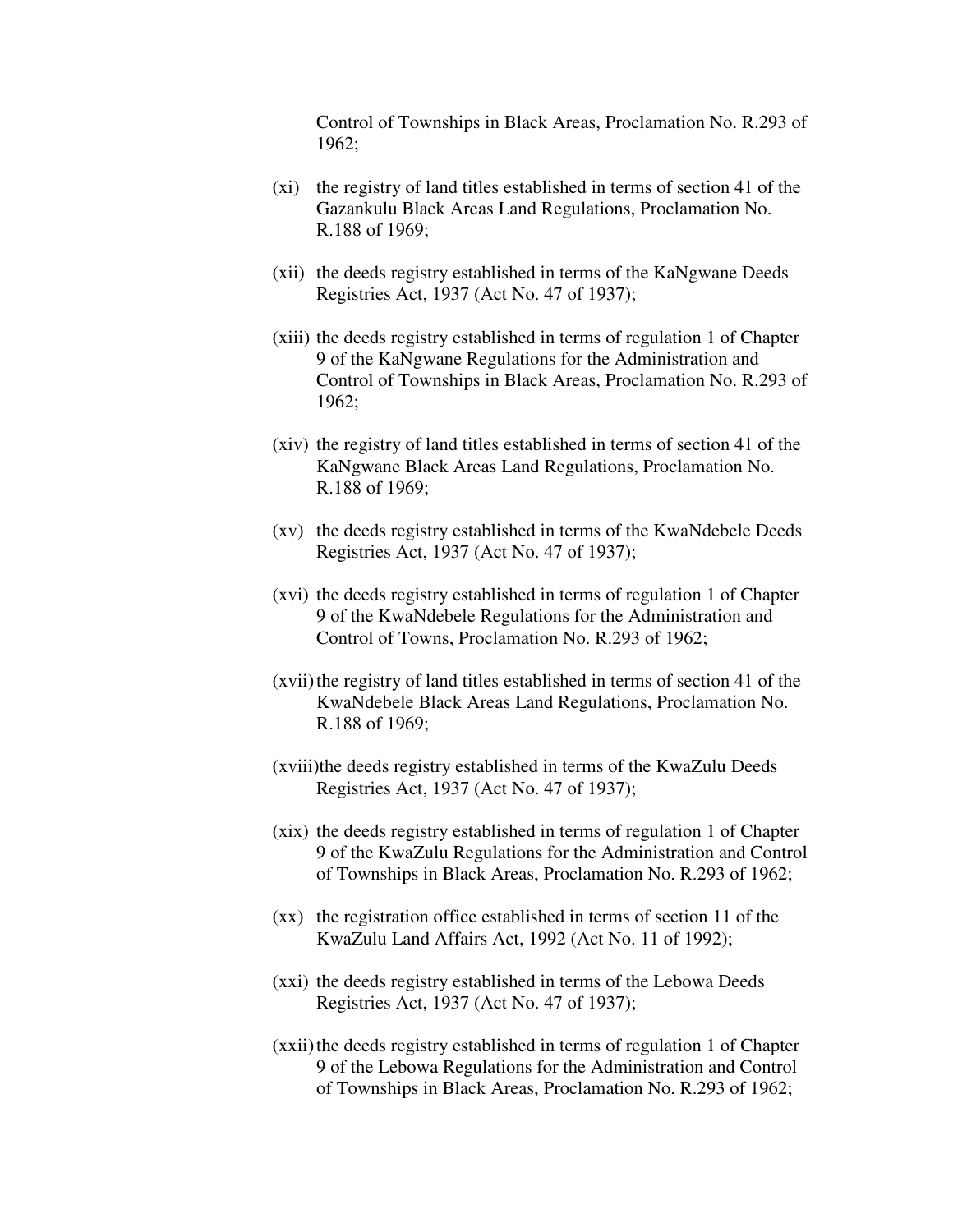- (xxiii)the registry of land titles established in terms of section 41 of the Lebowa Black Areas Land Regulations, Proclamation No. R.188 of 1969;
- (xxiv)the deeds registry established in terms of the Qwaqwa Deeds Registries Act, 1937 (Act No. 47 of 1937);
- (xxv) the deeds registry established in terms of regulation 1 of Chapter 9 of the Qwaqwa Regulations for the Administration and Control of Townships in Black Areas, Proclamation No. R.293 of 1962;
- (xxvi)the registry of land titles established in terms of section 41 of the Qwaqwa Black Areas Land Regulations, Proclamation No. R.188 of 1969;
- (b) the receiving registry means, in the case of
	- (i) the registries mentioned in subparagraphs (vi), (vii) and (viii) of paragraph (a), the deeds registry at King William's Town;
	- (ii) the registries mentioned in subparagraphs (i), (ii) and (iii) of paragraph (a), in respect of land that formed part of the former Republic of Bophuthatswana which after the commencement of the Constitution of the Republic of South Africa, 1993 (Act No. 200 of 1993), is situated in the province of -
		- (a) the Free State, the deeds registry at Bloemfontein;
		- (b) Gauteng, the deeds registry at Pretoria;
		- (c) Mpumalanga, the deeds registry at Pretoria;
		- (d) The North-West, situated
			- (i) within the area defined in Schedule 3 to Proclamation No. R.9 of 1997, the deeds registry at Pretoria;
			- (ii) outside the area defined in Schedule 3 to Proclamation No. R.9 of 1997, the deeds registry at Vryburg; and
		- (e) the Northern Cape, the deeds registry at Vryburg;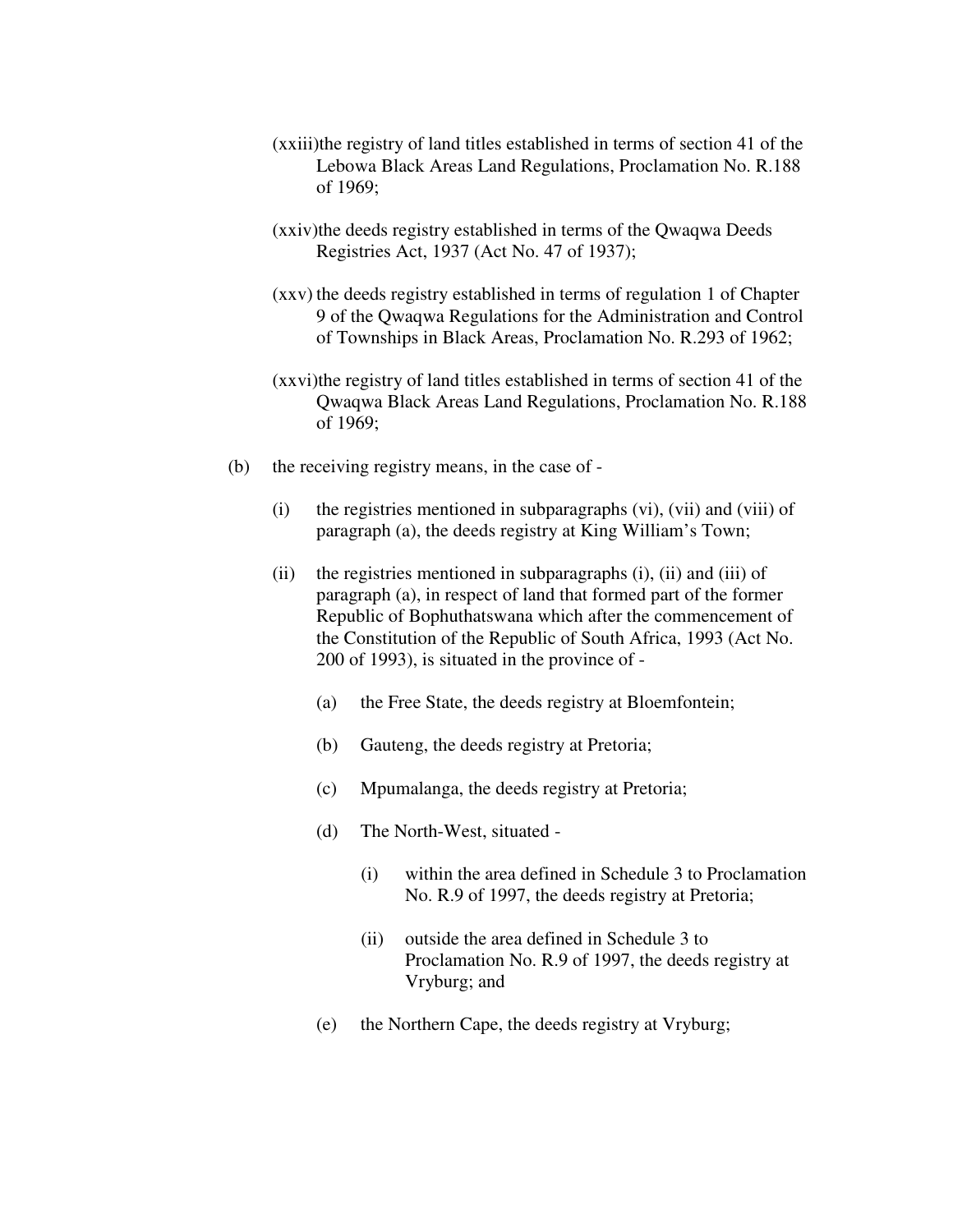- (iii) the registries mentioned in subparagraphs (iv),  $(v)$ ,  $(ix)$  to  $(xvii)$ ,  $(xxi)$ ,  $(xxii)$  and  $(xxiii)$  of paragraph  $(a)$ , the deeds registry at Pretoria;
- (iv) the registries mentioned in subparagraphs (xviii), (xix) and (xx) of paragraph (a), the deeds registry at Pietermaritzburg; and
- (v) the registries mentioned in subparagraphs (xxiv), (xxv) and (xxvi) of paragraph (a), the deeds registry at Bloemfontein.
- (2) Notwithstanding the repeal of laws mentioned in the Schedule 2 to Proclamation No. R.9 of 1997, a rationalised registry shall continue to exist until it is discontinued as contemplated in subsection (3).
- (3) (a) A rationalised registry shall be discontinued with effect from a date determined in respect of that registry by the Minister by notice in the *Government Gazette*.
	- (b) Different dates may be so determined in respect of the different deeds registries.
- (4) The Minister may with effect from the date of commencement of Proclamation No. R.9 of 1997, take the necessary steps to transfer the records, equipment and any other property of a rationalised registry to the respective receiving registry.
- (5) Any official in the employ of a rationalised registry shall with effect from the date contemplated in subsection (3) be transferred to the receiving registry and shall be suitably taken up in the establishment of the receiving deeds office: Provided that the appointment of a person as a registrar or officer in charge of a registry of a rationalised registry shall lapse on the date contemplated in subsection (3).
- (6) All records of a rationalised registry shall with effect from the date contemplated in subsection (3) be transferred to the receiving registry. [S. 1A inserted by Proc.R.9/97]

### **2. Appointment of registrar and assistant registrar of deeds**

- (1) Subject to the laws governing the public service, there shall be appointed by the Minister -
	- (a) a chief registrar of deeds, who shall as such be the chairman and executive officer of the deeds registries regulations board mentioned in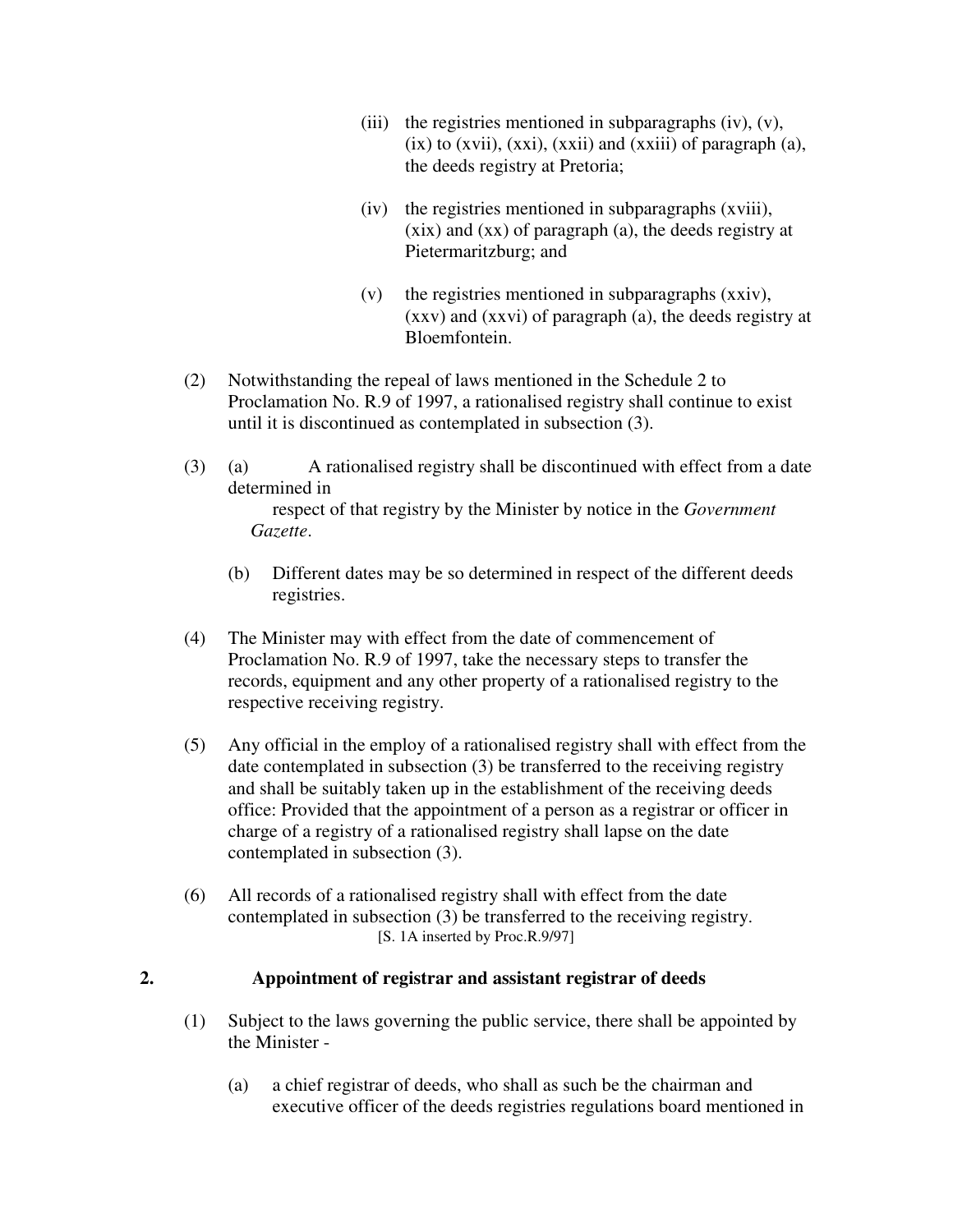section nine and who shall, subject to the directions of the Minister, exercise such supervision over all the deeds registries as may be necessary in order to bring about uniformity in their practice and procedure;

[Para. (a) substituted by s. 2 of Act 62/84]

- (b) in respect of each registry, a registrar of deeds, who shall be in charge of the deeds registry in respect of which he has been appointed; [Para. (b) substituted by s. 2 of Act 27/82]
- (c) for a deeds registry, if necessary, one or more deputy registrars of deeds or one or more assistant registrars of deeds, or one or more deputy registrars of deeds and one or more assistant registrars of deeds, who shall respectively have the power, subject to the regulations, to perform any act which may lawfully be done under this Act or any other law by a registrar.

[Para. (c) substituted by s. 2 of Act 61/69, s. 2 of Act 3/72 and s. 2 of Act 27/82]

(d) for the office of the chief registrar of deeds, if necessary, one or more registrars of deeds, one or more deputy registrars of deeds, and one or more assistant registrars of deeds.

[Para. (d) inserted by Proc.R.9/97]

[Sub-s. (1) amended by s. 1 of Act 43/57, substituted by s. 1 of Act 43/62 and s. 1 of Act 87/65 and amended by s. 7 of Act 62/73]

(1)*bis* ……….

[Sub-s. (1)*bis* inserted by s. 1 of Act 43/57 and deleted by s. 1 of Act 87/65]

(1A) Whenever the chief registrar of deeds or any registrar, deputy registrar or assistant registrar of deeds, because of absence or for any other reason, is unable to carry out the functions of that office, or whenever such office becomes vacant, the Minister may authorize any officer in a deeds registry or in the office of the chief registrar of deeds to act in the place of such chief registrar, registrar, deputy registrar or assistant registrar during the period of such absence or incapacity, or to act in the vacant office until the vacancy is filled, as the case may be.

[Sub-s. (1A) inserted by s. 7 of Act 62/73 and substituted by s. 2 of Act 27/82 and s. 1 of Act 93/98]

(1B) The Minister may authorise any person to act temporarily, and either generally or in a particular matter, as assistant registrar of deeds in respect of any deeds registry additional to any assistant registrar or acting assistant registrar of the deeds registry concerned. Such a person must have proven appropriate expertise or the capacity to acquire, within a reasonable time, the ability required to perform the functions of that office, regard being had to the time available and the nature and extent of those functions and the responsibilities of that office.

[Sub-s. (1B) inserted by s. 7 of Act 62/73 and substituted by s. 2 of Act 27/82 and s. 1 of Act 93/98]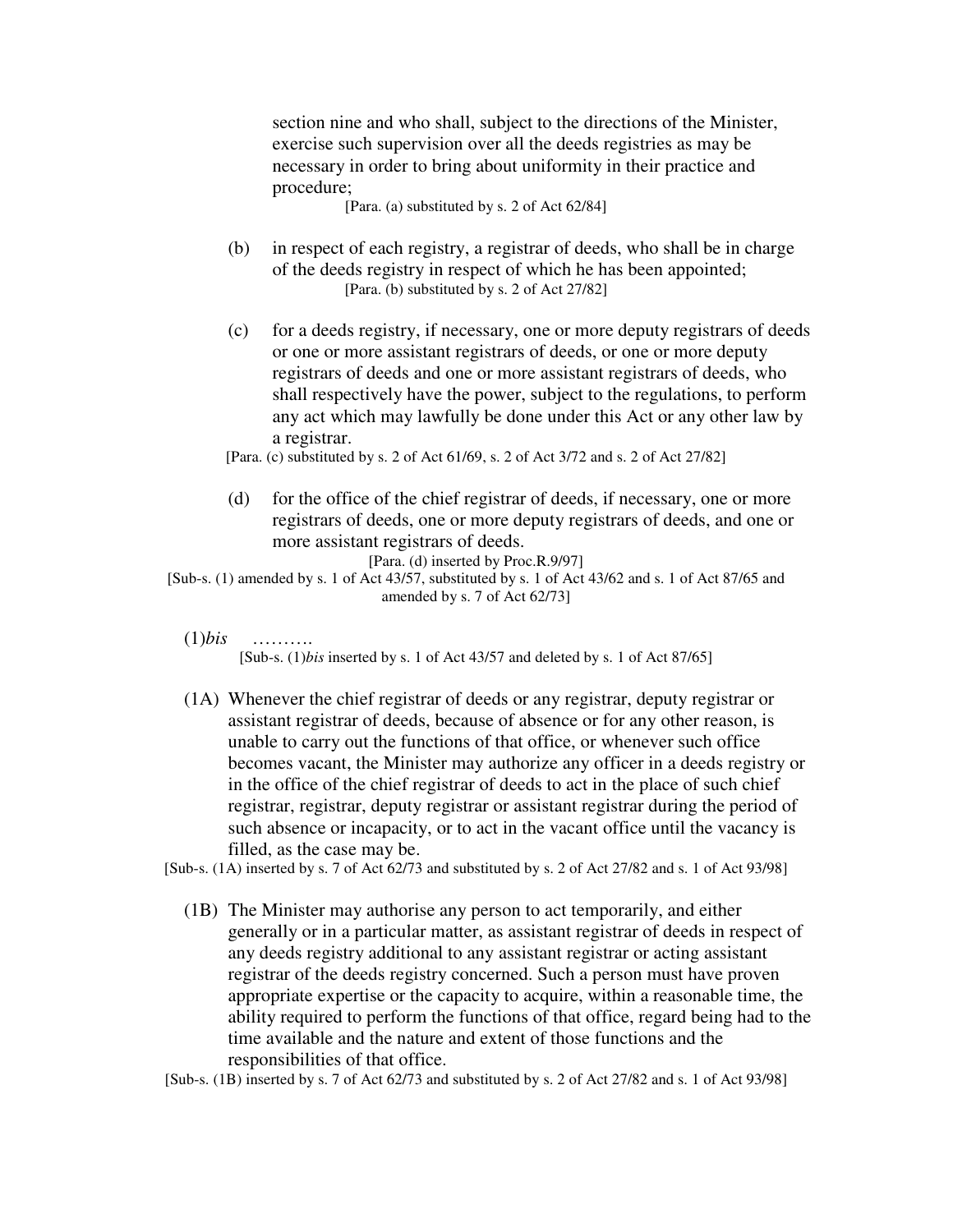(1C) The Minister may delegate any power conferred on him by this section, to the Director-General: Land Affairs or a Deputy Director-General in the Department of Land Affairs.

[Sub-s. (1C) inserted by s. 7 of Act 62/73 and substituted by s. 2 of Act 27/82 and s. 1 of Act 14/93]

- (2) No person shall be appointed as chief registrar, registrar, deputy registrar or assistant registrar of deeds after the commencement of section 2 of the Deeds Registries Amendment Act, 1984 (Act No. 62 of 1984), unless he has passed the diploma *iuris* examination or an examination deemed by the Minister for the Public Service and Administration to be equivalent thereto, and has served in the administrative division of the public service in one or more deeds registries for a period of not less than seven years: Provided that this subsection shall not apply with reference to the authorization of any officer under subsection (1A) or (1B) to act as contemplated in the relevant subsection.
- [Sub-s. (2) deleted by s. 1 of Act 43/62, inserted by s. 1 of Act 87/65, substituted by s. 2 of Act 61/69, amended by s. 7 of Act 62/73, substituted by s. 2 of Act 27/82, amended by s. 2 of Act 62/84 and substituted by s. 1 of Act 14/93, s. 35 of Act 47/97 and s. 1 of Act 93/98]
	- (3) Any person holding, at the commencement of section 2 of the Deeds Registries Amendment Act, 1984 -
		- (a) the office of chief registrar of deeds, and who on a date prior to such commencement ceased also to hold the office of registrar of deeds, shall as from that date be deemed; and
		- (b) the office of registrar or assistant registrar or deputy registrar of deeds, shall be deemed as from the date of such commencement,

to have been appointed under this section as chief registrar of deeds, or as registrar or assistant registrar or deputy registrar of deeds, as the case may be. [Sub-s.  $(3)$  substituted by s. 2 of Act 27/82 and s. 2 of Act 62/84]

- (4) Every registrar appointed under or referred to in this section is hereinafter referred to as the registrar.
- (5) Each registrar shall have a seal of office which shall be affixed to all deeds executed or attested by him and to all copies of deeds issued by him to serve in lieu of the original deeds.

(Section 3: Decided cases)

# **3. Duties of registrar**

(Section 3(1): Decided cases)

(1) The registrar shall, subject to the provisions of this Act -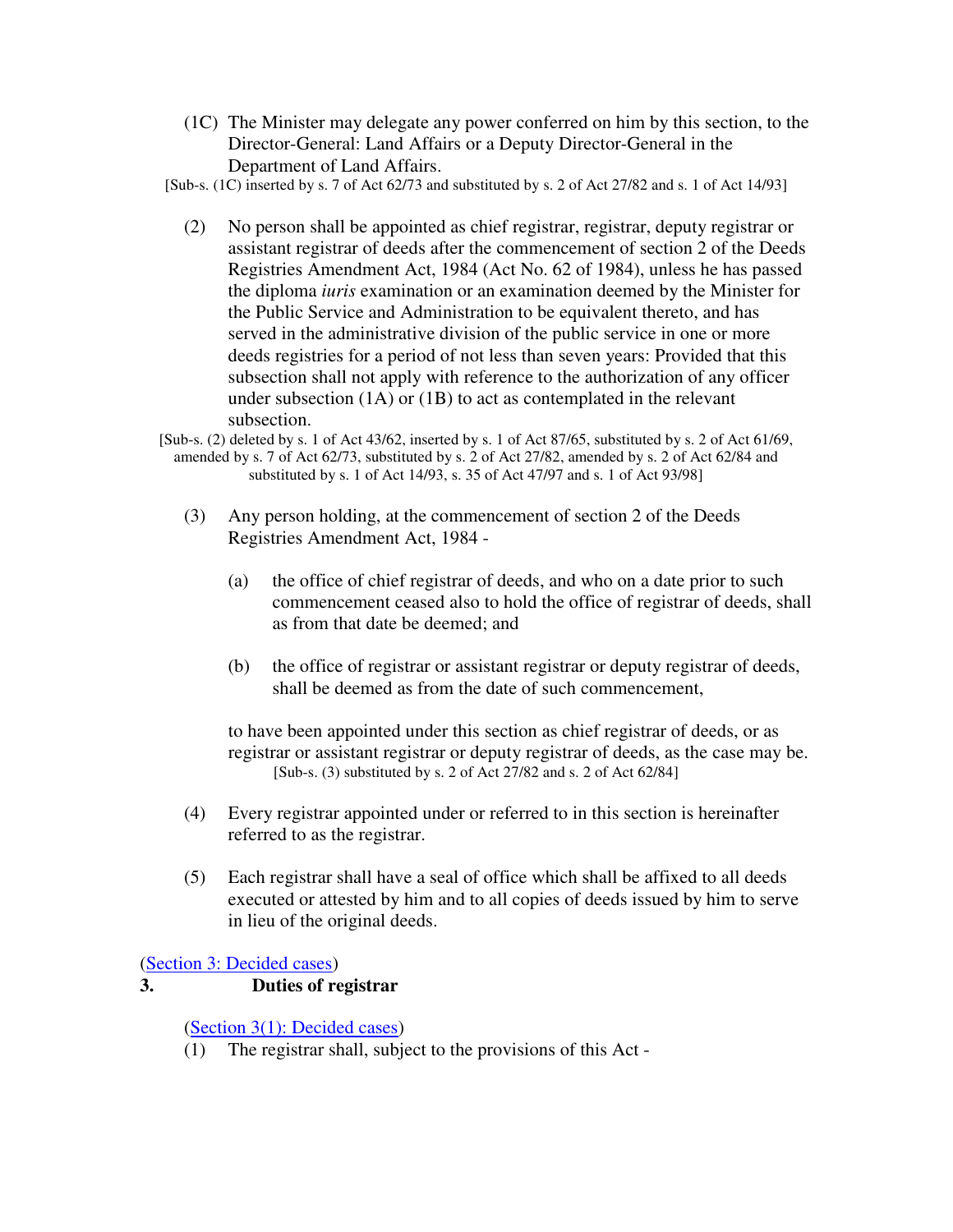(a) take charge of and, except as provided in subsection (2) or (3), preserve or cause to be preserved all records which were prior to the commencement of this Act, or may become after such commencement, records of any deeds registry in respect of which he has been appointed: Provided that the registrar may destroy or otherwise dispose of any record as prescribed which has been cancelled in terms of this subsection or any record in connection with a caveat that has expired in terms of section 17(3), 18B or 127A of the Insolvency Act, 1936 (Act No. 24 of 1936);

[Para. (a) amended by s. 1 of Act 41/77 and substituted by s. 9 of Act 122/93]

- (b) examine all deeds or other documents submitted to him for execution or registration, and after examination reject any such deed or other document the execution or registration of which is not permitted by this Act or by any other law, or to the execution or registration of which any other valid objection exists: Provided that such deed or document need not be examined in its entirety before being rejected;
- (c) register grants or leases of land lawfully issued by the Government or grants issued by any other competent authority, and register amendments, renewals and cancellations of such leases, and releases of any part of the property leased;
- (d) attest or execute and register deeds of transfer of land, and execute and register certificates of title to land;
- (d)*bis* register deeds of transfer of initial ownership as contemplated in section 62 of the Development Facilitation Act, 1995; [Para. (d)*bis* inserted by s. 68 of Act 67/95]
- (e) attest and register mortgage bonds;
- (f) register cessions (including cessions made as security) of registered mortgage bonds, and register cancellations of such cessions if made as security;
- (g) register cancellations of registered mortgage bonds, releases of any part of the property hypothecated thereby or of all such property if the debt is further secured by a collateral bond, releases of any joint debtor or of any surety in respect of any such bond, the substitution of another person for a debtor in respect of any such bond, reductions of cover in respect of any such bond intended to secure future debts, and part payments of the capital amount due in respect of any such bond other than a bond intended to secure future debts;
- (h) register waivers of preference in respect of registered mortgage bonds and notarial bonds with regard to the whole or any part of the property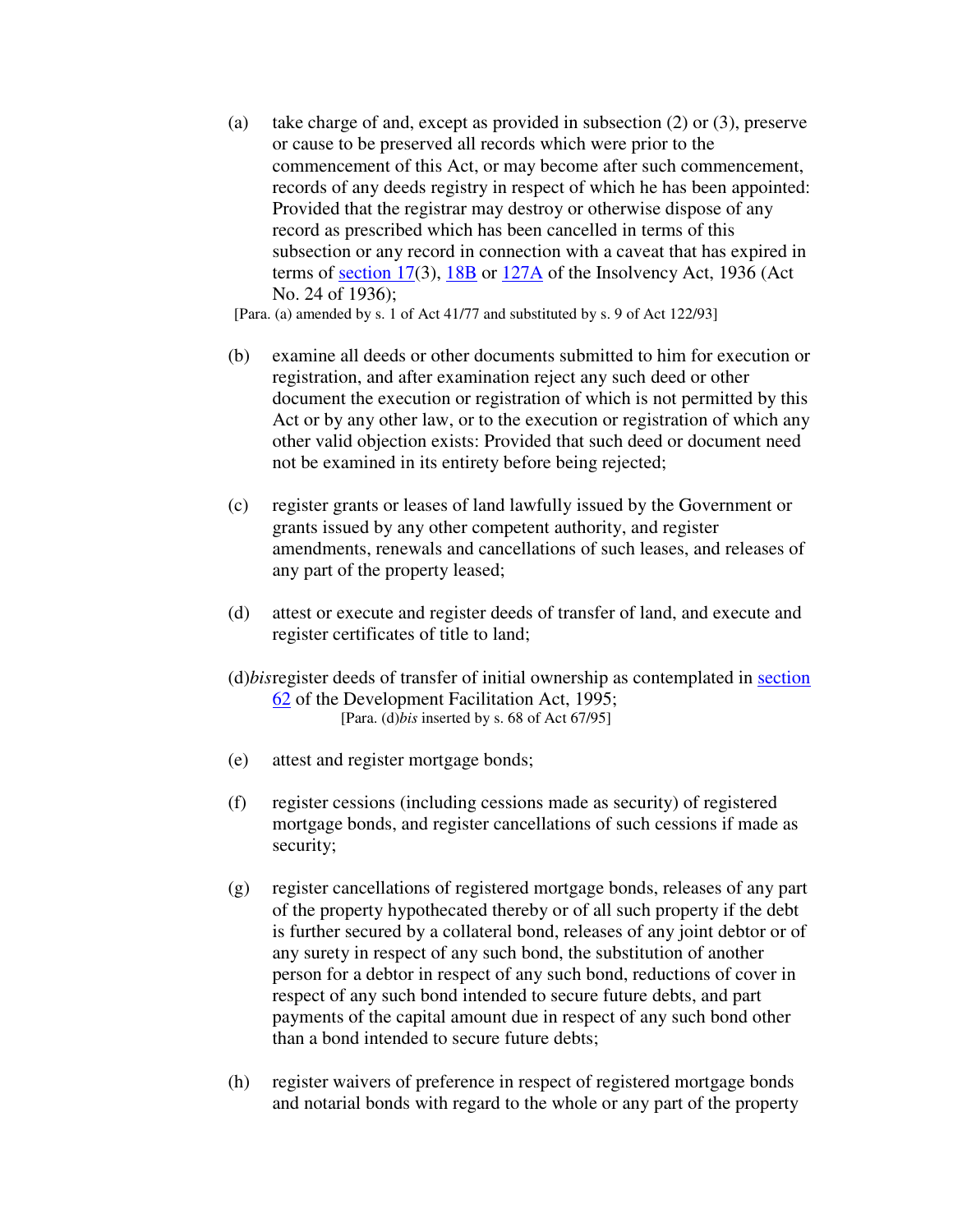hypothecated thereby in favour of other such bonds whether registered or about to be registered;

(i) register waivers of preference in respect of registered real rights in land, in favour of mortgage bonds, whether registered or about to be registered;

(Section 3(1)(j): Decided cases)

- (j) register notarial bonds, and cancellations and cessions thereof (including cessions made as security) and cancellations of such cessions if made as security;
- (j)*bis* register releases of any part of the property hypothecated by any registered notarial bond or of all such property if the debt is further secured by a collateral bond, releases of any joint debtor or of any surety in respect of any such bond, reductions of cover in respect of any such bond intended to secure future debts, and part payments in respect of the capital amount due in respect of any such bond other than a bond intended to secure future debts;
- (k) register antenuptial contracts, including orders under section 20, and contracts contemplated in section 21, of the Matrimonial Property Act, 1984, and register such notarial deeds having reference to persons and property within the area served by the registry in question as are required or permitted by law to be registered; [Para. (k) substituted by s. 28 of Act 88/84 and by s. 1 of Act 11/96]
- (l) ………. [Para. (l) repealed by s. 53 of Act 24/2003]
- (m) ……….

[Para. (m) repealed by s. 53 of Act 24/2003]

(n) ………. [Para. (n) repealed by s. 53 of Act 24/2003]

(Section 3(1)(o): Decided cases)

- (o) register any servitude, whether personal or praedial, and record the modification or extinction of any registered servitude;
- (p) register notarial leases, sub-leases, and cessions of leases or of subleases, of land, and notarial cessions of underhand leases or sub-leases of land, which have been registered prior to the commencement of this Act, and notarial amendments of such leases and sub-leases, and notarial renewals and notarial cancellations of such leases and subleases and notarial releases of any part of the property leased;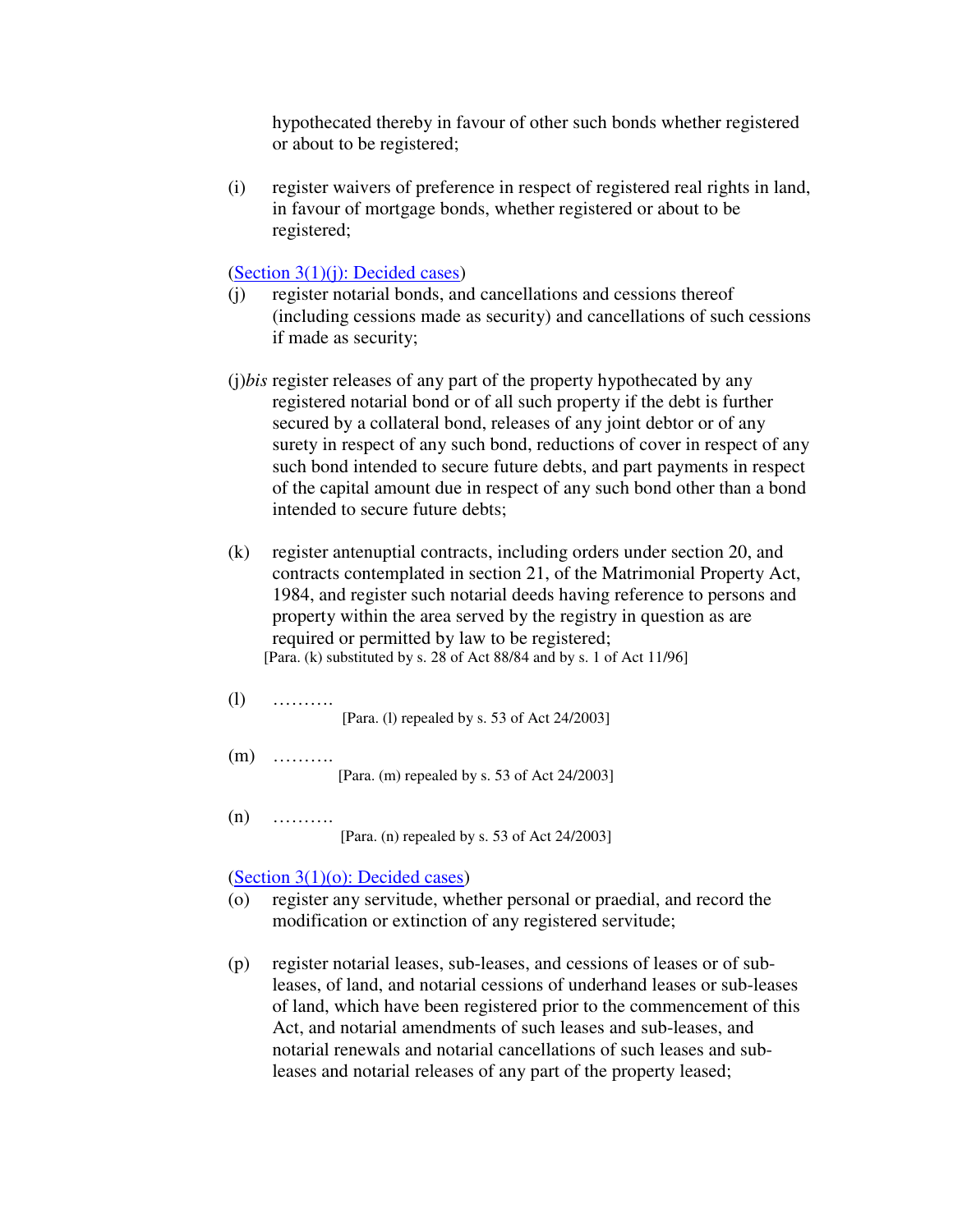- (p)*bis* despite the repeal of the regulations, proclamations and by-laws made under sections 25(1), 30(2) and 30A(1) of the Black Administration Act, 1927 (Act No. 38 of 1927), by the Repeal of the Black Administration Act and Amendment of Certain Laws Act, 2005 (Act No. 28 of 2005) -
	- (i) continue to register any registrable transaction concerning a right originally acquired in terms of or under the Black Administration Act, 1927, in accordance with the legislation which created that right; and
	- (ii) exercise all the other powers and perform all the other duties vested in or imposed upon a Chief Commissioner or registration officer by or under the Black Administration Act, 1927; [Para. (p)*bis* inserted by s. 1 of Act 5/2006]
- $(q)$  ………

(Section 3(1)(r): Decided cases)

- (r) register any real right, not specifically referred to in this subsection, and any cession, modification or extinction of any such registered right;
- (s) register against any registered mortgage or notarial bond any agreement entered into by the mortgagor and the holder of that bond, whereby any terms of that bond, with the exception of terms relating to the relevant cause of debt, the mortgaged security or the amount of the debt secured by the bond, have been varied;

[Para. (s) substituted by s. 3 of Act 27/82]

(t) register general plans of erven or of sub-divisions of land, open registers of the erven or sub-divisions of land shown on such general plans, and record the conditions upon which the erven or sub-divisions have been laid out or established;

[Para. (t) substituted by s. 1 of Act 92/78]

- (u) register powers of attorney whereby the agents named therein are authorized to act generally for the principals granting such powers, or to carry out a series of acts or transactions registrable in a deeds registry, and register copies of such powers registered in another deeds registry, which have been certified by the registrar thereof, or which have been issued for the purpose of being acted upon in a deeds registry by a Master or registrar of the Supreme Court of South Africa or a registrar of mining titles or a mining commissioner in his capacity as a registration officer;
- (v) make, in connection with the registration of any deed or other document, or in compliance with the requirements of any law, such

<sup>[</sup>Para. (q) substituted by s. 1 of Act 44/80 and repealed by s. 53 of Act 24/2003]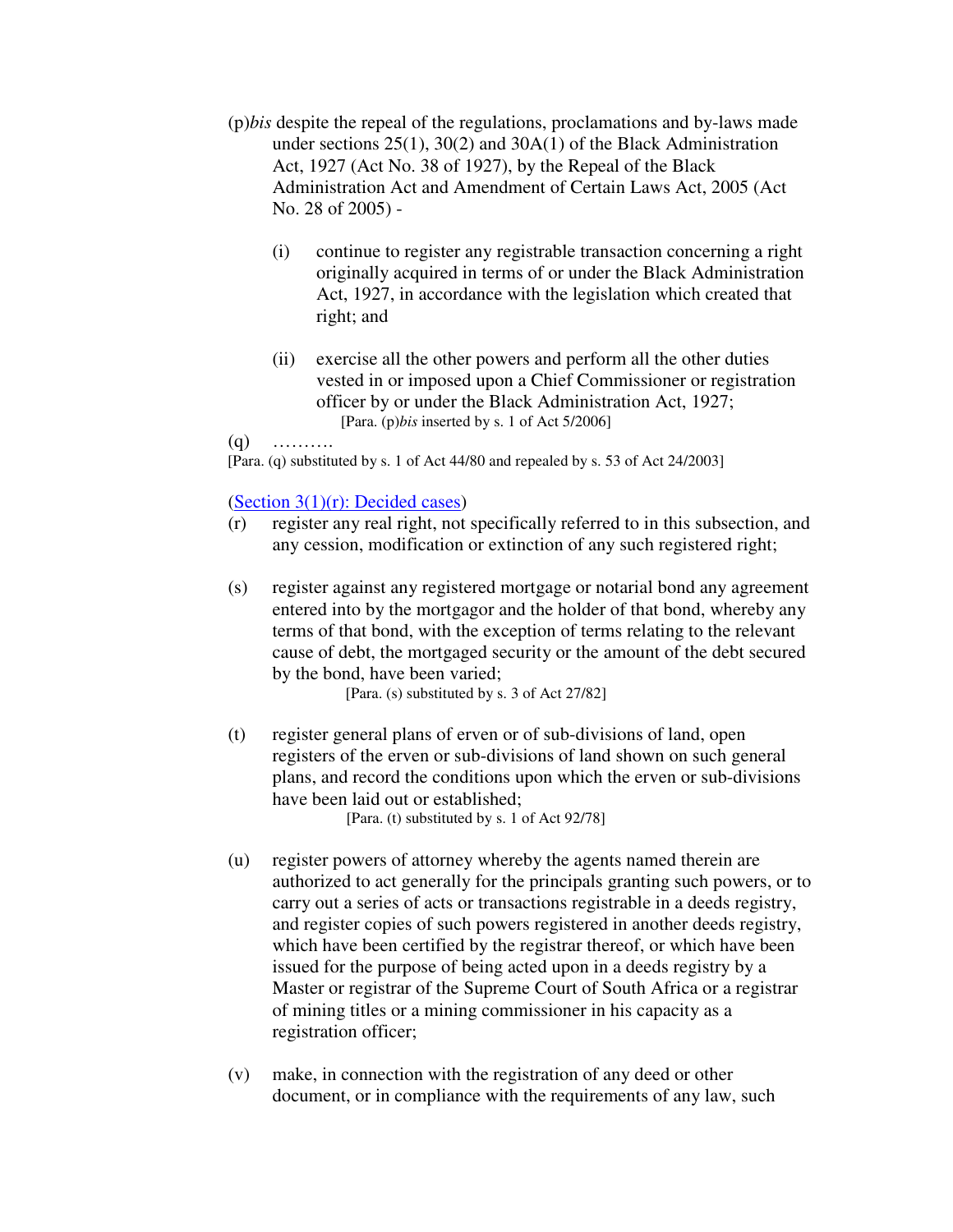endorsements on any registered deed or other document as may be necessary to give effect to such registration or to the objects of such law;

- (w) record all notices, returns, statements, or orders of court lodged with him in terms of any law;
- (x) remove from his records, with the approval of the Master and after the lapse of ten years from the date of entry in such records, any entry made therein, whether before or after the commencement of this Act, in pursuance of the transmission to him of a notice of liquidation or an order of liquidation or sequestration;

[Para. (x) substituted by s. 2 of Act 14/93]

(y) keep, whether by means of a computer or in any other manner or by means of a computer and in any other manner, such registers containing such particulars as are necessary for the purpose of carrying out the provisions of this Act or any other law and of maintaining an efficient system of registration calculated to afford security of title and ready reference to any registered deed;

[Para. (y) substituted by s. 1 of Act 92/78]

and generally the registrar shall discharge all such duties as by law may or are to be discharged by a registrar of deeds or as are necessary to give effect to the provisions of this Act: Provided that nothing in this Act contained shall be construed as imposing upon the registrar at Johannesburg the duty of registering any deed or other document which he would not have registered if this Act had not been passed.

- (2) (a) If the registrar concerned is satisfied that any record referred to in paragraph (a) of subsection (1) has become so dilapidated or has deteriorated to such an extent that it requires urgent restoration for the preservation thereof, he may transfer such record to the Director of Archives for restoration and
	- (b) The Director of Archives shall -

preservation.

- (i) forthwith furnish the registrar concerned with so many photographic copies of any record received for restoration and preservation as the registrar may require;
- (ii) as soon as any record has been restored for preservation, furnish the registrar concerned with so many photographic copies thereof as the registrar may require;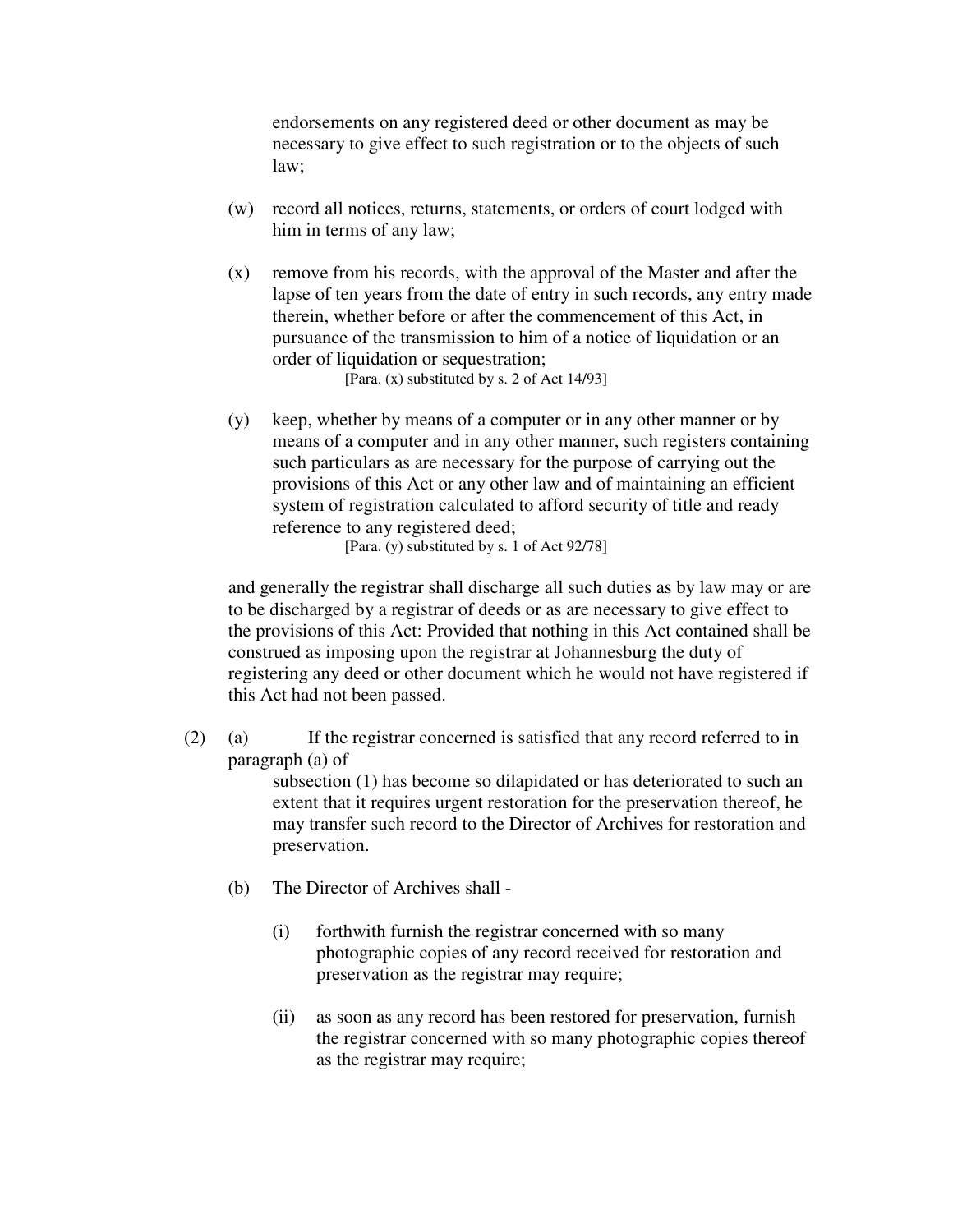- (iii) preserve any record restored under this subsection in the archives depot at the seat of the provincial administration within the territorial limits of which the deeds registry in question is situate.
- (c) Any photographic copy (certified by the Director of Archives or any person designated by him for the purpose) of any record furnished under this subsection by the Director of Archives to a registrar of deeds shall, for the purposes of a deeds registry, be deemed to be the original record.
- (3) The registrar concerned may reproduce or cause to be reproduced any record referred to in paragraph (a) of subsection (1) by means of microfilming or any other process which in his opinion accurately reproduces any such record in such manner that any such reproduction forms a durable medium for reproducing and preserving any such record, and preserve or cause to be preserved such reproduction in lieu of such record. [Sub-s. (3) added by s. 1 of Act 41/77]
- (4) A reproduction referred to in subsection (3) shall, for the purposes of a deeds registry, be deemed to be the original record, and a copy obtained by means of such reproduction and which has been certified by the registrar as a true copy of such reproduction shall be admissible in evidence and shall have all the effects of the original record concerned.

[Sub-s. (4) added by s. 1 of Act 41/77] [S. 3 amended by s. 14 of Act 50/56, s. 2 of Act 43/57 and s. 2 of Act 43/62 and substituted by s. 2 of Act 87/65]

# **4. Powers of registrar**

- (1) Each registrar shall have power
	- (a) to require the production of proof upon affidavit or otherwise of any fact necessary to be established in connection with any matter or thing sought to be performed or effected in his registry;
	- (b) whenever it is in his opinion necessary or desirable to rectify in any deed or other document, registered or filed in his registry, an error in the name or the description of any person or property mentioned therein, or in the conditions affecting any such property to rectify the error: Provided that -
		- (i) every person appearing from the deed or other document to be interested in the rectification has consented thereto in writing;
		- (ii) if any such person refuse to consent thereto the rectification may be made on the authority of an order of Court;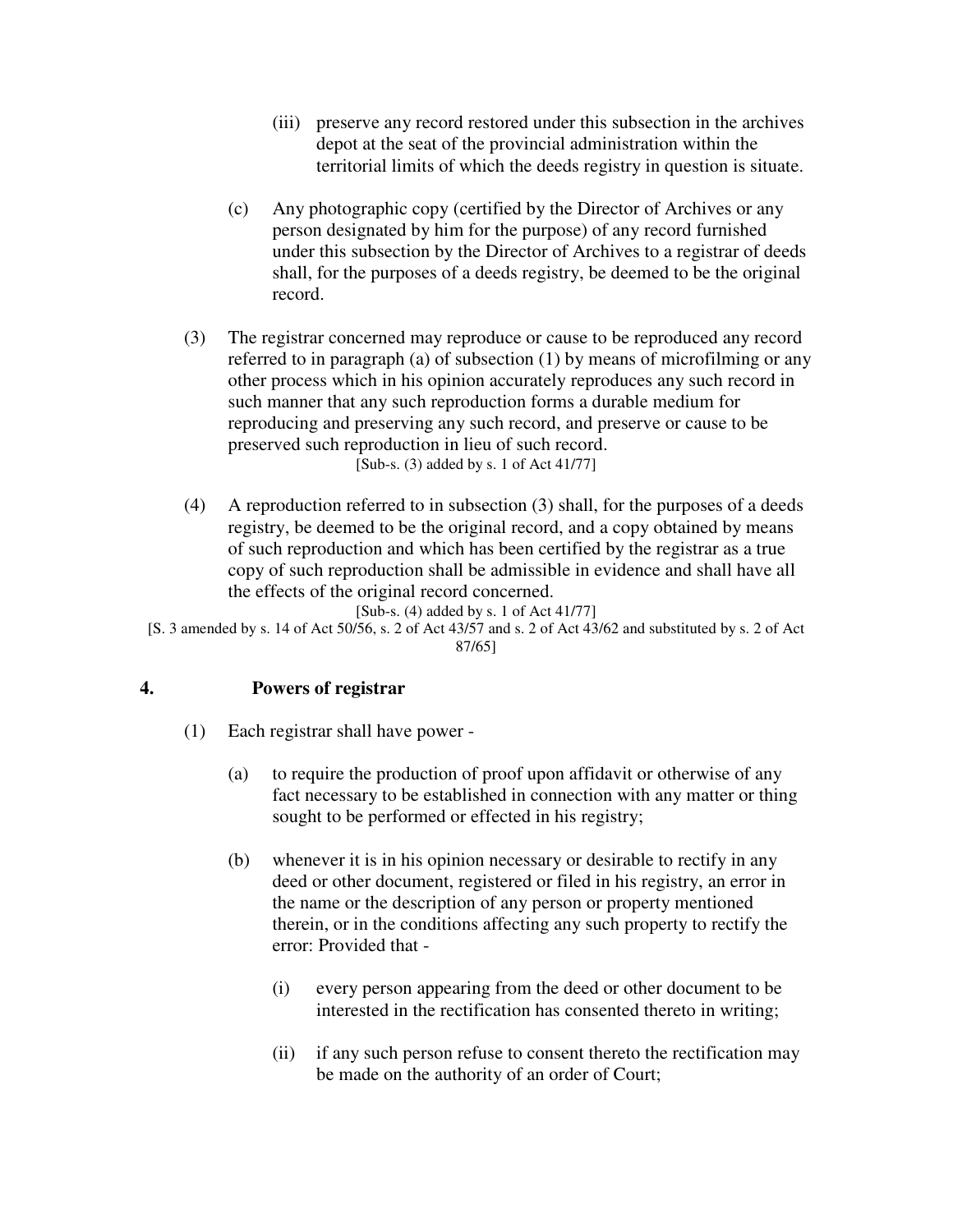- (iii) if the error is common to two or more deeds or other documents, including any register in his registry, the error shall be rectified in all those deeds or other documents;
- (iv) no such rectification shall be made if it would have the effect of transferring any right;
- $(v)$ [Sub-para. (v) deleted by s. 3 of Act 43/57] [Para. (b) amended by s. 3 of Act 43/57]
- (c) to issue, under conditions prescribed by regulation, certified copies of deeds or other documents registered or filed in his registry;
- (d) if in his opinion any deed or other document submitted to him has become illegible or unserviceable, to require that a certified copy thereof be obtained to take its place.
- (2) ……….

[Sub-s. (2) deleted by s. 2 of Act 170/93]

# **5. Transactions affecting land in areas served by different deeds registries**

If it is sought to register transactions affecting separate pieces of land situate within the areas served by different deeds registries, the registrars concerned may, subject to the provisions of any regulations, by mutual arrangement, effect such registration in such manner as may be found expedient.

# (Section 6: Decided cases)

# **6. Registered deeds not to be cancelled except upon an order of court**

- (1) Save as is otherwise provided in this Act or in any other law no registered deed of grant, deed of transfer, certificate of title or other deed conferring or conveying title to land, or any real right in land other than a mortgage bond, and no cession of any registered bond not made as security, shall be cancelled by a registrar except upon an order of Court.
- (2) Upon the cancellation of any deed conferring or conveying title to land or any real right in land other than a mortgage bond as provided for in subsection (1), the deed under which the land or such real right in land was held immediately prior to the registration of the deed which is cancelled, shall be revived to the extent of such cancellation, and the registrar shall cancel the relevant endorsement thereon evidencing the registration of the cancelled deed.

[Sub-s. (2) added by s. 3 of Act 43/62]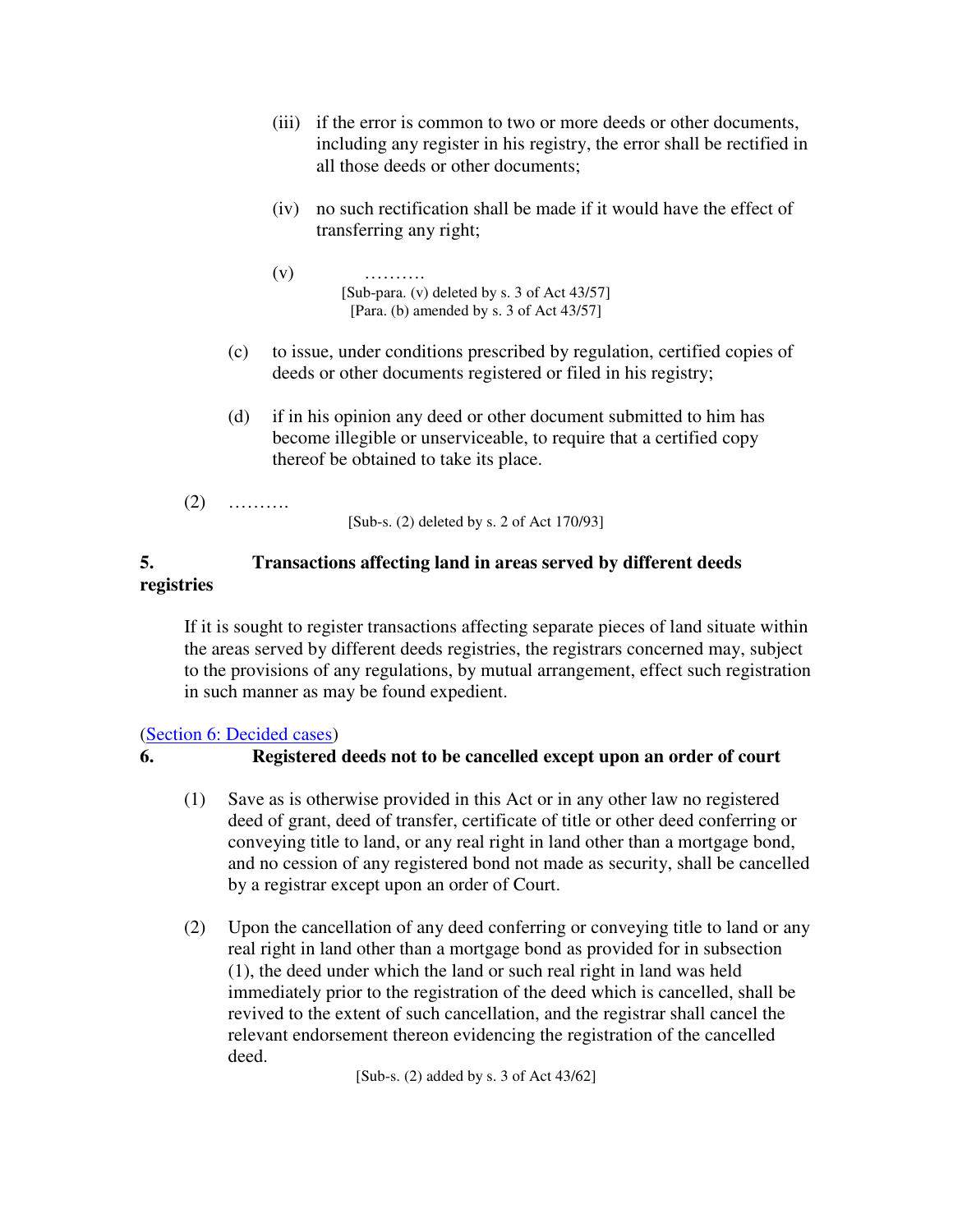# **7. Inspection of records and supply of information**

- (1) Each registrar shall on conditions prescribed and upon payment of the prescribed fees, permit any person to inspect the public registers and other public records in his registry, other than the index to such registers or records, and to make copies of those records or extracts from those registers and to obtain such other information concerning deeds or other documents registered or filed in the registry as prior to the commencement of this Act could, customarily, be made or obtained.
- (2) Notwithstanding anything to the contrary in any other law contained, no person (including the State) shall be exempted from the payment of the prescribed fees referred to in subsection (1).
- [S. 7 amended by s. 4 of Act 43/57 and substituted by s. 3 of Act 87/65 and s. 3 of Act 14/93]

#### **8.** ………. [S. 8 repealed by s. 4 of Act 43/62]

# **9. Regulations board**

- (1) There shall be established a deeds registries regulations board (in this section called "the board"), with power to make regulations upon the subjects mentioned in section 10.
- (2) The board shall consist of the chief registrar of deeds as chairman and executive officer in terms of section  $2(1)(a)$ , and four other members appointed by the Minister, of whom -
	- (a) one shall be an officer occupying an office mentioned in section  $2(1)(b)$ or  $(c)$ :
	- (b) one shall be an officer of the Department of Land Affairs; and [Para. (b) substituted by s. 4 of Act 27/82 and s. 4 of Act 14/93]
	- (c) two shall be conveyancers nominated by the Executive Council of the Association of Law Societies of the Republic of South Africa.
- (3) (a) A member of the board appointed by the Minister shall hold office for the period determined by the Minister, but the Minister may, if in his opinion there is good reason for doing so, terminate the appointment of such a member at any time before the expiration of his period of office.
	- (b) A member of the board whose period of office has expired shall be eligible for re-appointment.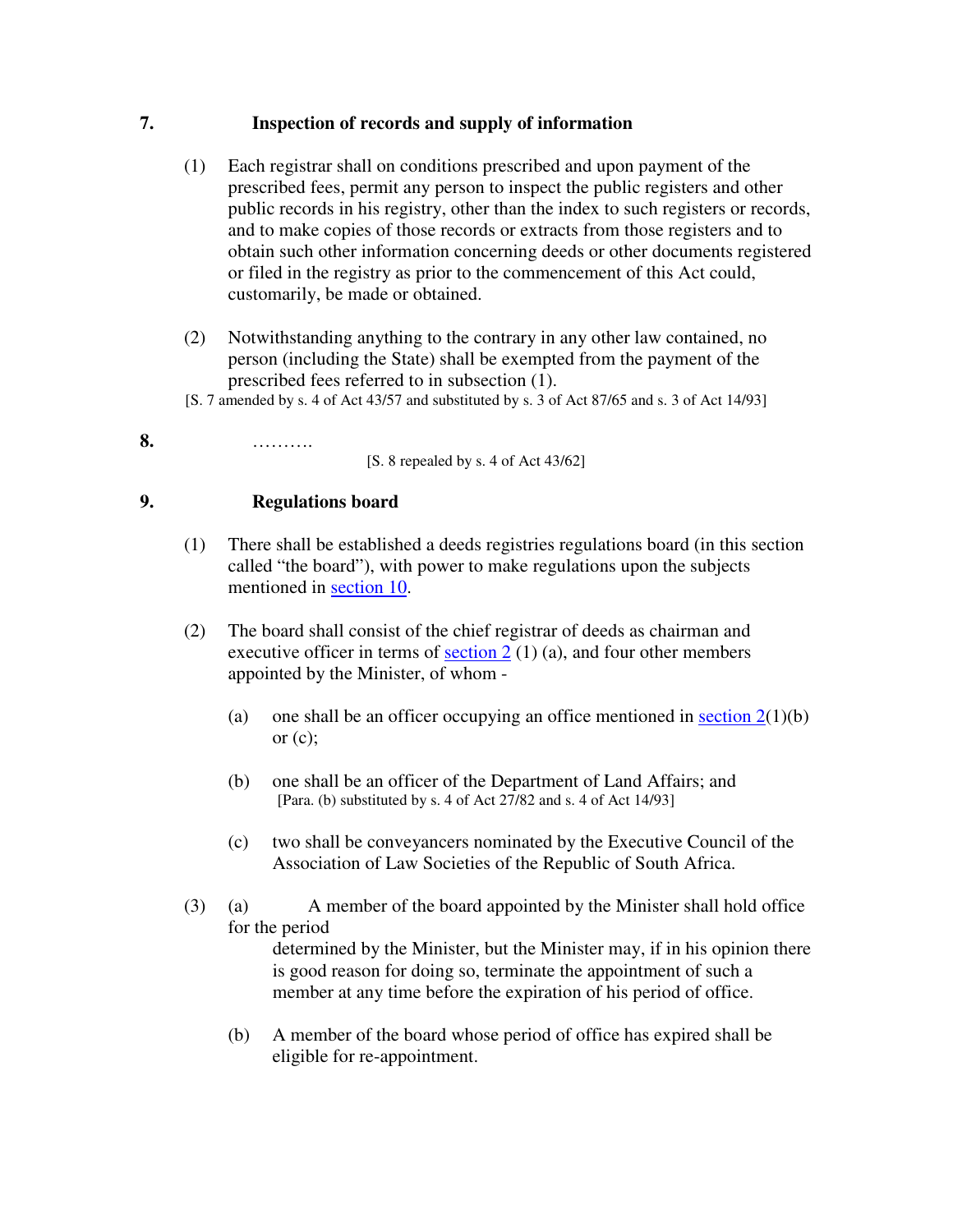- (4) (a) The board shall meet at the times and places determined by the chairman.
	- (b) The Minister may at any time direct the chairman of the board to convene a meeting of the board at a time and place specified by the Minister.
- (5) In the absence of the chairman of the board, the member referred to in subsection  $(2)(a)$  shall act as chairman.
- (6) (a) Three members of the board, of whom one shall be a member appointed in terms of subsection (2)(c), shall form a quorum for a meeting of the board.
	- (b) The decision of a majority of the members present at any meeting of the board shall be the decision of the board, and in the event of an equality of votes the person presiding at the meeting shall have a casting vote in addition to his deliberative vote.
- (7) The board may regulate the proceedings at its meetings as it may think fit and shall cause minutes of such proceedings to be kept.
- (8) With the Minister's approval the board may make regulations also without holding a meeting, provided any regulations so made have been agreed to by all the members of the board.
- (9) No regulation made by the board shall take effect unless it has been approved by the Minister and has been published in the *Gazette* at least one month before the date specified in the relevant notice as the date of commencement thereof.

[Sub-s. (9) substituted by s. 4 of Act 27/82]

- (10) The provisions of section 17 of the Interpretation Act, 1957 (Act No. 33 of 1957), shall apply *mutatis mutandis* with reference to regulations approved by the Minister and published in the *Gazette* under subsection (9). [Sub-s. (10) substituted by s. 4 of Act 27/82]
- [S. 9 amended by s. 3 of Act 3/72, s. 17 of Act 71/72 and s. 8 of Act 62/73 and substituted by s. 9 of Act 57/75]

### **10. Regulations**

- (1) The board established under section nine may make regulations prescribing
	- $(a)$  ………

[Para. (a) deleted by s. 2 of Act 92/78]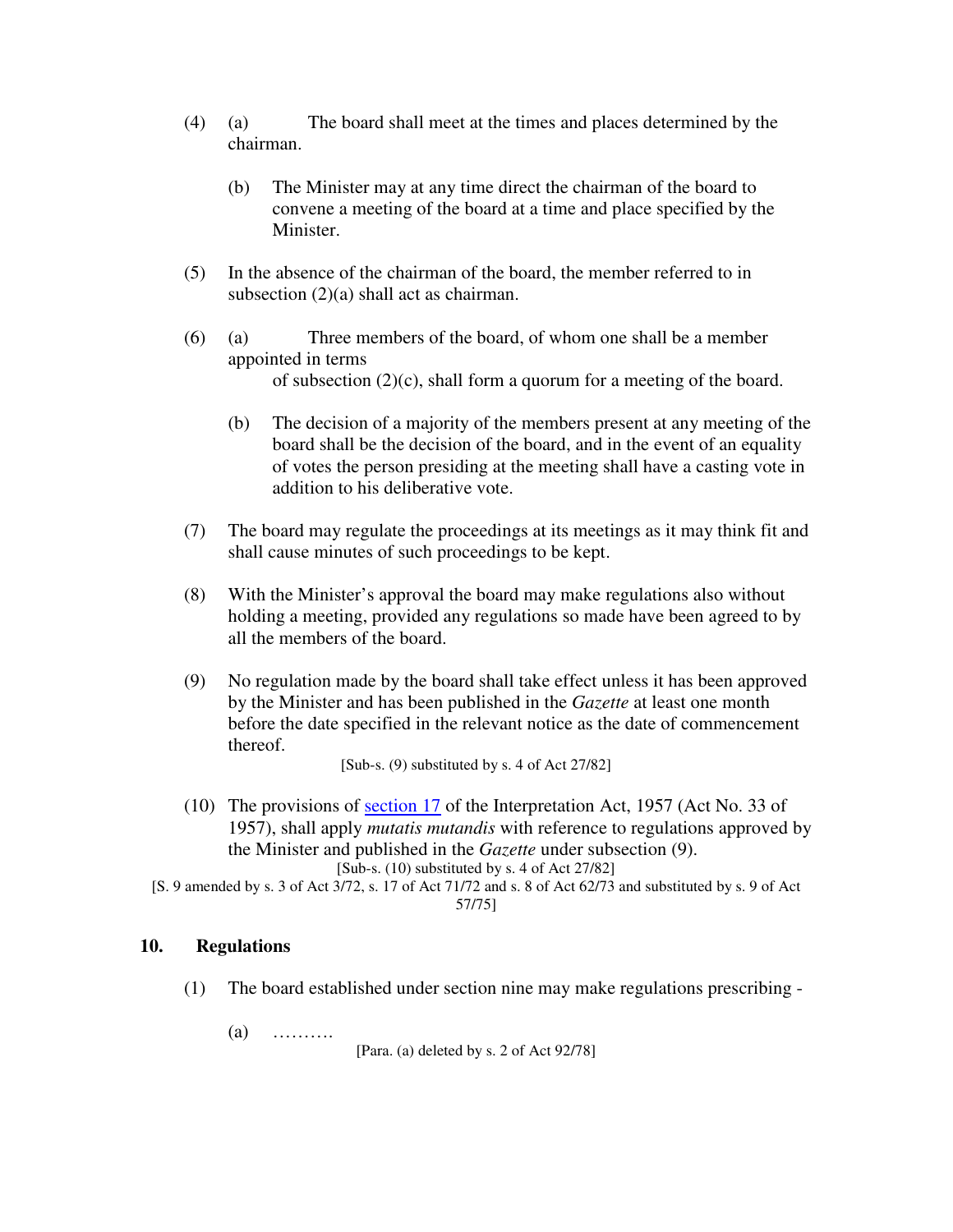(b) the fees of office (if any) to be charged in respect of any act, matter or thing required or permitted to be done in or in relation to a deeds registry, including any report made to the court by the registrar in terms of this Act and the manner in which the payment of fees may be enforced, which may include the suspension of lodgement facilities for deeds or any other document by any person in default of payment of such fees;

[Para. (b) substituted by s. 1 of Act 11/2000]

 $(c)$  ………

[Para. (c) deleted by s. 3 of Act 170/93]

(d) the manner and form in which and the qualifications of the person by whom any deed or other document required or permitted to be lodged, registered or filed in any deeds registry shall be prepared, lodged, executed, registered, filed or delivered and the time within which any deed shall be executed;

[Para. (d) amended by s. 5 of Act 43/62]

(e) ……….

[Para. (e) deleted by s. 2 of Act 92/78]

- (f) the particular documents which, when produced in a deeds registry, shall be attested or witnessed, and the manner in which any such document shall be attested or witnessed;
- (g) the divisions, districts or other areas within the area served by any deeds registry, which shall be adopted in numbering for the purposes of registration, the farms or other pieces of land situate therein;
- (h) the method according to which farms or other pieces of land in any such division, district or other area shall be numbered;
- $(i)$  ……… [Para. (i) deleted by s. 2 of Act 92/78]
- (j) the manner and form in which the identity of persons shall be established;
	- [Para. (j) substituted by s. 2 of Act 92/78]
- (k) the conditions upon which conveyancers, land surveyors and other persons may conduct any search in a deeds registry, and the precautions which shall be taken to ensure preservation of the records from damage by improper handling or otherwise;

[Para. (k) amended by s. 5 of Act 43/57]

(l) ……….

[Para. (l) deleted by s. 2 of Act 92/78]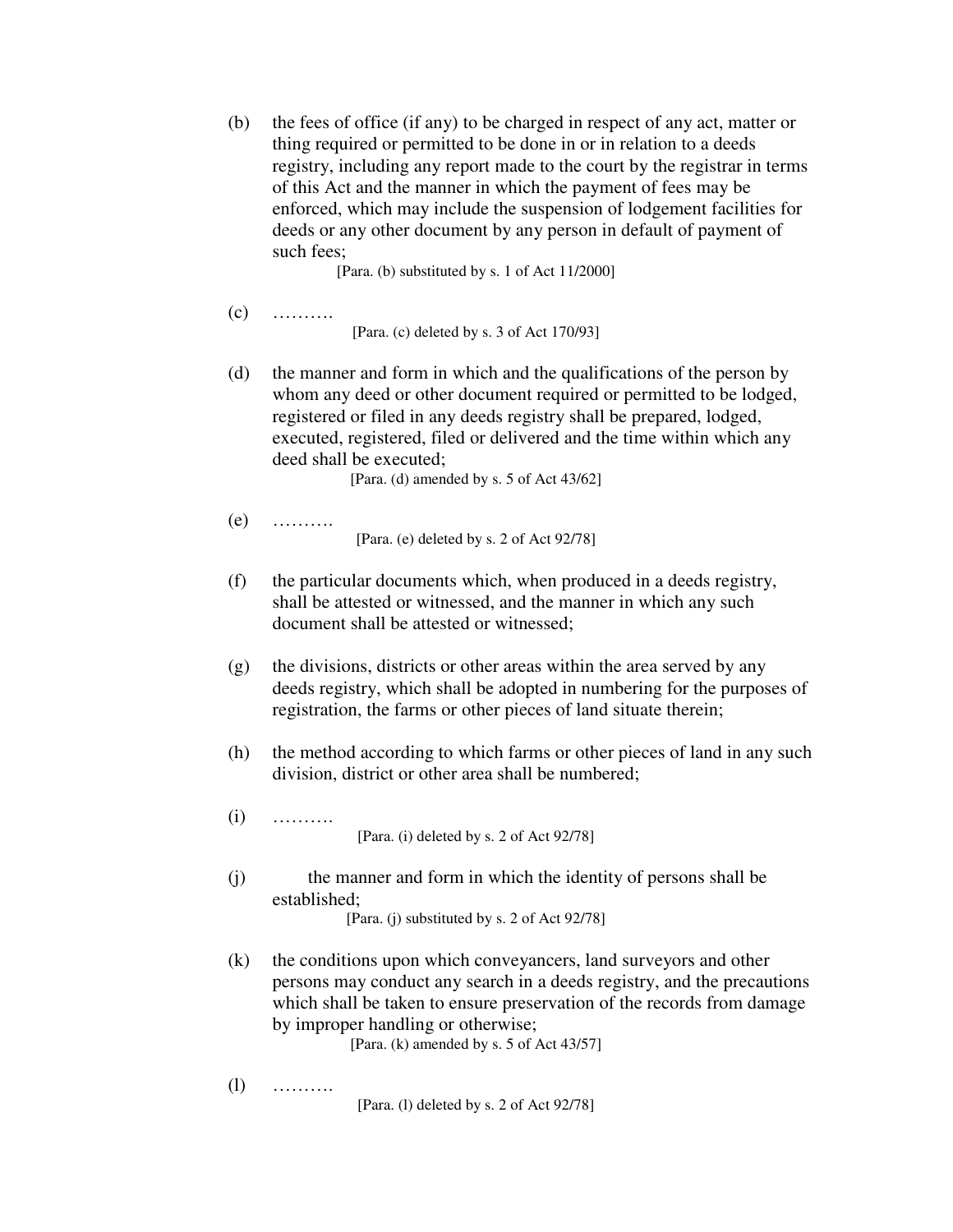- (m) the conditions under which copies of deeds and other documents registered in a deeds registry may be issued for judicial purposes, or purposes of information or in substitution of deeds or other documents which have been lost, destroyed, defaced or damaged and the conditions under which extracts from registers or from any documents registered or filed in a deeds registry may be furnished;
- (n) the manner and form in which consent shall be signified to any cancellation, cession, part payment, release or amendment of or other registrable transaction affecting any bond or other document registered in a deeds registry;
- (o) the conditions under which a copy of a power of attorney may be accepted by a registrar in lieu of the original;
- (p) the forms of deeds which shall be used in circumstances not provided for in this Act;
- (q) the form of applications, deeds and registers which shall be used in connection with the registration of a right of leasehold, of initial ownership contemplated in section 62 of the Development Facilitation Act, 1995, and any other real right in respect of land held under such right of leasehold or initial ownership;
- [Para. (q) amended by s. 5 of Act 43/62, deleted by s. 2 of Act 92/78, inserted by s. 3 of Act 62/84 and substituted by s. 5 of Act 14/93 and s. 68 of Act 67/95]
	- $(r)$  ………
		- [Para. (r) deleted by s. 2 of Act 92/78]
	- (r)*bis* the records which may be destroyed in terms of the proviso to paragraph (a) of subsection (1) of section three; [Para. (r)*bis* inserted by s. 4 of Act 87/65]
	- (s) any matter which under this Act is required or permitted to be prescribed.
	- (2) Different regulations may be made in respect of the several deeds registries and the matters to be dealt with therein.
	- (3) Any regulations made under paragraph (g) or (h) of subsection (1) shall come into operation within the areas served by the several deeds registries upon dates to be fixed by the Minister by notice in the *Gazette*. [Sub-s. (3) substituted by s. 2 of Act 92/78]
	- (4) ………. [Sub-s. (4) substituted by s. 4 of Act 87/65 and deleted by s. 3 of Act 170/93]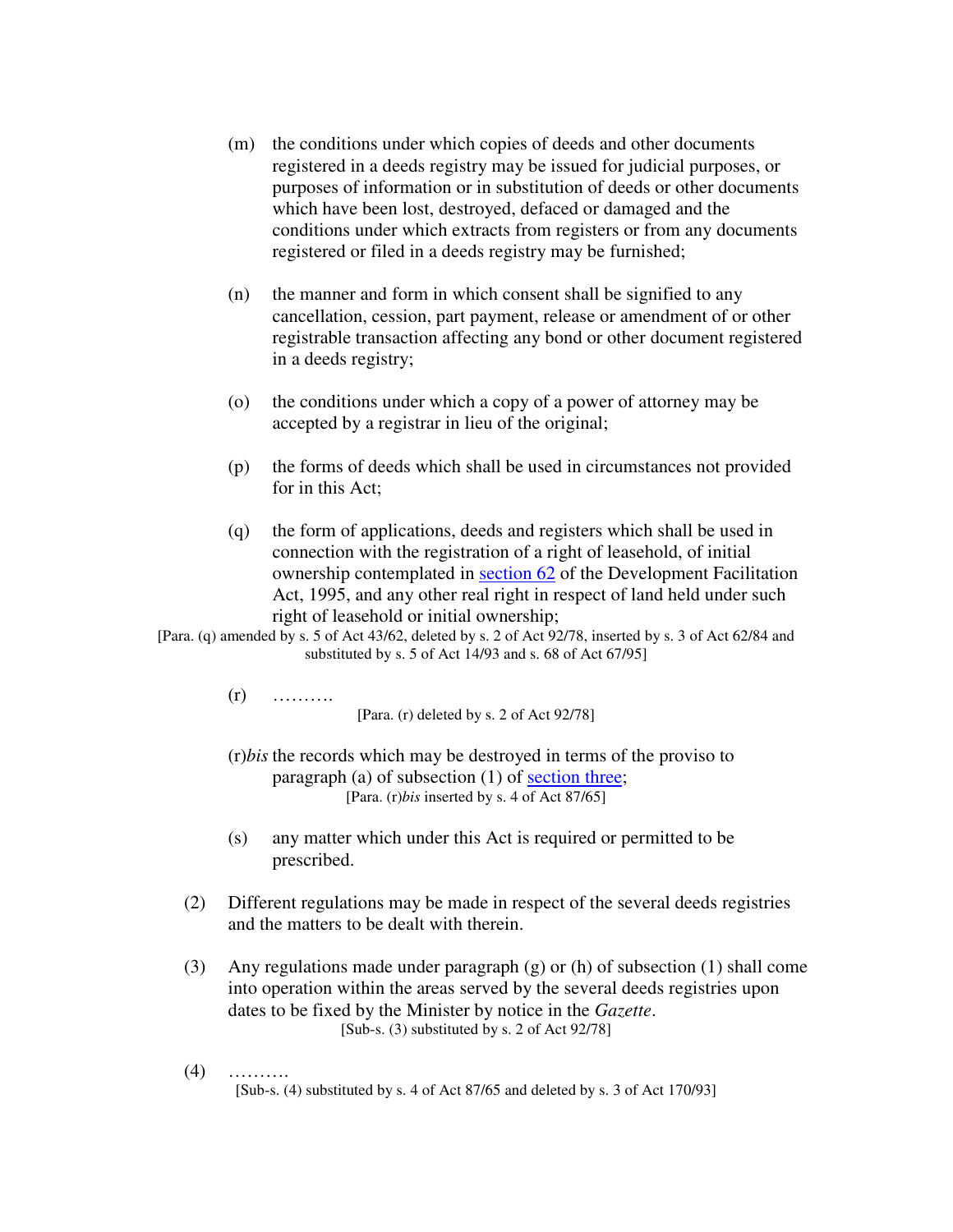- (5) ………. [Sub-s. (5) substituted by s. 4 of Act 87/65 and deleted by s. 5 of Act 27/82]
- (6) ………. [Sub-s. (6) deleted by s. 5 of Act 27/82]
- (7) ………. [Sub-s. (7) added by s. 4 of Act 3/72 and deleted by s. 5 of Act 14/93]

# **CHAPTER II**

### **REGISTRATION**

#### **Registers**

**11.** ………. [S. 11 repealed by s. 3 of Act 92/78] **12.** ………

[S. 12 amended by s. 6 of Act 43/62 and repealed by s. 4 of Act 92/78]

#### **General Provisions**

#### **13. When registration takes place**

- (1) Deeds executed or attested by a registrar shall be deemed to be registered upon the affixing of the registrar's signature thereto, and deeds, documents or powers of attorney lodged for registration shall be deemed to be registered when the deeds registry endorsement in respect of the registration thereof is signed: Provided that no such deed, document or power which is one of a batch of interdependent deeds, documents or powers of attorney intended for registration together, shall be deemed to be registered until all the deeds, documents or powers of attorney or the registration endorsements in respect thereof, as the case may be, have been signed by the registrar.
- (2) If by inadvertence the registrar's signature has not been affixed to a deed executed or attested by him, or to the registration endorsement in respect of the registration of a deed, document or power of attorney lodged for registration, at the time at which the signature should have been affixed in the ordinary course, the registrar may affix his signature thereto when the omission is discovered, and the deed, document or power of attorney shall thereupon be deemed to have been registered at the time aforesaid.

(Section 13(3): Decided cases)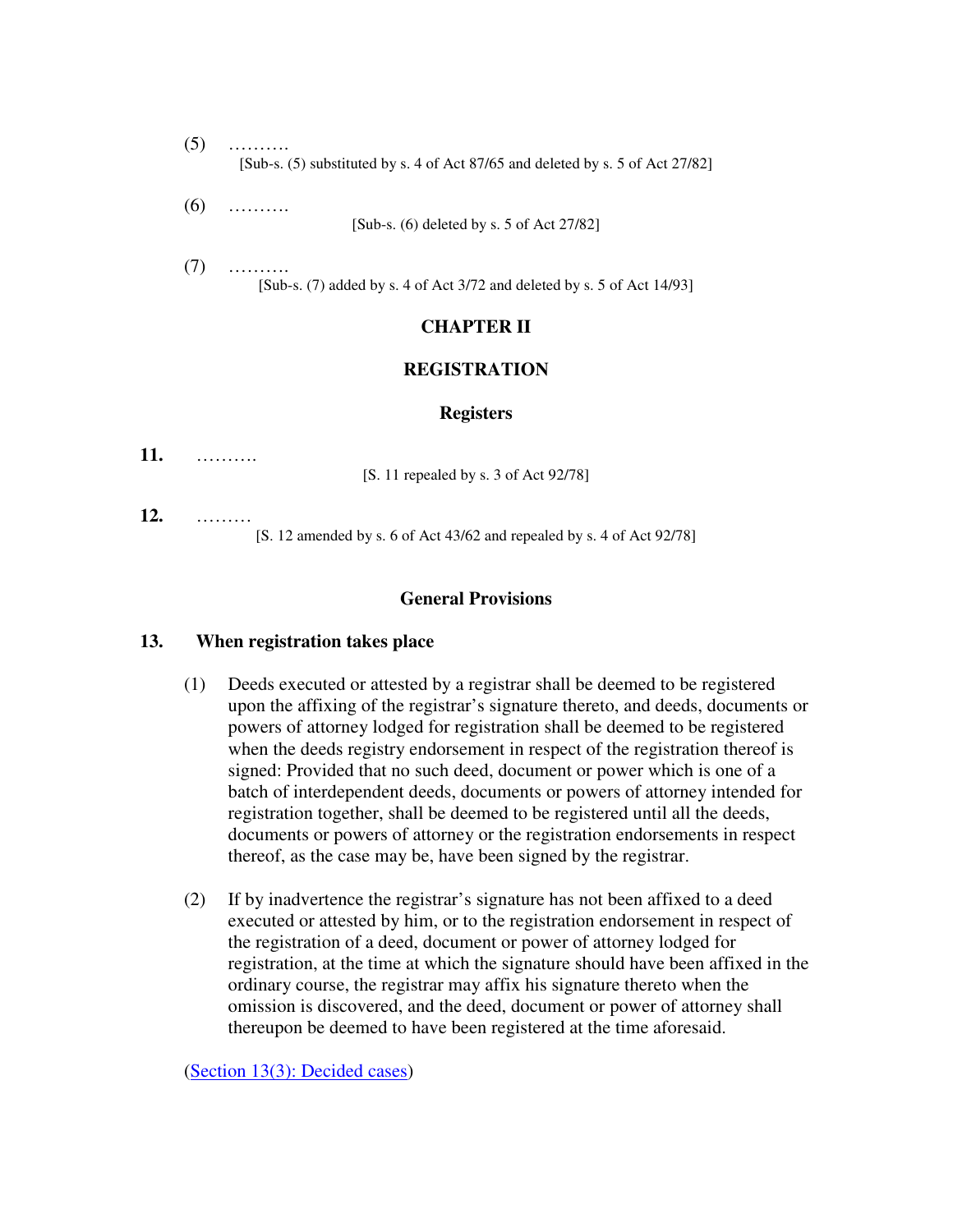- (3) All endorsements or entries made on deeds, documents or powers of attorney or in registers, in connection with the registration of any deed, document or power of attorney, shall be deemed to have been effected simultaneously with the affixing of the signature of the registrar thereto in respect of deeds executed or attested by a registrar or with the signing of his registration endorsement in respect of deeds, documents or powers of attorney lodged for registration, although in fact they may have been made subsequent thereto.
- (4) Any deed, document or endorsement which under this section is required to be signed by a registrar, may, if the registrar is not available to sign such deed, document or endorsement, be signed by the successor in office of the registrar or by any person acting in the place of the registrar, whereupon any reference in subsection (1) or (3) to the signature of the registrar shall be deemed to include a reference to the signature of such successor or person acting as registrar, as the case may be.

[Sub-s. (4) added by s. 5 of Act 87/65] [S. 13 substituted by s. 6 of Act 43/57]

# (Section 14: Decided cases)

### **14. Deeds to follow sequence of their relative causes**

- (1) Save as otherwise provided in this Act or in any other law or as directed by the court -
	- (a) transfers of land and cessions of real rights therein shall follow the sequence of the successive transactions in pursuance of which they are made, and if made in pursuance of testamentary disposition or intestate succession they shall follow the sequence in which the right to ownership or other real right in the land accrued to the persons successively becoming vested with such right;

### (Section 14(1)(b): Decided cases)

- (b) it shall not be lawful to depart from any such sequence in recording in any deeds registry any change in the ownership in such land or of such real right: Provided that -
	- (i) if the property has passed in terms of a will or through intestate succession from a deceased person to his descendants, and one or other of these descendants has died a minor and intestate and no executor has been appointed in his estate, transfer or cession of the property which has vested in that descendant may be passed by the executor in the estate of the deceased person direct to the heirs *ab intestato* of the descendant;
	- (ii) if the registrar is satisfied that the value of the immovable property which has vested in any heir or legatee in terms of a will or through intestate succession would be equalled or exceeded by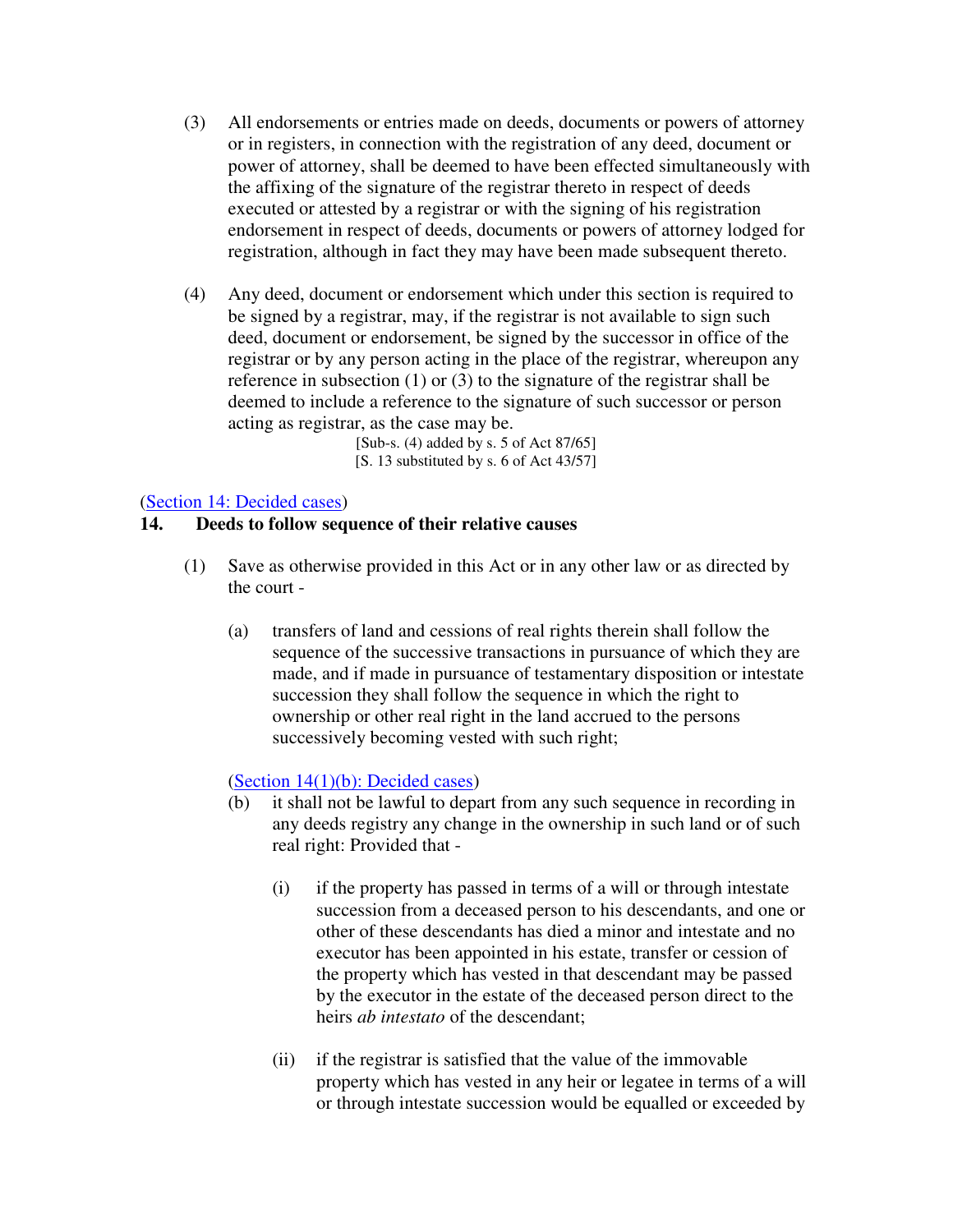the costs involved in transferring or ceding it to the heir or legatee, and the heir or legatee has sold the property, transfer or cession thereof may, with the consent in writing of the heir or legatee, be passed by the executor in the estate of the deceased person direct to the purchaser;

## (Section  $14(1)(b)(iii)$ : Decided cases)

- (iii) if in the administration of the estate of a deceased person (including a fiduciary) any redistribution of the whole or any portion of the assets in such estate takes place among the heirs and legatees (including ascertained fideicommissary heirs and legatees) of the deceased, or between such heirs and legatees and the surviving spouse, the executor or trustee of such estate may transfer the land or cede the real rights therein direct to the persons entitled thereto in terms of such redistribution; [Sub-para. (iii) substituted by s. 6 of Act 14/93]
- (iv) in a redistribution mentioned in proviso (iii) it shall be lawful to introduce movable property not forming part of the estate for the purpose of equalizing the division;
- (v) the provisions of proviso (iii) shall apply *mutatis mutandis* with reference to a redistribution of assets of the joint estate of spouses who were married in community of property and have been divorced or judicially separated, and with reference to a redistribution of assets of a partnership on dissolution of the partnership;
- (vi) if a fiduciary interest in land or in a real right terminates before transfer of the land or cession of the real right has been registered in favour of the fiduciary, it shall be competent to transfer the land or cede the real right direct to the fideicommissary;
- (vii) if the right of any person to claim transfer of such land or cession of such real right from any other person has been vested in any third person in terms of any judgment or order of any court (including a magistrate's court), or in terms of a sale in execution held pursuant to any such judgment or order, transfer of such land or cession of such real right may be passed direct to such third person by the person against whom such right was exercisable. [Sub-para. (vii) substituted by s. 6 of Act 14/93]

[Para. (b) amended by s. 7 of Act 43/57 and s. 7 of Act 43/62 and substituted by s. 6 of Act 87/65]

(2) In any transfer or cession in terms of any proviso to subsection (1)(b), there shall be paid the transfer duty which would have been payable had the property concerned been transferred or ceded to each person successively becoming entitled thereto.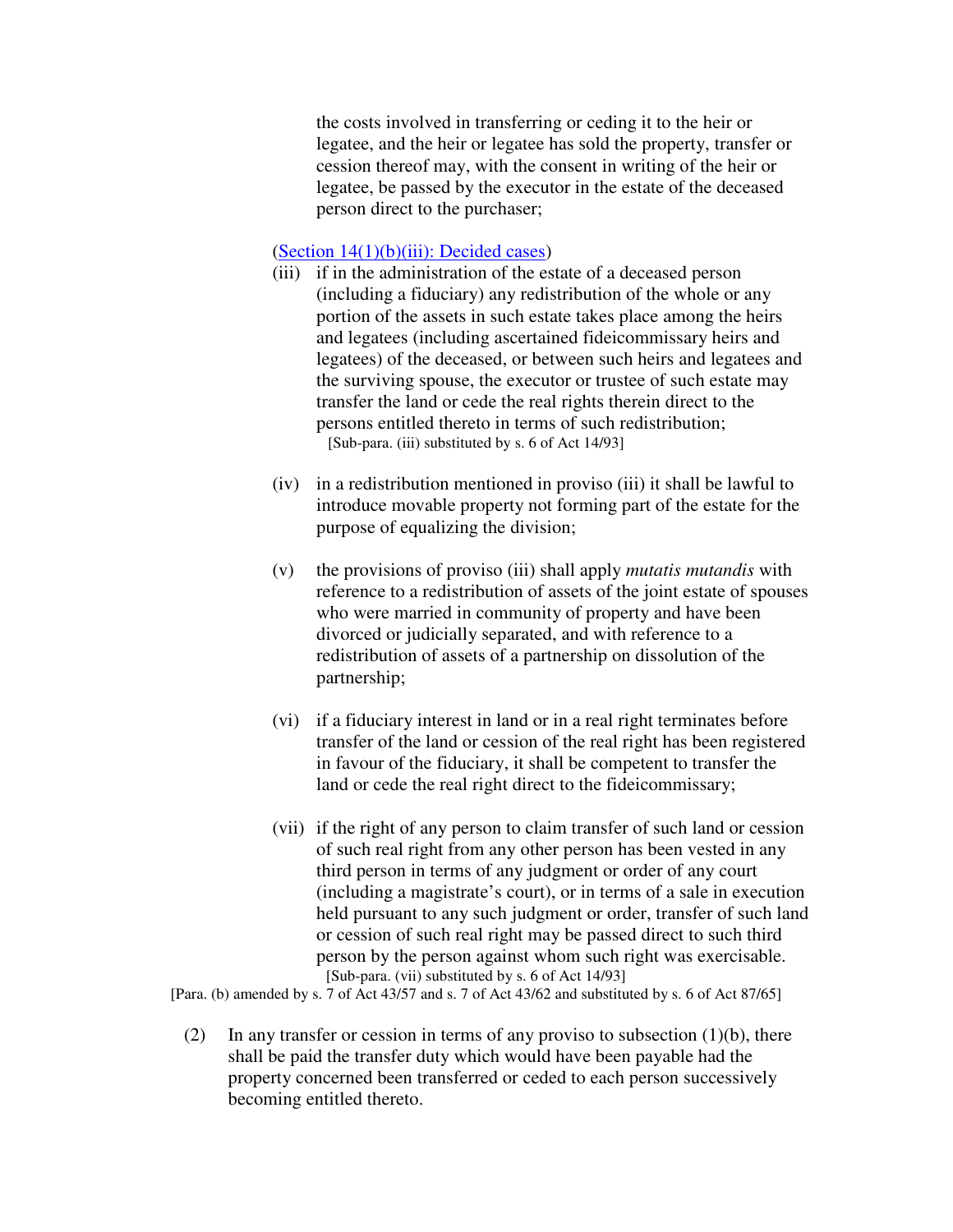[Sub-s. (2) substituted by s. 6 of Act 14/93]

#### **15. Preparation of deeds by conveyancer**

Except in so far as may be otherwise provided in any other law, no deed of transfer, mortgage bond or certificate of title or any certificate of registration of whatever nature, mentioned in this Act, shall be attested, executed or registered by a registrar unless it has been prepared by a conveyancer.

[S. 15 substituted by s. 4 of Act 170/93, Proc.R.9/97 and s. 2 of Act 93/98]

# **15A. Proof of certain facts in connection with deeds and documents by means of certain certificates**

- (1) A conveyancer who prepares a deed or other document for the purposes of registration or filing in a deeds registry, and who signs a prescribed certificate on such deed or document, accepts by virtue of such signing the responsibility, to the extent prescribed by regulation for the purposes of this section, for the accuracy of those facts mentioned in such deed or document or which are relevant in connection with the registration or filing thereof, which are prescribed by regulation.
- (2) The provisions of subsection (1) shall apply *mutatis mutandis* to any person other than a conveyancer -
	- (a) who is prescribed by regulation; or
	- (b) who is authorized by any other law to prepare a deed or other document for registration or filing in a deeds registry,

and who has in accordance with the regulations prepared a deed or other document for registration or filing in a deeds registry. [Sub-s. (2) substituted by s. 7 of Act 14/93]

(3) A registrar shall accept, during the course of his examination of a deed or other document in accordance with the provisions of this Act, that the facts referred to in subsection (1) in connection with the registration or filing of a deed or other document in respect of which a certificate referred to in subsection (1) or (2) has been signed, have for the purposes of such examination been conclusively proved: Provided that the aforegoing provisions of this subsection shall not derogate from the obligation of a registrar to give effect to any order of court or any other notification recorded in the deeds registry in terms of this Act or any other legal provision, and which affects the registration or filing of such deed or other document. [S. 15A inserted by s. 6 of Act 27/82]

(Section 16: Decided cases)

**16. How real rights shall be transferred**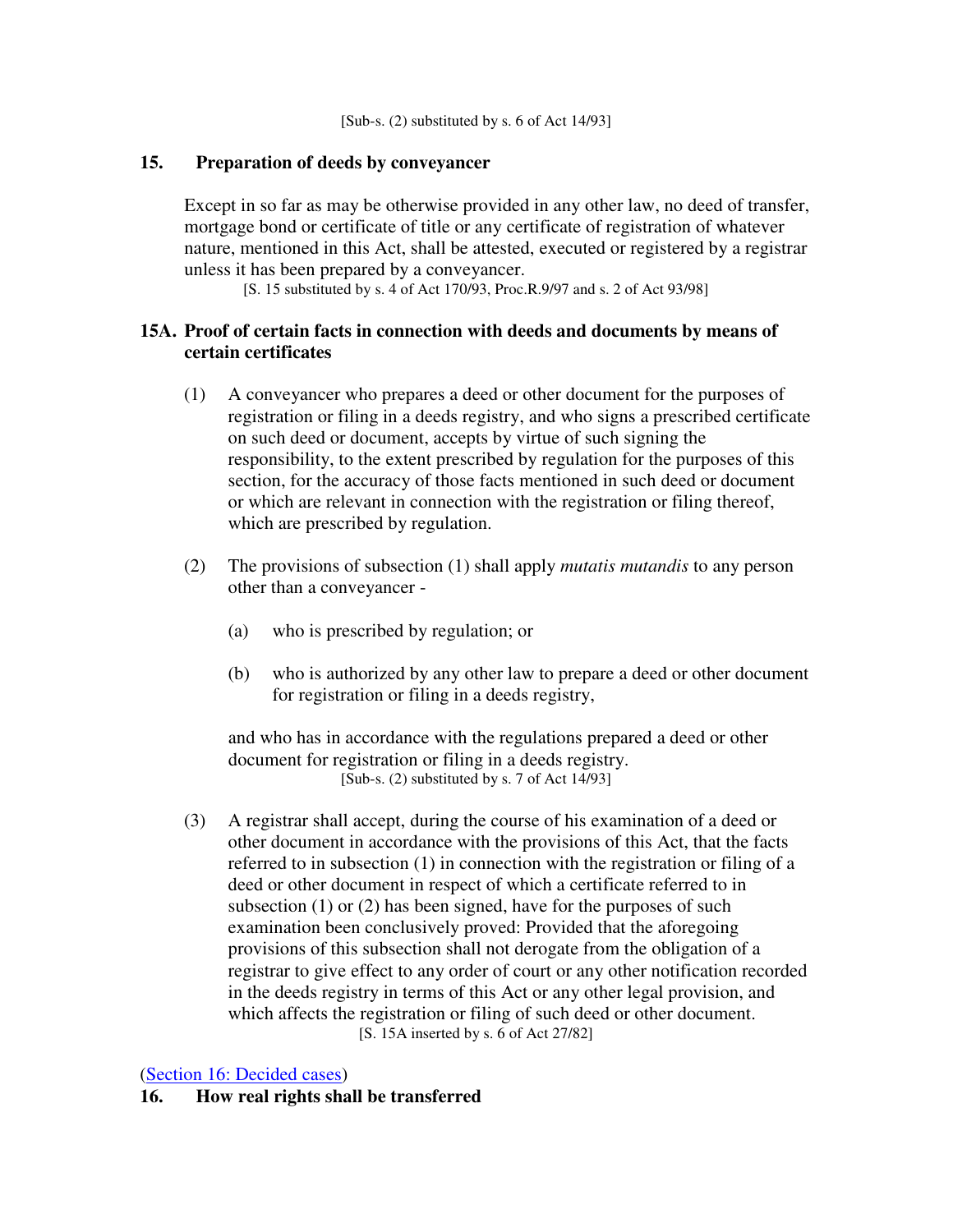Save as otherwise provided in this Act or in any other law the ownership of land may be conveyed from one person to another only by means of a deed of transfer executed or attested by the registrar, and other real rights in land may be conveyed from one person to another only by means of a deed of cession attested by a notary public and registered by the registrar: Provided that notarial attestation shall not be necessary in respect of the conveyance of real rights acquired under a mortgage bond: Provided further that where the State acquires all the land held under any title deed, whether by way of expropriation or otherwise, or where a local authority by virtue of the provisions of any law acquires all the land held under a title deed by any other such authority, the registrar shall make such alterations and entries in his registers and such endorsements on any such title deed as may be necessary to register transfer to the State or such authority, as the case may be, of the property so acquired free of charge, and that the provisions of subsection  $(4)(a)$  of section 31 of this Act shall apply *mutatis mutandis* in respect of such a transfer by endorsement. [S. 16 amended by s. 4 of Act 80/64, substituted by s. 7 of Act 87/65 and amended by s. 7 of Act 27/82 and

s. 4 of Act 62/84]

### **16A. Registration of transfer of right of leasehold**

When a right of leasehold which has under any provision of the Black Communities Development Act, 1984, been granted to any person, is registered in the name of a person, that right shall, subject to the provisions of the said Act, and of the regulations thereunder, be transferred in the prescribed manner by means of a deed of transfer executed or attested by the registrar and subject to the conditions of the grant, to another person: Provided that where the State is the transferor such transfer may be effected by means of a deed of grant.

[S. 16A inserted by s. 5 of Act 62/84 and substituted by s. 1 of Act 24/89]

#### **16B.** ……….

[S. 16B inserted by s. 30 of Act 74/86 and repealed by s. 8 of Act 14/93]

**Note: Section 16C has been inserted by s. 46 of the Communal Land Rights Act 11 of 2004 (Commencement date to be proclaimed)** 

### **16D. Registration of transfer of rights acquired in terms of or under Black Administration Act, 1927**

Despite the repeal of the Black Administration Act, 1927 (Act No. 38 of 1927), by the Repeal of the Black Administration Act and Amendment of Certain Laws Act, 2005 (Act No. 28 of 2005), and despite the other provisions of this Act and any other law, a right originally acquired in terms of or under the Black Administration Act, 1927, shall be transferred in accordance with the legislation which created that right.

[S. 16D inserted by s. 2 of Act 5/2006]

### **17. Registration of immovable property in name of married persons**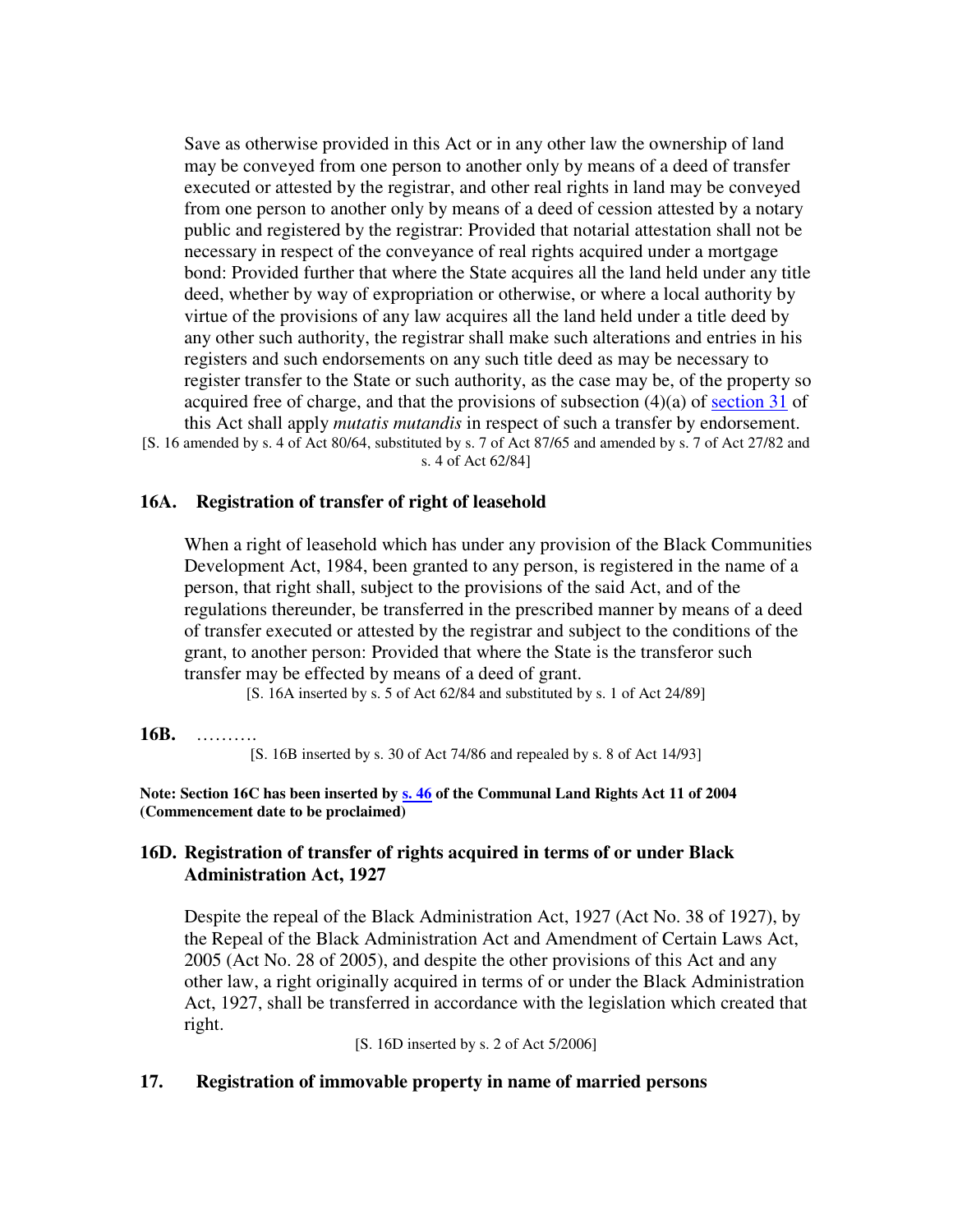(1) From the commencement of the Deeds Registries Amendment Act, 1987, immovable property, real rights in immovable property and notarial bonds which would upon transfer, cession or registration thereof form part of a joint estate shall be registered in the name of the husband and the wife, unless that transfer, cession or registration takes place only in the name of a partnership, and the husband or wife is involved therein only in the capacity of partner in that partnership.

[Sub-s. (1) substituted by s. 1 of Act 75/87]

- (2) Every deed executed or attested by a registrar, or attested by a notary public and required to be registered in a deeds registry, and made by or on behalf of or in favour of any person, shall -
	- (a) state the full name and marital status of the person concerned;
	- (b) where the marriage concerned is governed by the law in force in the Republic or any part thereof, state whether the marriage was contracted in or out of community of property or whether the matrimonial property system is governed by customary law in terms of the Recognition of Customary Marriages Act, 1998; [Para. (b) substituted by s. 12 of Act 120/98]
	- (c) where the person concerned is married in community of property, state the full name of his spouse; and
	- (d) where the marriage concerned is governed by the law of any other country, state that the marriage is governed by the law of that country.
- (3) Where a marriage in community of property has been dissolved by the death of one of the spouses before property which on transfer or cession thereof would have formed part of the joint estate could be transferred or ceded, that property shall be transferred or ceded to the joint estate of the spouses, pending the administration thereof, and is, subject to the provisions of any disposition with regard to that property, deemed to be the joint property of the surviving spouse and of the estate of the deceased spouse. [Sub-s. (3) amended by s. 9 of Act 14/93]
- (4) Where immovable property, a real right in immovable property, a bond or a notarial bond-
	- (a) is registered in the name of a person who has married since the registration took place;
	- (b) is registered in the name of a person who on the date of the registration was married out of community of property or whose marriage was on that date governed by the law of another country, and whose marriage was subsequently dissolved by death or divorce;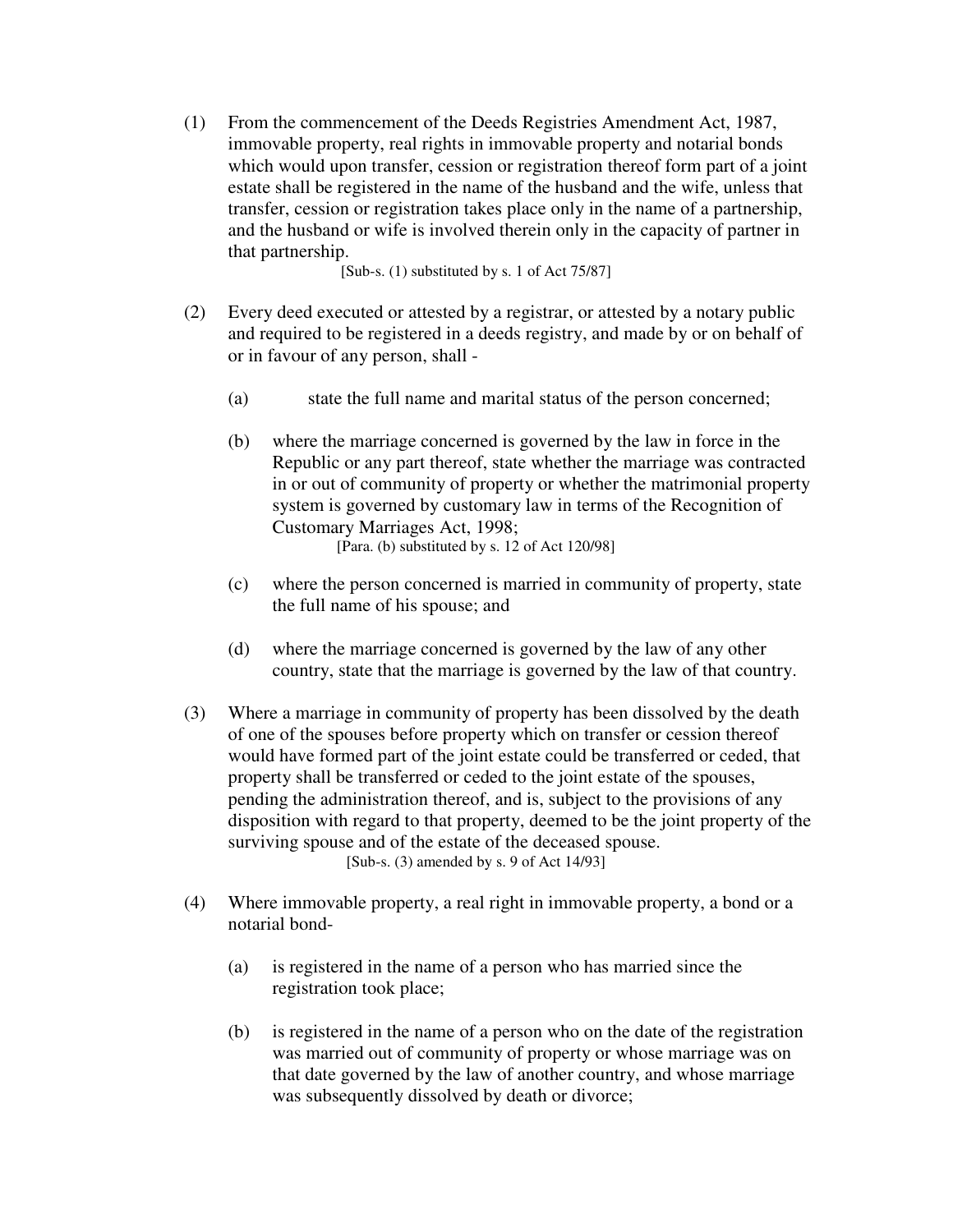- (c) forms an asset in a joint estate and was registered in the name of the husband only; or
- (d) is registered in the name of a person who on the date of the registration was a party to a marriage governed by the Recognition of Customary Marriages Act, 1998 (Act No. 120 of 1998),

the registrar shall on the written application by the person concerned and on the submission of the deed in question and of proof of the relevant facts, endorse the change in status or make a note to the effect that the said person is a party to a marriage in community of property, as the case may be: Provided that where there are two or more mutually dependent deeds, all such deeds must be submitted for endorsement: Provided further that in the case of an order of court envisaged in section 7(9) of the Recognition of Customary Marriages Act, 1998 (Act No. 120 of 1998), the registrar shall, on submission of the relevant deed and court order and without the necessity for a written application, make the endorsement or note.

[Sub-s. (4) substituted by s. 2 of Act 11/96 and s. 1 of Act 9/2003]

- (5) A transfer, cession or registration referred to in subsection (1) in the name of a husband and wife, shall not be deemed -
	- (a) in a case where agricultural land referred to in section 3 of the Subdivision of Agricultural Land Act, 1970 (Act No. 70 of 1970), is concerned, to constitute an act to which a provision of the said section 3 is applicable; and
	- (b) ………. [Para. (b) substituted by s. 9 of Act 14/93 and repealed by s. 53 of Act 24/2003] [Sub-s. (5) substituted by s. 1 of Act 75/87]
- (6) A person married in terms of a marriage the legal consequences of which are governed by the law of any other country, shall be assisted by his or her spouse in executing any deed or other document required or permitted to be registered in any deeds registry or required or permitted to be produced in connection with any such deed or document, unless the assistance of the spouse is in terms of this Act or on other grounds deemed by the registrar to be unnecessary.

[Sub-s. (6) substituted by s. 1 of Act 75/87 and s. 1 of Act 132/93]

[S. 17 amended by s. 1 of Act 15/53, s. 1 of Act 37/53, s. 8 of Act 43/57, s. 8 of Act 43/62 and s. 5 of Act 3/72 and substituted by s. 29 of Act 88/84]

#### **CHAPTER III**

#### **REGISTRATION OF LAND**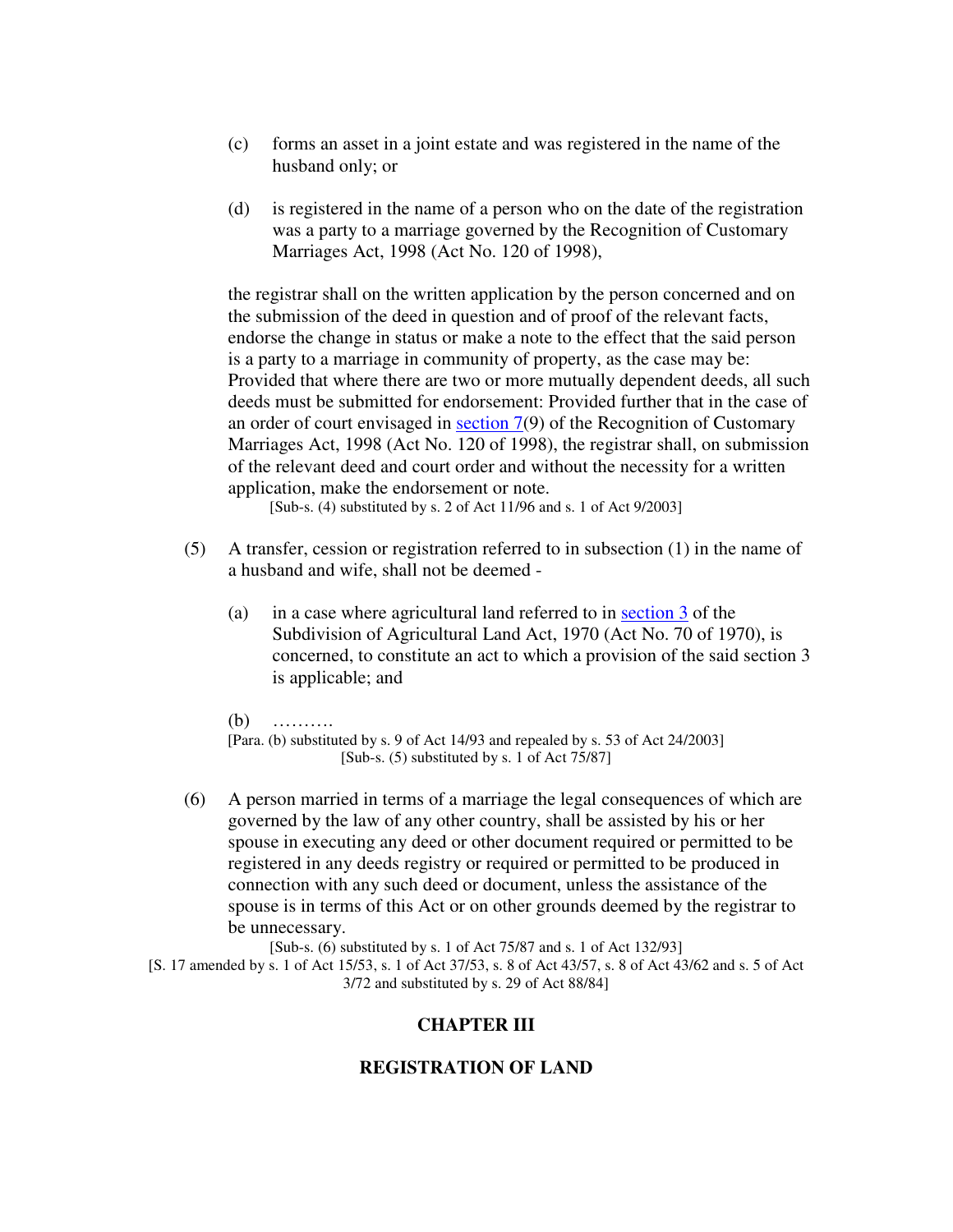# **Transfer of Land**

# **18. Manner of dealing with State land**

(1) The ownership of unalienated State land may be transferred from the State only by a deed of grant issued under proper authority, and, except where otherwise provided in this Act or the regulations, or unless the land is represented on a general plan, the deed of grant must have a diagram of the land annexed thereto.

[Sub-s. (1) substituted by s. 4 of Act 93/98]

- (2) The ownership of land alienated from and reacquired by the State may be transferred from the State either by deed of grant or by deed of transfer issued or executed, as the case may be, under proper authority, but in either case the deed of grant or transfer shall contain a reference to the title deed by which the State held the land and to the title deed to which the diagram of the land is annexed and shall set forth the conditions upon which the land is alienated and the rights to the land reserved by the State on this alienation.
- (3) If any piece of unalienated State land has been surveyed and is represented on a diagram the registrar concerned shall, upon written application by the Minister of Public Works or an officer of the State authorized by him, accompanied by the diagram of the land in duplicate, enter particulars of the land in the appropriate registers and execute in the prescribed form and in accordance with the diagram, a certificate of registered State title thereof prepared by a conveyancer.

[Sub-s. (3) substituted by s. 6 of Act 3/72, s. 8 of Act 27/82 and s. 10 of Act 14/93]

- (4) Transfer of the ownership of land held by the State under certificate of registered State title shall be effected by deed of grant issued under proper authority, but it shall not be necessary to annex a diagram of the land thereto: Provided that the grant shall contain a reference to the certificate and to the diagram annexed to the certificate.
- (5) No deed (other than a deed of grant conveying ownership) purporting to create or deal with or dispose of any real right in any piece of unalienated State land shall be capable of registration until a certificate of registered State title has been executed in respect of that piece of land.
- **19.** ……….

[S. 19 repealed by s. 9 of Act 43/57]

# (Section 20: Decided cases)

# **20. Form and manner of execution of deeds of transfer**

Deeds of transfer shall be prepared in the forms prescribed by law or by regulation, and, save as in this Act or any other law provided or as ordered by the court,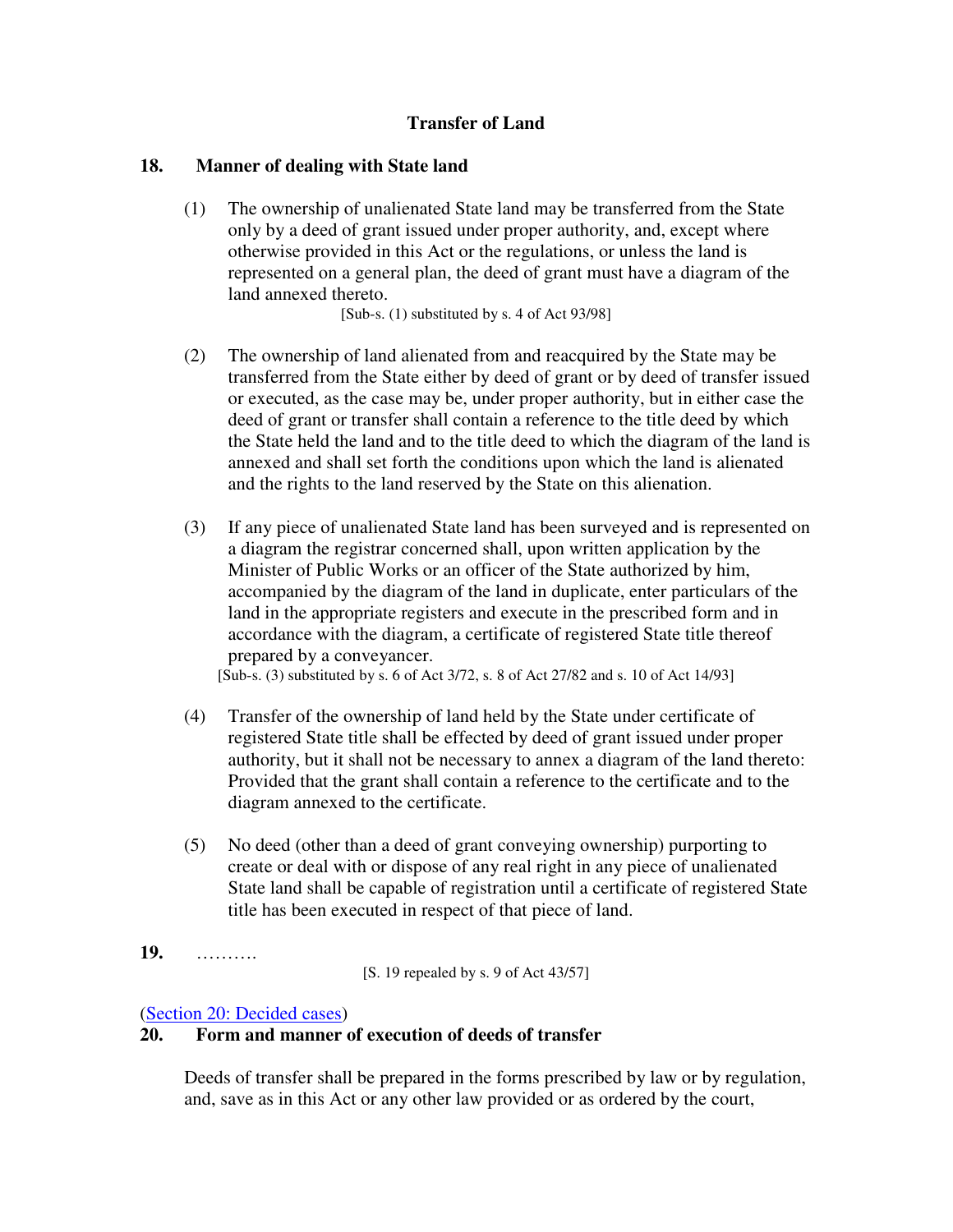including a court with the necessary jurisdiction established in terms of the Magistrates' Courts Acts, 1944 (Act No. 32 of 1944), in respect of deeds of transfer executed by the registrar, shall be executed in the presence of the registrar by the owner of the land described therein, or by a conveyancer authorized by power of attorney to act on behalf of the owner, and shall be attested by the registrar. [S. 20 substituted by s. 9 of Act 27/82]

# **21. Transfer or cession from joint estate**

In any deed of transfer or deed of cession lodged in a deeds registry and relating to an asset in a joint estate, the surviving spouse shall be joined in his or her personal capacity with the executor of the estate of the deceased spouse except-

- (a) where the executor is dealing only with the share of the deceased spouse; or
- (b) where the asset has been sold to pay the debts of the joint estate; or
- (c) where there has been a massing of the joint estate and the surviving spouse has adiated; or
- (d) where such transfer or cession is in favour of the surviving spouse; or
- (e) where the power of attorney to pass such transfer or cession has been signed by the surviving spouse in the capacity of executor.
- [S. 21 amended by s. 10 of Act 43/57 and substituted by s. 5 of Act 93/98 and s. 53 of Act 24/2003 (as amended by s. 1 of Act 11/2005)]

### **22. Transfer of two or more pieces of land by one deed**

- (1) Two or more persons each owning a different piece of land may not transfer those pieces of land to one or more persons by the same deed of transfer, unless such transfer is authorized by the provisions of a law or by an order of court.
- (2) Two or more pieces of land may by one deed be transferred by one person or by two or more persons holding such pieces of land in undivided shares, to one person or to two or more persons acquiring such pieces of land in undivided shares: Provided that each piece of land is described in a separate paragraph.
- (3) Two or more portions of a piece of land may by one deed be transferred by one person or by two or more persons holding the whole of such piece of land in undivided shares to one person or to two or more persons acquiring such portions in undivided shares: Provided that each portion is described in a separate paragraph in which reference is made to the diagram of that portion. The diagrams of all such portions shall be annexed to the deed.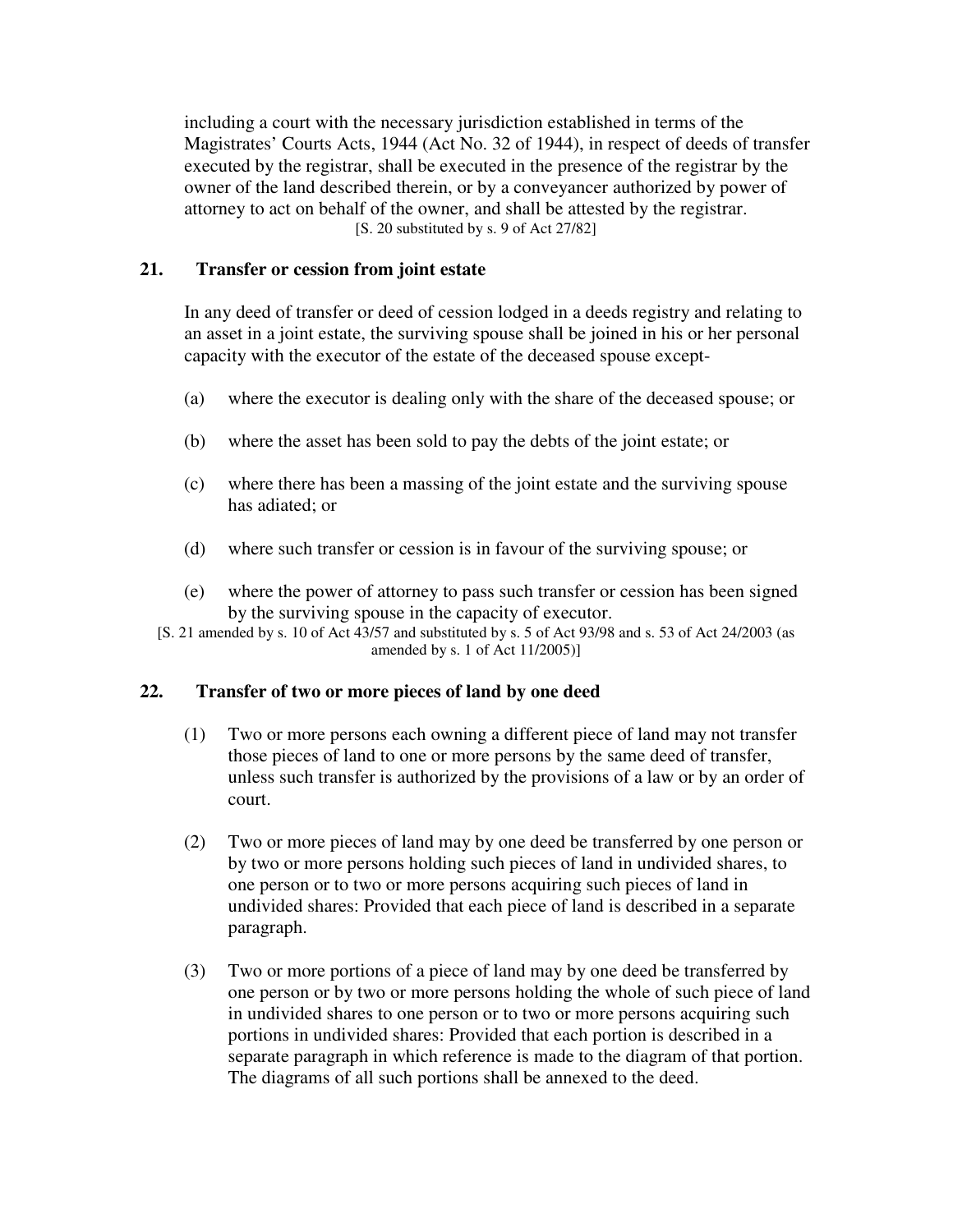# **23. Transfer of undivided shares in land by one deed**

- (1) Land held by one person may be transferred by one deed from that person to two or more other persons in undivided shares.
- (2) Land held by two or more persons in undivided shares may be transferred by one deed from those persons to any other person, or to two or more other persons in undivided shares.

# **23***bis***.Transfer of shares in properties to more than one transferee in one deed**

Undivided shares in more than one piece of land may not be transferred to more than one transferee in the same deed if the shares appropriated to any one transferee are not the same in respect of each piece of land. [S. 23*bis* inserted by s. 8 of Act 87/65]

# **24. Special provisions relating to transfer of undivided shares**

- (1) No transfer of an undivided share in land which is intended or calculated to represent or purports to represent a defined portion of land shall be capable of being registered.
- (2) If a piece of land is owned by two or more persons in undivided shares and one or more of such persons acquires the share or shares of the remaining owner or owners in a defined portion of that piece of land, all the owners jointly, including the owner or owners acquiring the share or shares, may transfer such portion to the person or persons acquiring it.

### **24***bis***.Transfer from firm or partnership**

- (1) If land or a real right registered in the name of a firm or partnership is acquired by any member or partner of such firm or partnership in his individual capacity, transfer or cession thereof shall be given by all the members or partners constituting such firm or partnership: Provided that in any other case land or real rights owned by a firm or partnership may be dealt with by such firm or partnership as provided in the regulations.
- (2) If on dissolution of a firm or partnership any land or real right owned by such firm or partnership is awarded to all the members or partners, the registrar shall on written application signed by all the members or partners constituting such firm or partnership, accompanied by proof of dissolution and such other documents as may be required or prescribed, endorse on the title deed of the land or real right that such land or real right vests in the individuals therein named, and thereupon such persons shall be entitled to deal therewith as if they had taken formal transfer or cession in their names of their shares in such land or real rights.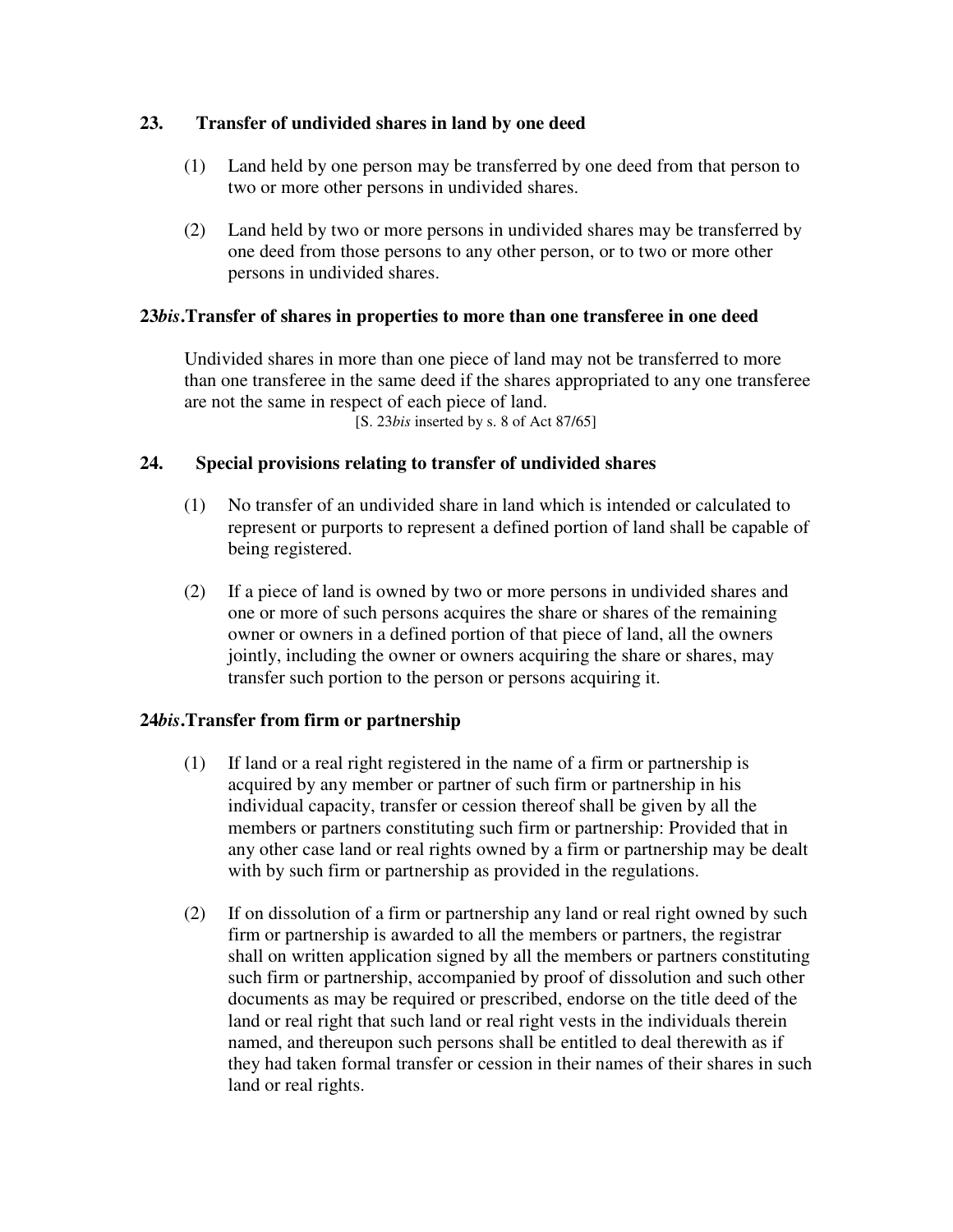- (3) If the land or real right referred to in subsection (2) is hypothecated under a registered mortgage bond, the endorsement contemplated in the said subsection shall not be made unless such bond is cancelled or the holder thereof consents in writing (in duplicate) to the substitution of the individual members or partners as debtors under the bond: Provided that such substitution shall not be allowed unless -
	- (i) the individual members or partners apply in writing to be substituted, jointly and severally, as debtors under the bond; such application to be in duplicate and witnessed; and
	- (ii) the individual members or partners are competent to mortgage the land; and
	- (iii) where applicable, the individual members or partners renounce in the said application the exception *de duobus vel pluribus reis debendi*.
	- $(iv)$  ………
		- [Sub-para (iv) deleted by s. 3 of Act 11/96] [Sub-s. (3) added by s. 9 of Act 87/65] [S. 24*bis* inserted by s. 9 of Act 43/62]

(Section 25: Decided cases)

# **25. Transfer to unascertained children**

- (1) If land or a real right or a bond is donated or bequeathed to the children born or to be born of any person or of any marriage, or is otherwise acquired on behalf of such children, transfer of the land or cession of the real right or bond on behalf of such children may be passed in the case of children born or to be born of a person, to that person in trust for such children, and in the case of children born or to be born of a marriage, to the person who would be the guardian of those children during their minority, in trust for such children. [Sub-s. (1) substituted by s. 10 of Act 43/62]
- (2) If land or a real right or a bond is donated to the children born or to be born of any person or of any marriage, the person to whom transfer or cession may be passed in terms of subsection (1), may for the purposes of such transfer or cession, accept the donation.

[Sub-s. (2) amended by s. 10 of Act 43/62]

(Section 25(3): Decided cases)

(3) When the identity of all such children has been established the registrar shall make an endorsement on the title deed or bond setting out their names, whereupon the title deed or bond shall be deemed to be to and in favour of such children in the same manner as if the transfer or cession had originally been passed to them by name notwithstanding the provisions of section 17(1). [Sub-s. (3) amended by s. 10 of Act 43/62 and s. 30 of Act 88/84]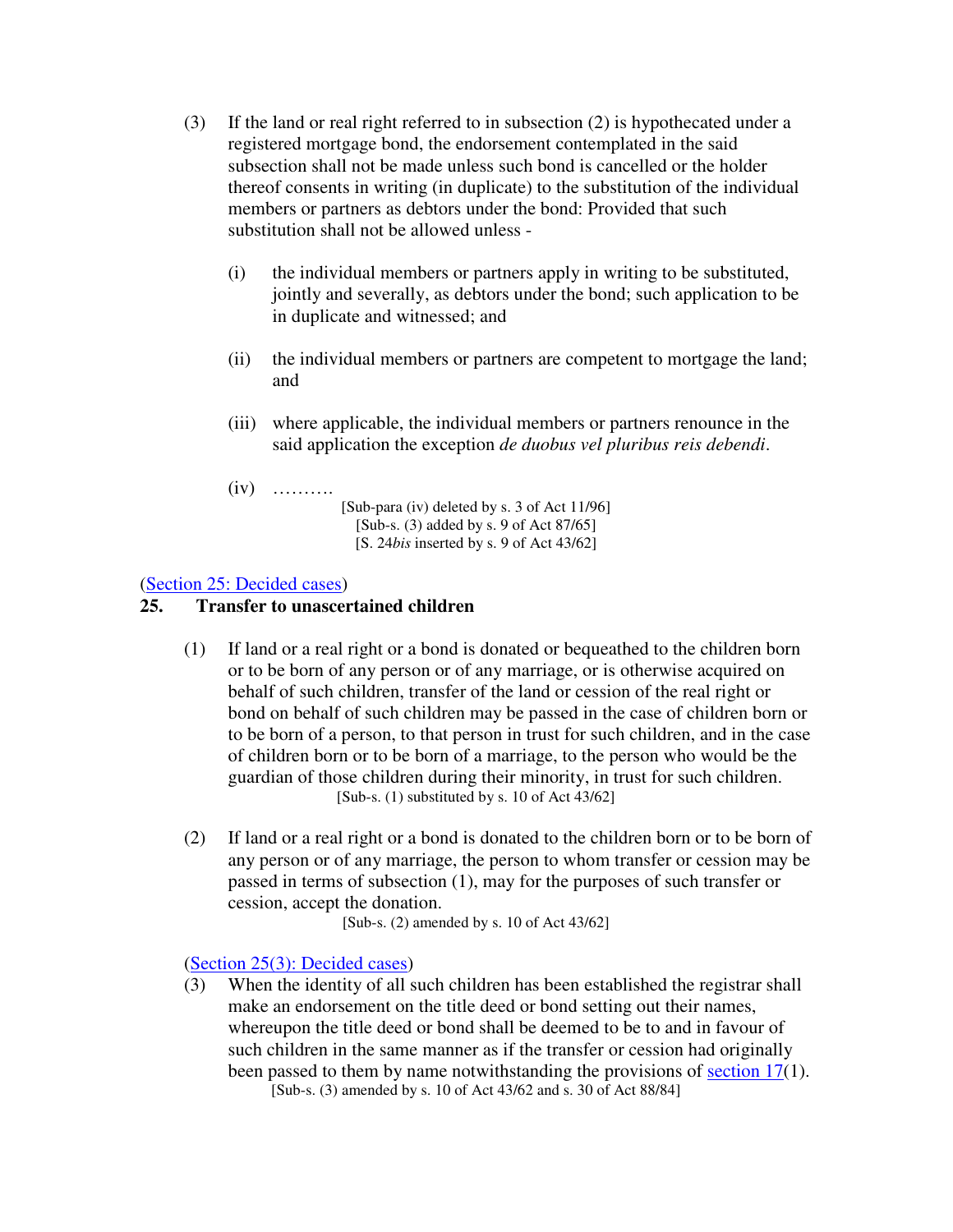## **26. Deeds of partition transfer**

(1) If two or more persons who own in undivided shares the whole of any piece or pieces of land, have agreed to partition that land, the registrar shall, on production to him of a power of attorney by such persons authorizing the passing of deeds of partition transfer of such land in accordance with the agreement of partition, which agreement shall be embodied in the power of attorney or annexed thereto, and on compliance with the further provisions of this section, attest deeds of partition transfer which shall be as nearly as practicable in the prescribed form, conveying to the respective owners the land or shares therein awarded to them under the said agreement.

### (1)*bis* ……….

[Sub-s. (1)*bis* inserted by s. 11 of Act 43/62 and repealed by s. 53 of Act 24/2003]

- (2) In the power of attorney or agreement of partition referred to in subsection (1) there shall be described -
	- (a) the land to be partitioned;
	- (b) the share or shares registered in the name of each joint owner;
	- (c) the land or share therein awarded to each of the owners;
	- (d) the conditions (if any) affecting any land or share therein so awarded; and
	- (e) the consideration (if any) given for the purpose of equalizing the partition.
- (3) There shall also be produced to the registrar the title deeds of the land to be partitioned and the necessary diagrams: Provided that no new diagram need be produced in respect of the whole or the remaining extent of any one of the pieces of land to be partitioned.
- (4) Subject to the provisions of this section, the provisions of sections twenty, twenty-one, twenty-two and twenty-three shall *mutatis mutandis* apply in respect of deeds of partition transfer.
- (5) Any deed of partition transfer attested under subsection (1) shall in respect of the land therein described take the place of the deed or deeds by which it was previously held, but the partition transfer shall not vary or affect the conditions of tenure of the said land or any other conditions affecting the said land generally, save in so far as such last-mentioned conditions may be varied, defined or limited by the agreement of partition or the consents of interested parties.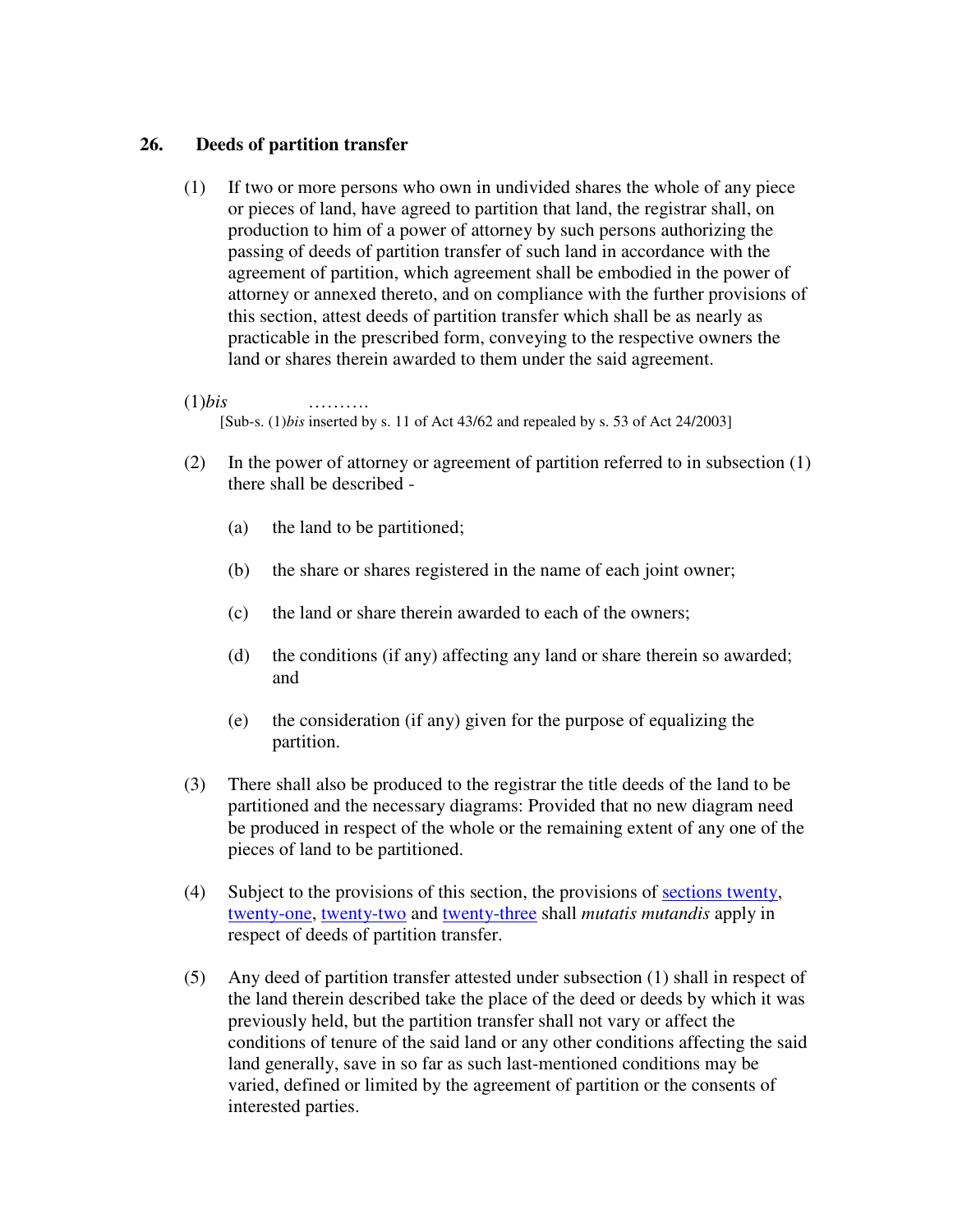- (6) The provisions of this section shall *mutatis mutandis* apply to a partition of land ordered by the court or determined by an award of arbitrators.
- (7) The provisions of this section shall also apply to partitions of land registered in different deeds registries. [Sub-s. (7) added by s. 11 of Act 43/57 and substituted by s. 10 of Act 87/65]

# **27. Requisites where share in land partitioned is mortgaged**

- (1) If the share or shares owned by any of the parties to a partition is mortgaged, the partition transfers shall not be attested unless the bond is produced to the registrar together with the written consent of the legal holder of the bond, to the partition and to the substitution of the land awarded on partition to the mortgagor for the share or shares mortgaged.
- (2) In registering the transfer the registrar shall
	- (a) endorse on the bond that the land awarded to the mortgagor has been substituted for the share or shares mortgaged;
	- (b) make an entry of the substitution in the registers; and
	- (c) endorse on the transfer that the land described therein is, in accordance with this section, mortgaged by the bond.
- (3) If only a fraction of the share or shares owned by any of the parties to a partition is mortgaged, the substitution referred to in this section shall only take place in respect of the fraction so mortgaged, if from the agreement of partition or from other evidence it appears that a defined portion or share therein has been separately awarded in respect of such mortgaged fraction.
- (4) Where more than one property is partitioned by the same partition and the whole of any one or more of the properties affected is awarded to an owner, such property or properties may be substituted under that owner's bond, if the bond is over his share in all the properties partitioned. [Sub-s. (4) added by s. 12 of Act 43/57]

### **28. Requisites where share in land partitioned is subject to other rights**

(1) If the share or shares owned by any of the parties to a partition appear from the title deeds of the land partitioned to be subject to a lease, personal servitude or other real right, the written consent of the holder thereof to the partition and allocation of the lease, servitude or other such real right, together with the deed, if any, by which the lease, servitude or real right is held, shall be produced to the registrar.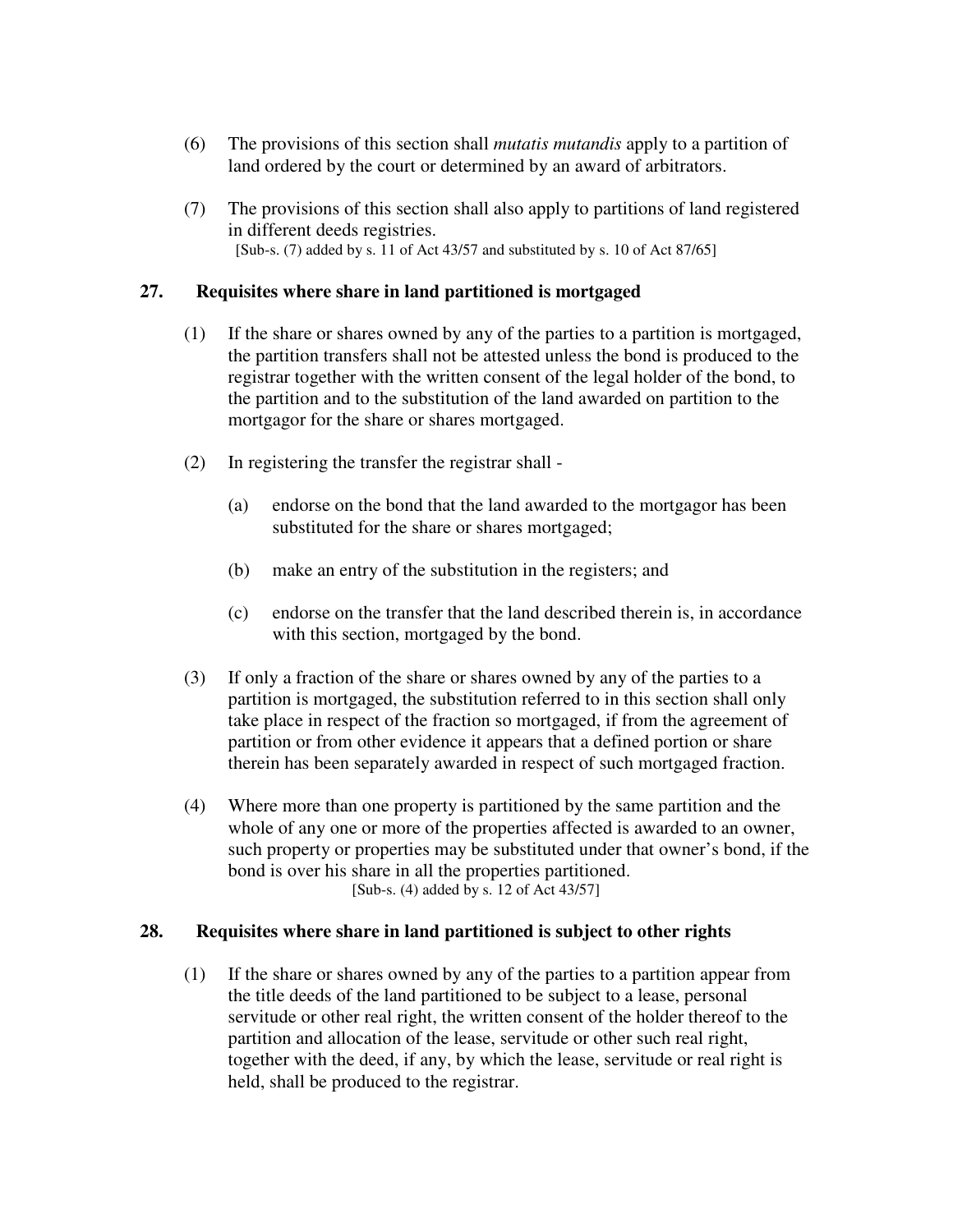[Sub-s. (1) amended by s. 12 of Act 43/62 and substituted by s. 53 of Act 24/2003 (as amended by s. 1 of Act 11/2005)]

- (2) The land described in the deeds of partition transfer shall be made subject to the lease, servitude or real right to the same extent as the share or shares for which it is substituted, and the deed, if any, by which the lease, servitude or real right is held, shall be endorsed by the registrar in the same manner as the bond mentioned in section twenty-seven.
- (3) If there exists any bond by which the lease, servitude or real right is itself mortgaged, that bond shall also be produced to the registrar, together with the written consent of the legal holder thereof to the partition and allocation of the lease, servitude or such other real right, and the registrar shall make the endorsements and entries mentioned in section twenty-seven on the bond, the deeds concerned and in the registers.

[Sub-s. (3) amended by s. 12 of Act 43/62]

### **29. Effect of compliance with sections 27 and 28**

Upon completion of the endorsements and entries mentioned in sections twentyseven and twenty-eight the land described in the deeds of partition transfer, and the lease, personal servitude or real right (if any) shall be deemed to be as fully and effectually mortgaged as if they had been hypothecated by the bond at the time of its execution and the said land shall be deemed to be as fully and effectually encumbered by the said lease, personal servitude or real right as if it had been encumbered thereby at the time of the registration thereof.

### **30. Partition of land subject to** *fidei commissum*

- (1) Any piece of land the whole or any share of which is subject to a *fidei commissum* may, where partition has not been prohibited, be partitioned with the written consent of the *fidei commissary* heirs or successors if they are ascertained and are majors and otherwise competent; if they are ascertained but any of them are minors, the consent of the Master shall be produced in respect of the minors; if they are ascertained but any of them have been declared insolvent, or if they are under curatorship or otherwise under disability the consent of their trustees or curators or other legal representatives shall be produced on their behalf; if they are not ascertained or if they cannot be found, proof shall be produced to the satisfaction of the registrar that the land awarded in the agreement of partition to the owner of any share subject to the *fidei commissum* is an equivalent of that share.
- (2) The land so awarded shall in the deed of partition transfer be made subject to the *fidei commissum* in the same manner as the corresponding share was in its title deed made subject thereto before partition.

(Section 31: Decided cases)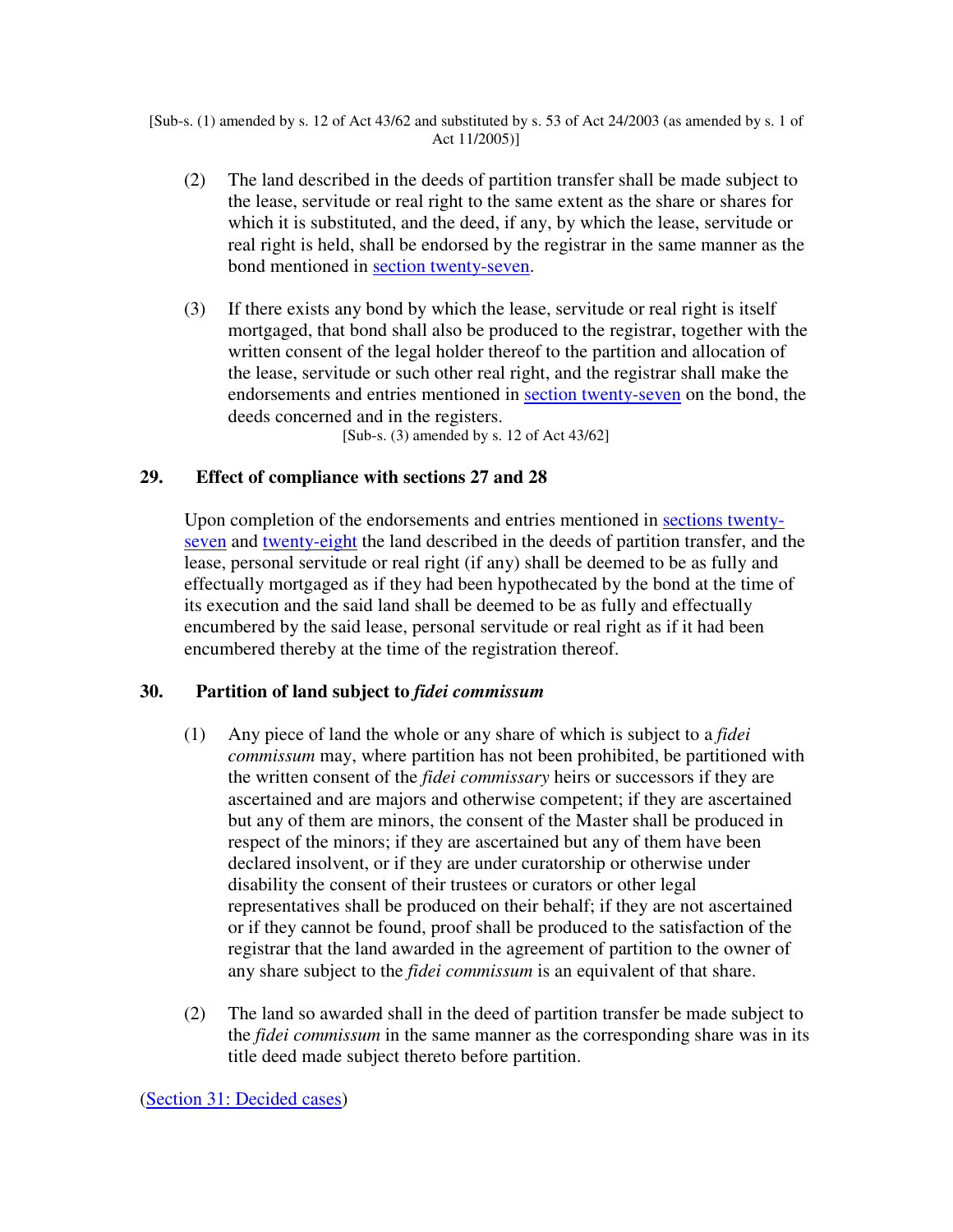# **31. Transfer of expropriated land or land vested by statute**

- (1) Whenever any land has, under the authority of any law, been expropriated by, and whenever the ownership of any land has by statute been vested in, the State, any public or local authority or any corporate body or any association of persons, the registrar shall, upon lodgment with him of a deed of transfer in the prescribed form prepared by a conveyancer in favour of the transferee, execute the same, and if the land is hypothecated, he shall endorse the fact of such transfer on the registry duplicate of the bond, and if the original bond is at any time lodged in his office for any purpose except cancellation, he shall make a similar endorsement thereon: Provided that no such transfer shall prejudice any claim to compensation which any owner or other person may have in respect of the change of ownership of such land: Provided further that no such deed of transfer shall be registered in favour of the State if transfer of the land has already been registered in favour of the State by an endorsement as contemplated in the second proviso to section 16. [Sub-s. (1) substituted by s. 3 of Act 61/69 and amended by s. 10 of Act 27/82]
- (2) (a) The transferee shall produce the title deed of such land to the registrar together with the aforesaid deed of transfer, and the registrar shall thereupon

endorse the transfer on such title deed.

- (b) Failing the production of such title deed, the transferee shall produce to the registrar an affidavit to the satisfaction of the registrar that he has been unable to obtain possession of the title deed and the registrar shall thereupon endorse such transfer on the registry duplicate of the title deed, and if the original title deed is at any time lodged in his office for any purpose, he shall make a similar endorsement thereon. [Sub-s. (2) substituted by s. 3 of Act 61/69]
- (3) ……….

[Sub-s. (3) deleted by s. 3 of Act 61/69]

# (Section 31(4): Decided cases)

(4) (a) The registrar shall not execute the said deed of transfer unless a certificate has

been furnished to him by the transferee referred to in subsection (1), to the effect that the provisions of any law in connection with the change of ownership in the land in consequence of expropriation or vesting, have been complied with.

(b) The said deed of transfer shall be registered subject to all existing conditions affecting the land in question which have not been expropriated or vested in the transferee.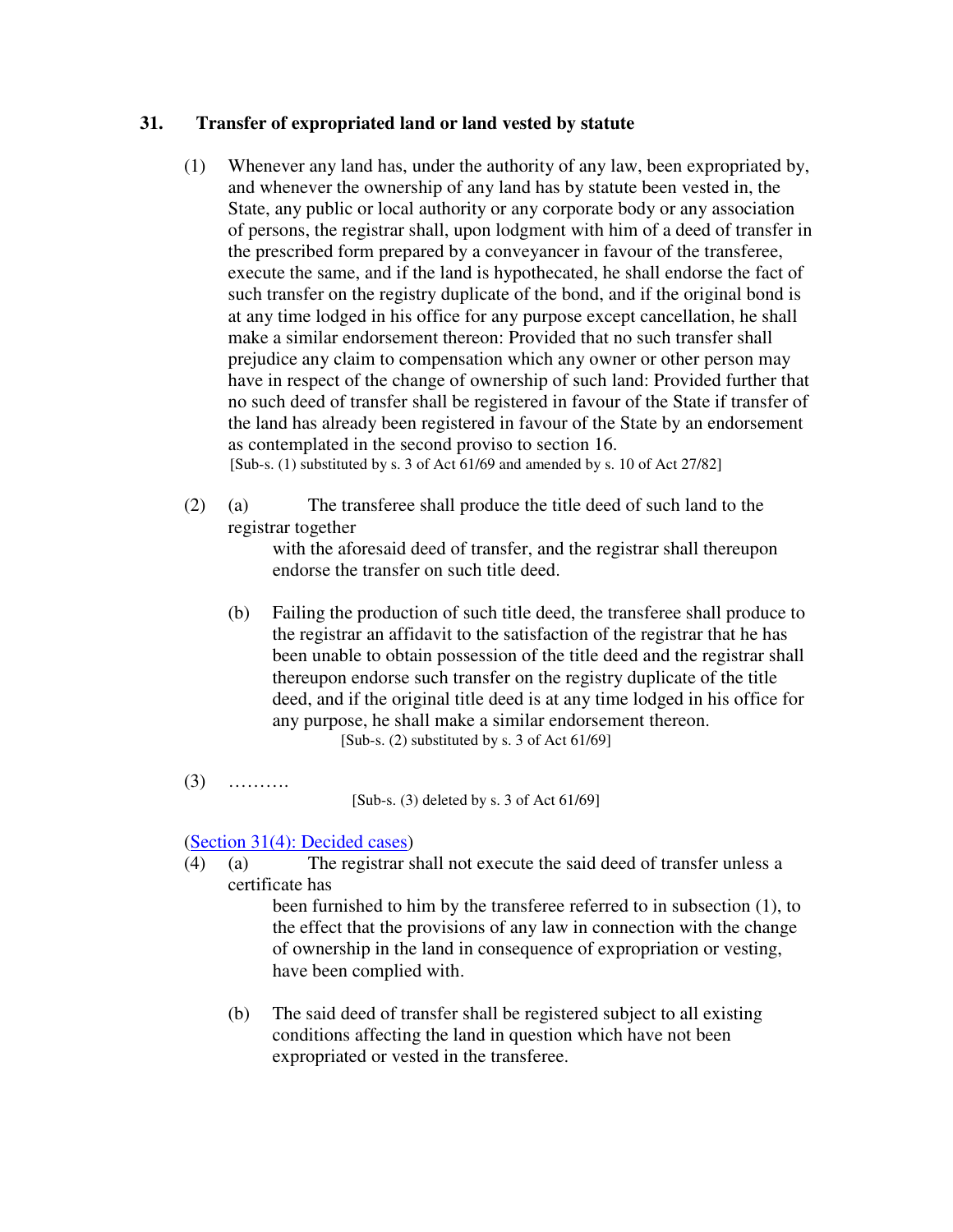(5) No deed by the expropriating authority purporting to transfer such land or to create or deal with any real right therein shall be registered in a deeds registry until transfer thereof has been passed in accordance with subsection (1), or the relevant title deed has been endorsed in favour of the State as contemplated in the second proviso to section 16. [Sub-s. (5) substituted by s. 10 of Act 27/82]

(Section 31(6)(a): Decided cases)

(6) (a) Immediately after any land has been expropriated the expropriating authority shall

> lodge with the registrar a certified copy of the notice of expropriation, two copies of the relevant expropriation plan of the land in question, and a certificate describing the land and stating the name, number and administrative district thereof, as well as the full names and surname of the registered owner and the number (consisting of the serial and year number) of the title deed, and the registrar shall cause a note of the expropriation to be made in his registers, and if at any time the original of the title deed is lodged in his registry for any purpose, or application is made for the issue of a certified copy thereof, he shall cause an appropriate note to be endorsed thereon as well as on the office copy thereof and a copy of the expropriation plan to be annexed thereto as well as to the office copy thereof: Provided that the afore-mentioned expropriation plans shall be dispensed with where the whole of a piece of land has been expropriated.

[Para. (a) amended by s. 6 of Act 62/84 and substituted by s. 26 of Act 45/92]

- (b) The existence of any endorsement referred to in paragraph (a), shall not debar the registered owner of the land in question from transferring or otherwise dealing with that land and upon registration of a transfer deed in favour of the transferee in pursuance of the expropriation, and any such endorsement shall lapse: Provided that where the entire extent of a piece of land recognized as a separate entity in a deeds registry has been expropriated, the registered owner of the said land shall be debarred from transferring it or otherwise dealing therewith except to effect registration of a transfer deed in favour of the transferee in pursuance of the expropriation.
- (7) Where any land has been expropriated and formal transfer of such land to the transferee has not been effected, the registrar shall, on written application by the transferee and the owner, cancel any endorsement made in connection with the expropriation in his registers or on the title deed of the land, and thereupon the land so expropriated shall vest in such owner.

[Sub-s. (8) repealed by s. 95 of Act 63/75]

[S. 31 amended by s. 13 of Act 43/57 and s. 13 of Act 43/62 and substituted by s. 11 of Act 87/65]

<sup>(8) ……….</sup>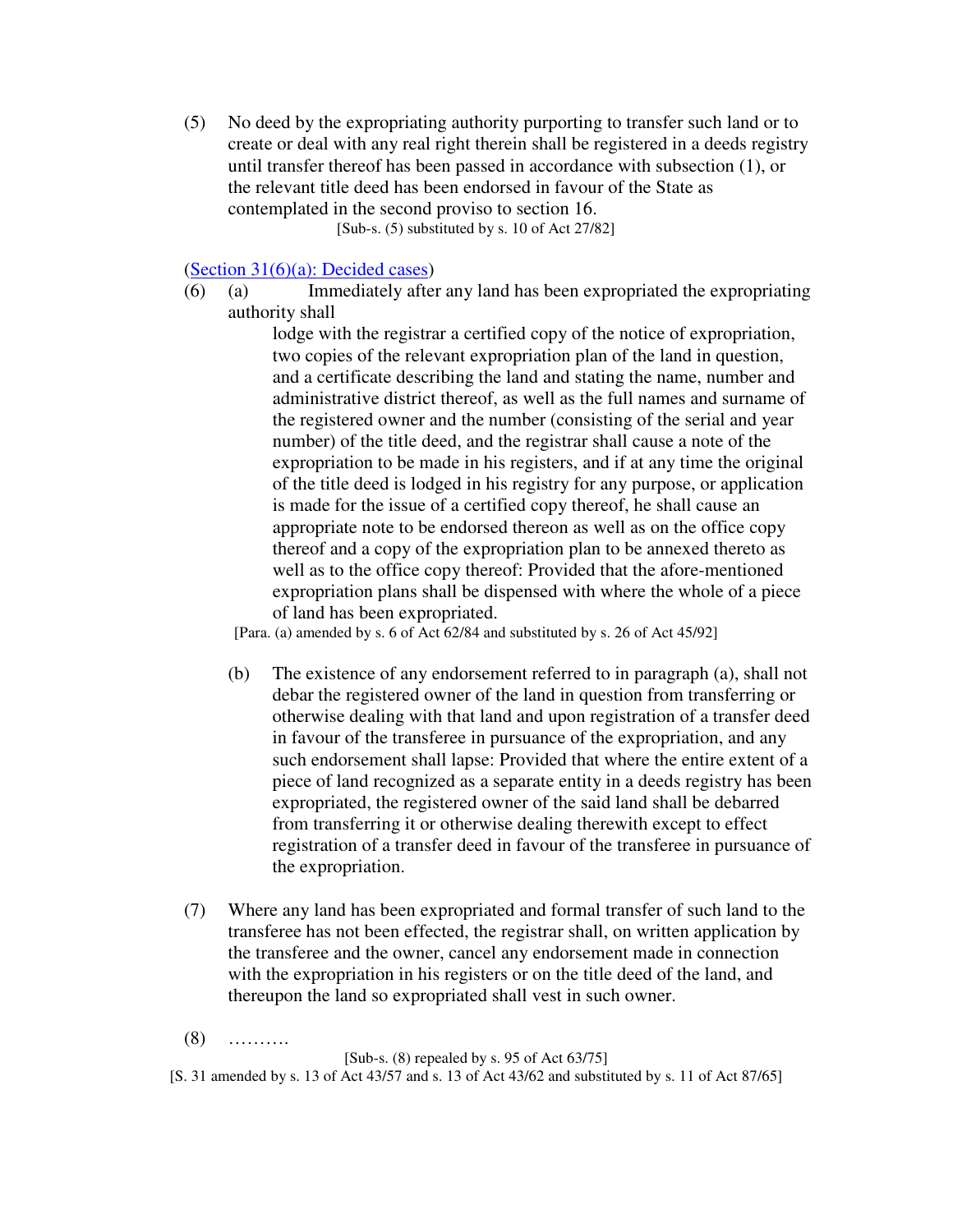#### (Section 32: Decided cases)

### **32. Registration of expropriated servitudes or servitudes vested by statute**

- (1) Whenever any right of servitude over any land has under the authority of any law been expropriated by, or has by statute been vested in, the State, any public or local authority or any corporate body or any association of persons, the registrar shall, upon lodgment with him of a deed of cession in the prescribed form prepared by a conveyancer in favour of the cessionary, execute and register such deed, and if the land is hypothecated, endorse the fact of such cession on the registry duplicate of the bond, and if the original bond is at any time lodged in his office for any purpose except cancellation, he shall make a similar endorsement thereon: Provided that no such cession shall prejudice any claim to compensation which any owner or other person may have as a result of the expropriation or vesting of such servitude. [Sub-s. (1) substituted by s. 4 of Act 61/69 and amended by s. 53 of Act 24/2003]
- (2) (a) The cessionary shall produce the title deed of the land to the registrar together

with the aforesaid deed of cession and the registrar shall thereupon endorse the cession on such title deed. [Para. (a) amended by s. 53 of Act 24/2003]

- (b) Failing the production of such title deed, the cessionary shall produce to the registrar an affidavit to the satisfaction of the registrar that he has been unable to obtain possession of such title deed and the registrar shall thereupon endorse such cession on the registry duplicate of such title deed, and if the original title deed is at any time lodged in his office for any purpose, he shall make a similar endorsement thereon. [Sub-s.  $(2)$  substituted by s. 4 of Act 61/69]
- (3) ……….

[Sub-s.  $(3)$  deleted by s. 4 of Act  $61/69$ ]

- (4) The registrar shall not register the said deed unless a certificate has been furnished to him by the cessionary to the effect that the provisions of any law in connection with the expropriation or vesting of such servitude have been complied with, and if it appears from the said certificate that such certificate has been expropriated or vested subject to any existing conditions, the deed shall be registered subject to those conditions. [Sub-s. (4) substituted by s. 4 of Act 61/69 and amended by s. 53 of Act 24/2003]
- (5) Immediately after any right of servitude over any land has been expropriated, the expropriating authority shall lodge with the registrar a certified copy of the notice of expropriation, two copies of the relevant expropriation plan of the servitude in question and a certificate describing the land and stating the name, number and administrative district thereof, as well as the full names and surname of the registered owner and the number (consisting of the serial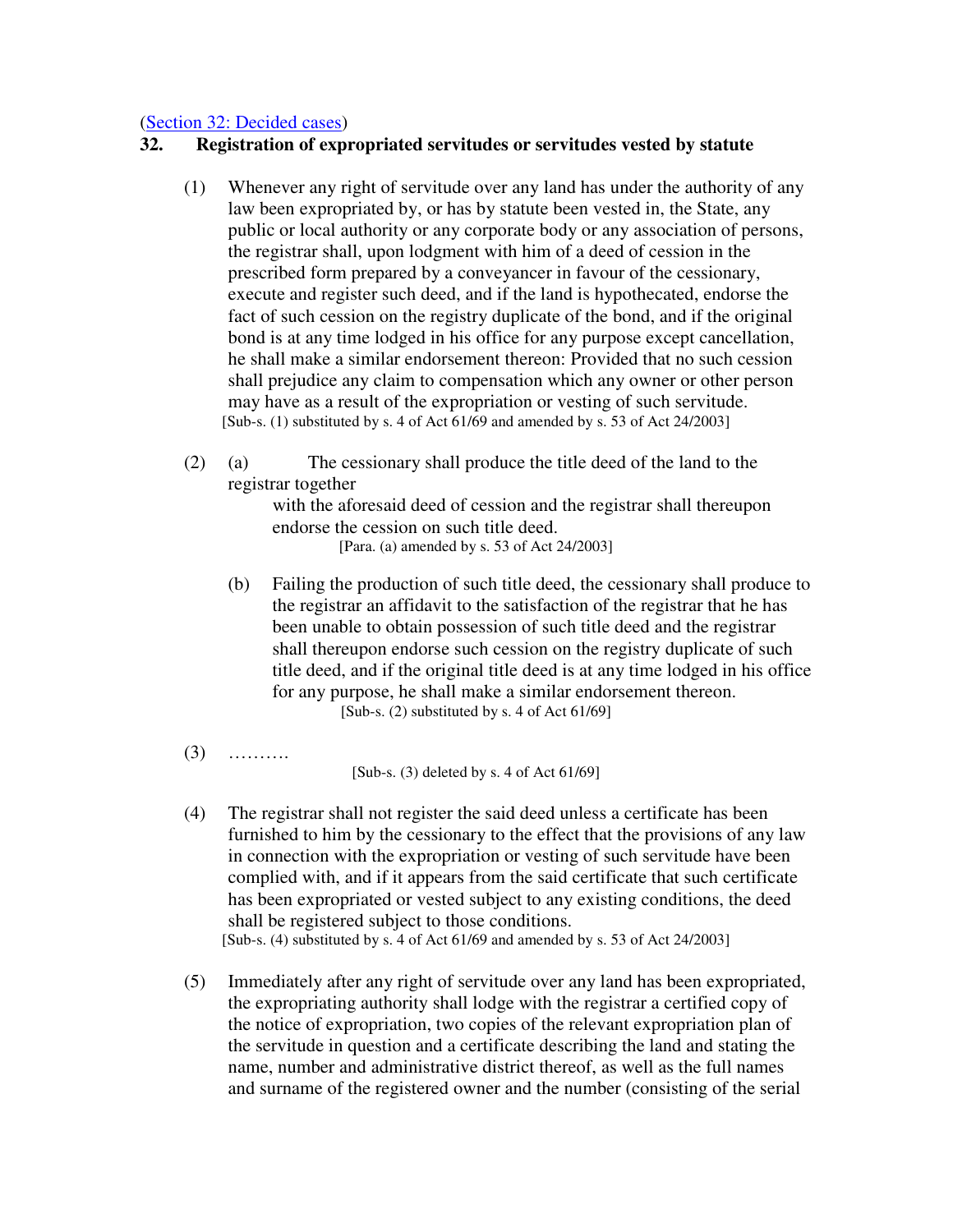and year number) of the title deed, and the registrar shall cause a note of the expropriation to be made in his or her registers, and if at any time the original of the title deed is lodged in his or her registry for any purpose or application is made for the issue of a certified copy of such title deed, the registrar shall cause an appropriate note to be endorsed thereon as well as on the office copy thereof and a copy of the expropriation plan to be annexed thereto as well as to the office copy thereof;

- [Sub-s. (5) substituted by s. 10 of Act 29/74, s. 7 of Act 62/84, s. 27 of Act 45/92 and s. 53 of Act 24/2003 (as amended by s. 1 of Act 11/2005)]
	- (5A) Whenever any right of servitude over land has been expropriated and formal cession of such right of servitude to the cessionary has not been effected, the registrar shall, on written application by the cessionary and the owner of the land, cancel any note of the expropriation in his or her registers or endorsement on the title deed of the land and thereupon the expropriated right of servitude shall vest in such owner.
- [Sub-s. (5A) inserted by s. 9 of Act 62/73 and substituted by s. 53 of Act 24/2003 (as amended by s. 1 of Act 11/2005)]
	- (6) ……….

[Sub-s. (6) substituted by s. 9 of Act 62/73 and repealed by s. 95 of Act 63/75] [S. 32 amended by s. 14 of Act 43/57 and s. 14 of Act 43/62 and substituted by s. 12 of Act 87/65]

#### (Section 33: Decided cases)

#### **33. Registration of title by other than the ordinary procedure**

- (1) Any person who has acquired in any manner, other than by expropriation, the right to the ownership of immovable property registered in the name of any other person and who is unable to procure registration thereof in his name in the usual manner and according to the sequence of the successive transactions in pursuance of which the right to the ownership of such property has devolved upon him, may apply to the court by petition for an order authorizing the registration in his name of such property.
- (2) ……….

[Sub-s. (2) deleted by s. 11 of Act 14/93]

- (3) Every petition to the court under the provisions of this section shall be lodged with the registrar of the said court and the allegations contained in such petition shall be supported by sworn declarations and all available documentary evidence which the applicant may be able to adduce.
- (4) Every such petition shall be laid before one of the judges in chambers, who shall make such order thereon as to him shall seem fit, and any such judge may order that any matter arising upon any such petition shall be argued before and determined by the full court.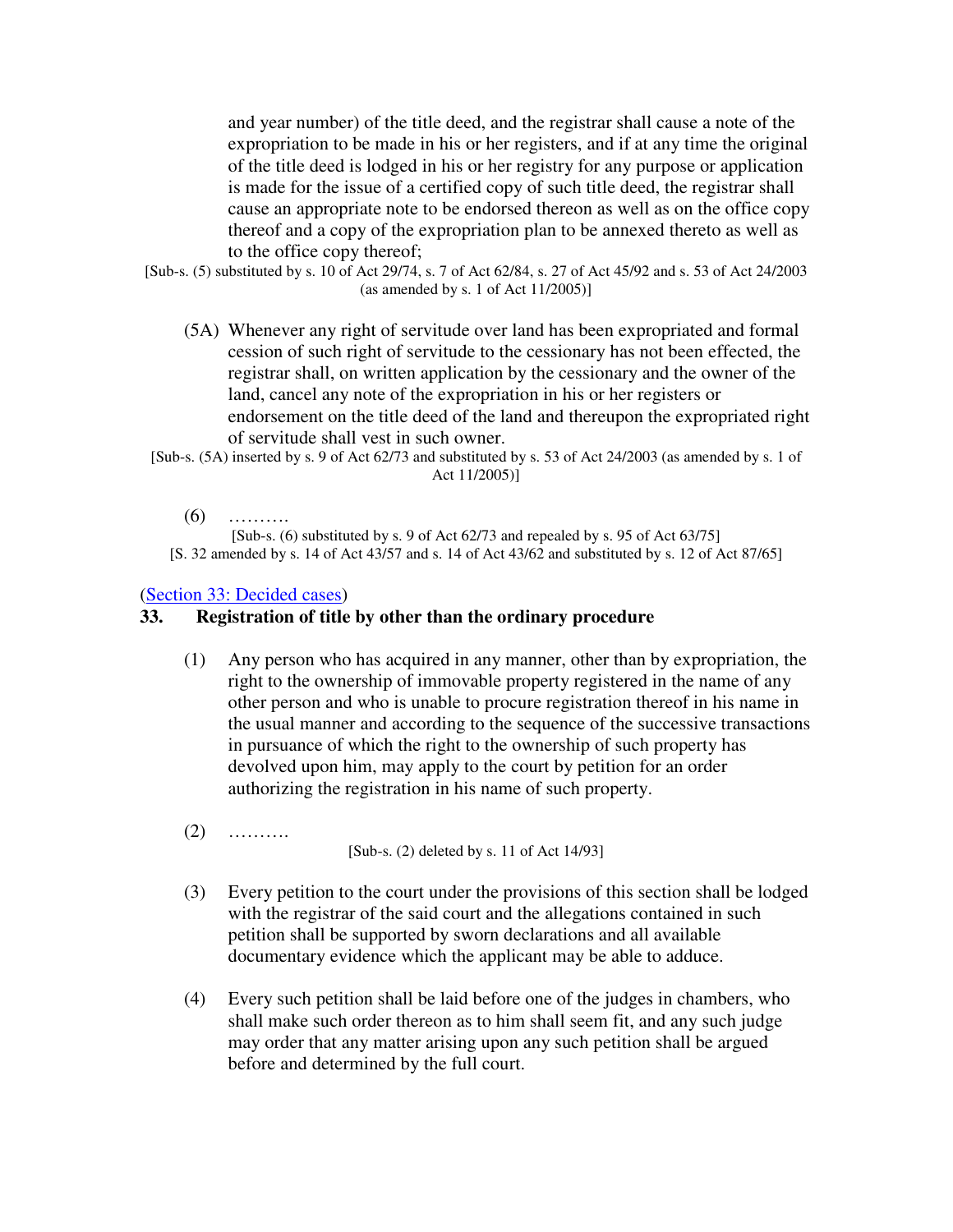(5) The court considering any petition for registration of title, may, if such court shall deem it expedient to do so, grant a rule nisi setting forth the description of the immovable property mentioned in such petition, and calling upon all persons claiming to have any right or title to such property to appear and establish their claims to the same upon a day to be named in the rule, and may give directions as to the mode of service or publication of such rule.

## (Section 33(6): Decided cases)

- (6) Upon the return day of any such rule granted as aforesaid, and no cause being shown to the contrary, the court may order the registrar of deeds to register the property mentioned in such order as the property of the person therein named, subject to such terms and conditions as may be therein mentioned.
- (7) In case any person should appear to show cause against any rule nisi granted as aforesaid, the court may, if it shall see fit to do so, and without the issue of any summons, require any issue of fact to be tried upon pleadings or make such order as will determine the matter in controversy.
- (8) Subject to the terms of any order made under this section any deed of transfer passed in pursuance of such order shall be passed subject to every condition, servitude, bond or other encumbrance to which, according to the records of the deeds registry, the property to which the application relates, is subject, and the registrar shall, in connection with such condition, servitude bond or other encumbrance, make the usual and proper entries and endorsements upon or in respect of such deed of transfer in his registry, before such deed is delivered to the applicant.
- (9) The registration of immovable property in the name of any person in pursuance of an order made under this section shall have the effect of vesting such person with a title to such property which shall be liable to be annulled, limited or altered on every ground on which the title of such person to such property would have been liable to be annulled, limited or altered if such property had been transferred to such person in the ordinary course.
- (10) If in pursuance of any order made under this section the registrar of deeds registers any property in the name of any person, such person shall be liable to pay such taxes, duties and fees of office in respect of such registration as he would have been liable to pay if such property had been transferred to him in the usual manner directly from the last registered owner thereof, but shall not be liable to pay any tax, duty, quitrent or interest thereon which such owner or any intermediate holder of the right to such property may have become liable to pay, unless he shall by agreement have bound himself to pay such tax, duty, quitrent or interest, or unless the delay in obtaining the registration in his name was due to the neglect or default of himself or his agent: Provided that any person who has become liable to pay any tax, duty, quitrent or interest in respect of any property shall continue to be so liable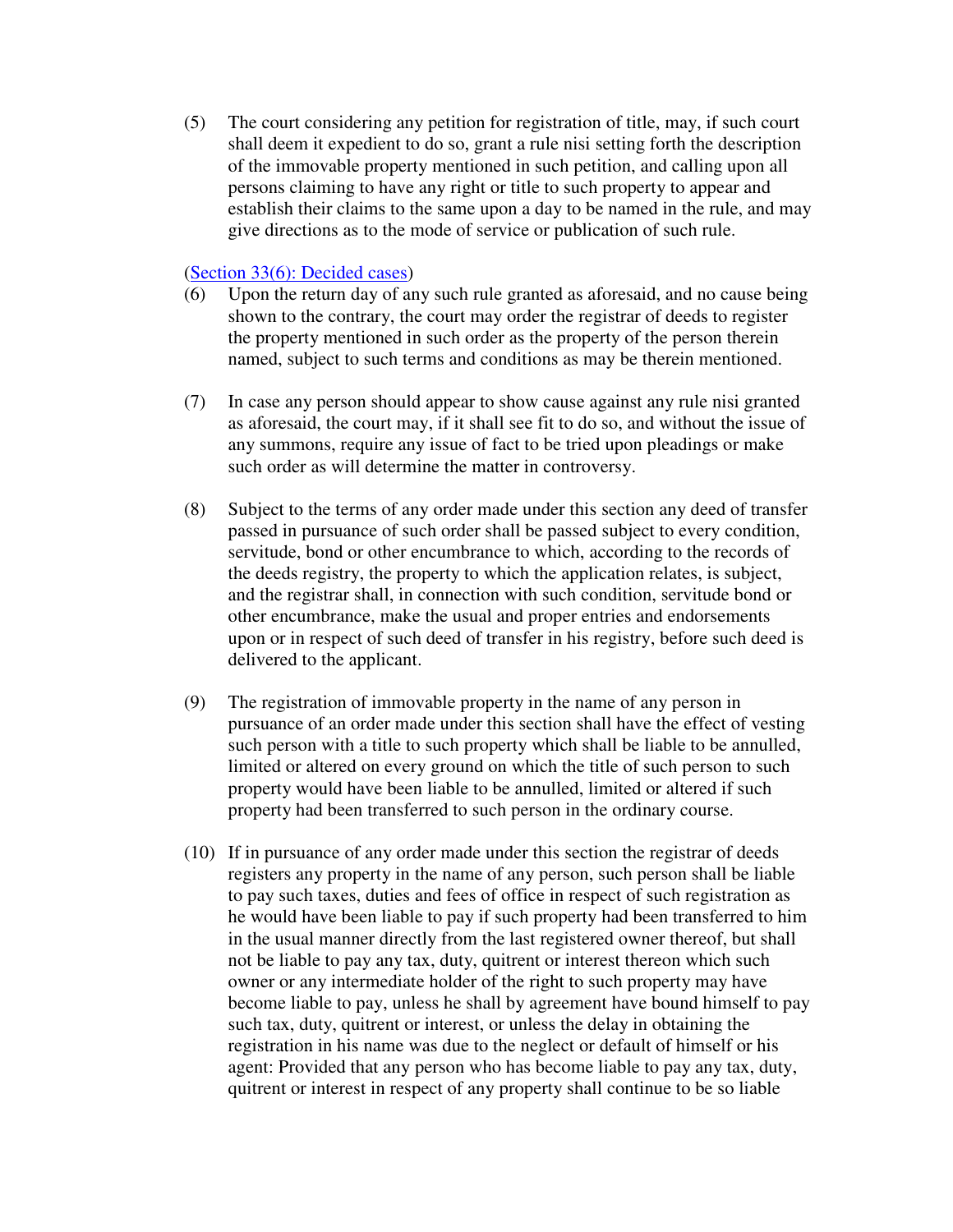notwithstanding that such property has, in pursuance of an order made under this section, been registered in the name of another person.

(11) Upon production to the registrar of deeds of any order made under this section and of a certificate by the proper officer as to the payment of the transfer duty, if any, which the person named in the order is liable to pay, and on compliance with any other requirements which have under this Act to be complied with, the registrar shall register such property in accordance with the said order, by executing a deed of transfer thereof in the prescribed form in favour of the person named in the order: Provided that it shall not be necessary to produce the title deed of the property or a certified copy thereof, if an affidavit by the transferee is produced that he has been unable to obtain possession of such title deed.

 $[Sub-s. (11)$  substituted by s. 13 of Act 87/65]

(12) The provisions of this section shall be in addition to and not in substitution for the provisions of any other law.

[S. 33 amended by s. 15 of Act 43/57 and substituted by s. 15 of Act 43/62]

# **Substituted Title Deeds**

# **34. Certificate of registered title of undivided share**

- (1) Any person who is the joint owner of a piece of land the whole of or shares in which is or are held by such person and others under one title deed, may, subject to the provisions of section thirty-seven, obtain a certificate of registered title of his undivided share in such land, and no transfer of a fraction only of his undivided share or hypothecation or lease of the whole or any fraction of his undivided share in the land shall be registered in a deeds registry unless a certificate of registered title of such undivided share is produced to the registrar: Provided that all the joint owners so holding under one title deed may together transfer an undivided share in the land or a fraction of the share held under such deed or hypothecate or effect the registration of a lease of the whole of such land or share without the production of such a certificate: Provided further that such a certificate shall not be necessary where a joint owner disposes of the whole of his share by deeds of transfer to be registered simultaneously. [Sub-s. (1) substituted by s. 14 of Act 87/65]
- (2) If the title deed under which land or shares therein is held in joint ownership is lost or destroyed any joint owner may, upon compliance with the prescribed requirements, obtain a certificate of registered title in respect of his share in the land without obtaining a certified copy of the deed which has been lost or destroyed.
- (3) The provisions of subsections (1) and (2) shall apply also where two or more pieces of land or shares therein are held in joint ownership by the same title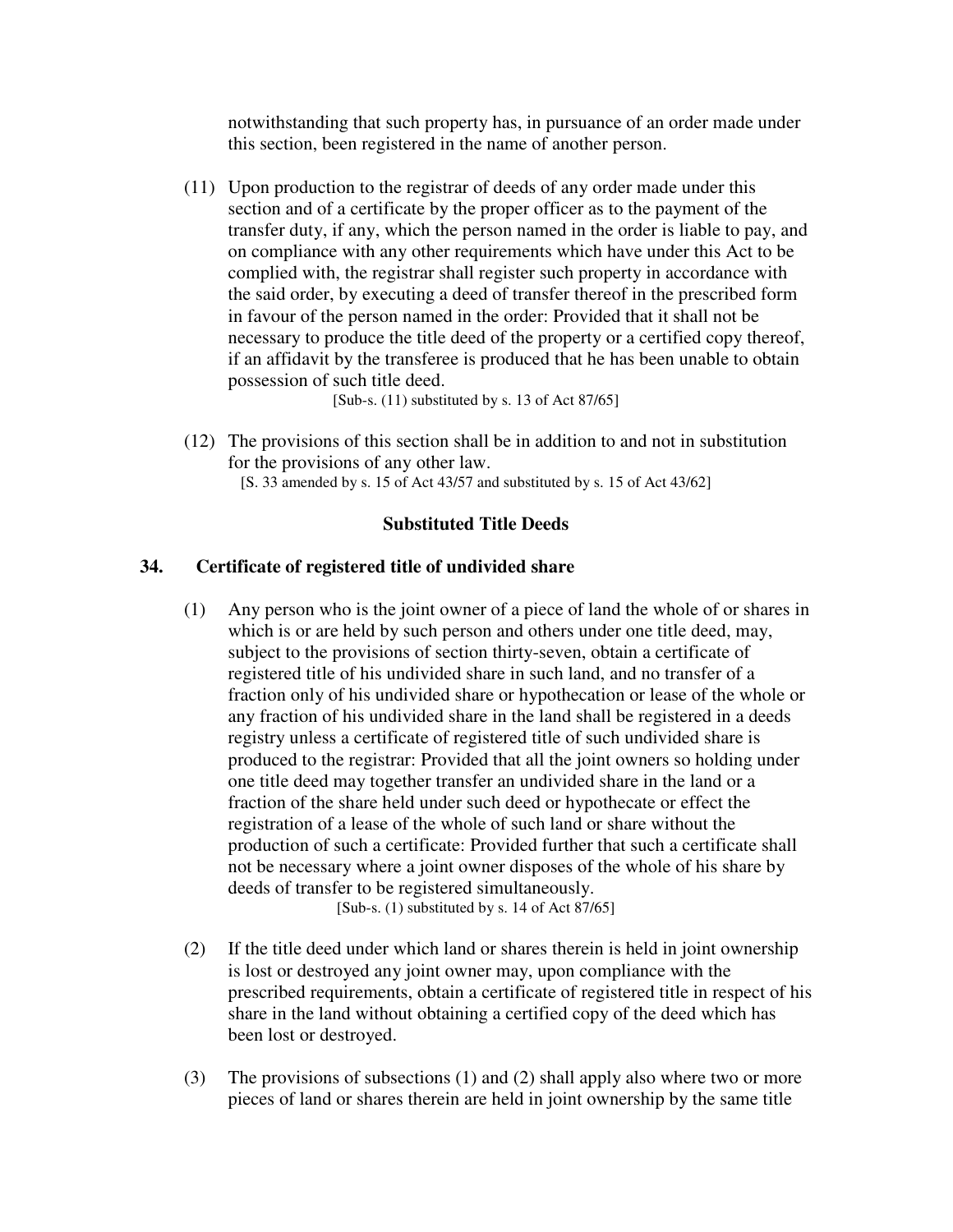deed: Provided that all the pieces of land or the shares therein shall be included in the certificate of registered title and shall be described in separate paragraphs.

# **35. Certificate of registered title of aggregate share**

Any person who is, by virtue of more than one title deed, the owner of undivided shares in one or more than one piece of land may, subject to the provisions of section thirty-seven, obtain a certificate of registered title in respect of his aggregate share in the land: Provided that if there are two or more pieces of land the several pieces of land or shares therein shall be described in separate paragraphs.

# **36. Certificate of registered title of one or more properties held under one deed**

Any person who holds two or more pieces of land, or undivided shares therein, by one title deed may, subject to the provisions of section thirty-seven, obtain a certificate of registered title in respect of one or more of such pieces of land or of the undivided share or shares held by him there: Provided that at least one of the pieces of land or the share therein held by such deed remains held thereby.

## **37. Conditions governing the issue of certificates of registered title**

- (1) A certificate of registered title mentioned in section thirty-four, thirty-five or thirty-six may be obtained upon written application by the owner to the registrar accompanied, save as provided in subsection (2) of section thirtyfour, by the title deed of the land and shall be as nearly as practicable in the prescribed form.
- (2) If the property concerned is subject to a registered mortgage bond, that bond shall be produced to the registrar by the holder thereof, upon the request and at the expense of the applicant for the certificate of registered title. [Sub-s.  $(2)$  substituted by s. 16 of Act 43/57]
- (3) Before issuing any such certificate the registrar shall cause to be made upon the title deed or deeds in question and the registry duplicates thereof or in the case provided in subsection (2) of section thirty-four, upon the registry duplicate only, and upon the mortgage bond (if any) an endorsement that a certificate of registered title has, in accordance with the appropriate section of this Act, been substituted for the said title deed or deeds in respect of the property in question. The registrar shall further make entries in the registers of the issue of the certificate and shall, if the property is mortgaged, endorse that fact upon the certificate.

[Sub-s. (3) amended by s. 16 of Act 43/57]

(4) Any such certificate when issued shall in respect of the property described therein take the place of the title deed or deeds by which such property was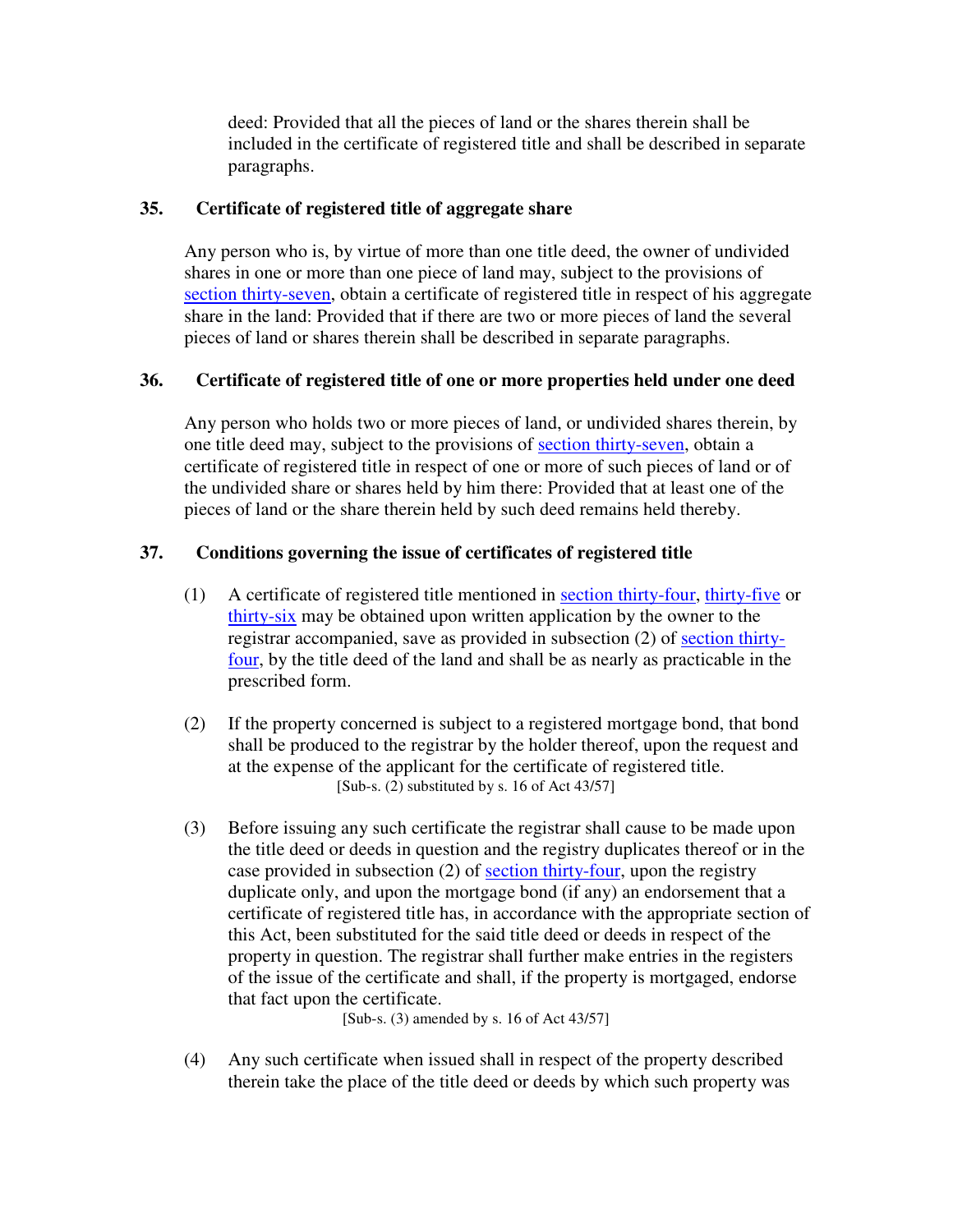previously held and the issue of the certificate shall not in any manner affect any right or obligation in connection with such property.

# **38. Certificate of registered title taking place of lost or destroyed deed**

- (1) If the title deed of any land has been lost or destroyed and the registry duplicate of such title deed has also been lost or destroyed, the registrar shall, on written application by the owner of the land, accompanied by a diagram of the land, if no diagram thereof is filed in the registry or in the office of the surveyor-general concerned, execute a certificate of registered title in respect of such land in accordance with the diagram of the land.
- (2) Before issuing the certificate the registrar shall, at the expense of the applicant, publish in the prescribed form notice of intention to issue the certificate in two consecutive ordinary issues of the *Gazette* and in two consecutive issues of a newspaper printed in the division, district or county in which the land is situate, or if there is no such newspaper then in the newspaper circulating in such division, district or county.
- (3) A draft of the proposed certificate and a copy of the diagram, if any, accompanying the application, shall be open for inspection in the registry free of charge by any interested person, for a period of six weeks after the date of the first publication of the notice in the *Gazette*, during which period any person interested may object to the issue of the certificate.
- (4) Any person who has lodged with the registrar an objection to the issue of the certificate may, in default of any arrangement between him and the applicant, apply to the court within one month after the last day upon which an objection may be lodged, for an order prohibiting the registrar from issuing the certificate, and the court may make such order on the application as it may deem fit.
- (5) A certificate of registered title issued under this section shall be as nearly as practicable in the prescribed form and shall take the place of the lost or destroyed title deed and shall embody or refer to every condition, servitude, bond, lease or other encumbrance which according to the records of the registry was embodied or referred to in the lost or destroyed title deed or in any endorsement thereon.

# **39. Certificate of registered title to correct error in registration**

(1) If by reason of an error the same land has been registered in the names of different persons, the registrar may, upon transfer of the land being given to one of them by the other or others, issue to the person to whom transfer is so given a certificate of registered title of the land held by him under the various title deeds.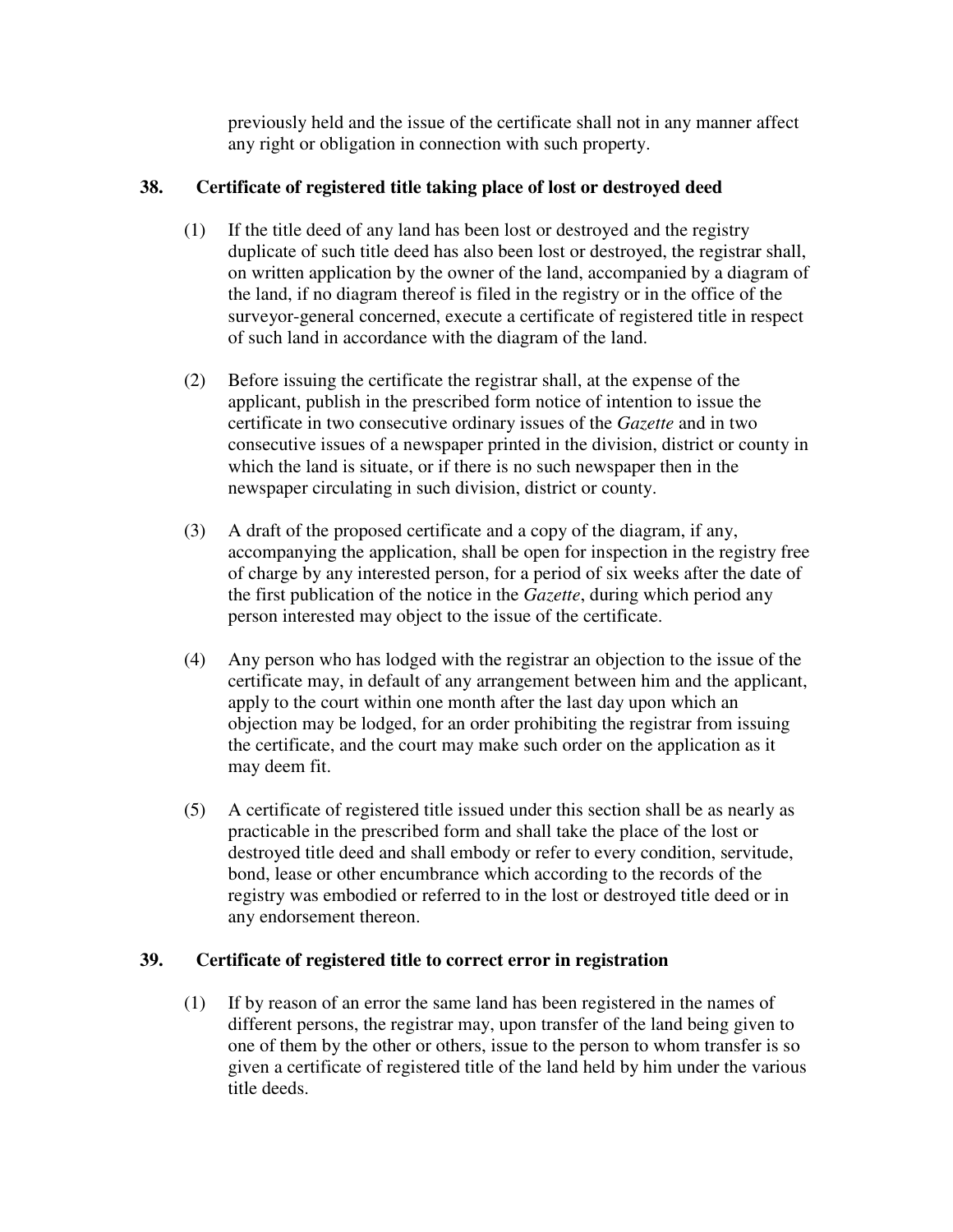(2) Any person who is the registered owner of any one or more defined portions of land under a registered deed reflecting conditions or servitudes which have lapsed by merger duly noted or which have been cancelled, may apply for the issue to him of a certificate of registered title in respect of such land free of such conditions or servitudes.

[Sub-s. (2) inserted by s. 17 of Act 43/57]

(3) The certificate of registered title referred to in subsection (2) shall be in the form prescribed and shall supersede the title under which the land was previously held.

[Sub-s. (3) inserted by s. 17 of Act 43/57]

(4) The provisions of section thirty-seven shall *mutatis mutandis* apply in respect of the issue of such certificate.

### **40. Certificate of consolidated or amended title of two or more pieces of land**

- (1) If a diagram has been framed and approved under the provisions of the Land Survey Act, 1997, and such diagram represents two or more pieces of land which are -
	- (a) contiguous to each other;
	- (b) owned by the same person or by two or more persons in the same undivided shares in each such piece of land;
	- $(c)$  ……… [Para. (c) deleted by s. 18 of Act 43/57]
	- (d) registered in the same property register;
	- (e) situated in the same administrative district; and [Para. (e) amended by s. 16 of Act 43/62 and substituted by s. 6 of Act 93/98]
	- (f) situated in the same province, [Para. (f) added by s. 6 of Act 93/98]

the title deed or deeds of the said pieces of land may be superseded by a certificate of consolidated title issued by the registrar in the prescribed form, provided the requirements of this section are met: Provided that if the diagram was approved before the commencement of the Deeds Registries Amendment Act, 1998, the requirement contained in paragraph (f) shall be disregarded.

[Sub-s. (1) amended by s. 18 of Act 43/57 and s. 6 of Act 93/98]

 $(2)$  ………

[Sub-s. (2) deleted by s. 18 of Act 43/57]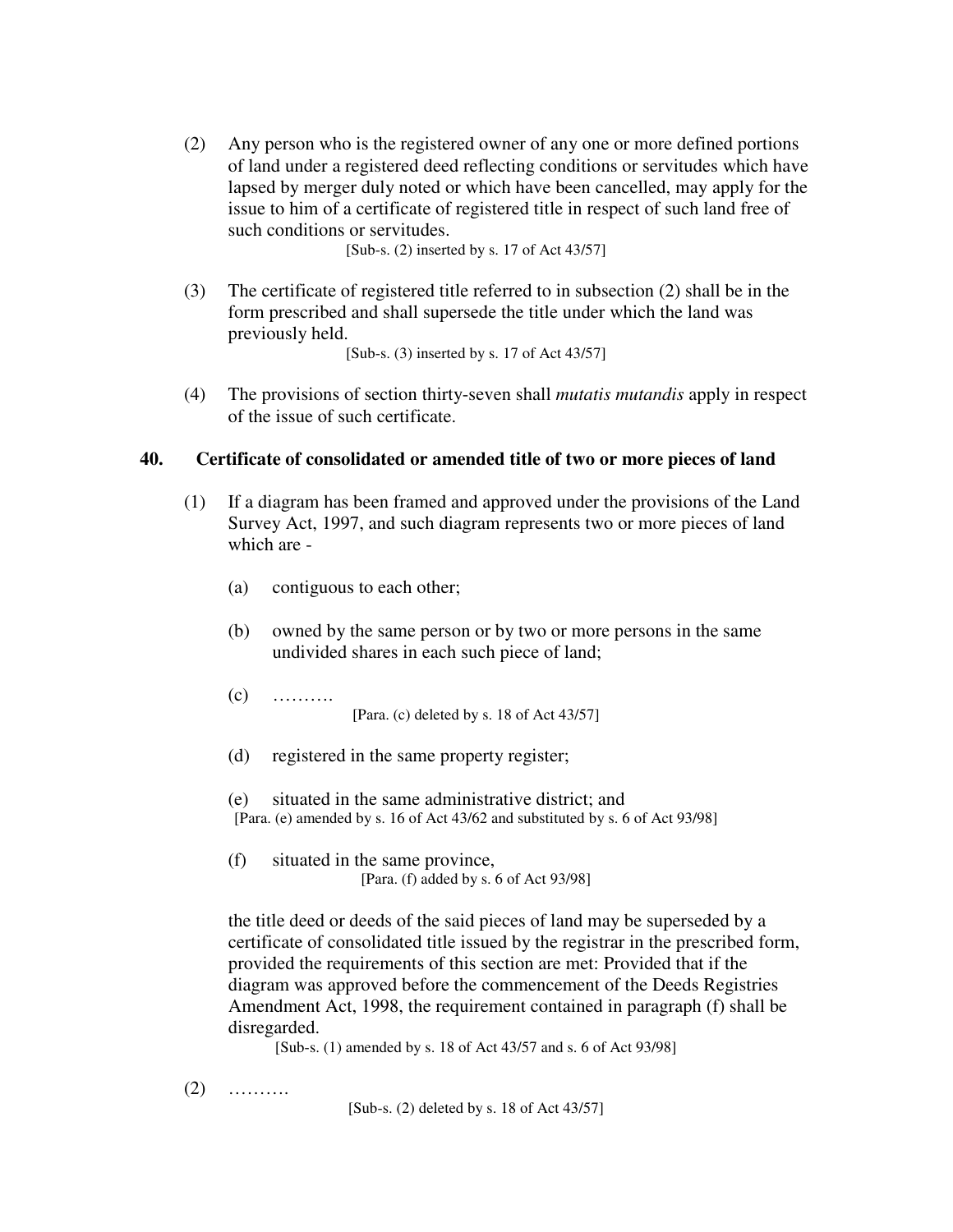- (3) Every such certificate shall be in accordance with the new diagram and shall be issued on written application by the owner or owners of the pieces of land in question accompanied by the title deed or deeds thereof and any bond thereon, together with the written consent of the holder of the bond. [Sub-s. (3) substituted by s. 18 of Act 43/57]
- (4) In registering the certificate, the registrar shall endorse on the title deed or deeds that they have, in respect of the land described in the certificate, been superseded by the certificate, and on the certificate that the land therein described or the share thereof referred to in such endorsement, is mortgaged by such bond and shall make such endorsements on the bond and such entries in the registers as shall clearly indicate that the land is now owned by virtue of the certificate and that the land or such share thereof is subject to such bond.

[Sub-s.  $(4)$  substituted by s. 18 of Act 43/57]

(5) (a) If a portion only of the land represented on the new diagram is mortgaged, a

> certificate may not be issued unless the bond is cancelled: Provided that on the written application of the owner and with the consent of the mortgagee, all the land included in the new diagram may be substituted for the land originally mortgaged under the bond.

(b) If different portions of the land represented on the new diagram are mortgaged under different bonds, the certificate may not be issued unless the bonds are cancelled.

[Sub-s. (5) substituted by s. 18 of Act 43/57]

(6) (a) If portion only of the said land is subject to any registered deed of lease or other

> registered deed other than a bond, whereby any real right in the land is held by

any other person, the certificate shall not be issued unless a diagram of such portion is already annexed to the said registered deed, or, if no such diagram is so annexed, unless a diagram in duplicate (or triplicate if required by the registrar) of such portion is produced: Provided that it shall not be necessary to produce a diagram of such portion if the diagram of the consolidated land shows that portion by dotted lines or in such other way as to identify it.

[Para. (a) amended by s. 18 of Act 43/57]

(b) The said diagram shall be annexed to the registered deed aforesaid and the registry duplicate thereof, and shall be mentioned in any endorsement made on or reference made in the certificate concerning such registered deed.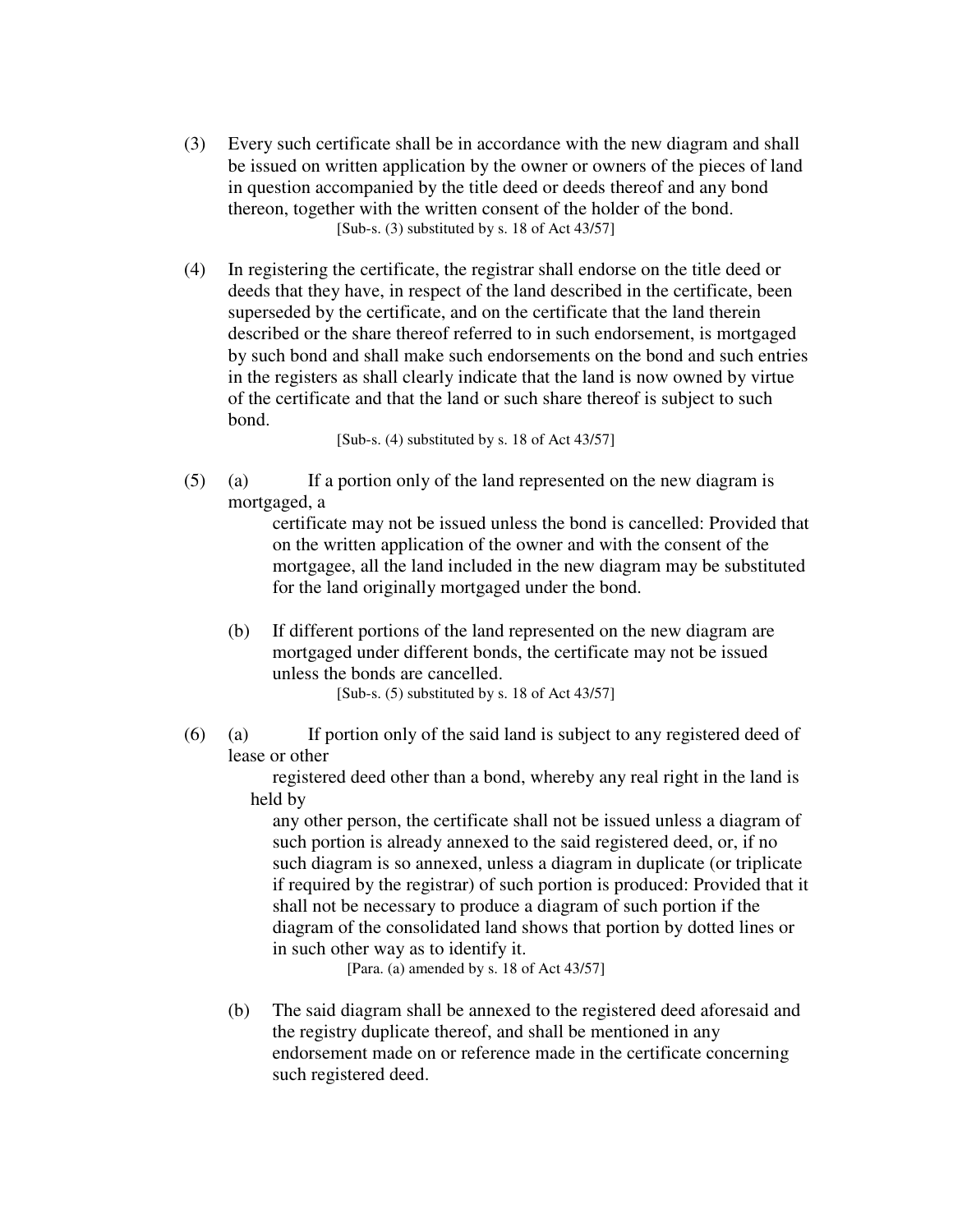(7) ……….

[Sub-s. (7) deleted by s. 18 of Act 43/57]

(8) No diagram representing a combination of portions of two or more pieces of land shall be accepted in a deeds registry for purposes of transfer until a certificate of consolidated title has been issued for the land represented on such diagram.

[Sub-s. (8) amended by s. 18 of Act 43/57]

(9) More than one combination of portions of two or more pieces of land, each of which combinations is represented on a separate diagram, may be included in one certificate of consolidated title: Provided that each combination is described in a separate paragraph therein.

[Sub-s. (9) amended by s. 18 of Act 43/57]

# **41.** ……….

[S. 41 amended by s. 15 of Act 87/65 and repealed by s. 11 of Act 27/82]

## **42. Certificate of uniform title**

- (1) If the owner of two or more pieces of land which are
	- (a) contiguous to each other;
	- (b) situate in the same administrative district;
	- (c) registered in the same property register; and
	- (d) held on different conditions of tenure, or subject to different rights reserved in favour of the State,

desires to consolidate his title in respect of those pieces of land on uniform conditions of tenure or subject to the reservation of uniform rights in favour of the State, the title deeds of the said pieces of land may, with the written consent of the Minister of Public Works and on compliance with the provisions of this section, be superseded by a certificate of uniform title issued by the registrar, in the prescribed form, subject to such uniform conditions of tenure or to the reservation of such uniform rights in favour of the State, as are set forth in such written consent.

- [Sub-s. (1) amended by s. 17 of Act 43/62, substituted by s. 7 of Act 3/72 and amended by s. 12 of Act 27/82 and s. 12 of Act 14/93]
	- (2) The provisions of subsections (3) to (6) inclusive of section forty shall *mutatis mutandis* apply in respect of such certificate.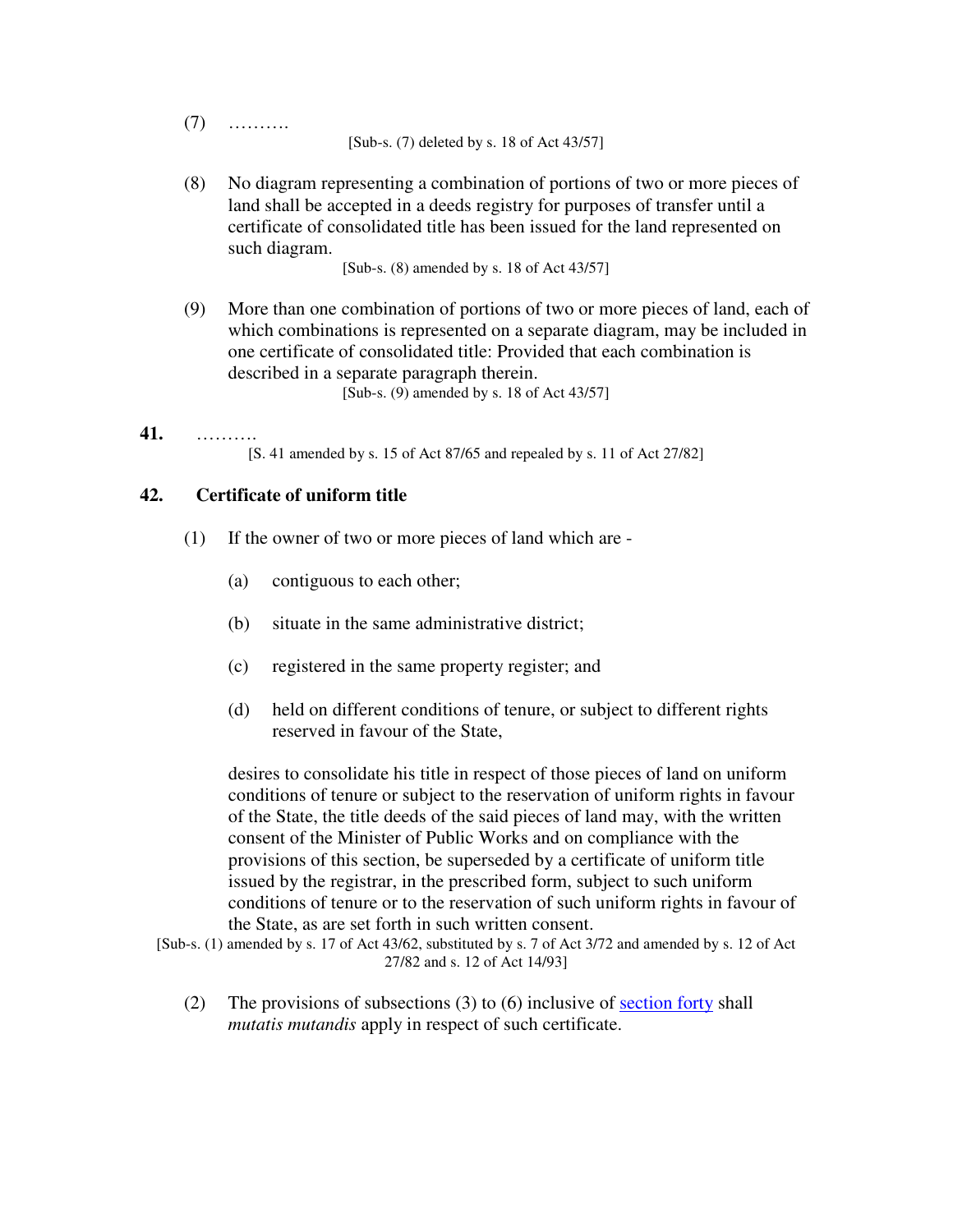(3) The Minister of Public Works may agree with the owner as to the aforesaid uniform conditions of tenure or uniform rights in favour of the State, and may consent to the issue of a certificate of uniform title.

```
[Sub-s. (3) substituted by s. 7 of Act 3/72, amended by s. 12 of Act 27/82 and substituted by s. 12 of Act 
                                      14/93]
```
- (4) If the said land is subject to any bond or if the said land or any portion thereof is subject to any registered deed of lease or other registered deed whereby any real right in the land is held by any other person, there shall be produced to the registrar the written consent of the holder of any such bond, lease or right to the issue of the certificate of uniform title and to the uniform conditions of tenure or uniform rights in favour of the State, which may have been agreed upon.
- (5) The provisions of this section shall *mutatis mutandis* apply in respect of land comprising portions which are held on different conditions of tenure or subject to different rights reserved in favour of the State, and the title to which has been consolidated prior to the commencement of this Act.

## (Section 43: Decided cases)

# **43. Certificate of registered title of portion of a piece of land**

(1) If a defined portion of a piece of land has been surveyed and a diagram thereof has been approved by the surveyor-general concerned, the registrar may on written application by the owner of the land accompanied by the diagram of such portion, the title deed of the land, any bond thereon and the written consent of the holder of any such bond, issue a certificate of registered title in respect of such portion, as nearly as practicable in the prescribed form.

[Sub-s. (1) amended by s. 19 of Act 43/57]

(2) In registering the certificate the registrar shall endorse on the title deed that it has been superseded by the certificate in respect of the land described in the certificate, and on the certificate that the land described therein is mortgaged by the bond, and shall make such endorsements on the bond and such entries in the registers as shall clearly indicate that the land is now owned by virtue of the certificate and is subject to such bond.

[Sub-s. (2) amended by s. 19 of Act 43/57]

- (3) The provisions of this section shall also apply where two or more defined portions of a piece of land have been surveyed and the diagrams thereof approved: Provided that each of such portions shall be described in a separate paragraph in the certificate.
- (4) No defined portion of a piece of land shall be mortgaged until the owner thereof has obtained a certificate of registered title in respect of such portion in accordance with the provisions of this section.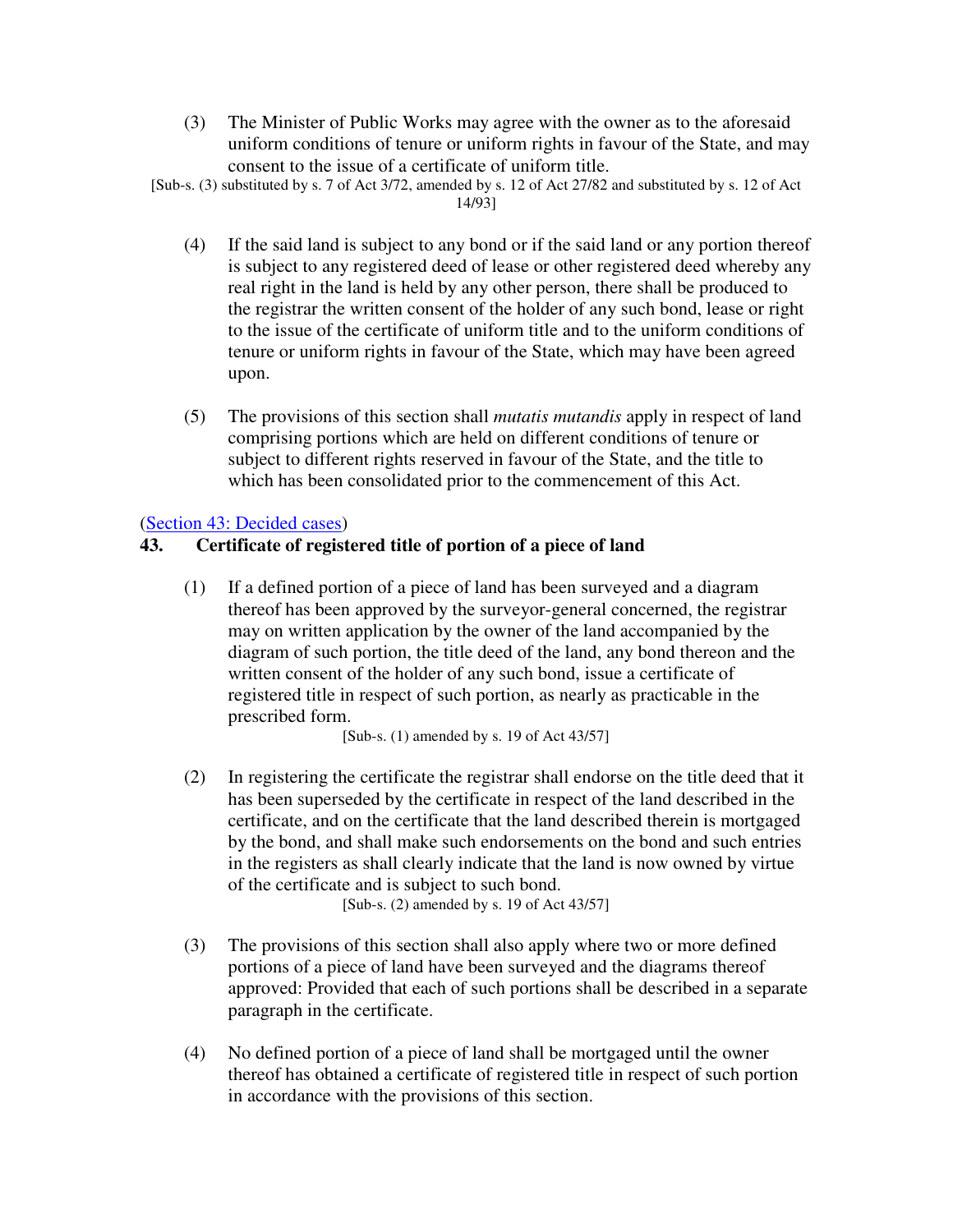(5) (a) Save in the case of a transfer of a whole erf, no owner of a township or settlement

in whose title deed the individual erven are not separately described, shall deal separately in any way with an individual erf in such township or settlement or any portion thereof or share therein until he has obtained a certificate of registered title of such erf in the prescribed form.

(b) ………. [Para. (b) deleted by s. 4 of Act 11/96] [Sub-s. (5) added by s. 19 of Act 43/57]

### **43A. Certificate of registered title in respect of land previously held under sectional title**

(1) In the event of land reverting to the land register under the provisions of the Sectional Titles Act, 1986 (Act No. 95 of 1986), without revival of the developer's title deed in terms of the said Act, the registrar shall issue a certificate of registered title in the prescribed form in respect of such land in substitution of the certificates of registered sectional titles under which the land was held prior to such reversion: Provided that where the land which reverts to the land register forms a portion only of the land previously registered in the land register, a diagram thereof shall be annexed to the certificate of registered title.

[Sub-s. (1) amended by s. 13 of Act 14/93]

(2) The Registrar shall make all the necessary entries in his registers and records, and endorsements on the relevant registered deeds and other documents, in order to give effect to the reversion of the land to the land register in terms of subsection  $(1)$ .

[S. 43A inserted by s. 13 of Act 27/82]

### **Change of Title by Endorsement**

### **44. Rectification of title by endorsement**

(1) If rectification of title is required in respect of any one piece of land in consequence of a survey or re-survey of such land or of the correction of any error in the diagram thereof under the Land Survey Act, 1927, the registrar may, on written application by the owner of the land accompanied by the title deed and the new or the corrected diagram thereof, any bond thereon and any registered deed of lease or other registered deed whereby any real right therein is held by any other person and the written consent of the holder of such bond, lease or right, endorse on the aforesaid deed a description of the land according to the new or corrected diagram, which description shall supersede the description already appearing in the aforesaid deeds.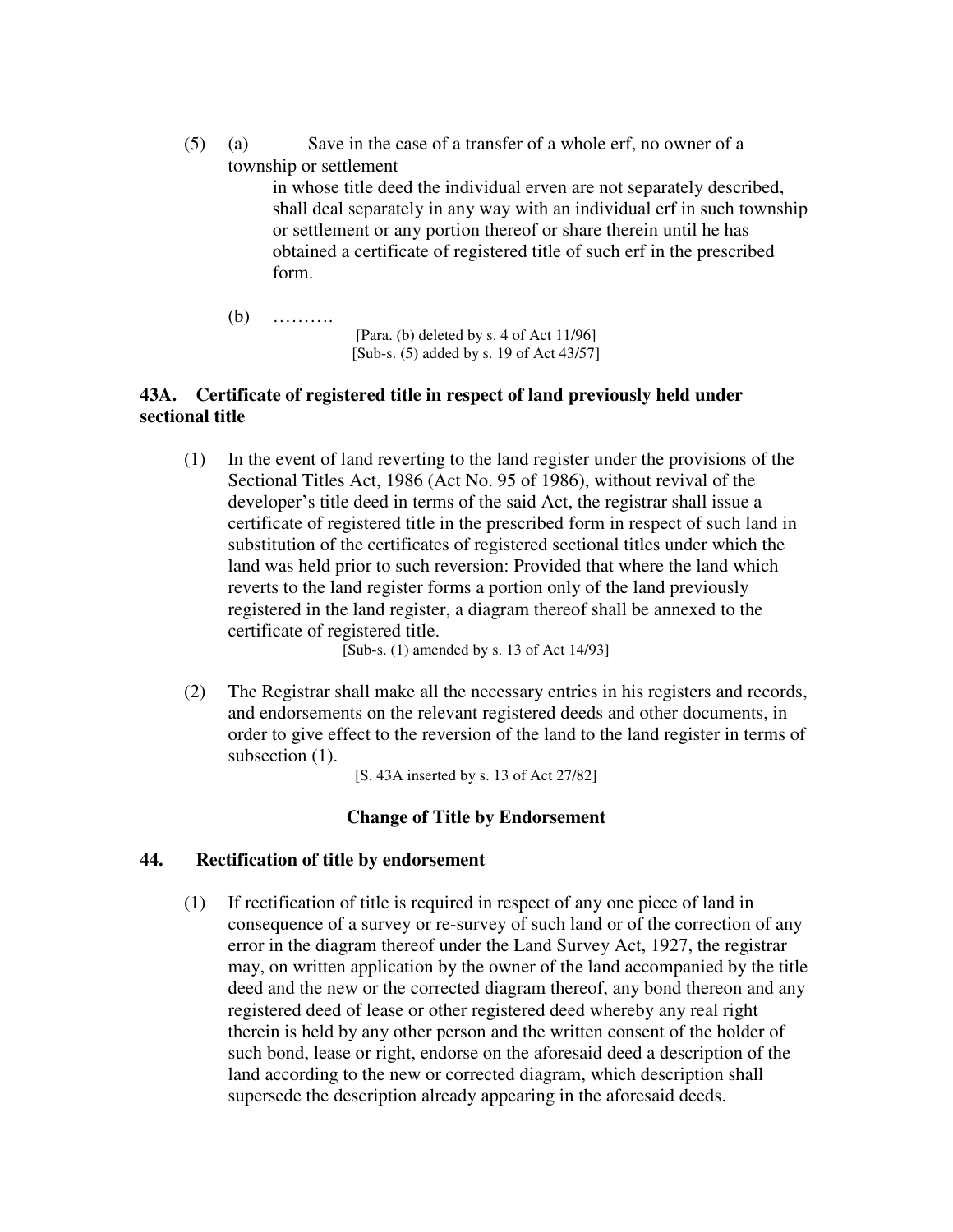[Sub-s. (1) amended by s. 18 of Act 43/62 and substituted by s. 5 of Act 92/78]

- (2) If a new diagram is produced the registrar shall in making the said endorsement substitute the new diagram for the old one. [Sub-s. (2) substituted by s. 5 of Act 92/78]
- (3) ………. [Sub-s. (3) added by s. 16 of Act 87/65 and repealed by s. 53 of Act 24/2003]

#### **45. Transfer or cession by means of endorsement**

(1) If immovable property, a lease under any law relating to land settlement or a bond, which forms an asset in a joint estate is registered in a deeds registry and the surviving spouse has lawfully acquired the share of the deceased spouse in the property, lease or bond, the registrar shall on written application by the executor in the estate of the deceased spouse and by the surviving spouse save where the surviving spouse has signed as executor, accompanied by such other documents as may be prescribed, endorse on the title deeds of the property or on the deed of lease or on the bond that the surviving spouse is entitled to deal with such property, lease or bond, and thereupon such spouse shall be entitled to deal therewith as if he or she had taken formal transfer or cession into his or her own name of the share of the deceased spouse in the property, lease or bond.

[Sub-s. (1) amended by s. 20 of Act 43/57 and s. 19 of Act 43/62 and substituted by s. 31 of Act 88/84 and s. 5 of Act 11/96]

- (2) If the immovable property mentioned in subsection (1) is hypothecated under a registered mortgage bond the endorsement provided for in the said subsection shall not be made unless -
	- (a) such bond is cancelled; or
	- (a)*bis* the said property or the share of the deceased spouse therein is released from the bond; or [Para. (a)*bis* inserted by s. 19 of Act 43/62]

(b) ……….

[Para. (b) substituted by s. 20 of Act 43/57, amended by s. 19 of Act 43/62 and deleted by s. 5 of Act 11/96]

(c) a written consent (which shall be in duplicate, in the prescribed form and signed by the survivor and the legal holder of the bond) to the release of the estate of the deceased spouse from liability under the bond and to the substitution of the survivor as sole debtor in respect thereof, is produced to the registrar together with the bond. [Para. (c) substituted by s. 14 of Act 14/93 and s. 5 of Act 11/96]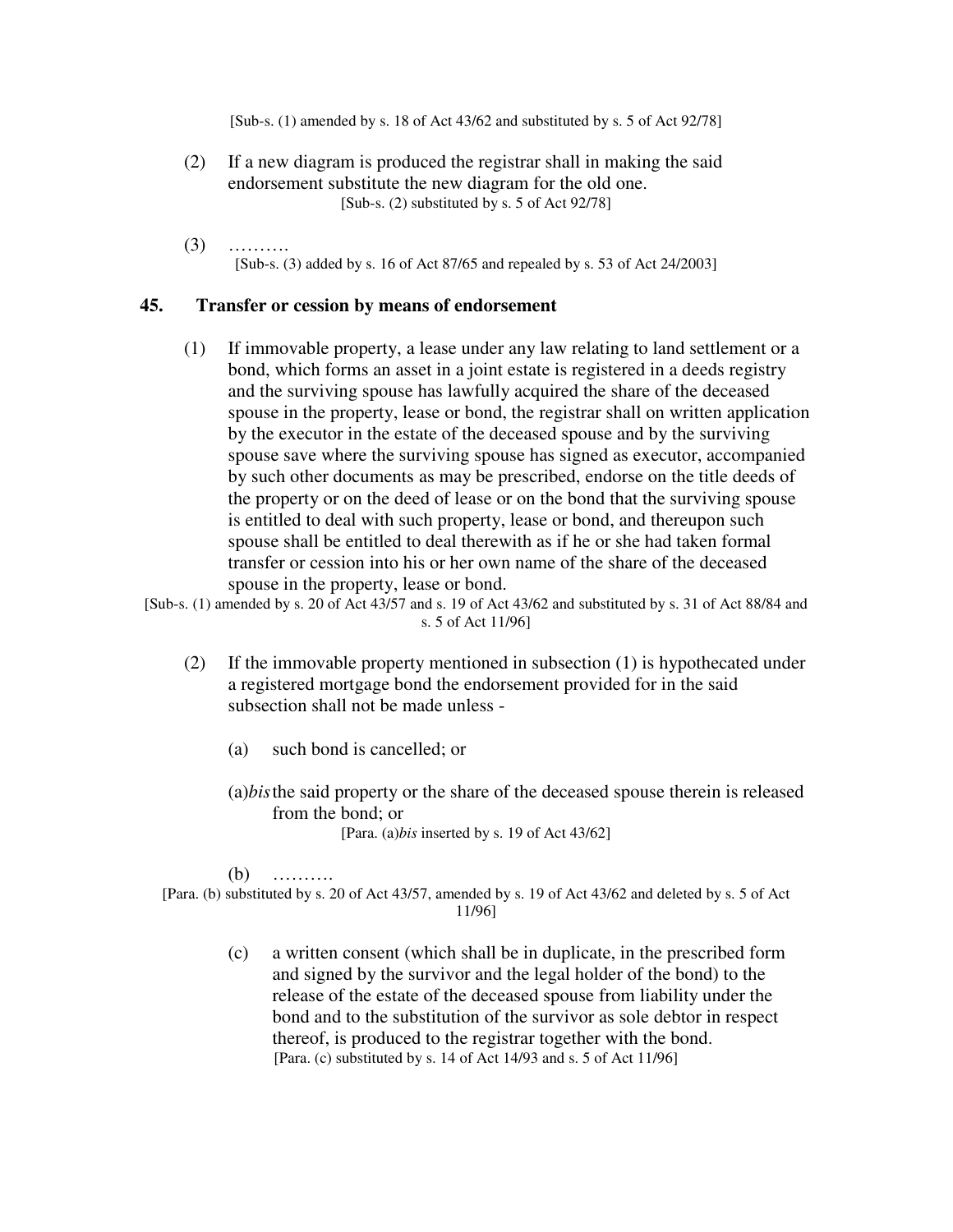- (3) The registrar shall, in any case of release and substitution in terms of paragraph (c) of subsection (2), when he or she endorses on the title deeds of the property that the survivor is entitled to deal therewith -
	- (a) make in the appropriate register an entry setting forth that the estate of the deceased spouse is released from liability in respect of the obligation secured by the bond and that the survivor has become sole debtor in respect of the bond; and
	- (b) endorse on the bond that the estate of the deceased spouse is released from liability in respect of the obligation secured thereby and that the survivor has become sole debtor in respect of the bond. [Sub-s. (3) substituted by s. 5 of Act 11/96]
- (4) As from the date of the endorsement on the title deeds of the property in terms of subsection (1), the estate of the deceased spouse shall be absolved from any obligation secured by the bond and the survivor shall become sole debtor in respect thereof in the same manner as if he had passed the bond at that date and, if the bond is a bond to secure future debts, the immovable property thereby mortgaged will secure any further or future advances which are made by the mortgagee of the bond to the survivor. [Sub-s. (4) substituted by s. 2 of Act 24/89]
- (5) Any reference in this section to a bond shall include a charge in favour of the Land and Agricultural Bank of South Africa or any Department of State. [Sub-s. (5) added by s. 19 of Act 43/62]

## **45***bis***. Endorsement of deeds on divorce, division of joint estate, or change of matrimonial property system**

- (1) If immovable property or a lease under any law relating to land settlement or a bond is registered in a deeds registry and it -
	- (a) formed an asset in a joint estate of spouses who have been divorced, and one of them has lawfully acquired the share of his or her former spouse in the property, lease or bond; or
	- (b) forms or formed an asset in a joint estate, and a court has made an order, or has made an order and given an authorization, under section 20 or 21(1) of the Matrimonial Property Act, 1984 (Act No. 88 of 1984), or under section 7 of the Recognition of Customary Marriages Act, 1998, as the case may be, in terms of which the property, lease or bond is awarded to one of the spouses, [Para. (b) substituted by s. 12 of Act 120/98]

the registrar may, on written application by the spouse concerned and accompanied by such documents as the registrar deems necessary, endorse on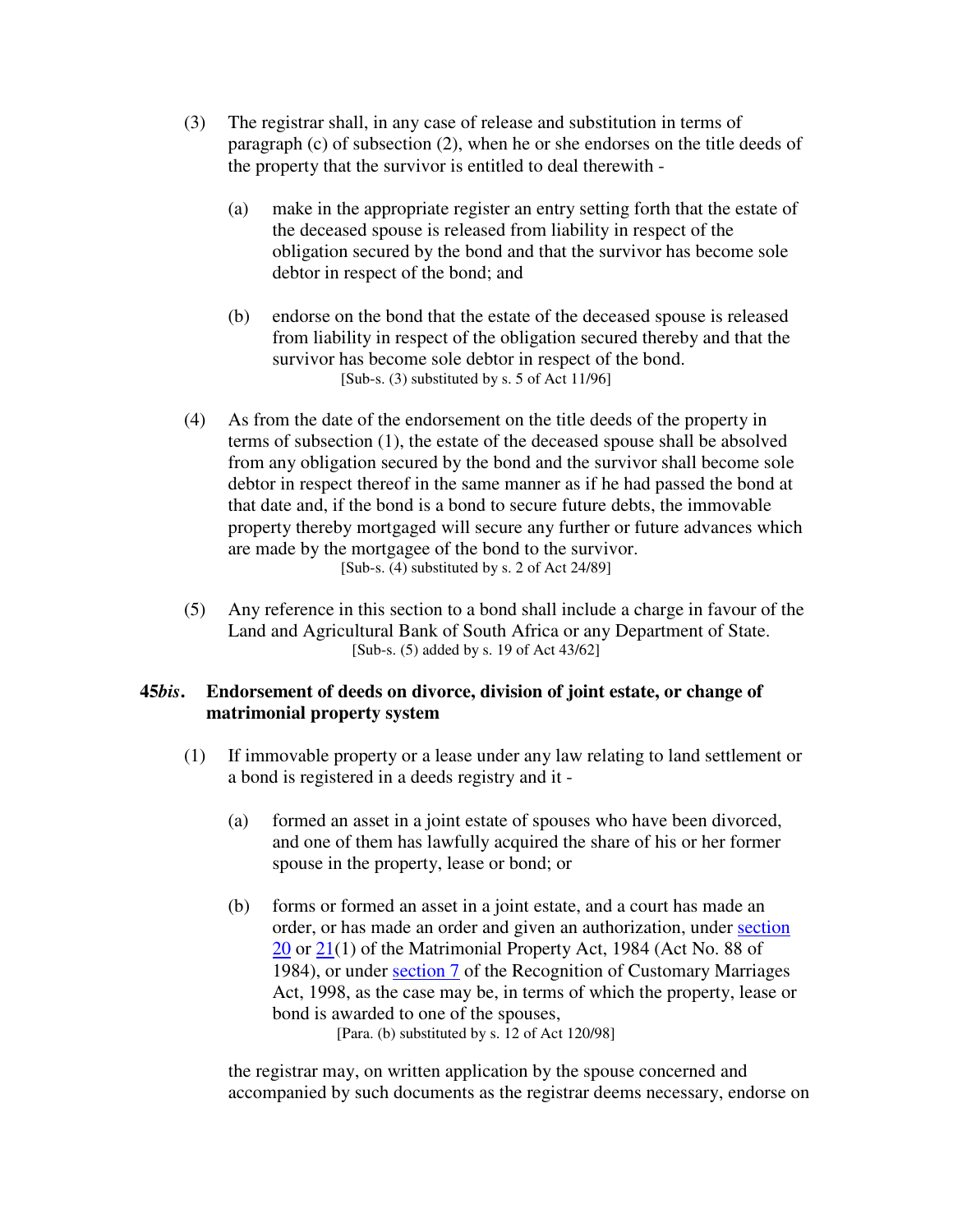the title deeds of the property or on the lease or the bond that such spouse is entitled to deal with such property, lease or bond, and thereupon such spouse shall be entitled to deal therewith as if he or she had taken formal transfer or cession into his or her name of the share of the former spouse or his or her spouse, as the case may be, in the property, lease or bond. [Sub-s.  $(1)$  substituted by s. 6 of Act 11/96]

#### (Section 45bis(1A): Decided cases)

- (1A) If immovable property or a lease under any law relating to land settlement or a bond is registered in a deeds registry and it -
	- (a) formed an asset in a joint estate of spouses who have been divorced, and such property, lease or bond accrues to both the former spouses in undivided shares in terms of the division of the joint estate; or
	- (b) forms or formed an asset in a joint estate and a court has made an order, or has made an order and given an authorization under section 20 or 21(1) of the Matrimonial Property Act, 1984 (Act No. 88 of 1984), or under section 7 of the Recognition of Customary Marriages Act, 1998, as the case may be, in terms of which the property, lease or bond is awarded to both spouses in undivided shares,

[Para. (b) substituted by s. 12 of Act 120/98]

the registrar may on written application by both spouses, accompanied by such documents as the registrar deems necessary, endorse on the title deeds of the property, or on the lease or bond, that such spouses are entitled to deal with such property, lease or bond, and thereupon such spouses shall be entitled to deal therewith as if they had taken formal transfer or cession into their names of their respective shares in such property, lease or bond. [Sub-s. (1A) inserted by s. 3 of Act 24/89 and substituted by s. 6 of Act 11/96]

(2) (a) If immovable property referred to in subsection (1) is hypothecated under a

> registered mortgage bond, the provisions of subsections (2), (3) and (4) of section 45 shall *mutatis mutandis* apply.

- (b) If immovable property referred to in subsection (1A) is hypothecated under a registered mortgage bond, the endorsement provided for in the said subsection shall not be made unless -
	- (i) such bond is cancelled; or
	- (ii) the said property is released from the bond; or
	- (iii) the former spouses jointly and severally assume liability in writing (in the prescribed form and signed by both such spouses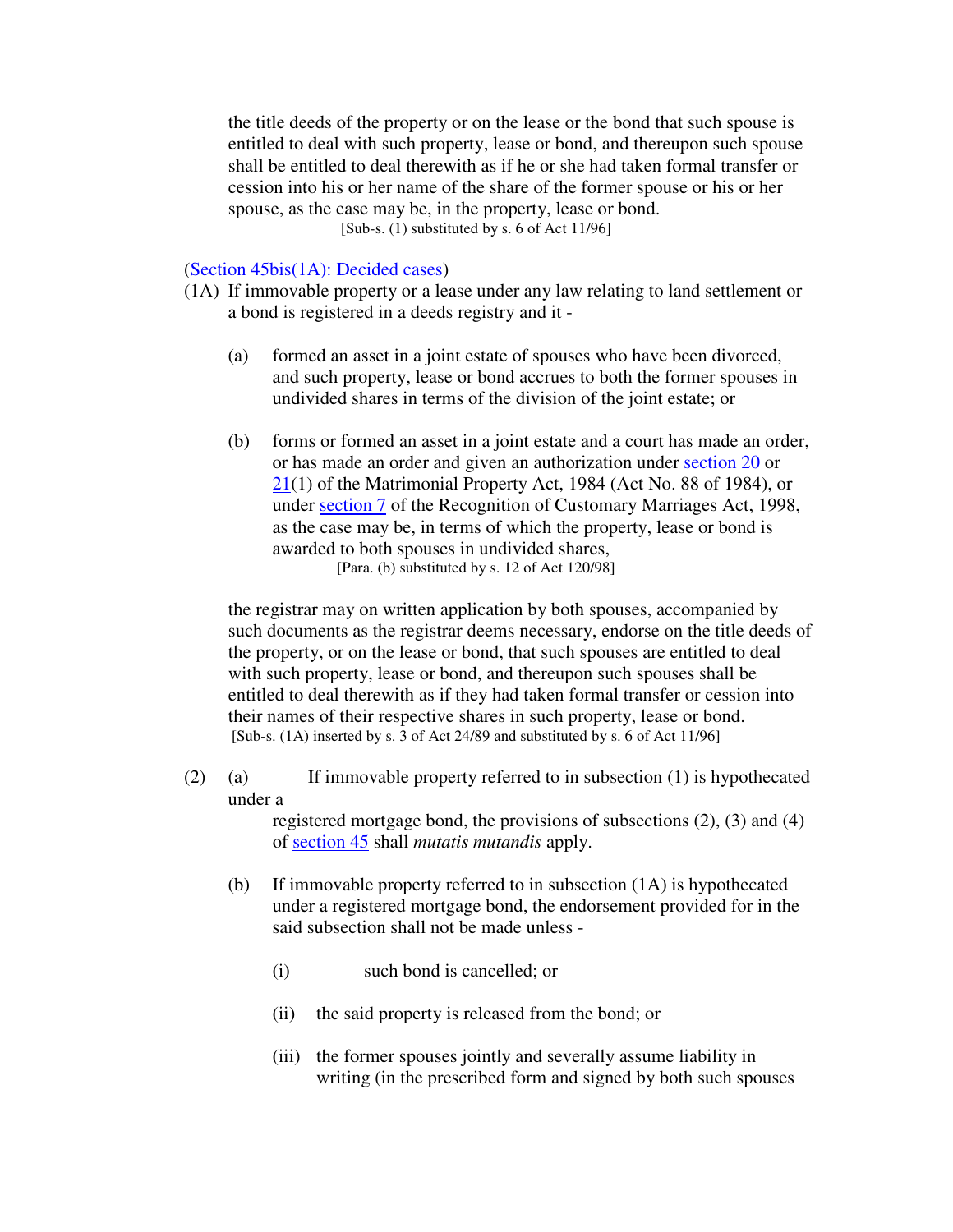and the legal holder of the bond) for all the indebtedness and renounce the exception *de duobus vel pluribus reis debendi.*  [Sub-s. (2) substituted by s. 3 of Act 24/89 and s. 15 of Act 14/93]

(3) The reference in subsection (2) to a bond shall include a charge in favour of the Land and Agricultural Bank of South Africa or any Department of State. [S. 45*bis* inserted by s. 21 of Act 43/57, amended by s. 20 of Act 43/62 and substituted by s. 2 of Act 75/87]

**CHAPTER IV** 

#### **TOWNSHIPS AND SETTLEMENTS**

(Section 46: Decided cases)

#### **46. Requirements in the case of subdivision of land into lots or erven**

(Section 46(1): Decided cases)

- (1) If land has been sub-divided into lots or erven shown on a general plan, the owner of the land sub-divided shall furnish a copy of the general plan to the registrar, who shall, subject to compliance with the requirements of this section and of any other law, register the plan and open a register in which all registrable transactions affecting the respective lots or erven shown on the plan shall be registered.
- (2) For the purposes of registration of such a general plan the title deed of the land which has been sub-divided shall be produced to the registrar together with the diagram thereof and any mortgage bond endorsed on the title deed and the mortgagee's consent to the endorsement of such bond to the effect that it attaches to the land described in the plan. [Sub-s. (2) amended by s. 22 of Act 43/57]
- (3) If the land sub-divided as shown on the general plan forms the whole of any registered piece of land held by the title deed, the registrar shall make upon the title deed and the registry duplicate thereof an endorsement indicating that the land has been laid out as a township or settlement, as the case may be, in accordance with the plan, and that the lots or erven shown on the plan are to be registered in the relative register.

[Sub-s.  $(3)$  substituted by s. 6 of Act 92/78]

- (4) If the land sub-divided as shown on the general plan forms a portion only of any registered piece of land held by the title deed the registrar shall, on written application by the owner of the land, issue a certificate of township or settlement title in his favour in respect of the said portion as nearly as practicable in the prescribed form and in accordance with a diagram thereof.
- (5) If the land sub-divided as shown on the general plan comprises the whole or portions of two or more registered pieces of land, the registrar may require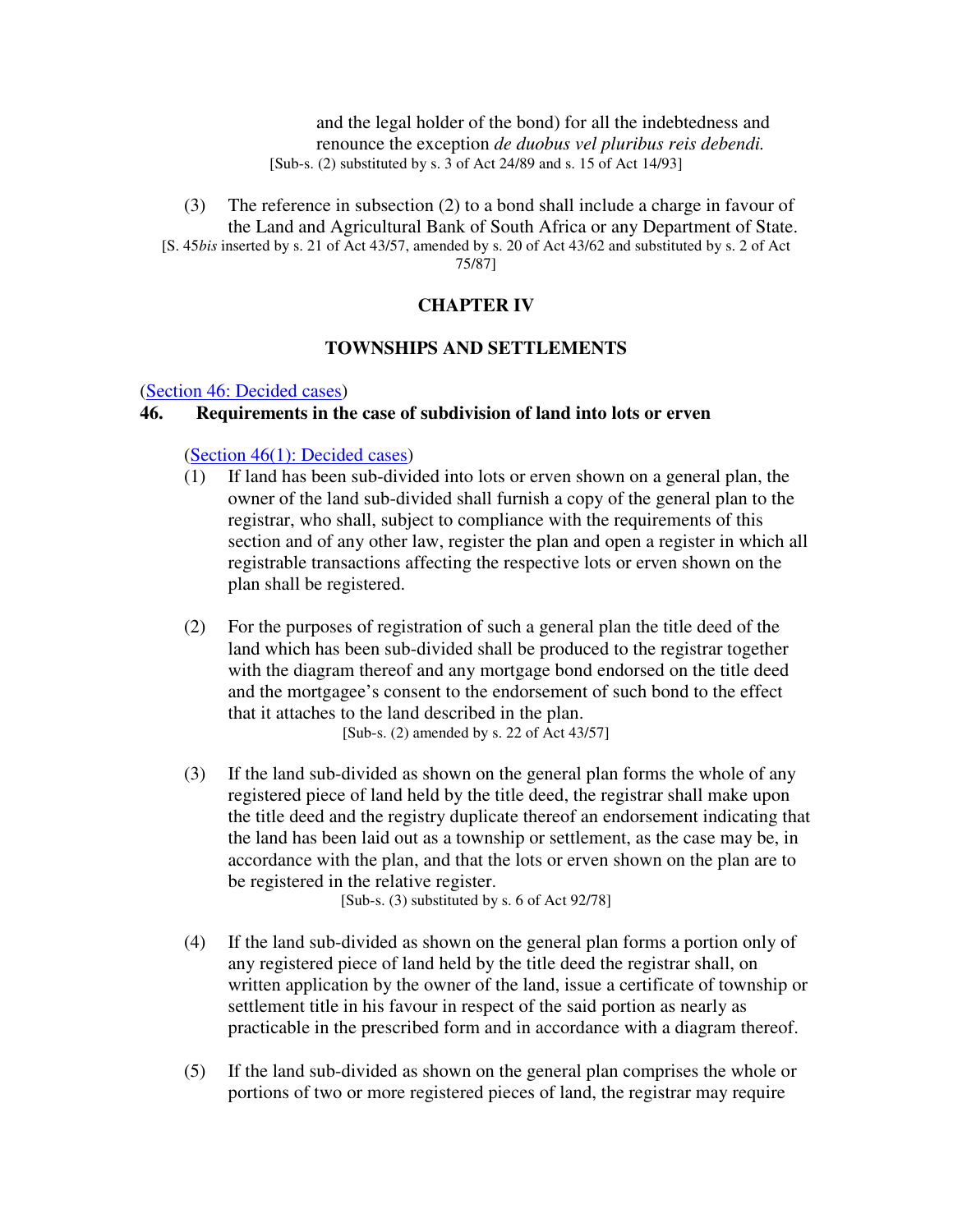the owner to obtain a certificate of consolidated title of the land so subdivided. The registrar shall make on such certificate the endorsement mentioned in subsection (3).

[Sub-s. (5) amended by s. 22 of Act 43/57]

- (6) The provisions of section forty-three and of subsections (3) to (6) inclusive of section forty shall respectively and *mutatis mutandis* apply in respect of the certificates of township or settlement title mentioned in subsection (4), and the certificates of consolidated title mentioned in subsection (5). [Sub-s. (6) amended by s. 22 of Act 43/57]
- (7) Where a general plan has been registered in terms of subsection (1), it shall not be necessary, where a whole erf is transferred, to produce a diagram thereof: Provided that where a diagram has not been produced, a reference shall be made to the general plan in the relevant deed of transfer: Provided further that the provisions of this subsection shall apply only with reference to general plans lodged for registration on or after the date of commencement of the Deeds Registries Amendment Act, 1965.

[Sub-s. (7) added by s. 17 of Act 87/65]

## **46A. Special requirements in the case of subdivision into lots or erven of land in the area of deeds registry at Johannesburg**

- (1) Notwithstanding the provisions of section 46, no general plan referred to in subsection (1) of that section in respect of land situated in the area of the deeds registry at Johannesburg shall be registered in terms of that subsection, and no register so referred to in respect of the lots or erven shown on such general plan shall be opened, unless the land subdivided forms the whole of the land held under the relevant title deed or forms a portion of land registered in the deeds registry at Johannesburg.
- (2) When any such general plan is to be registered in respect of land situated in the area of the deeds registry at Johannesburg and registered in the deeds registry at Pretoria, the registrar at Pretoria shall, after the necessary examination and after having made the endorsements contemplated in section 46(3), furnish certified copies of the title deed of such land and of all other deeds and documents relating to such land and registered or recorded in his office, to the registrar at Johannesburg.
- (3) The registrar at Johannesburg shall thereupon register the general plan and open the register contemplated in subsection (1) of section 46 in accordance with the requirements of that subsection and shall enter in his registers or file of record in his office, as the circumstances may require, the copies of the title deed, other deeds and documents furnished to him under subsection (2) of this section.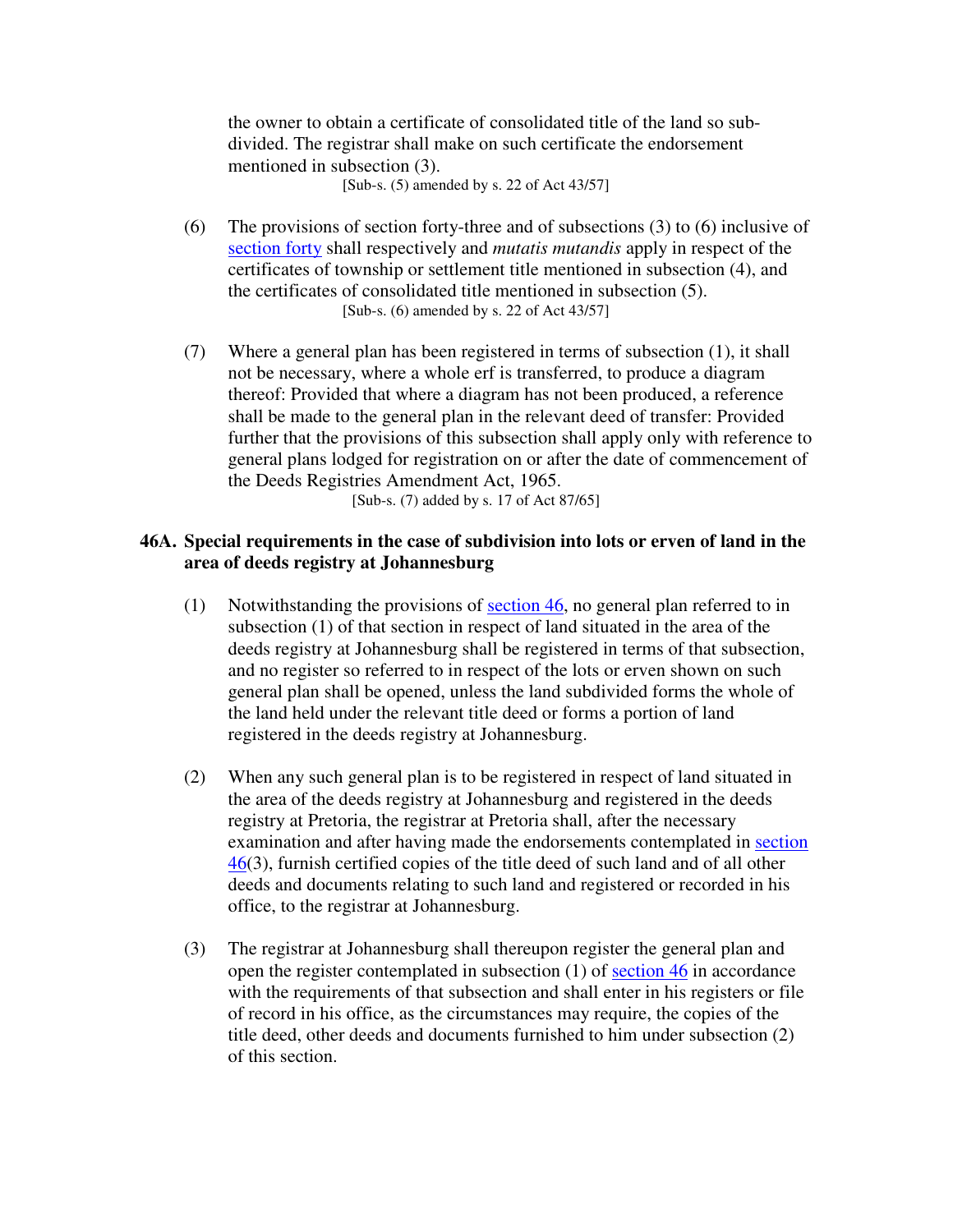- (4) In the application of any relevant law in relation to the land in question, a title deed, other deed or document of which a copy has in terms of this section been furnished to the registrar at Johannesburg and entered in his registers, shall be deemed to be registered or recorded in his office, as the circumstances may require, and any such copy shall in so far as may be necessary be deemed to be the registry duplicate of the title deed, other deed or document in question.
- (5) If any land ceases to be land included in a township in the area of the deeds registry at Johannesburg, the registrar at Johannesburg shall furnish certified copies of the title deed of such land and of all other deeds and documents registered in his office and relating to such land and which may be necessary for the registration or recording of any further legal transactions in relation to such land in the deeds registry at Pretoria, to the registrar at Pretoria who shall, after making such endorsements as he may deem necessary on such copies, enter such copies in his registers, and thereupon the title deed, other deeds and documents shall be deemed to be registered or recorded, as the case may be, in the deeds registry at Pretoria.

[S. 46A inserted by s. 5 of Act No. 16 of 1969]

## **46B. Section 46 applies** *mutatis mutandis* **to land otherwise subdivided**

The provisions of section 46 do not preclude the registration of a general plan and opening of a register in respect of any land other than land subdivided into lots or erven, and the provisions of that section shall *mutatis mutandis* apply to such land. [S. 46B inserted by s. 7 of Act 93/98]

# **47. Transfer of township or portion thereof**

The owner of land in respect of which a register has been opened under section forty-six may transfer, by one deed, the whole of any portion of such land or a share in the whole of such land: Provided that -

- (a) if a portion only of the land is sought to be transferred
	- (i) the transfer shall be passed in accordance with a diagram (to be annexed to such deed) from which shall be excluded all erven on the land represented thereon which have already been transferred, and on which the total area of such transferred erven shall be indicated;
	- (ii) the boundaries of such portion shall coincide with one or more of the lines of division shown on the general plan and shall not intersect any of the erven shown thereon;
- (b) if the remainder of the land is sought to be transferred or mortgaged or otherwise dealt with there shall be produced to the registrar a certificate of remainder signed by the surveyor-general; and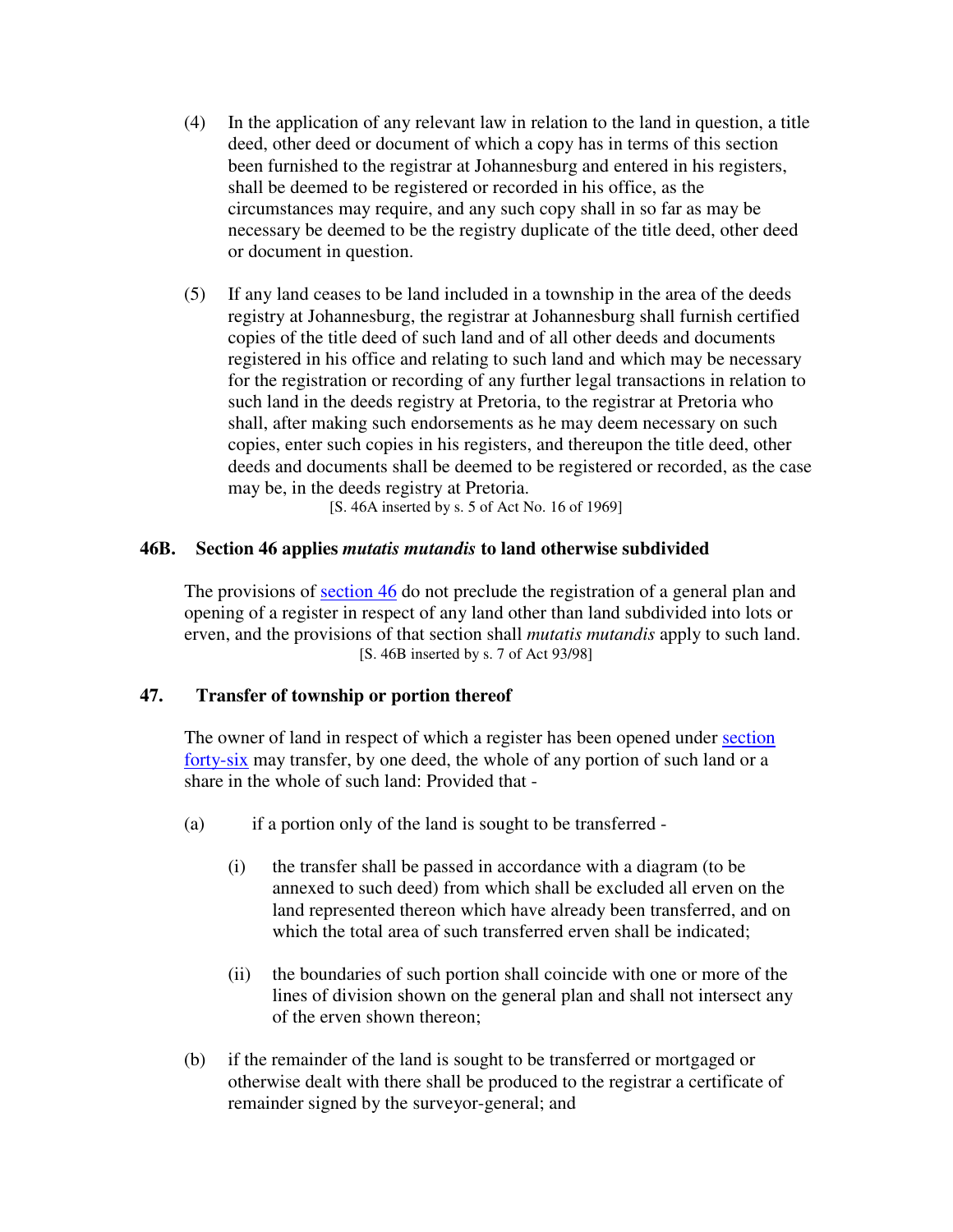(c) the deed of transfer shall disclose that the land conveyed thereby has been laid out as a township or is a portion of land so laid out, that such land remains subject to the provisions of the law relating to townships, and, if any public place or portion thereof in such township forms part of the land transferred, that the rights of owners of erven and of other persons to such public place are not affected by such transfer.

# **48. Special provisions regarding a bond over land in a Rand township and other land**

- (1) Where land situated in a township in the area of the deeds registry at Johannesburg is hypothecated together with other land not registered in that registration office, the bond shall be cancelled or that land or such other land be released from the bond before any other legal transaction in relation to that land or such other land is registered.
- (2) In subsection (1) "bond" includes a charge in favour of the Land and Agricultural Bank of South Africa or any Department of State. [S. 48 substituted by s. 6 of Act 61/69]

## **49. Special provisions regarding townships in the Transvaal**

- (1) If any area of land in the province of the Transvaal constitutes by reason of its situation a portion of an existing township, the Administrator may, by proclamation in the official *Gazette* of that Province, extend the boundaries of that township to include such area, and thereupon such area of land shall be deemed to be and shall be registered as an erf in that township.
- (2) If that township is situate in the area served by the deeds registry at Johannesburg, the registrar at Pretoria shall furnish the registrar at Johannesburg with certified copies of the title to the land to be included in such township and of all deeds affecting it, and the registrar at Johannesburg shall thereupon enter the same in the appropriate registers.
- (3) No township shall be established or laid out in the Transvaal or be approved by the Administrator of the Transvaal unless the land to be included in such township is wholly situated either within or outside the area of the deeds registry at Johannesburg.

[Sub-s. (3) added by s. 7 of Act 61/69]

# **CHAPTER V**

# **BONDS**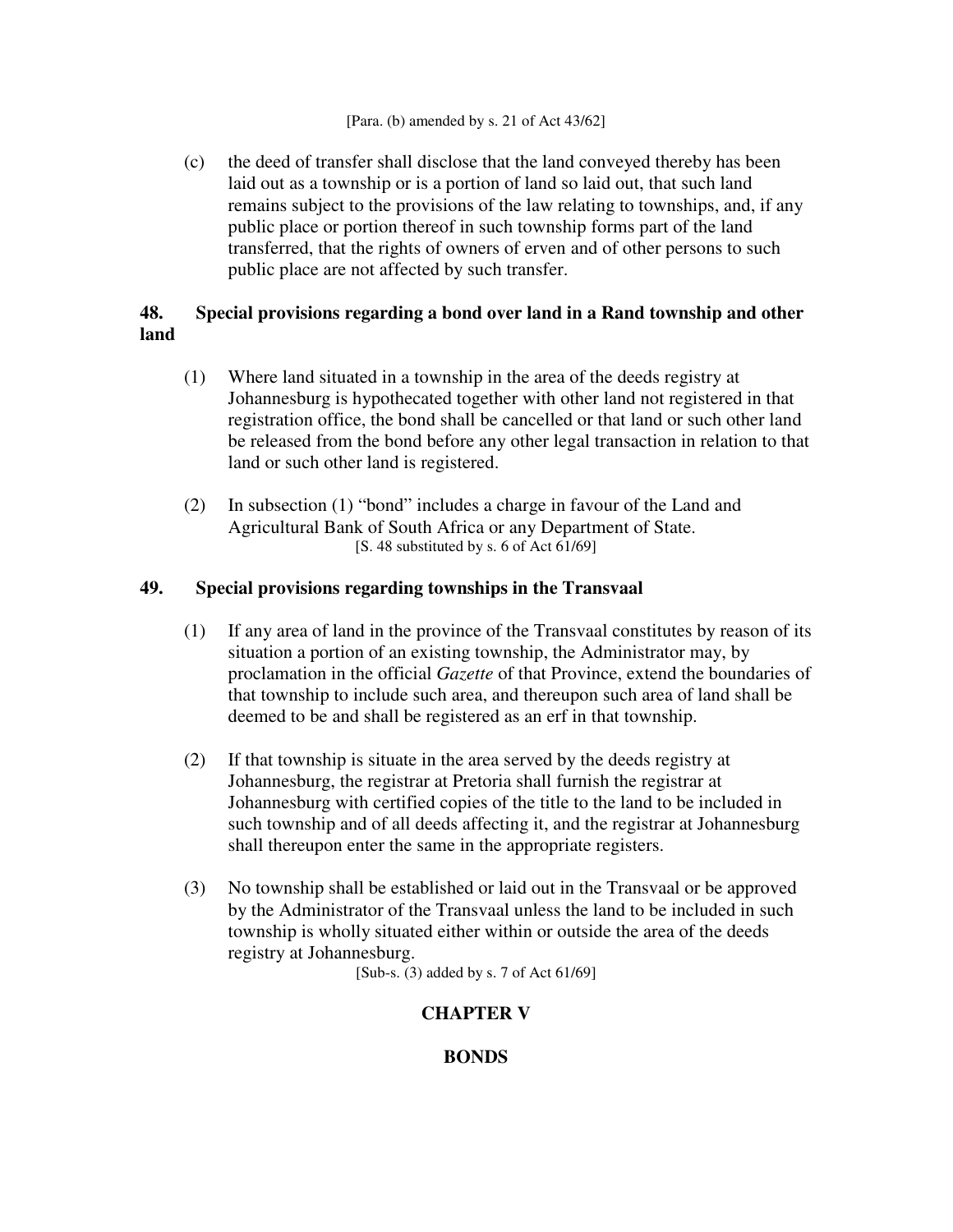# **General Provisions**

### **50. Execution of bonds**

# (Section 50(1): Decided cases)

- (1) A mortgage bond shall be executed in the presence of the registrar by the owner of the immovable property therein described or by a conveyancer duly authorized by such owner by power of attorney, and shall be attested by the registrar.
- (2) A mortgage bond or notarial bond may be registered to secure an existing debt or a future debt or both existing and future debts.
- (3) Mortgage bonds or notarial bonds intended to secure loans for building purposes shall be deemed to be bonds to secure existing debts.

## (Section 50(4): Decided cases)

(4) If in a mortgage bond or notarial bond purporting to secure a future debt the amount of an existing debt is mentioned, such existing debt shall be deemed to be secured as part of the maximum amount intended to be secured by such bond.

## (Section 50(5): Decided cases)

(5) Save as authorized by any other law or by order of the Court, debts or obligations to more than one creditor arising from different causes may not be secured by one mortgage bond or notarial bond.  $[S. 50$  substituted by s. 18 of Act 87/65]

### **50A. Irrelevant provisions**

Notwithstanding the provisions of section  $3(1)(b)$  a registrar shall not examine any provisions relating to a bond which are not relevant to the registration of the bond. [S. 50A inserted by s. 12 of Act 57/75]

(Section 51: Decided cases)

### **51. Requirements in case of bonds intended to secure future debts**

(Section 51(1): Decided cases)

- (1) No mortgage bond or notarial bond attested or registered after the commencement of this Act shall be of any force or effect for the purpose of giving preference or priority in respect of any debt incurred after the registration of such bond, unless -
	- (a) it is expressly stipulated in the bond that the bond is intended to secure future debts generally or some particular future debt described therein; and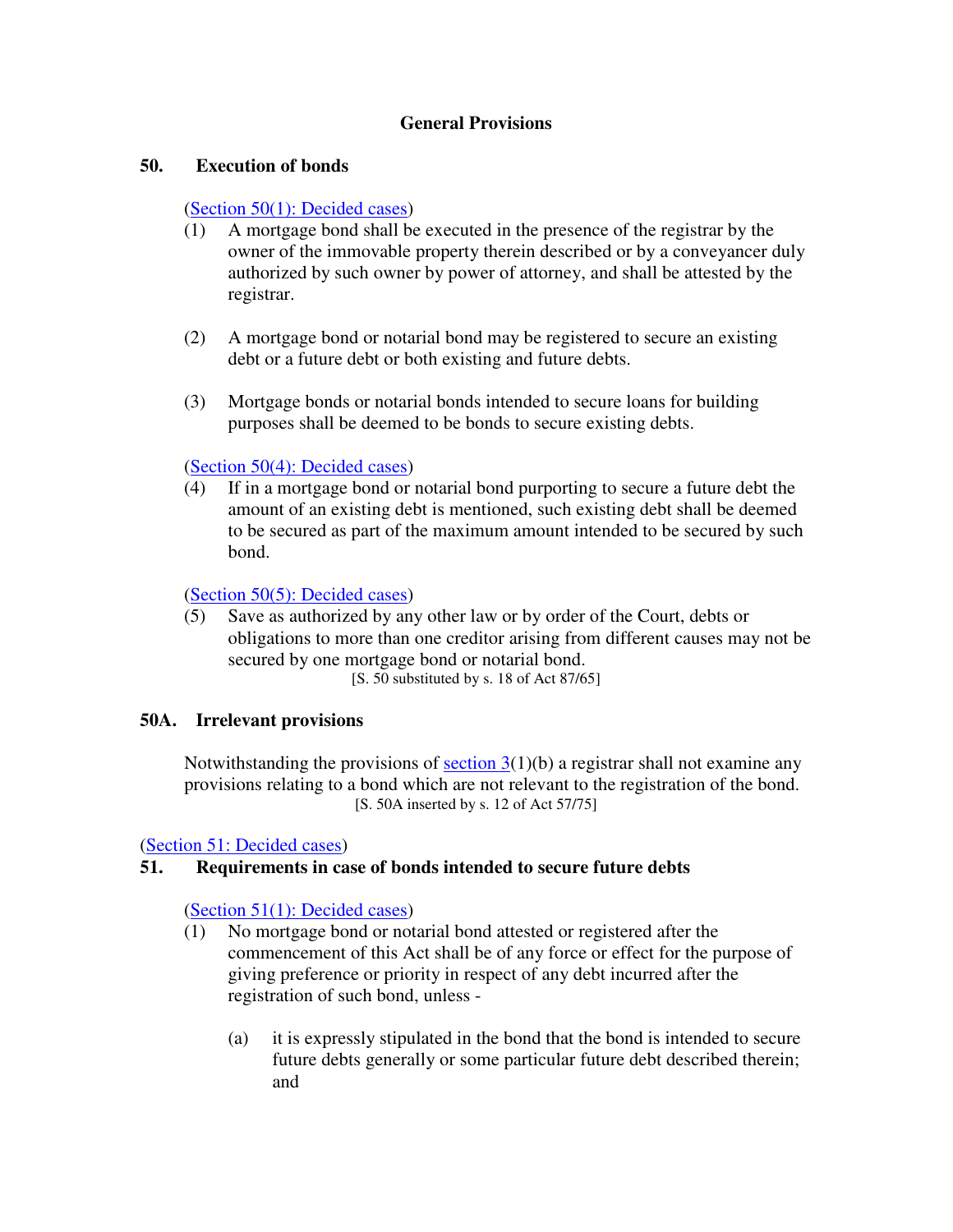### (Section 51(1)(b): Decided cases)

(b) a sum is fixed in the bond as an amount beyond which future debts shall not be secured by the bond. [Sub-s. (1) substituted by s. 14 of Act 27/82]

## (Section 51(2): Decided cases)

(2) If a mortgage bond or notarial bond purports to secure payment by the mortgagor of the costs of preserving and realizing the security or of fire insurance premiums, cost of notice or bank exchange, such costs and charges shall not be deemed to be future debts within the meaning of subsection (1). [S. 51 substituted by s. 19 of Act 87/65]

## **52. Cession of bond to secure future advances**

A cession of a mortgage bond or notarial bond passed to secure future advances may be registered and the registration of such a cession shall not affect the provisions of the bond relating to future advances up to the amount stated in such bond or the amount as reduced.

[S. 52 substituted by s. 23 of Act 43/57, amended by s. 22 of Act 43/62 and substituted by s. 20 of Act 87/65]

### **53. Exclusion of general clause in mortgage bonds**

### (Section 53(1): Decided cases)

- (1) Save as provided in any other law the registrar shall not attest any mortgage bond which purports to bind movable property or which contains the clause, commonly known as the general clause, purporting to bind generally all the immovable or movable property of the debtor or both and shall not register any notarial bond which purports to bind immovable property.
- (2) No mortgage bond shall be passed by two or more mortgagors unless it purports to bind immovable property of each mortgagor: Provided that notwithstanding the provisions of subsection (1) of section fifty, land held subject to a condition that, on the happening of a certain event, such land shall revert to a person named in such condition, may be mortgaged by the owner thereof and such person by means of a bond passed by them jointly and severally, or may be mortgaged by the owner of such land with the consent of such person.

[Sub-s. (2) amended by s. 24 of Act 43/57]

### (Section 54: Decided cases)

## **54. No bond to be passed in favour of an agent**

No mortgage bond or notarial bond shall be passed in favour of any person as the agent of a principal.

[S. 54 substituted by s. 21 of Act 87/65]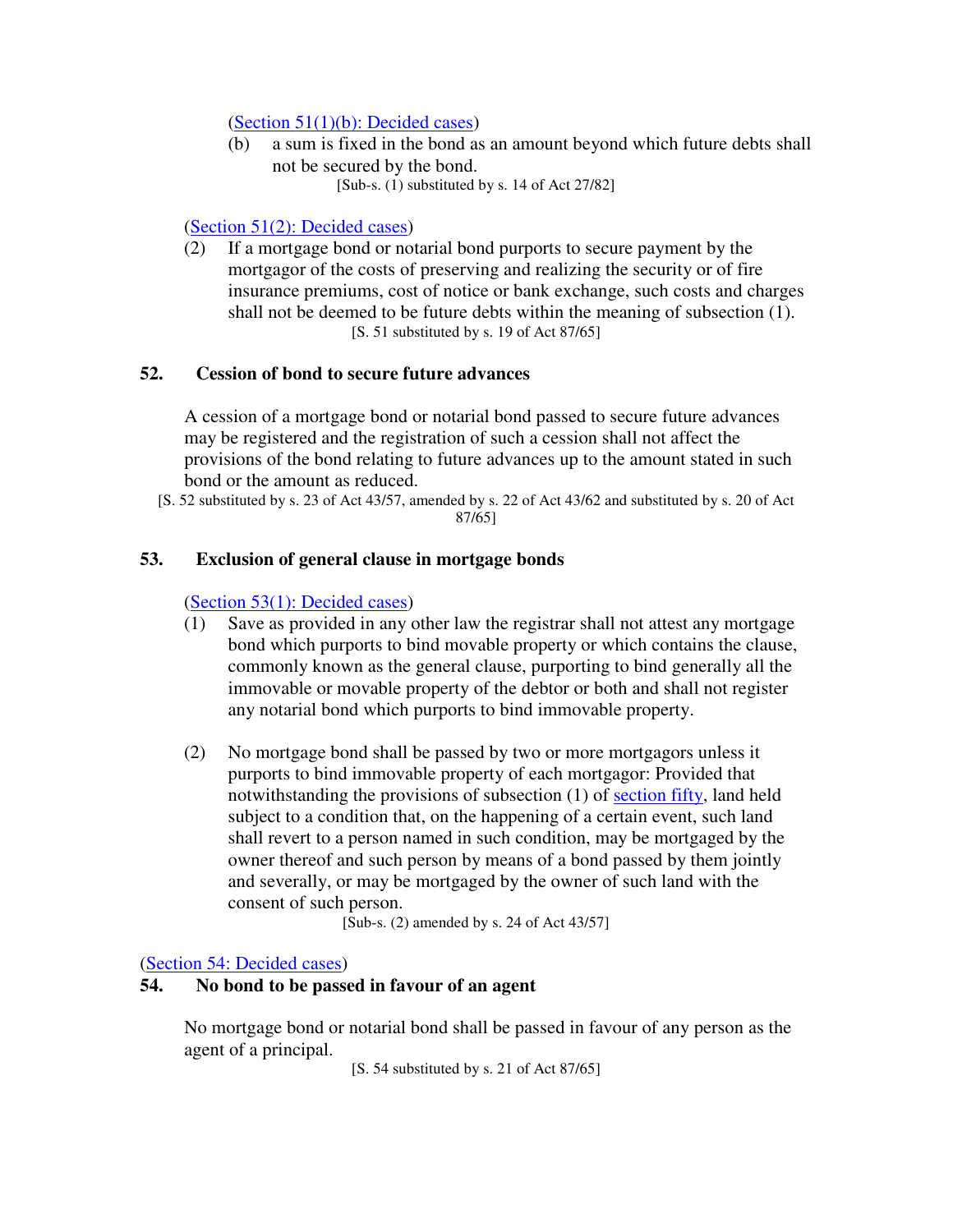## **55. Requirements in case of bonds passed by or in favour of two or more persons**

- (1) If a mortgage bond or notarial bond is passed by two or more mortgagors, no release from the bond -
	- (a) of any mortgagor and his property, or of a portion of the property of any mortgagor may be registered without the written consent of the other mortgagor or mortgagors; or
	- (b) of all the property of any mortgagor may be registered unless such mortgagor is also released.
- (1)*bis* If a mortgage bond or notarial bond is passed by two or more mortgagors, no waiver of preference by the mortgagee in favour of a further mortgage bond or notarial bond over the property of one of the mortgagors may be registered without the written consent of the other mortgagor or mortgagors.
- (2) No mortgage bond or notarial bond may be passed in favour of two or more persons in which it is stipulated that the share of one holder shall rank prior in order of preference to the share of another, nor may any transaction be registered which would have the effect of giving preference to one share in such bond over another share.
- [S. 55 amended by s. 25 of Act 43/57 and by s. 23 of Act 43/62 and substituted by s. 22 of Act 87/65]

# **Rights of Mortgagees**

### (Section 56: Decided cases)

# **56. Transfer of hypothecated immovable property**

### (Section 56(1): Decided cases)

- (1) No transfer of mortgaged land shall be attested or executed by the registrar, and no cession of a mortgaged lease of immovable property, or of any mortgaged real right in land, shall be registered until the bond has been cancelled or the land, lease or right has been released from the operation of the bond with the consent in writing of the holder thereof or unless, in the case of any such mortgage bond which has been lost or destroyed, the registrar has on application by the registered holder thereof, cancelled the registry duplicate of such bond: Provided that no such cancellation or release shall be necessary if the transfer or cession is made -
	- (a) in execution of the judgment of any court (including a magistrate's court) by the competent officer; [Para. (a) substituted by s. 23 of Act 87/65 and s. 16 of Act 14/93]

### (Section 56(1)(b): Decided cases)

(b) by the trustee of an insolvent estate, an executor administering and distributing an estate under section 34 of the Administration of Estates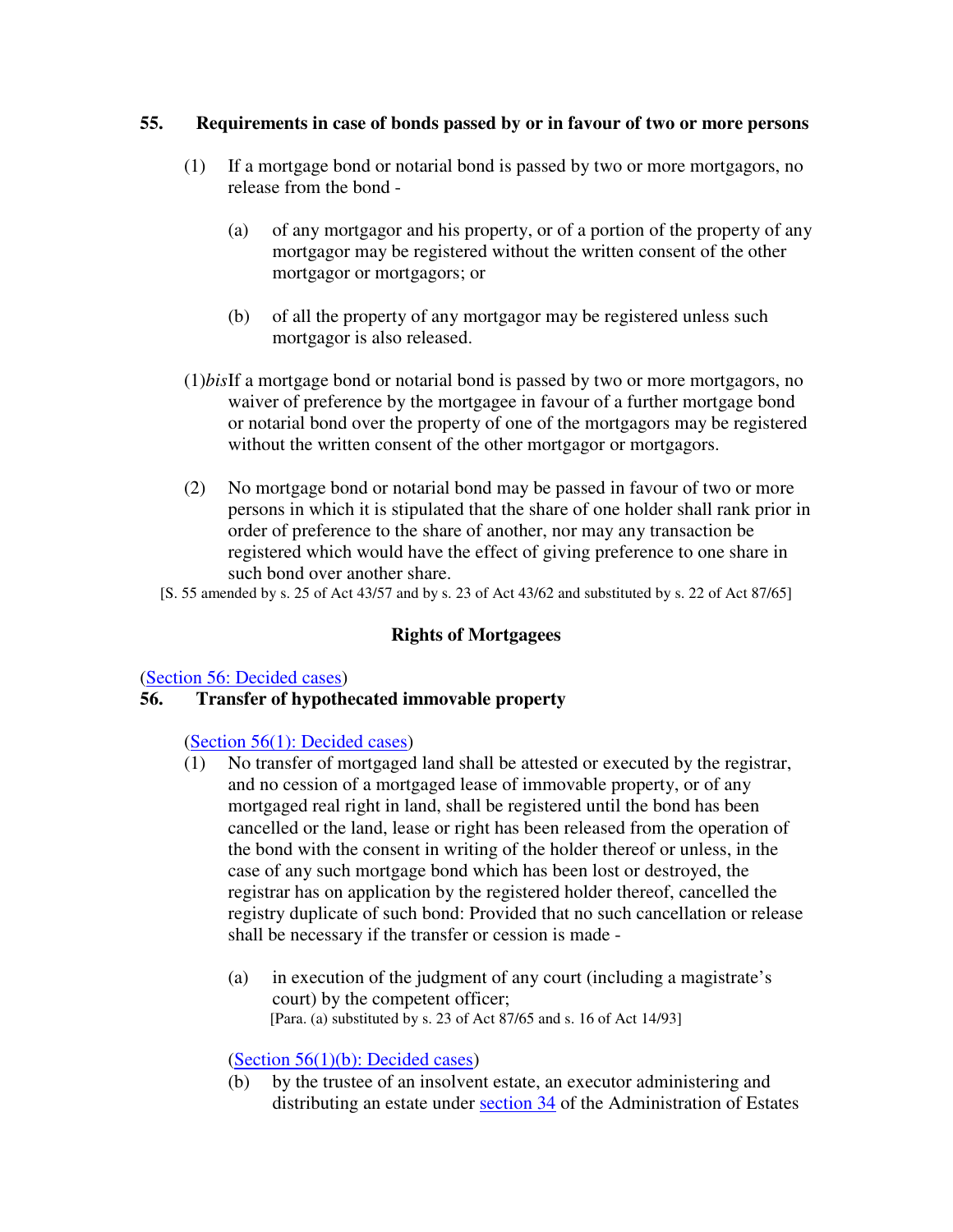Act, 1965 (Act No. 66 of 1965), the liquidator of a company or a close corporation which is unable to pay its debts and which is being wound up by or under the supervision of the court or a liquidator or trustee elected or appointed under the Agricultural Credit Act, 1966 (Act No. 28 of 1966); or [Para. (b) substituted by s. 8 of Act 3/72 and s. 16 of Act 14/93]

(c) in any other circumstances in this Act or in any other law specially provided or as ordered by the court. [Sub-s. (1) amended by s. 26 of Act 43/57 and s. 15 of Act 27/82]

(2) A consent to the release from the operation of a bond of all the property mortgaged thereunder shall, except where the debt secured by such bond is further secured by a collateral bond, be deemed to be a consent to the cancellation of that bond.

### **57. Substitution of debtor in respect of a bond**

(1) If the owner (in this section referred to as the transferor) of land which is hypothecated under a registered mortgage bond other than a mortgage bond to secure the obligations of a surety (not being a person referred to in paragraph (b) of subsection (1) of section fifty-six) transfers to another person the whole of the land hypothecated thereunder, and has not reserved any real right in such land, the registrar may, notwithstanding the provisions of subsection (1) of the said section, register the transfer and substitute the transferee for the transferor as debtor in respect of the bond: Provided that there is produced to him, in duplicate, the written consent in the prescribed form of the holder of the bond and the transferee to the substitution of the transferee for the transferor as the debtor in respect of the bond for the amount of the debt disclosed therein or for a lesser amount.

[Sub-s. (1) amended by s. 27 of Act 43/57 and s. 24 of Act 43/62]

- (2) In registering the transfer in terms of subsection (1) the registrar shall
	- (a) endorse upon the deed of transfer that the land has been transferred subject to the bond;
	- (b) endorse upon the bond that the transferee has been substituted for the transferor as debtor; and
	- (c) make such consequential entries in the registry records as he may deem necessary.

[Sub-s. (2) amended by s. 24 of Act 43/62 and s. 7 of Act 92/78 and substituted by s. 16 of Act 27/82]

(3) As from the date of the transfer deed the transferor shall be absolved from any obligation secured by the bond and the transferee shall be substituted for him as the debtor in respect of such bond and shall be bound by the terms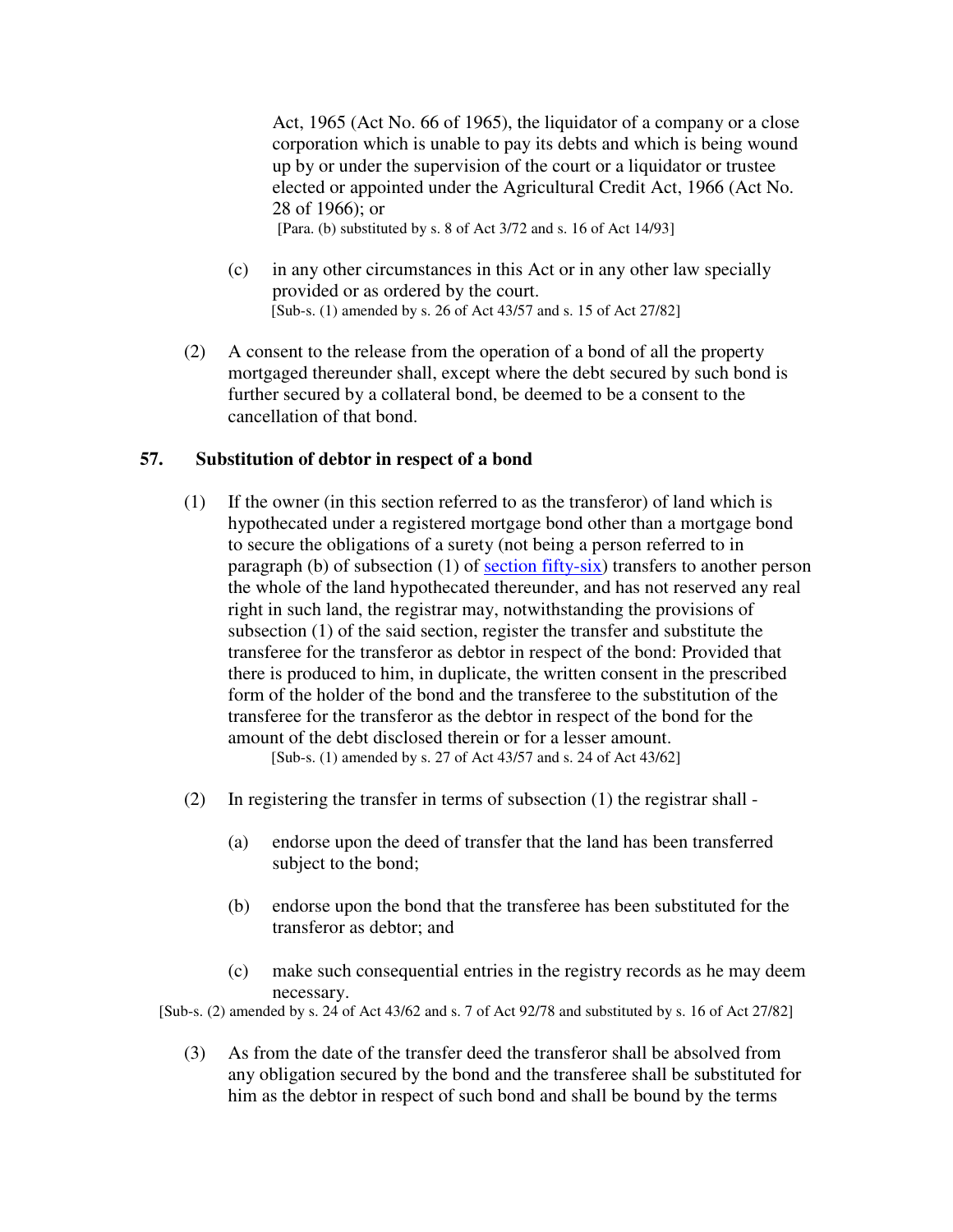thereof in the same manner as if he had himself passed the bond and had renounced therein the benefit of all relevant exceptions and, if the bond is a bond to secure future debts, the immovable property thereby mortgaged will secure any further or future advances which are made by the mortgagee of the bond to the transferee.

[Sub-s. (3) substituted by s. 4 of Act 24/89]

- (4) The provisions of this section shall not apply if the mortgaged land is to be transferred -
	- (a) to a person who would not himself be competent to mortgage it; or
	- (b) to two or more persons, unless they take transfer of the land in undivided shares and renounce, in the written consent referred to in subsection (1) the exception *de duobus vel pluribus reis debendi.*
	- $(c)$  ……… [Para. (c) amended by s. 27 of Act 43/57 and deleted by s. 16 of Act 27/82]
- (5) The provisions of subsections (1) to (4), inclusive, shall *mutatis mutandis* apply in respect of immovable property other than land which is hypothecated under a registered mortgage bond. [Sub-s. (5) added by s. 27 of Act 43/57]

### **58. Powers in respect of certain property in insolvent and certain other estates**

(1) Immovable property which has vested in a trustee in accordance with the law relating to insolvency and which has not in terms of that law been re-vested in the insolvent may, subject to the provisions of section  $25(3)$  of the Insolvency Act, 1936 (Act No. 24 of 1936), whether before or after rehabilitation of the insolvent, be transferred only by the trustee, and may not after such rehabilitation be transferred, mortgaged or otherwise dealt with by the insolvent until it has been transferred to him by the trustee: Provided that if after rehabilitation the trustee has been discharged or there is no trustee in existence, the Master shall, if satisfied that the rehabilitated insolvent is entitled to the property, give him transfer thereof in such manner as may be prescribed.

[Sub-s. (1) substituted by s. 10 of Act 122/93]

(2) If by virtue of the provisions of the law relating to insolvency an insolvent has been re-vested with the ownership of any property, such property may not, subject to the provisions of  $\frac{\text{section } 25(3)}{25(3)}$  of the Insolvency Act, 1936 (Act No. 24 of 1936), be transferred, mortgaged or otherwise dealt with by the insolvent until an endorsement that the property has been restored to him, has been made by the registrar on the title deed of the property. [Sub-s. (2) substituted by s. 10 of Act 122/93]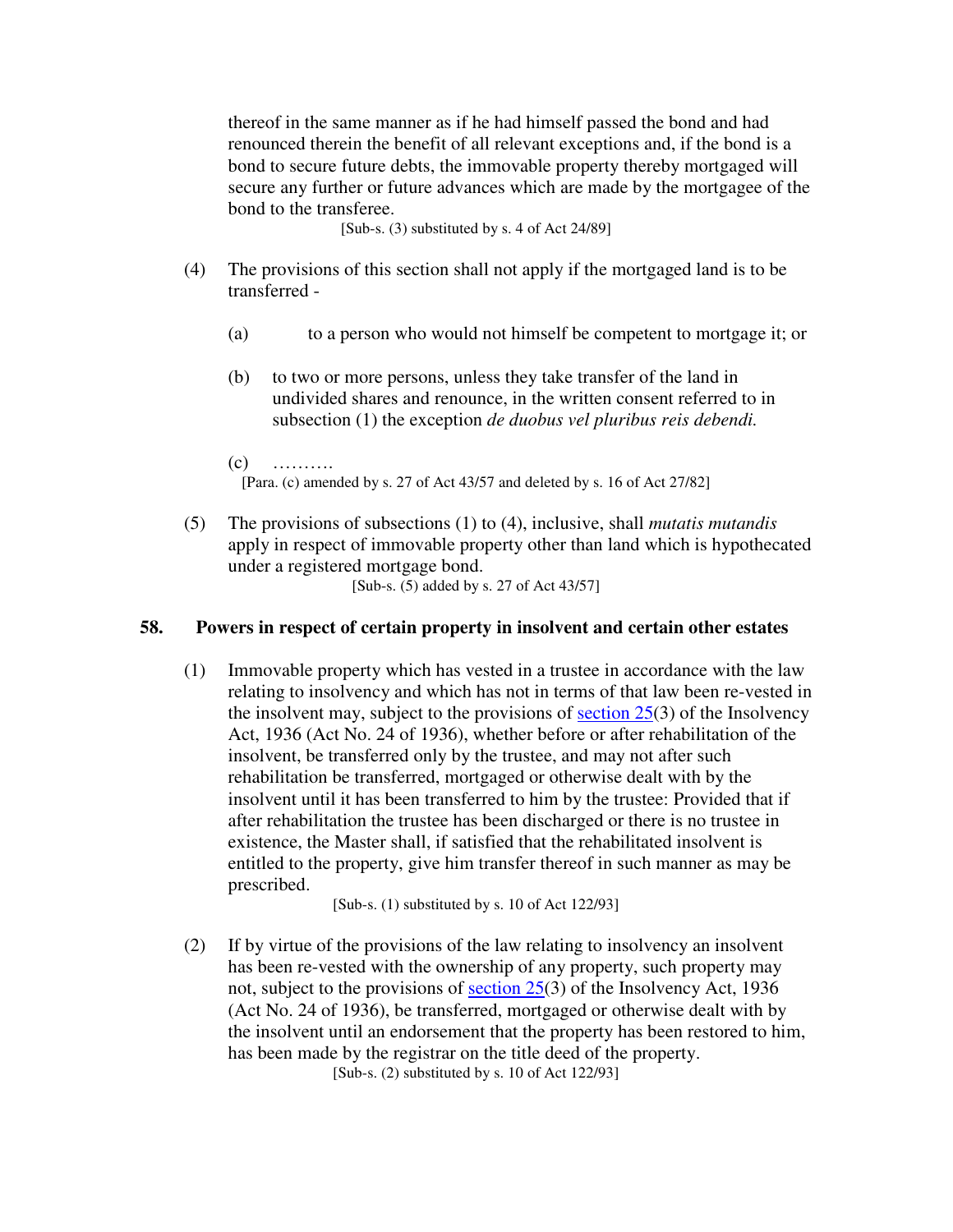(3) Nothing in this section contained shall be construed as modifying any provision of the law relating to insolvency.

# (Section 58(4): Decided cases)

- (4) The provisions of this section shall apply *mutatis mutandis* in respect of
	- (a) estates administered and distributed under section 34 of the Administration of Estates Act, 1965 (Act No. 66 of 1965);
	- (b) companies which are unable to pay their debts and are liquidated and wound up by or under supervision of the court under the Companies Act, 1973 (Act No. 61 of 1973);
	- (bA) close corporations which are unable to pay their debts and are liquidated and wound up by or under the supervision of the court under the Close Corporations Act, 1984 (Act No. 69 of 1984); and [Para. (bA) inserted by s. 17 of Act 14/93]
	- (c) assets of an applicant referred to in Part III of the Agricultural Credit Act, 1966 (Act No. 28 of 1966), which are administered by a liquidator or trustee who has received from the Master a certificate mentioned in section 29 of the said Act.

[S. 58 amended by s. 9 of Act 3/72 and by s. 8 of Act 92/78 and substituted by s. 17 of Act 27/82]

**59.** ……….

[S. 59 repealed by s. 18 of Act 27/82]

### **60. Consent of bondholder to registration of merger of rights of mortgagor**

If the holder of a mortgaged lease of land or of mortgaged real rights in land acquires the ownership of that land, or if the holder of a mortgaged lease of real rights in land acquires those rights, or if the owner of mortgaged land which is entitled to rights of servitude over other land, acquires the ownership of that other land, such acquisition of the additional land or rights shall not be registered without the consent in writing of the holder of the bond.

# **Notarial Bonds**

# **61. Registration of notarial bonds**

(1) Every notarial bond executed before or after the commencement of this Act shall be registered in a deeds registry within the period of three months after the date of its execution or within such extended period as the court may on application allow.

[Sub-s.  $(1)$  substituted by s. 24 of Act 87/65]

(2) ……….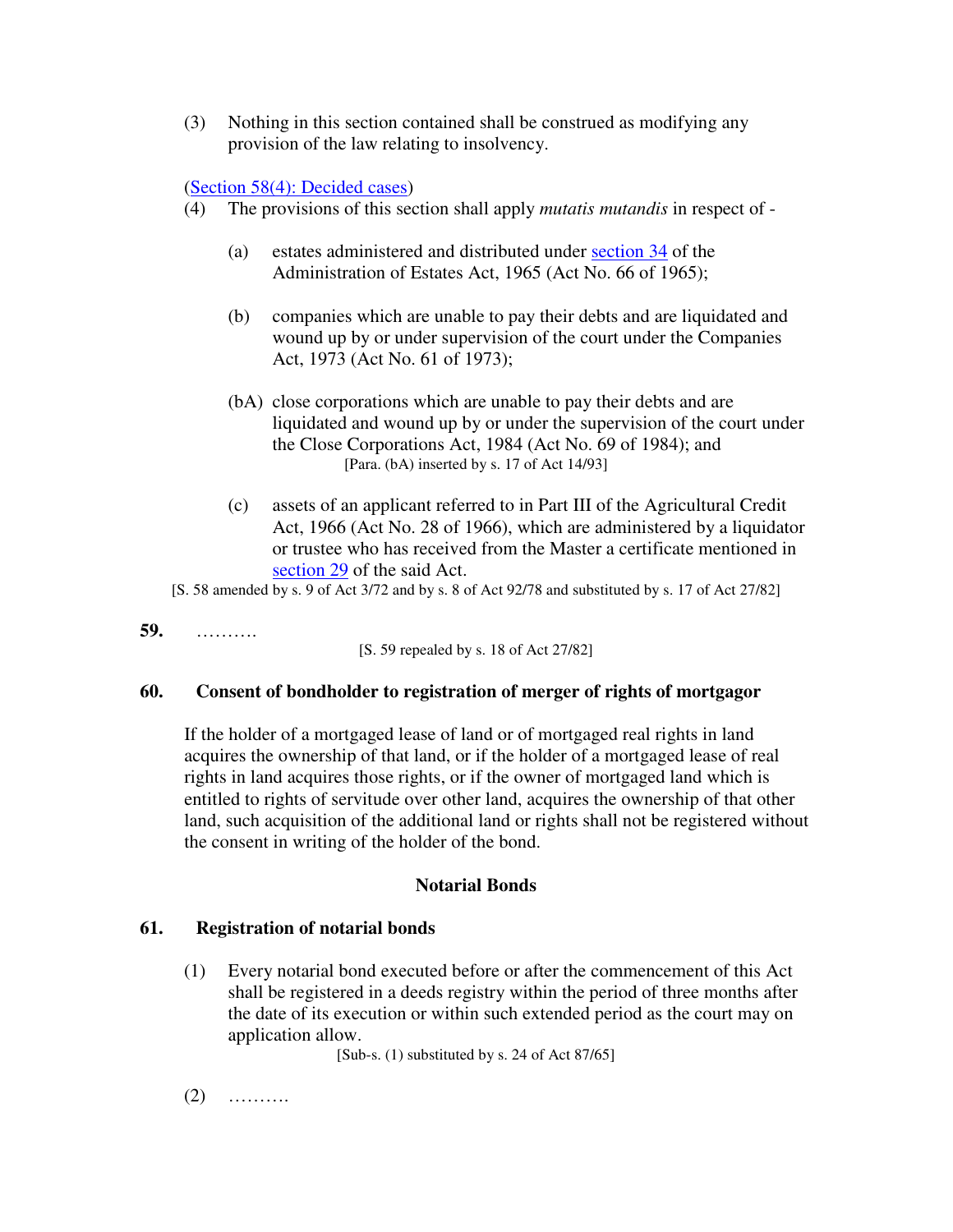- (3) Every notarial bond shall disclose
	- (a) the place at and the date on which it was executed, as well as the place where the notary practises; and

(Section 61(3)(b): Decided cases)

- (b) the place where the debtor resides and the place or places, if any, where he carries on business.
- (4) ………..

[Sub-s. (4) deleted by s. 28 of Act 43/57]

#### **62. Where notarial bond is to be registered**

(1) Save as provided in subsections (3) and (4), every notarial bond shall be registered in the deeds registry for the area in which the debtor resides and carries on business, or if he resides and carries on business in areas served by different deeds registries, in the deeds registry for the area in which he resides and in every deeds registry serving any area in which he carries on business: Provided that notarial bonds passed in Natal in pursuance of the Notarial Bonds (Natal) Act, 1932 (Act No. 18 of 1932), irrespective of whether the debtor resides or carries on business in Natal, shall be sufficiently registered for the purposes of this Act if registered in the deeds registry at Pietermaritzburg.

[Sub-s. (1) amended by s. 29 of Act 43/57]

- (2) Registration of a notarial bond in accordance with the provisions of subsection (1) shall be effective as registration for the whole Republic.
- (3) Registration of a notarial bond in the deeds registry for any area in which the debtor resides or carries on business shall be effective for such area.
- (4) Registration of a notarial bond executed by a company incorporated with limited liability or a close corporation shall, if the bond is registered in the deeds registry for the area in which the registered office of such company or close corporation is situated at the date of the registration of such bond, be effective as registration for the whole of the Republic. [Sub-s. (4) substituted by s. 18 of Act 14/93]
- (5) A notarial bond which is required to be registered in more than one deeds registry shall be registered in the first registry within the period prescribed by subsection (1) of section sixty-one, in the second registry within an additional period of one month and in each successive registry within a further period of one month.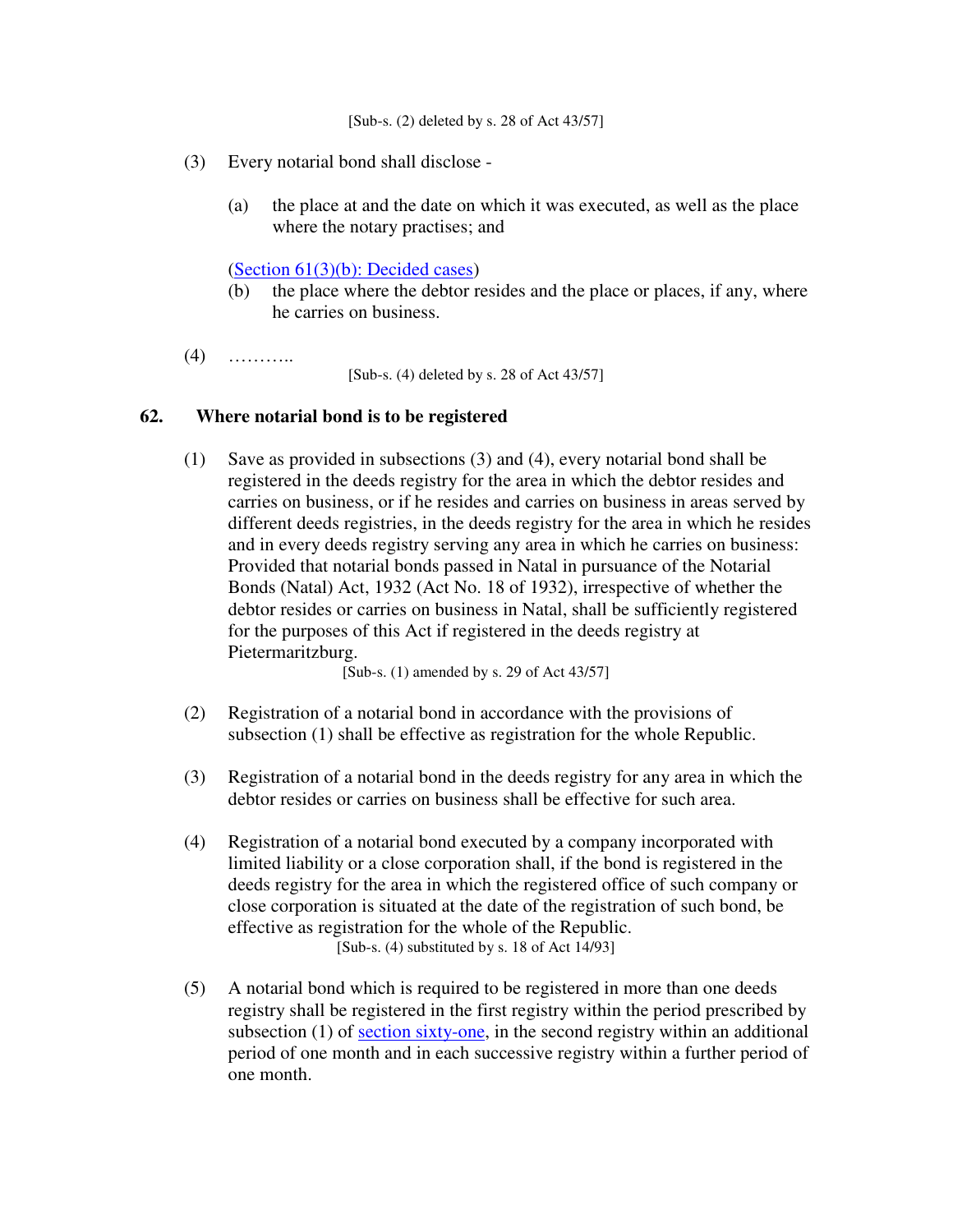(6) For the purpose of registration in the other registries it shall be sufficient if the original bond registered in the first registry is produced together with a further duplicate or grosse or a copy thereof certified by a notary public for filing in the registry concerned: Provided that where a deeds registry uses a filing process referred to in section  $3(3)$ , it shall not be necessary to produce a further duplicate, grosse or certified copy of such bond: Provided further that in the event of simultaneous registration in more than one deeds registry being necessary, the registrars in respect of the other registries may each accept one duplicate or grosse or a copy thereof certified by a notary, for registration, and on production of the original bond registered in the first registry, shall endorse thereon the facts of registration in such other registries, and similarly record on the registry duplicate facts of registration in other registries.

[Sub-s. (6) amended by s. 25 of Act 43/62 and s. 18 of Act 14/93] [S. 62 substituted by s. 2 of Act 15/53]

### **CHAPTER VI**

## **RIGHTS IN IMMOVABLE PROPERTY**

#### **General Provisions**

#### (Section 63: Decided cases)

# **63. Restriction on registration of rights in immovable property**

#### (Section 63(1): Decided cases)

- (1) No deed, or condition in a deed, purporting to create or embodying any personal right, and no condition which does not restrict the exercise of any right of ownership in respect of immovable property, shall be capable of registration: Provided that a deed containing such a condition as aforesaid may be registered if, in the opinion of the registrar, such condition is complementary or otherwise ancillary to a registrable condition or right contained or conferred in such deed.
- (2) The provisions of subsection (1) shall not apply with reference to any condition in a mortgage bond or lease or in a deed referred to in section  $\frac{3}{1}(c)$  or (p).

[Sub-s. (2) substituted by s. 53 of Act 24/2003] [S. 63 amended by s. 26 of Act 43/62 and substituted by s. 10 of Act 62/73]

(Section 64: Decided cases)

#### **64. Certificates of registered real rights**

(Section 64(1): Decided cases)

(1) Any person who either before or after the commencement of this Act has transferred land subject to the reservation of any real right in his favour may on application in writing to the registrar accompanied by the title deed of the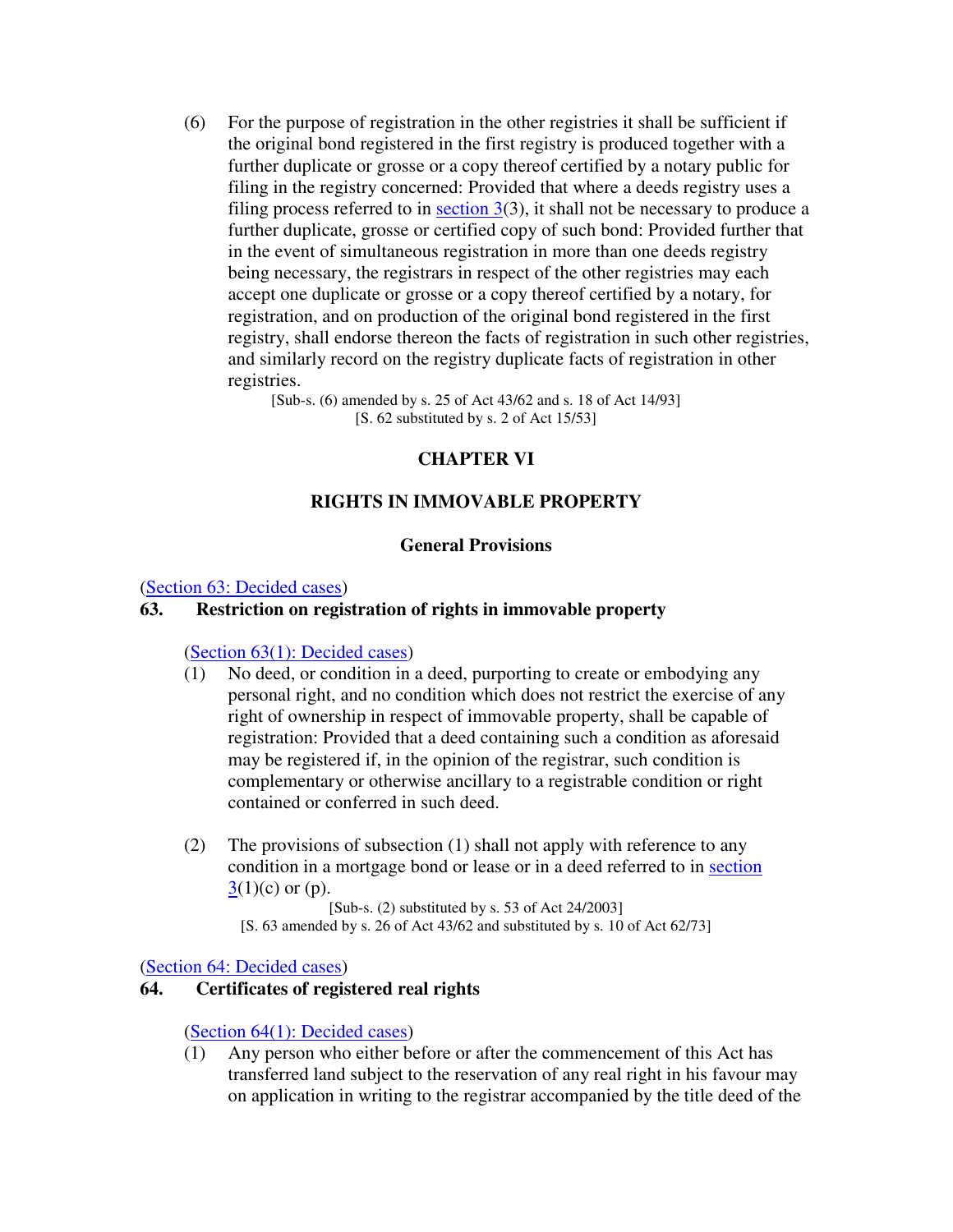land obtain a certificate of registration of that real right as nearly as practicable in the prescribed form. [Sub-s. (1) amended by s. 53 of Act 24/2003]

- (2) Such person shall not separately mortgage or otherwise deal with such right or transfer a share thereof (if transferable) unless he has obtained such certificate in the manner aforesaid.
- (2)*bis* ………. [Sub-s. (2)*bis* inserted by s. 25 of Act 87/65 and repealed by s. 53 of Act 24/2003]
- $(2)$ *ter* [Sub-s. (2)*ter* inserted by s. 3 of Act 75/87 and repealed by s. 53 of Act 24/2003]
- (3) The provisions of subsections (2) to (4) inclusive of section thirty-seven shall *mutatis mutandis* apply in respect of such certificate.

### **Personal Servitudes**

#### (Section 65: Decided cases)

### **65. Registration of notarial deed creating personal servitude**

(1) Save as provided in any other law, a personal servitude may be created by means of a deed executed by the owner of the land encumbered thereby and the person in whose favour it is created, and attested by a notary public: Provided that in the case of a servitude in favour of the public or of all or some of the owners or occupiers of erven or lots in a township or settlement, the registrar may, if in his opinion it is impracticable to require such deed to be executed by the persons in whose favour the servitude is created, register such deed notwithstanding the fact that it has not been executed by such persons: Provided further that where it is desired to register a road or thoroughfare in favour of the public at the same time as the registration of a subdivision which it serves, it shall in like manner and without the registration of a notarial deed be permissible to register it in the deed relating to the subdivision and also to endorse the deed of the remainder accordingly: Provided further that conditions which restrict the exercise of any right of ownership in immovable property may be included in any deed of transfer of such immovable property tendered for registration if such conditions are capable of being enforced by some person who is mentioned in, or, if not mentioned therein, is ascertainable from the said deed of transfer or from other evidence and such person, if determinable, has signified acceptance of such right.

[Sub-s. (1) amended by s. 30 of Act 43/57 and substituted by s. 27 of Act 43/62]

(2) Such deed shall contain a sufficient description of the land encumbered by the servitude and shall mention the title deed of such land.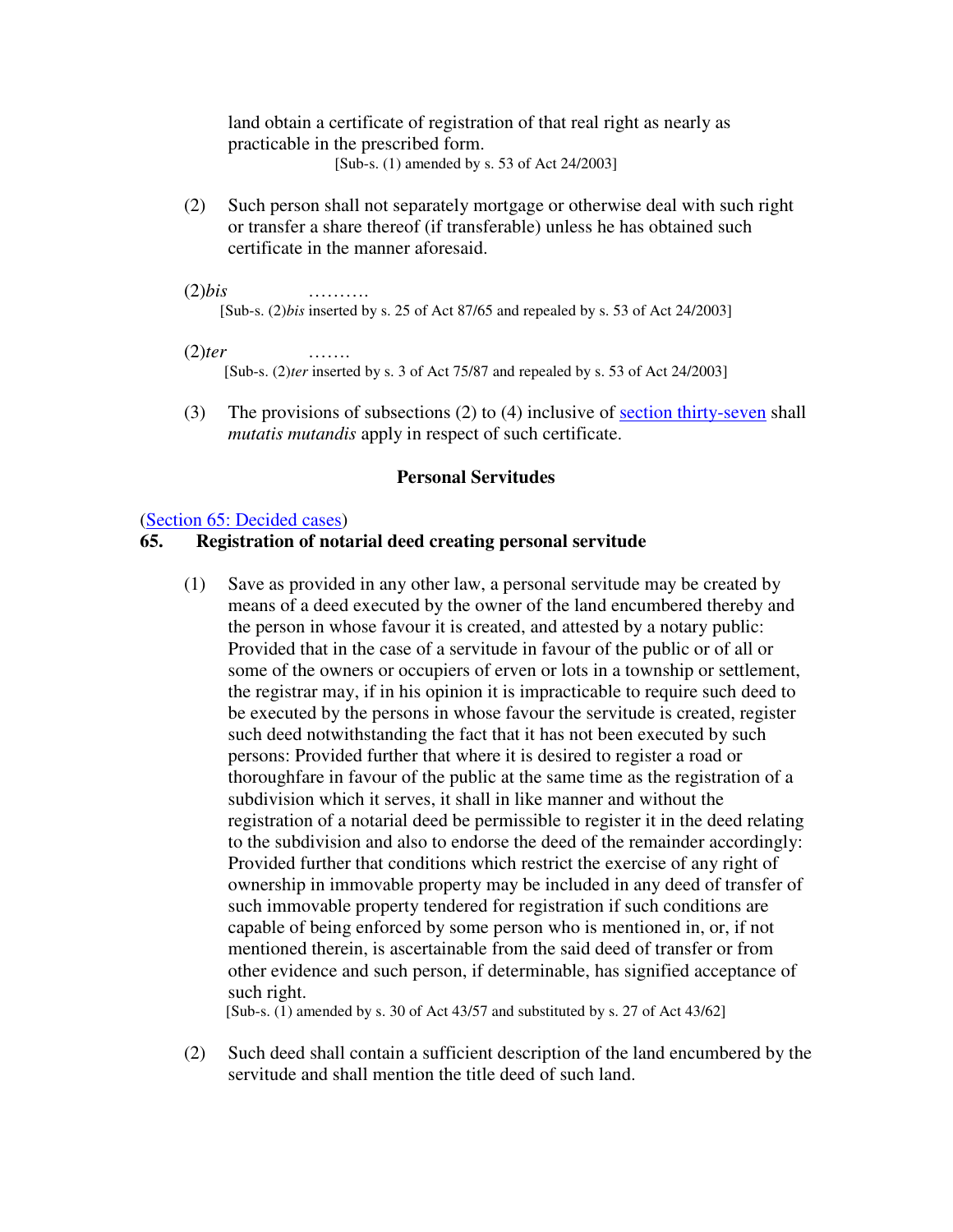(3) If the land to be encumbered by a personal servitude is mortgaged or subject to any other real right with which the said personal servitude may conflict, the bond or other registered deed by which such right is held shall be produced to the registrar together with a consent in writing of the legal holder of such bond or other right to the registration of the said personal servitude and, in the case of a bond, free from the bond.

[Sub-s. (3) substituted by s. 30 of Act 43/57 and s. 19 of Act 27/82]

#### (Section 66: Decided cases)

### **66. Restriction on registration of personal servitudes**

No personal servitude of usufruct, *usus* or *habitatio* purporting to extend beyond the lifetime of the person in whose favour it is created shall be registered, nor may a transfer or cession of such personal servitude to any person other than the owner of the land encumbered thereby, be registered.

#### (Section 67: Decided cases)

### **67. Reservation of personal servitudes**

A personal servitude may be reserved by condition in a deed of transfer of land if the reservation is in favour of the transferor, or in favour of the transferor and his or her spouse or the survivor of them, if they are married in community of property, or in favour of the surviving spouse if transfer is passed or given from the joint estate of spouses who were married in community of property.

[S. 67 substituted by s. 8 of Act 93/98 and substituted by s. 53 of Act 24/2003 (as amended by s. 1 of Act 11/2005)]

#### (Section 68: Decided cases)

#### **68. Registration of lapse of personal servitude**

#### (Section 68(1): Decided cases)

(1) If for any reason a personal servitude has lapsed, the registrar shall, on written application by or on behalf of the owner of the land encumbered thereby, accompanied by proof of the lapse of the servitude, the title deed of the land, and if available, the title deed, if any, of the servitude (which title deed the holder of the servitude shall on demand hand over to the owner of such land) note on the title deed of the land and of the servitude, if the title deed of the servitude has been produced, that the servitude has lapsed.

### (Section 68(2): Decided cases)

(2) Cancellation of the registration of a personal servitude in pursuance of an agreement between the owner of the land encumbered and the holder of the servitude shall be effected by notarial deed: Provided that no such deed shall be registered if the servitude is mortgaged, unless the mortgagee consents in writing to the cancellation of the bond or the release of the servitude from its operation.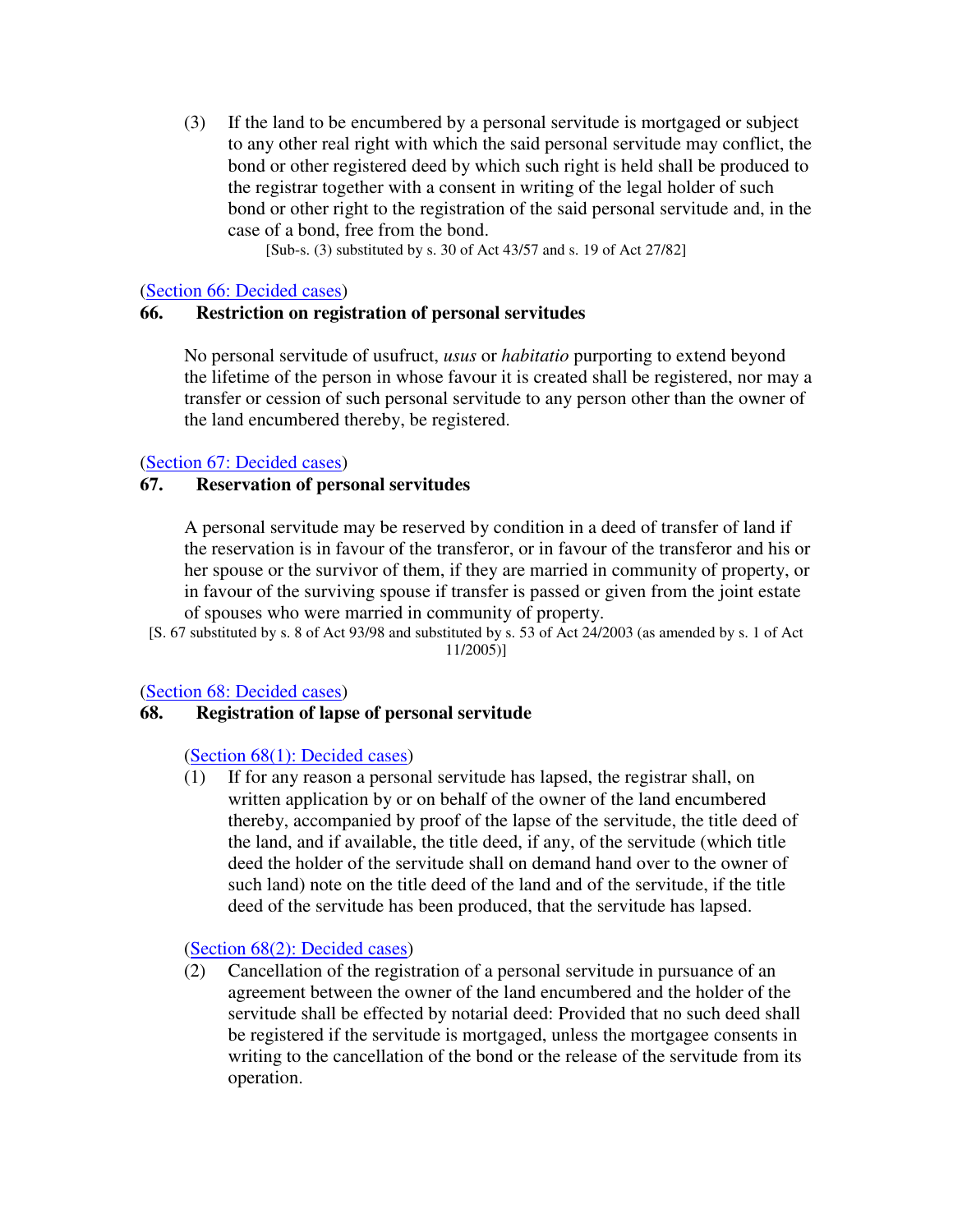## **69. Transfer and mortgage of land with personal servitude thereon**

- (1) If the owner of land subject to a personal servitude and the holder of that servitude have disposed of the land or any portion thereof together with the rights of servitude to another person, they may together give transfer thereof to the person acquiring it.
- (2) The transfer deed shall describe the transferors as the owner of the land and holder of the servitude respectively, but no mention of the servitude shall be made in the description of the land therein.
- (3) The owner of the land subject to a personal servitude and the holder of that servitude may together mortgage the land to the full extent of their respective rights therein.
- (4) The owner of the land and the holder of the servitude may either of them as principal debtor mortgage the land or the servitude respectively and the other of them may in the same bond mortgage the servitude or the land as surety.

## **69***bis***.Joint transactions by fiduciary and fideicommissary**

(Section 69bis(1): Decided cases)

- (1) If the owner of land subject to *fideicommissum* and the fideicommissary, if the latter is competent so to do, have disposed of the land or any portion thereof, together with the fideicommissary rights to any other person, they may together give transfer thereof to that person.
- (2) The transfer deed shall describe the transferors as the owner of the land and the holder of the fideicommissary right respectively, but no mention of the fideicommissary right shall be made in the description of the land therein.
- (3) The owner of the land subject to a *fideicommissum* and the fideicommissary, if the latter is competent so to do, may together mortgage the land to the full extent of their respective rights therein.

[S. 69*bis* inserted by s. 31 of Act 43/57]

# **Rights to Minerals**

**70.** ……….

[S. 70 amended by s. 32 of Act 43/57 and s. 28 of Act 43/62 and repealed by s. 53 of Act 24/2003]

#### **71.** ……….

[S. 71 amended by s. 29 of Act 43/62, s. 26 of Act 87/65 and s. 20 of Act 27/82 and repealed by s. 53 of Act 24/2003]

**72.** ……….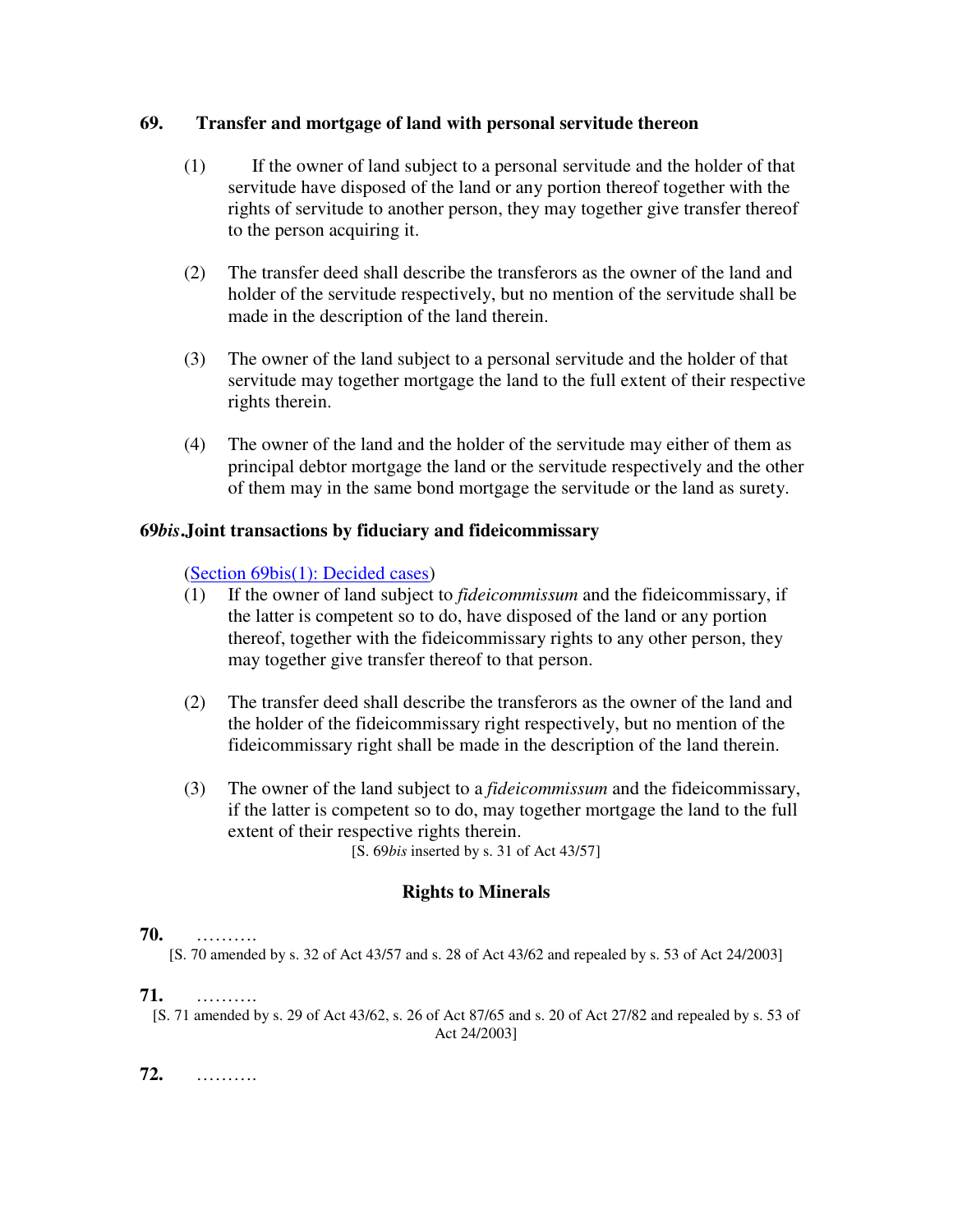[S. 72 amended by s. 33 of Act 43/57, s. 30 of Act 43/62, s. 10 of Act 3/72 and s. 9 of Act 93/98 and repealed by s. 53 of Act 24/2003]

## **73.** ……….

[S. 73 amended by s. 31 of Act 43/62 and repealed by s. 53 of Act 24/2003]

#### **73***bis***.** ……….

[S. 73*bis* inserted by s. 32 of Act 43/62, amended by s. 7 of Act 11/96 and repealed by s. 53 of Act 24/2003]

# **74.** ……….

[S. 74 substituted by s. 2 of Act 44/80 and repealed by s. 53 of Act 24/2003]

#### **74***bis***.** ……….

[S. 74*bis* inserted by s. 27 of Act 87/65 and repealed by s. 53 of Act 24/2003]

#### **74ter.** ………. [S. 74*ter* inserted by s. 5 of Act 24/89 and repealed by s. 53 of Act 24/2003]

#### **Praedial Servitudes**

#### **75. Creation of praedial servitude by notarial deeds**

- (1) A praedial servitude in perpetuity or for a limited period may be created by means of a deed executed by the owners of the dominant and servient tenements and attested by a notary public. [Sub-s. (1) amended by s. 34 of Act 43/57]
- $(2)$  ………… [Sub-s. (2) deleted by s. 20 of Act 14/93]

(2)*bis* If it is sought to cancel a servitude, and the dominant tenement is mortgaged, the bond shall be produced together with the consent in writing of the legal holder thereof to the registration of the cancellation. [Sub-s. (2)*bis* inserted by s. 34 of Act 43/57]

(3) The provisions of subsections (2) and (3) of section sixty-five shall *mutatis mutandis* apply in respect of praedial servitudes.

#### **76. Conditions of registration of praedial servitudes**

(1) A praedial servitude in perpetuity or for a limited period may be created in a transfer of land only if the servitude is imposed on the land transferred in favour of other land registered in the name of the transferor, or is imposed in favour of the land transferred on other land registered in the name of the transferor: Provided that if -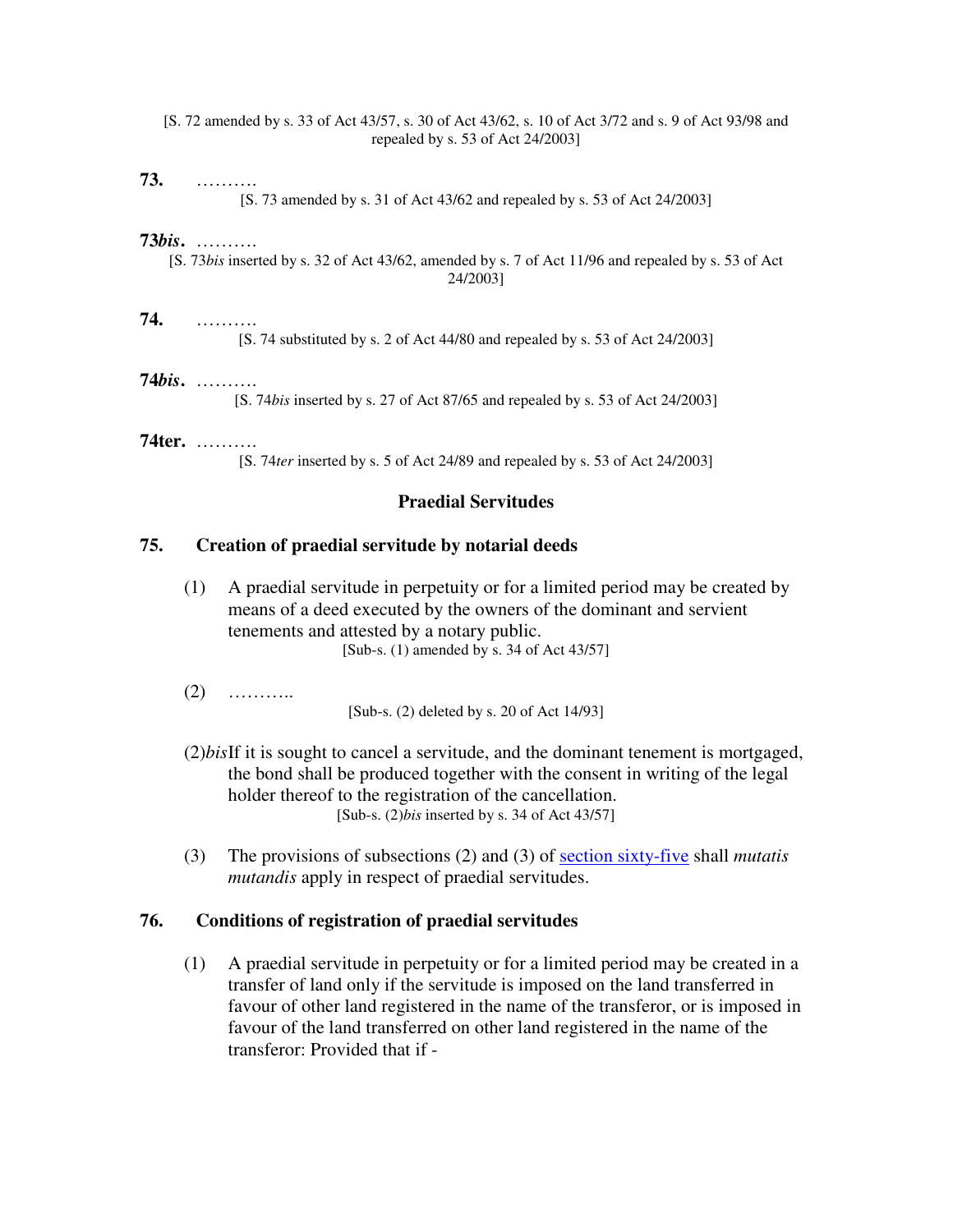- (a) the land to be transferred is admitted by the person seeking to pass transfer thereof to be subject to unregistered rights of servitude in favour of land registered in a third person's name; and
- (b) the person to whom the transfer is to be passed consents in writing to such servitude being embodied in the transfer; and [Para. (b) substituted by s. 28 of Act 87/65]
- (c) such third person appears either in person or by duly authorized agent before the registrar at the time of execution of the transfer and accepts the servitude in favour of his land,

the servitude may be embodied in such transfer. The appearance of such third person as aforesaid and his acceptance of the servitude shall be recited in the deed of transfer and the title deed of the dominant tenement shall be produced for endorsement thereon of the terms of the servitude. [Sub-s. (1) amended by s. 35 of Act 43/57]

(1)*bis* If a praedial servitude for a limited period has lapsed, the registrar shall on written application by or on behalf of any owner of the land affected thereby, and on production of the title deeds of the dominant and servient properties, and the title deed, if any, of the servitude (which title deeds the holder of the servitude and the owners of the dominant and servient tenements shall on demand produce), note on the title deeds of the land and the servitude that the servitude has lapsed.

[Sub-s. (1)*bis* inserted by s. 33 of Act 43/62]

- (2) If the servitude is imposed on other land in favour of the land to be transferred, and that other land is mortgaged or is subject to any other registered real right with which the servitude may conflict, the consent in writing of the legal holder of the bond or of such other right, to the registration of the servitude shall be produced, together with the bond or other deed evidencing such other right and the title deed of the servient tenement.
- (3) In registering the deed of transfer in which the servitude is embodied the registrar shall endorse the terms of the servitude and the number and date of the transfer on the title deed of the other tenement and if a bond or other deed is produced, as aforesaid, also thereon.
- (4) In the sub-division of land which is entitled to a servitude over other land, it shall be competent for the owner when transferring such subdivision to stipulate in his power of attorney that the exercise of the rights is restricted to the land still held by him, and in that event the transfer of the portion in question shall make no reference to the servitude, nor shall it be necessary to record on the title of the servient tenement that the rights are so restricted. [Sub-s. (4) added by s. 35 of Act 43/57]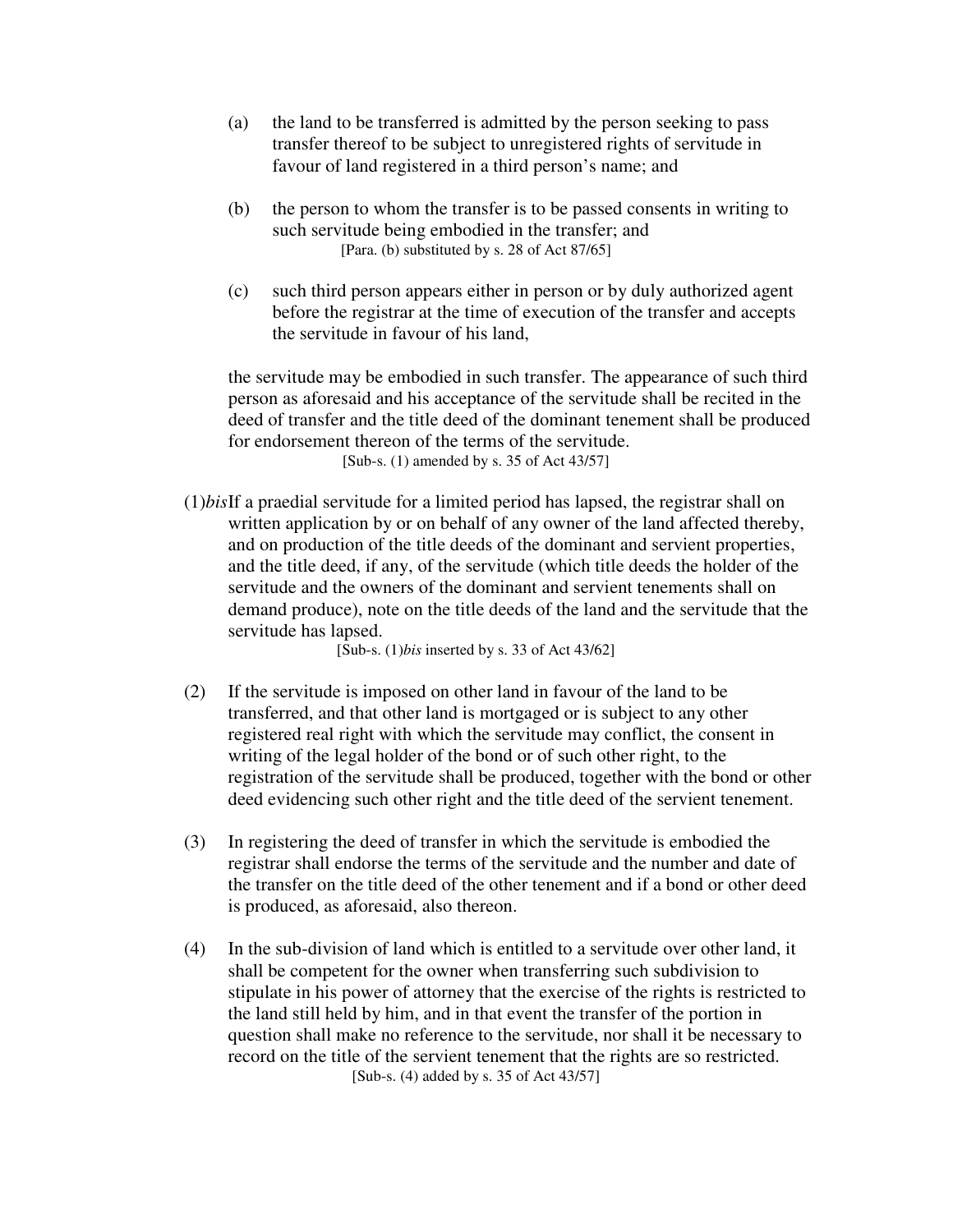$(5)$  ………

[Sub-s. (5) added by s. 35 of Act 43/57, substituted by s. 33 of Act 43/62 and deleted by s. 28 of Act 87/65]

#### **Leases**

### **77. Registration of leases and sub-leases**

(1) Save where provision to the contrary is made in any law, any lease or sublease of land and any cession of such a lease or sub-lease intended or required to be registered in a deeds registry, shall be executed by the lessor and the lessee or by the lessee and the sub-lessee or by the cedent and the cessionary, as the case may be, and shall be attested by a notary public: Provided that any such lease shall be registered for the full term thereof, including periods of renewal.

[Sub-s. (1) amended by s. 34 of Act 43/62 and s. 53 of Act 24/2003]

(1)*bis* Whenever a cession of a lease is to be registered in respect of any portion of the land leased, a notarial copy of the lease shall be attached to such cession and after registration such cession with the notarially certified copy of the lease annexed thereto shall be deemed to be the title to the portion of the lease so ceded, and for any subsequent registration in respect thereof it shall be part of the title.

[Sub-s. (1)*bis* inserted by s. 29 of Act 87/65]

(2) If the land leased or sub-leased is mortgaged or subject to rights of any other person it shall not be necessary for purposes of registration of the lease or sub-lease or any cession thereof to produce the bond or the other deed whereby such rights are held or the consent of the legal holder thereof. [Sub-s. (2) amended by s. 53 of Act 24/2003]

### **78. Termination of registered lease**

- (1) When a registered lease or sub-lease has terminated the registrar shall on written application by the owner of the land affected thereby, or the holder of the lease, as the case may be, accompanied by proof of the termination of the lease or sub-lease and, in the case of the termination of the lease, by the title deed of the land and if available the deed of lease, or in the case of the termination of the sub-lease, by the deed of lease and if available the deed of sub-lease, note in the case of the termination of the lease, on the title deed of the land and on the deed of lease, if produced, or in the case of the termination of the sub-lease, upon the deed of lease and upon the deed of sublease, if produced, that the lease or sub-lease as the case may be, has terminated.
- (2) If the full term, including periods of renewal, of a registered lease or sublease has expired no further transactions affecting that lease or sub-lease shall be registered.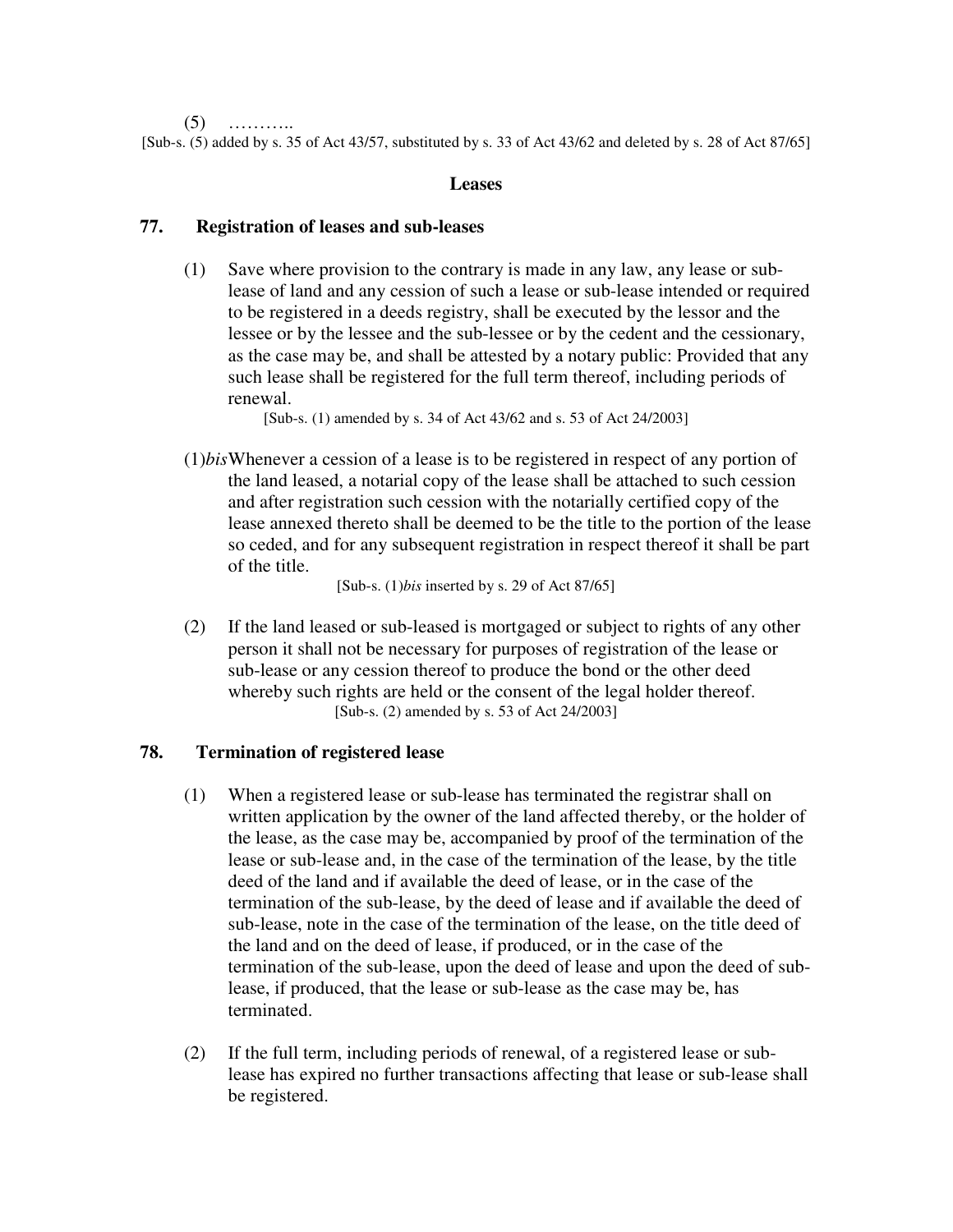## **79. Where lease to be registered**

Save where provision to the contrary is made in any law, any lease of immovable property which is registered in the name of the lessor in a deeds registry may be registered in that registry and any sub-lease of any lease so registered may be registered in that registry.

## **80. Cessions of leases and sub-leases**

No cession of a lease or sub-lease shall be registered in any deeds registry unless the lease or sub-lease has been registered therein.

## **81. Hypothecation of leases and sub-leases**

No hypothecation of a lease or sub-lease shall be registered in any deeds registry unless such hypothecation is affected by means of -

- (a) a mortgage bond, if the lease or sub-lease is immovable property; or
- (b) a notarial bond, if the lease or sub-lease is not immovable property.

# **82. Notarial bonds hypothecating leases or sub-leases**

(1) For the registration of a notarial bond specially hypothecating a registered lease or sub-lease the deed of lease or sub-lease shall be produced to the registrar.

[Sub-s. (1) amended by s. 35 of Act 43/62]

- (2) In registering such bond the registrar shall endorse on the deed that the lease or sub-lease has been hypothecated by the bond.
- (3) The provisions of subsection (1) of section fifty-six shall *mutatis mutandis* apply in respect of any lease or sub-lease so hypothecated.

# **83. Hypothecation of and settlement lease after exercise of option to purchase**

- (1) If in any lease entered into under any law relating to land settlement the lessee is given the option to purchase the property leased or any portion thereof, and he has exercised the option, the rights to the property so acquired by the lessee may, if the lease is registered in a deeds registry and is not subject to an existing bond, be hypothecated by a notarial bond.
- (2) The provisions of section eighty-two shall *mutatis mutandis* apply in respect of the registration of such a bond.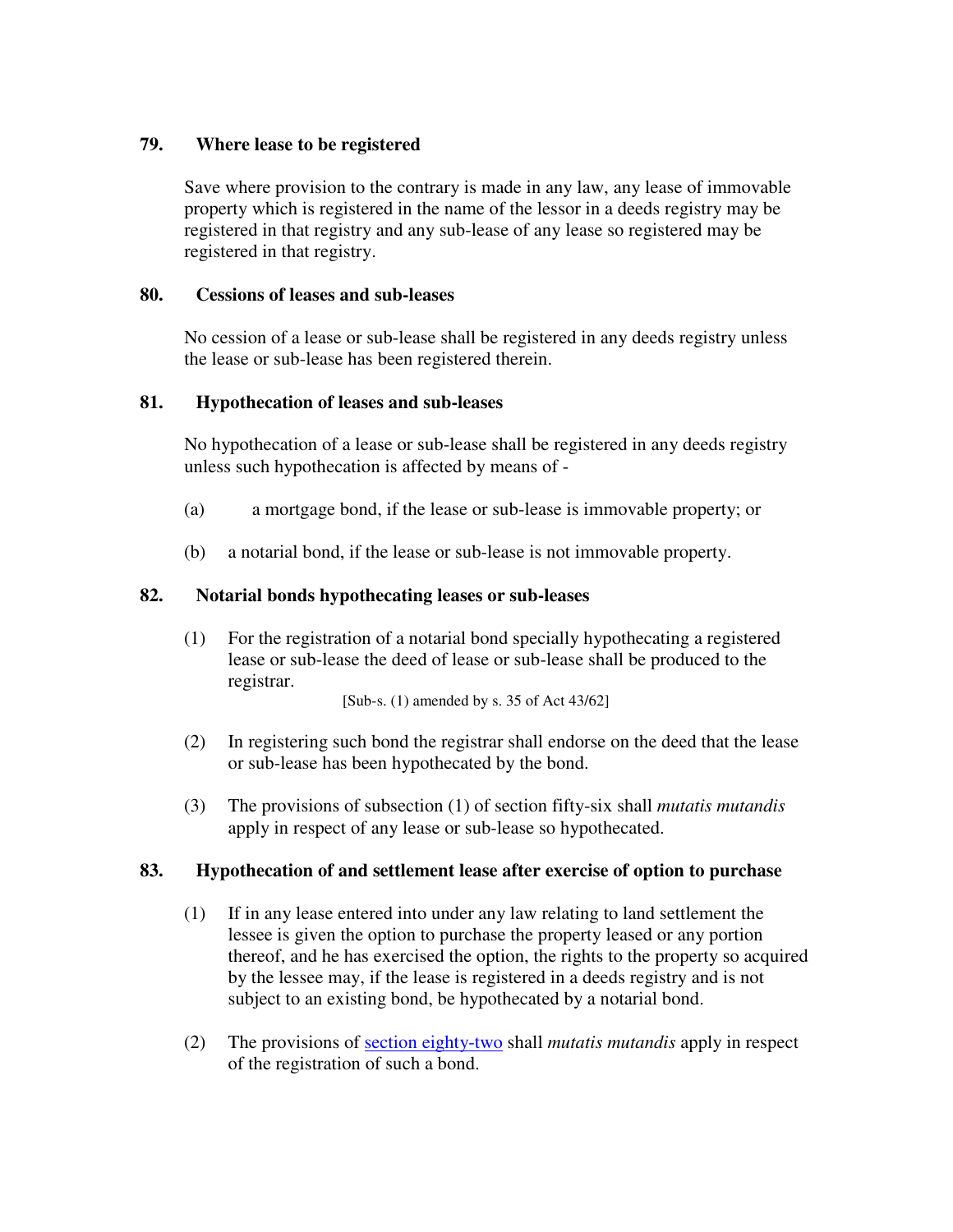(3) If such lease is subject to an existing bond at the date of the exercise of the option the rights acquired by the exercise of such option shall be subject to such bond.

## **Prospecting Contracts**

| 84. | [S. 84 amended by s. 36 of Act 43/57 and repealed by s. 53 of Act 24/2003] |
|-----|----------------------------------------------------------------------------|
| 85. | [S. 85 repealed by s. 53 of Act $24/2003$ ]                                |

# **CHAPTER VII**

# **ANTENUPTIAL CONTRACTS**

(Section 86: Decided cases)

## **86. Antenuptial contracts to be registered**

An antenuptial contract executed before and not registered at the commencement of this Act or executed after the commencement of this Act, shall be registered in the manner and within the time mentioned in section eighty-seven, and unless so registered shall be of no force or effect as against any person who is not a party thereto.

## (Section 87: Decided cases)

# **87. Manner and time of registration of antenuptial contracts**

## (Section 87(1): Decided cases)

(1) An antenuptial contract executed in the Republic shall be attested by a notary and shall be registered in a deeds registry within three months after the date of its execution or within such extended period as the court may on application allow.

## (Section 87(2): Decided cases)

- (2) An antenuptial contract executed outside the Republic shall be attested by a notary or otherwise be entered into in accordance with the law of the place of its execution, and shall be registered in a deeds registry within six months after the date of its execution or within such extended period as the court may on application allow.
- (3) Registration of an antenuptial contract in any one deeds registry in the manner prescribed in this section shall be effective as registration for the whole Republic: Provided that if any transaction in connection with which evidence of such contract is necessary takes place in a deeds registry other than that in which such contract has been registered, a copy of such contract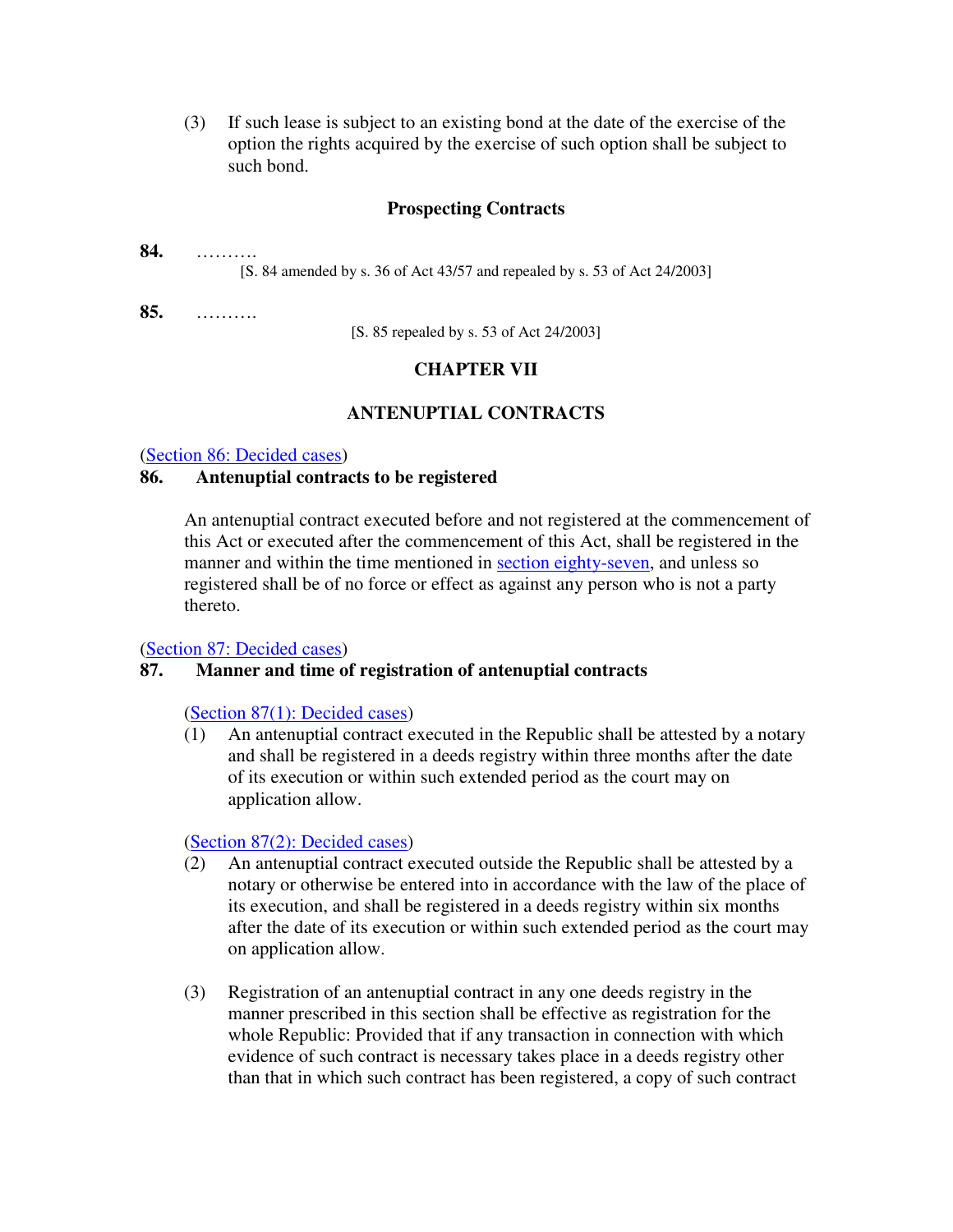certified by the registrar of the place of registration or a notary public shall be recorded and filed in such first-mentioned deeds registry.

(4) ……….

[Sub-s. (4) deleted by s. 11 of Act 3/72]

[S. 87 amended by s. 3 of Act 15/53 and s. 37 of Act 43/57 and substituted by s. 30 of Act 87/65]

(Section 88: Decided cases)

## **88. Postnuptial execution of antenuptial agreement**

Notwithstanding the provisions of sections eighty-six and eighty-seven the court may, subject to such conditions as it may deem desirable, authorize postnuptial execution of a notarial contract having the effect of an antenuptial contract, if the terms thereof were agreed upon between the intended spouses before the marriage, and may order the registration, within a specified period, of any contract so executed.

## **89. Registration of postnuptial contracts**

- (1) The provisions of sections 86 and 87 shall *mutatis mutandis* apply in respect  $of -$ 
	- (a) an order under section 20 of the Matrimonial Property Act, 1984 as if that order were a notarial deed; and
	- (b) a contract in terms of section 21 of the Matrimonial Property Act, 1984. [Para. (b) substituted by s. 8 of Act 11/96]
- (2) Where a contract in terms of section 21 of the Matrimonial Property Act, 1984, replaces an existing antenuptial contract, the contract to be registered shall be accompanied by the existing contract or a certified copy thereof. [Sub-s. (2) substituted by s. 8 of Act 11/96]
- (3) Upon the registration of a contract contemplated in section 21 of the Matrimonial Property Act, 1984, the existing antenuptial contract, if any, shall be cancelled or endorsed appropriately, as the case may be, and for that purpose the registrar shall notify the registrar of the registry where the existing contract is registered and every registrar in whose registry a copy thereof is filed in terms of section 87(3).

[Sub-s.  $(3)$  substituted by s. 8 of Act 11/96] [S. 89 repealed by s. 15 of Act 50/56, inserted by s. 32 of Act 88/84 and substituted by s. 6 of Act 3/88]

# **CHAPTER VIII**

## **MISCELLANEOUS**

## **90. Cancellation of registration on lapse of certain registered rights**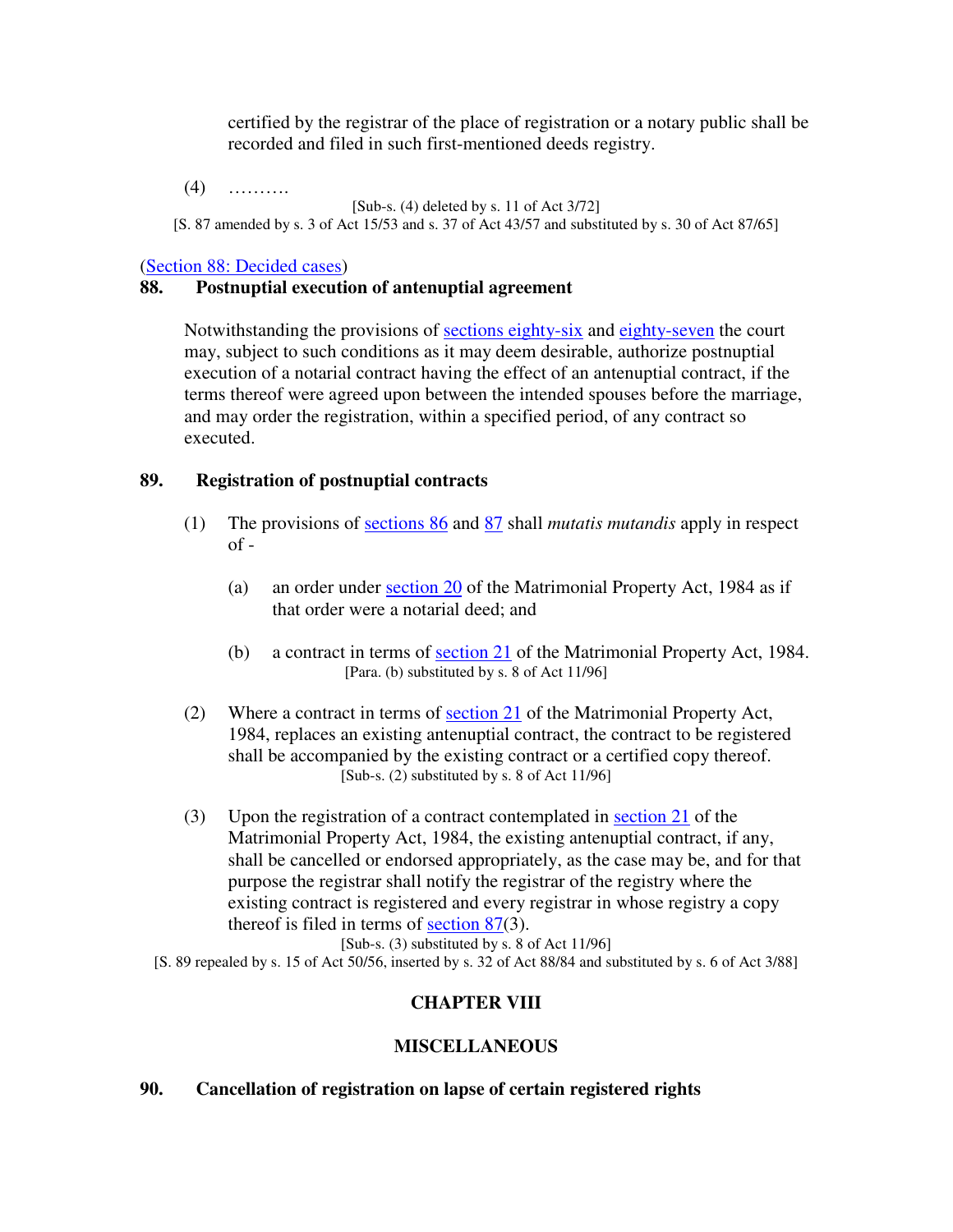- (1) If it is expressly provided in-
	- (a) a registered lease of land; or
	- (b) a registered deed creating or evidencing a servitude,

that it shall lapse upon failure to make regularly any periodical payments mentioned therein, the registrar shall upon written application accompanied by an affidavit by the lessor or grantor of the registered right (as the case may be) that the said periodical payments have not been duly made, cancel the registration of the lease or servitude:

Provided that -

- (i) if the address of the lessee or grantee is stated in the registered document, or the address or any change thereof has been notified to the registrar, notice shall be given to such lessee or grantee by the applicant by prepaid registered letter that cancellation of the registration of the document is sought on the ground of failure to make the periodical payments mentioned therein, and that unless written objection to the cancellation specifying the grounds of objection is lodged with the registrar within one month, if the address is in the Republic, or within three months or such further period as the registrar may in special circumstances determine, if the address is outside the Republic, application will be made to the registrar for cancellation of the registration of the said document;
- (ii) if the address of the lessee or grantee is not stated in the document or has not been notified to the registrar as aforesaid, the applicant shall publish the notice aforesaid once in the *Gazette* and twice in a newspaper published in the division or district in which the land in question is situated (or if there be no such newspaper then in any newspaper circulating in such division or district) and in a newspaper (to be indicated by the registrar) circulating in the division or district of the lessee's or grantee's last-known address, which shall be disclosed by the applicant in an affidavit;
- (iii) if any objection is lodged which, in the registrar's opinion, discloses reasonable ground for refusing cancellation of the registration, he shall not cancel it until the objection is withdrawn or falls away or cancellation is ordered by the court;
- (iv) if any of the rights to be cancelled are mortgaged, notice in writing shall be given by the applicant by prepaid registered letter to the mortgagee of the intention to cancel such rights, before the cancellation is effected. [Sub-s. (1) amended by s. 53 of Act 24/2003 (as amended by s. 1 of Act 11/2005)]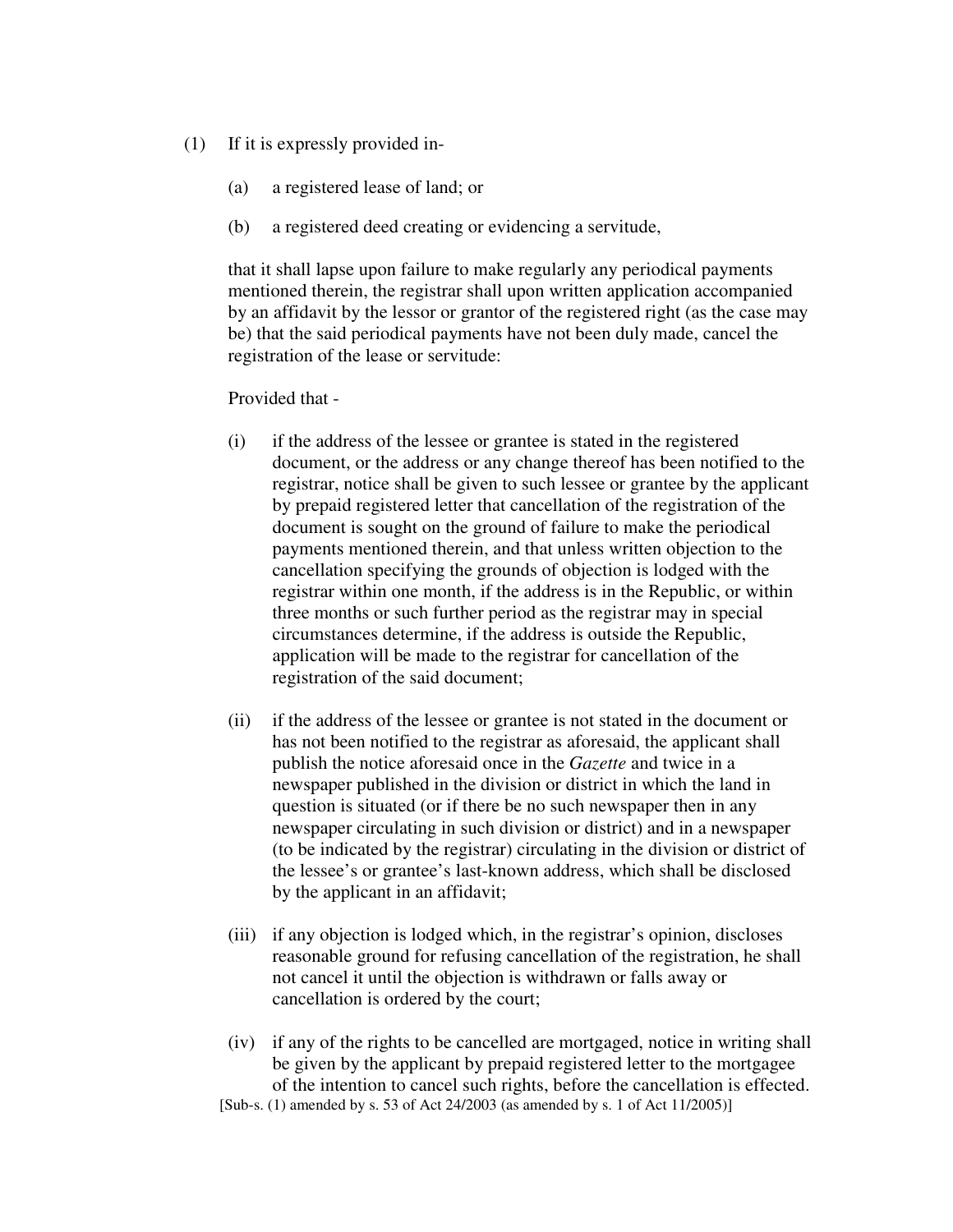- (2) For the purposes of this section the lessor or grantor means
	- (a) in the case of a registered lease of land or a registered deed of servitude, the person who from the records in the deeds registry appears to be the owner of the land concerned; and
	- (b) ……….

[Para. (b) repealed by s. 53 of Act 24/2003]

(Section 91: Decided cases)

## **91. Transfer and cession not to be passed as security**

No transfer of land and no cession of any registered lease or sub-lease or other real right in land except a mortgage made as security for a debt or other obligation shall be attested by any registrar or registered in any deeds registry. [S. 91 amended by s. 5 of Act 80/64]

## **92. Taxes and transfer duty to be paid before transfer of land**

- (1) No deed of grant or transfer of land shall be registered unless accompanied by a receipt or certificate of a competent public revenue officer that the taxes, duties, fees and quitrent (if any) payable to the Government or any provincial administration on the property to be granted or transferred have been paid.
- (2) If land or any real right in land has been settled upon or donated to an intended spouse in terms of an antenuptial contract, no transfer or cession of such land or right by the donor to any person other than the donee and no mortgage thereof by the donor shall be executed, attested or registered by the registrar unless the transfer duty (if any) payable on the settlement or donation has been paid.

# **93. Registration of change of name**

- (1) If any person or partnership whose name appears in any registered deed or other document has changed his or its name, the registrar shall, upon written application by that person or partnership accompanied by proof of the change of name, and if he is satisfied that no change of legal personality is implied in such change of name, endorse on the said deed or other document that the name of the person or partnership has been changed to the name stated in the application: Provided that -
	- (a) if it appears from such deed or other document that any person is affected by such change of name, such other person shall consent in writing to the aforesaid endorsement;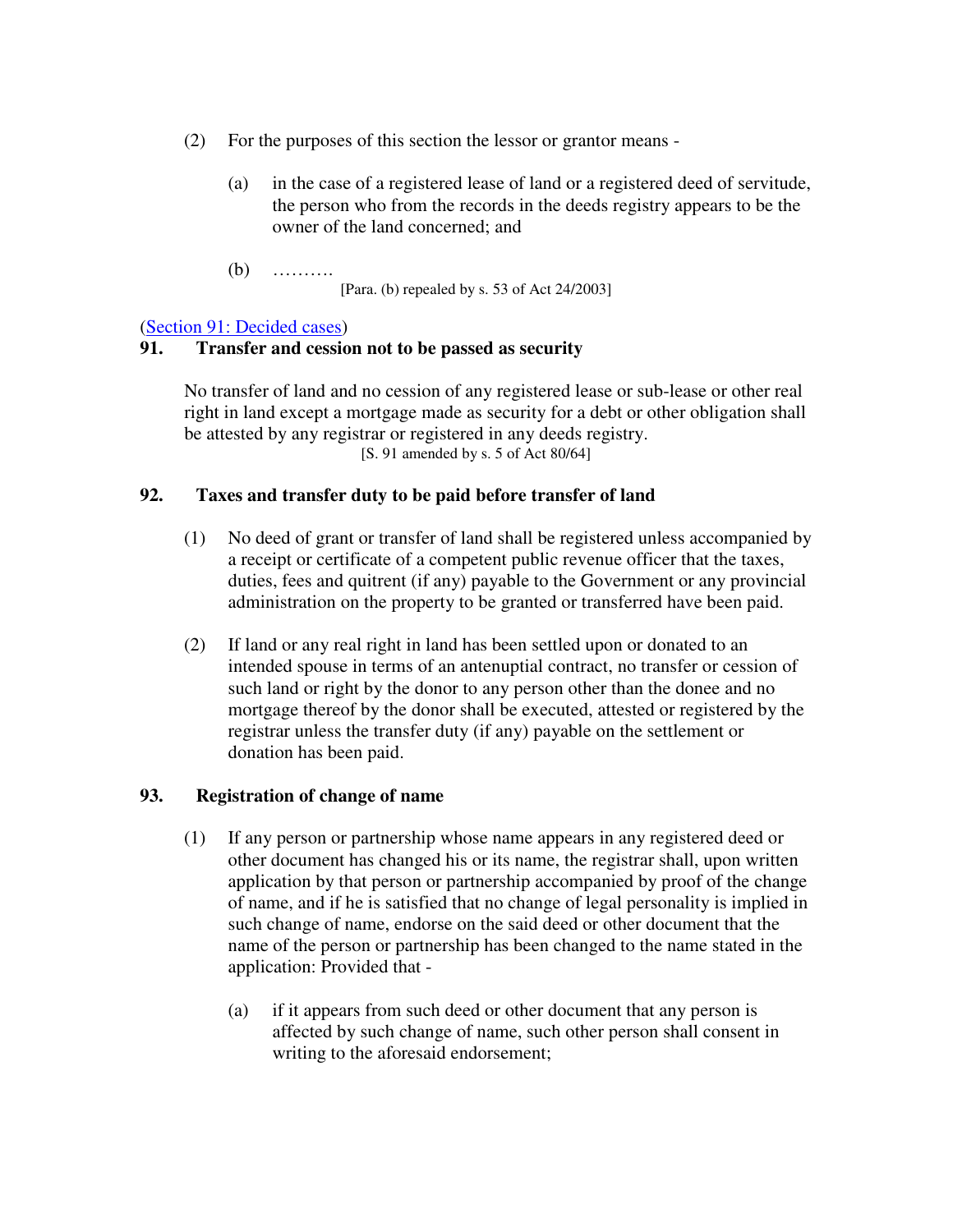- (b) the application shall be accompanied by any other operative deed registered in the same registry in which the applicant's old name appears as a party thereto other than as transferor or cedent; and
- (c) a woman who assumes her husband's surname or resumes her former surname shall not be obliged to record such assumption or resumption of surname against any registered deed or other document to enable her to deal with land or a real right in land held by her under such deed or other document.

[Sub-s. (1) amended by s. 36 of Act 43/62 and substituted by s. 21 of Act 27/82]

(Section 93(2): Decided cases)

- (2) No change in the name of any immovable property shall be recorded in a deeds registry except if required by the registrar and the Surveyor-General in order to record a new designation as a result of the introduction of a system of land numbering where no such system previously existed. [Sub-s. (2) amended by s. 38 of Act 43/57]
- (3) (a) Notwithstanding the provisions of subsection (2), any owner of immovable

property may in writing request the Minister to change the name of such immovable property which appears in any registered deed on the ground that such name may be offensive because of the racial connotation thereof.

- (b) If the Minister is satisfied that such name may be offensive because of the racial connotation thereof, he may order the Surveyor-General to effect the change of name in the relevant registers and documents and on the relevant diagrams.
- (c) The Surveyor-General shall notify the registrar concerned of any change of name effected under paragraph (b), and the registrar shall thereupon amend the relative deeds and registers in his deeds registry. [Sub-s. (3) added by s. 21 of Act 14/93]
- **94.** ……….

[S. 94 repealed by s. 2 of Act 132/93]

## **95. Attestation of powers of attorney executed in the Republic**

#### (Section 95(1): Decided cases)

(1) Any power of attorney executed within the Republic shall, if it purports to give authority to pass, cede, amend or cancel a deed capable of being registered or to perform any act proper to be performed in a deeds registry, be attested either by two witnesses above the age of fourteen years, competent to give evidence in any court of law in the Republic, or by a magistrate, justice of the peace, commissioner of oaths or notary public, duly described as such: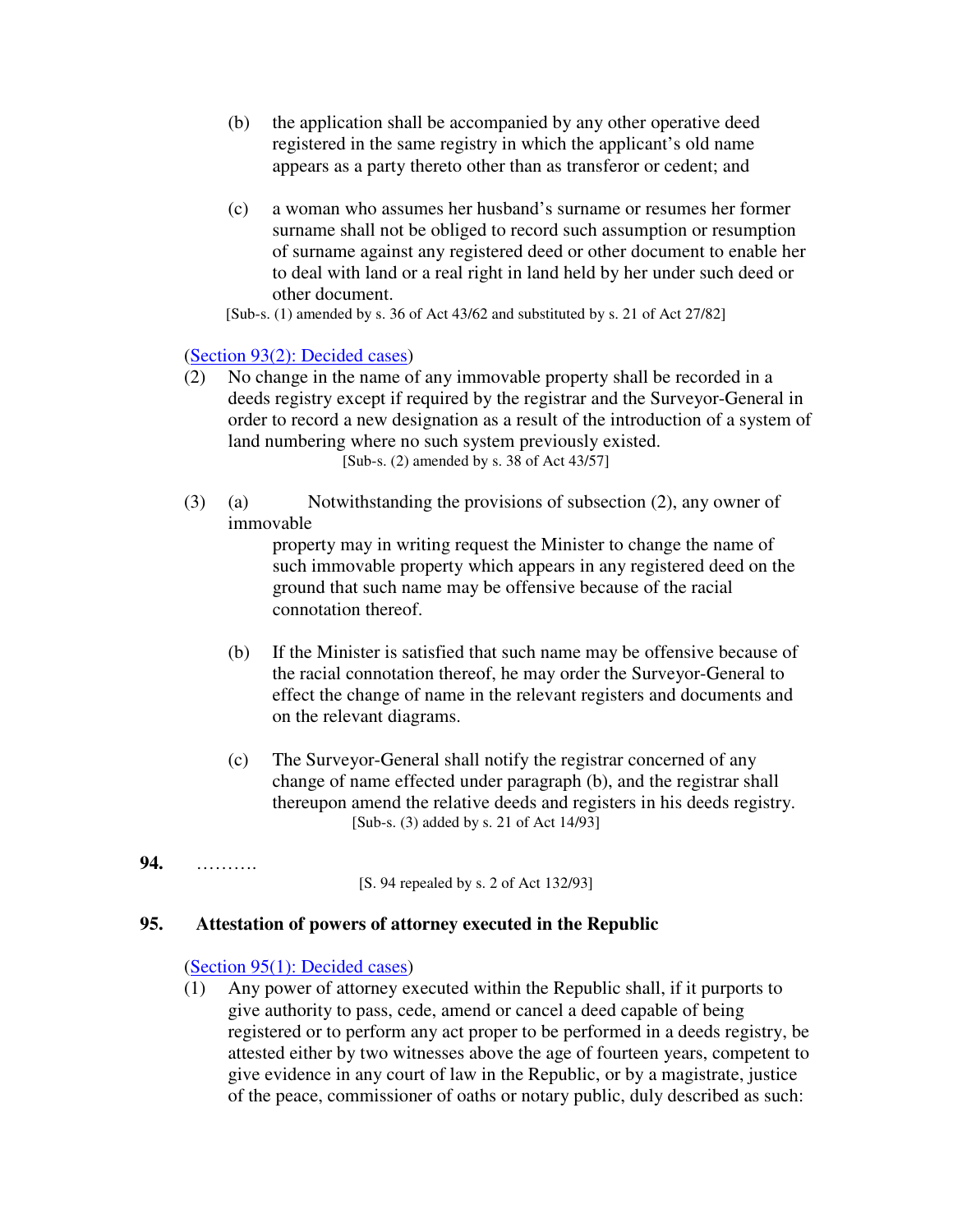Provided that no person shall be competent to attest any power of attorney under which he is appointed as an agent or derives any benefit.

 $(2)$  ……… [Sub-s.  $(2)$  repealed by s. 67 of Act 16/67]

# **96. Execution of deeds by prospective owners**

If any deed or document required to be executed by the owner of immovable property has been executed by a person who has acquired the right to receive transfer or cession of such property, such deed or document shall, upon the person aforesaid receiving transfer or cession of such property, for the purposes of this Act be deemed to have been executed by the owner of such property.

## (Section 97: Decided cases)

# **97. Notice to registrar of application to court**

(Section 97(1): Decided cases)

(1) Before any application is made to the court for authority or an order involving the performance of any act in a deeds registry, the applicant shall give the registrar concerned at least seven days' notice before the hearing of such application and such registrar may submit to the court such report thereon as he may deem desirable to make.

# (Section 97(2): Decided cases)

(2) Subject to notice in terms of subsection (1) being given to the registrar concerned, any order made by a court having jurisdiction over a person in respect of that person's property or rights to property situate in another province shall be given effect to by the registrar of such other province without the necessity of having such order confirmed by the court of the province in which the property is situate.

[Sub-s. (2) added by s. 39 of Act 43/57]

## **98. Substituted copy of lost deed supersedes original which must be surrendered on recovery**

- (1) If a copy of a registered deed or other document has been issued, in manner prescribed by regulation, in substitution of a deed or other document which has been lost or is believed to have been destroyed, the original deed or other document, if still in existence, shall thereupon become void.
- (2) If a deed or other document which has become void as aforesaid, comes into the possession or custody of any person who knows that a copy has been issued in substitution thereof, he shall forthwith deliver or transmit such deed or other document to the registrar concerned.

(Section 99: Decided cases)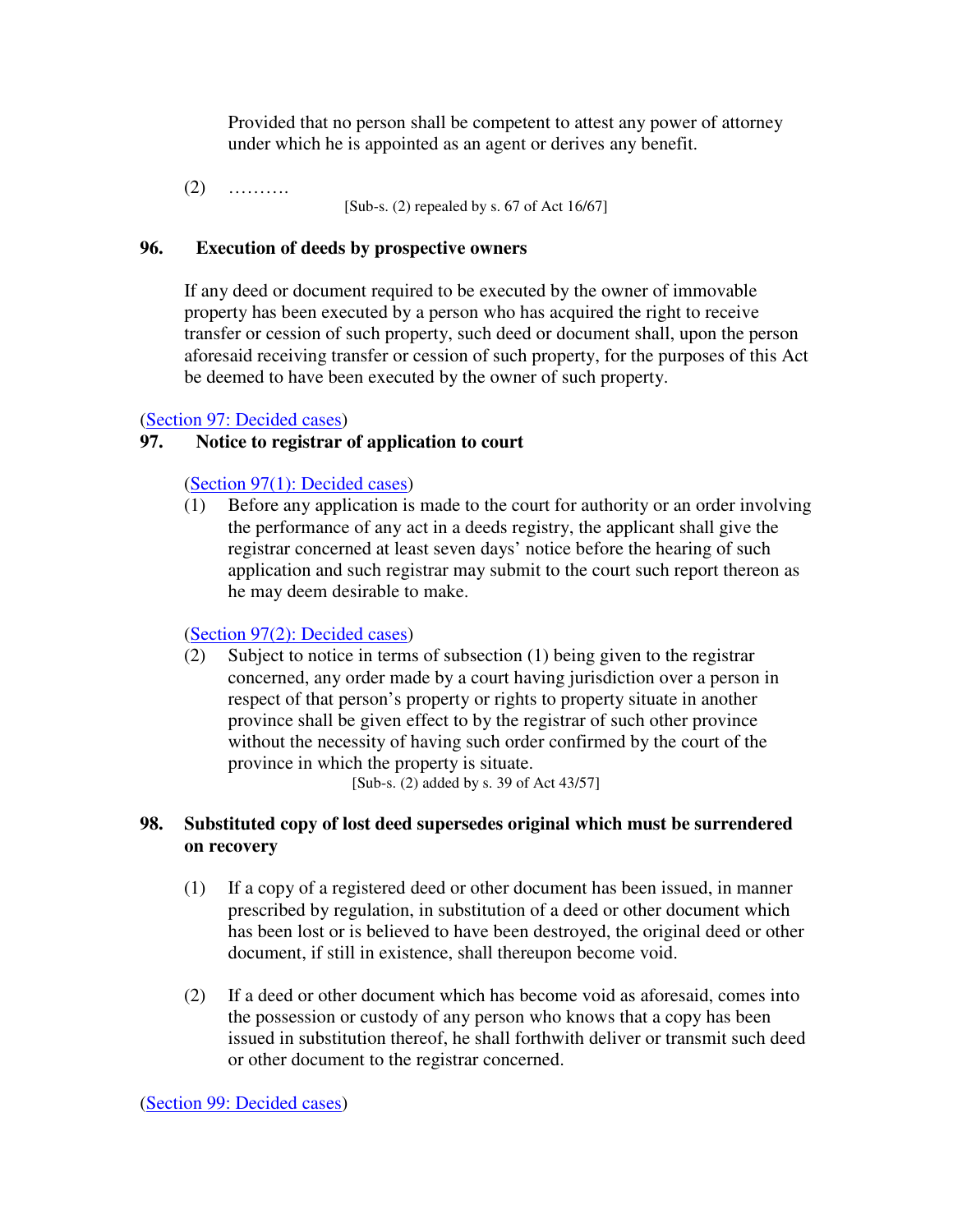### **99. Exemption from liability for acts or omissions in deeds registry**

No act or omission of any registrar or of any officer employed in a deeds registry shall render the Government or such registrar or officer liable for damage sustained by any person in consequence of such act or omission: Provided that if such act or omission is *mala fide* or if such registrar or officer has not exercised reasonable care and diligence in carrying out his duties in connection with such act or omission, the Government shall be liable for the damage aforesaid: Provided further that the registrar or officer guilty of such act or omission shall be liable to make good any loss or damage resulting therefrom to the Government if such act or omission was *mala fide*.

#### (Section 100: Decided cases)

## **100. Formal defects**

No act in connection with any registration in a deeds registry shall be invalidated by any formal defect, whether such defect occurs in any deed passed or registered, or in any document upon the authority of which any such deed has been passed or registered or which is required to be produced in connection with the passing or registration of such deed, unless a substantial injustice has by such act been done which in the opinion of the court cannot be remedied by any order of the court.

## **101. Special provisions relating to Vryburg deeds registry**

- (1) The practice prevailing prior to the commencement of the Deeds Registries Act, 1918, in the deeds registry at Vryburg of transferring or mortgaging land held under a certificate of ownership issued by the Administrator of the territory known as British Bechuanaland prior to its annexation to the Colony of the Cape of Good Hope, and which was declared by that Act to be legal and of effect, shall continue to be legal and of effect: Provided that -
	- (a) the provisions of this Act shall apply in respect of any transfer, partition transfer, certificate of title, mortgage or other deed sought to be registered in respect of any land so held;
	- (b) no transfer of or other form of title to or mortgage of any defined portion of a piece of land so held shall be registered unless the surveyor-general concerned has certified that the boundaries of such piece of land are correctly represented on the diagram thereof;
	- (c) if the surveyor-general is unable to certify as aforesaid the provisions of sections forty, forty-one and forty-four shall *mutatis mutandis* apply, notwithstanding anything to the contrary in any other law contained.
- (2) The provisional registration in the deeds registry at Vryburg of any cession or assignment of rights to unascertained or unsurveyed land, prescribed by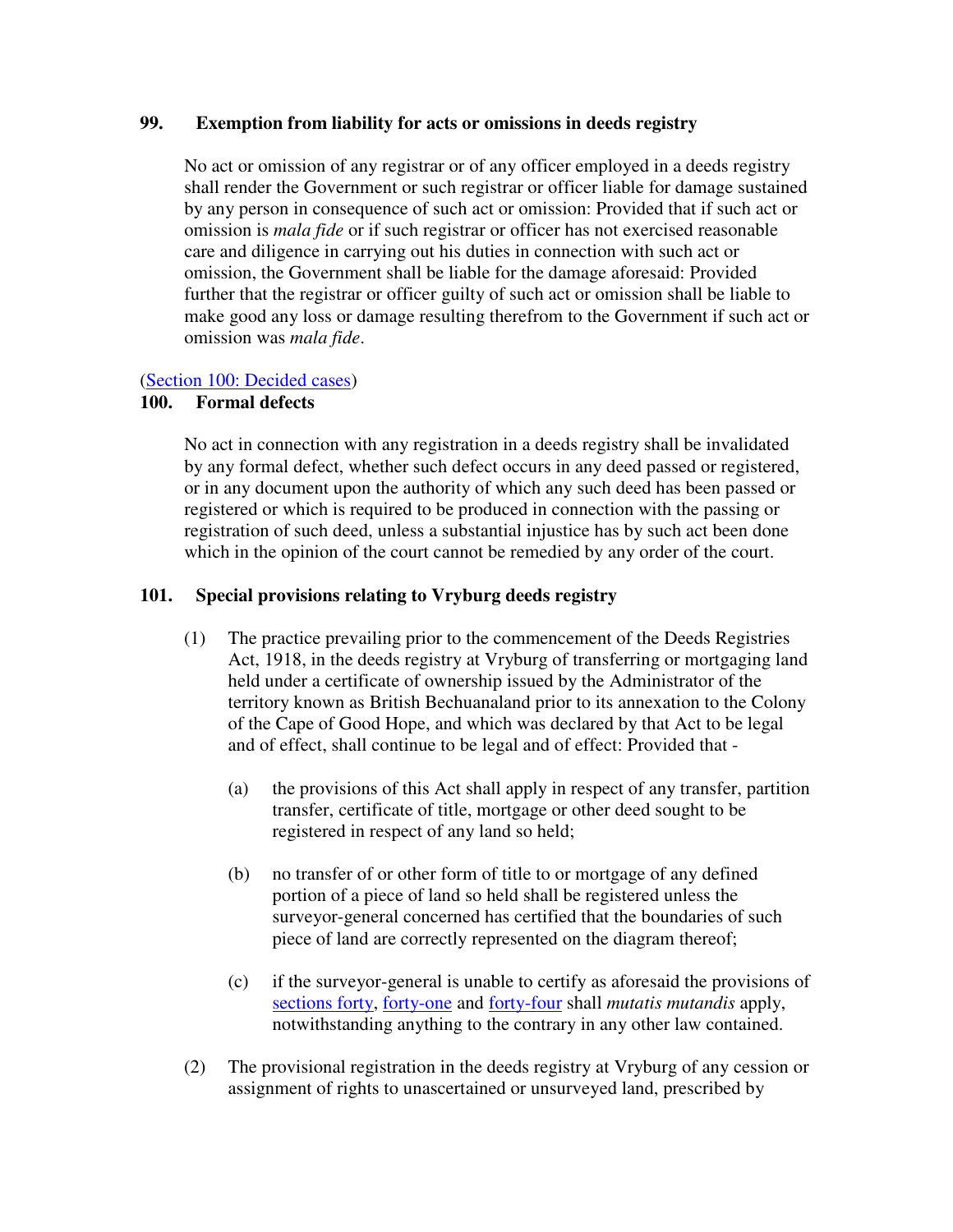Government Notice (British Bechuanaland) of the thirteenth day of November, 1886, shall continue to be of force in respect of land to which a right of ownership was acquired prior to the annexation of British Bechuanaland to the Colony of the Cape of Good Hope, until such time as a grant of such land has been registered.

## (Section 102: Decided cases)

## **102. Definitions**

(Section 102(1): Decided cases)

(1) In this Act unless inconsistent with the context -

**"conveyancer"** means, in respect of any deeds registry, a person practising as such in the Republic, and includes a person admitted as an attorney in terms of the relevant Transkeian legislation and physically practising as such within the area of the former Republic of Transkei on or before the date of commencement of Proclamation No. R.9 of 1997;

[Definition of "conveyancer" substituted by s. 12 of Act 3/72, s. 22 of Act 14/93 and Proc. R.9/97]

**"court"** or **"the court"** means the High Court having jurisdiction, and includes any judge thereof;

[Definition of "court" substituted by s. 10 of Act 93/98]

## **"deeds registry"** means -

- (a) when used in relation to immovable property, the deeds registry which serves the area in which that property is situate;
- (b) when used in relation to any deed or other document, any deeds registry in the Republic wherein that deed or other document is registered or registrable;
- (c) when used in relation to a registrar, the deeds registry of which he is in charge,

but does not include the mining titles office referred to in section three of the Registration of Deeds and Titles Act, 1909 (Act No. 25 of 1909) of the Transvaal;

**"diagram"** means a diagram which has been signed by a person recognized by law as a land surveyor, and which has been approved or certified by a surveyor-general or other officer empowered under any law so to approve or certify a diagram and includes a diagram or a copy thereof prepared in a surveyor-general's office and approved or certified as aforesaid, or a diagram which has at any time prior to the commencement of this Act been accepted for registration in a deeds registry or surveyor-general's office;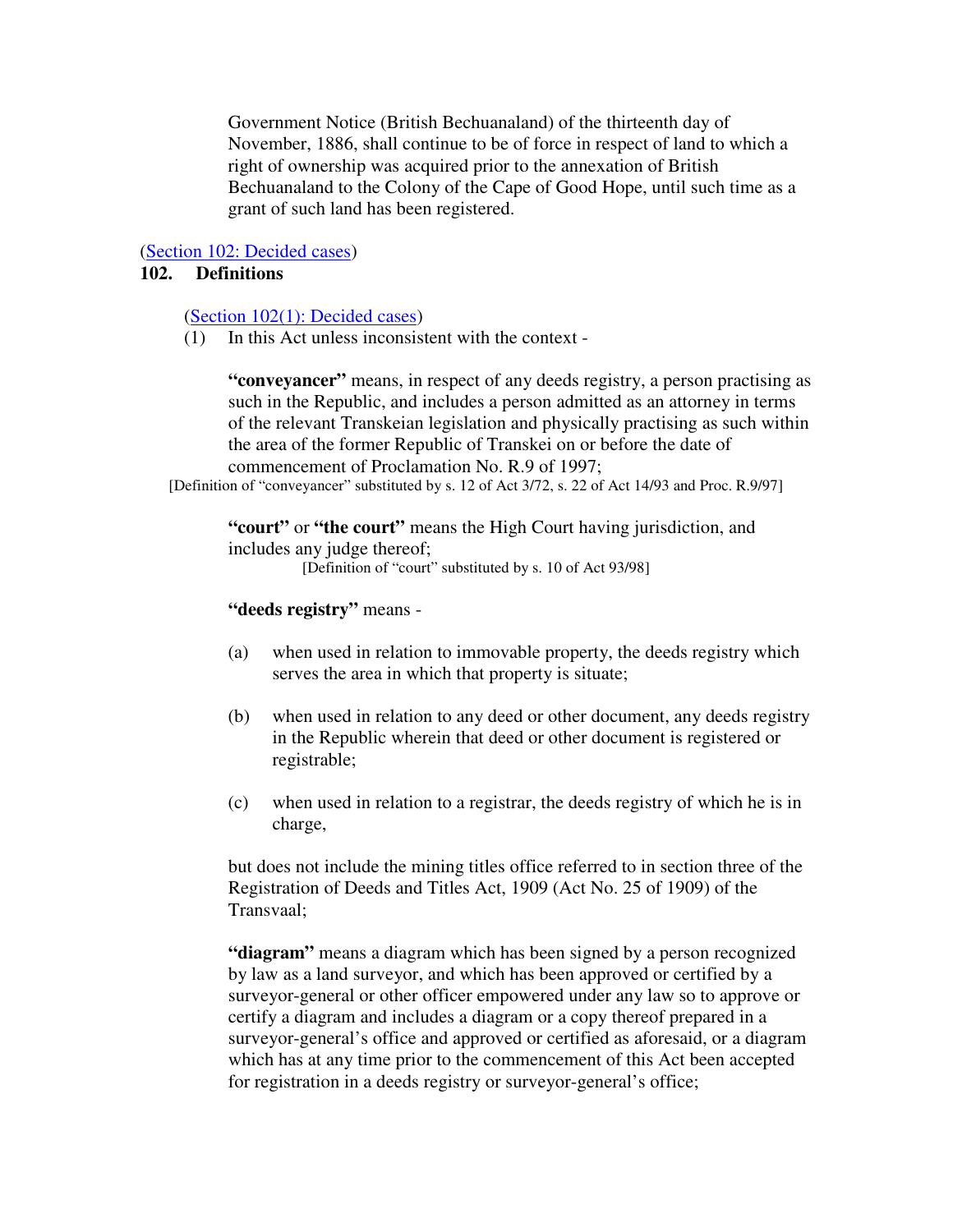**"erf"** means every piece of land registered as an erf, lot, plot or stand in a deeds registry, and includes every defined portion, not intended to be a public place, of a piece of land laid out as a township, whether or not it has been formally recognized, approved or proclaimed as such;

**"executor"** includes any representative recognized by law of a deceased owner;

[Definition of "executor" inserted by s. 9 of Act 11/96]

**"general plan"** means a plan which represents the relative positions and dimensions of two or more pieces of land and has been signed by a person recognized by law as a land surveyor, and which has been approved, provisionally approved or certified as a general plan by a surveyor-general or other officer empowered under any law so to approve, provisionally approve or certify a general plan, and includes a general plan or copy thereof prepared in a surveyor-general's office and approved, provisionally approved or certified as aforesaid, or a general plan which has at any time, prior to the commencement of this Act, been accepted for registration in a deeds registry or surveyor-general's office;

[Definition of "general plan" substituted by s. 32 of Act 113/91]

**"Government"** ………… [Definition of "Government" inserted by s. 12 of Act 3/72 and deleted by s. 22 of Act 14/93]

#### **"immovable property"** includes -

- (a) ……….
	- [Para. (a) deleted by s. 53 of Act 24/2003]
- (b) any registered lease of land which, when entered into, was for a period of not less than ten years or for the natural life of the lessee or any other person mentioned in the lease, or which is renewable from time to time at the will of the lessee indefinitely or for periods which together with the first period amount in all to not less than ten years;
- (c) a registered right of leasehold; and
- (d) a registered right of initial ownership contemplated in section 62 of the Development Facilitation Act, 1995;

[Definition of "immovable property" substituted by s. 6 of Act 24/89 and s. 68 of Act 67/95]

**"land"** includes a share in land; [Definition of "land" substituted by s. 22 of Act 27/82]

**"Master"** means the Master or Assistant Master of any provincial or local division of the Supreme Court and when used in relation to any particular matter means the Master or Assistant Master who has jurisdiction in respect thereof;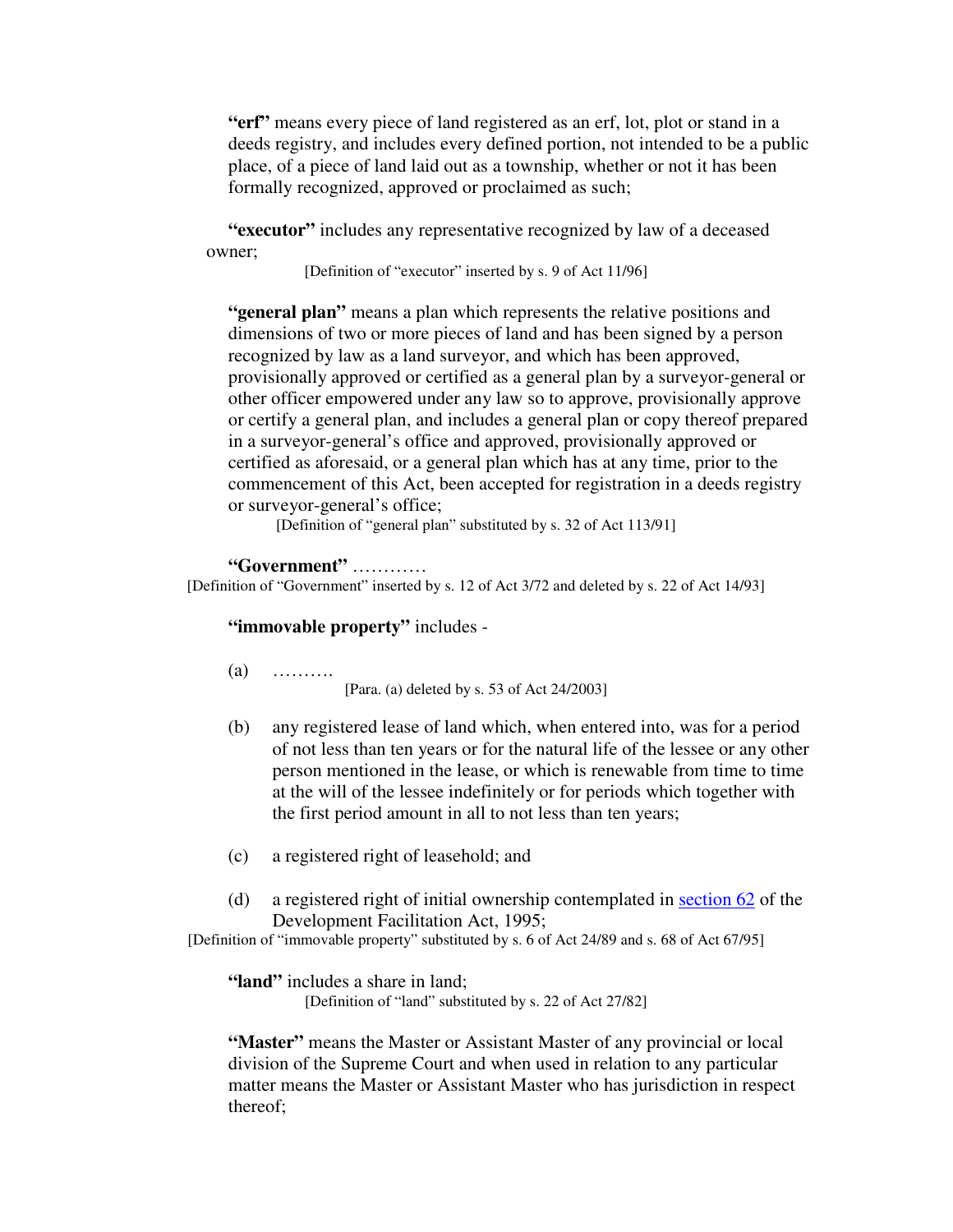**"Minister"** means the Minister of Land Affairs; [Definition of "Minister" substituted by s. 12 of Act 3/72, s. 22 of Act 27/82, s. 4 of Act 75/87 and s. 22 of Act 14/93]

> **"mortgage bond"** means a bond attested by the registrar specially hypothecating immovable property;

**"notarial bond"** means a bond attested by a notary public hypothecating movable property generally or specially;

**"notarial deed"** means a deed attested by a notary public, and does not include a document a signature to which is merely authenticated by a notary public, or a copy of a document which has been certified as correct by a notary public;

**"notary public"** means, in relation to any deed or other document creating or conveying real rights of land, a person practising as such in the Republic; and in relation to any document executed outside the Republic, a person practising as such in the place where the document is executed;

[Definition of "notary public" substituted by Proc. R.9/97]

**"owner"** means, in relation to -

- (a) immovable property, subject to paragraph (b), the person registered as the owner or holder thereof and includes the trustee in an insolvent estate, a liquidator or trustee elected or appointed under the Agricultural Credit Act, 1966 (Act No. 28 of 1966), the liquidator of a company or a close corporation which is an owner and the executor of any owner who has died or the representative recognized by law of any owner who is a minor or of unsound mind or is otherwise under disability, provided such trustee, liquidator, executor or legal representative is acting within the authority conferred on him or her by law; [Para. (a) substituted by s. 22 of Act 14/93 and s. 9 of Act 11/96]
- (b) immovable property, real rights in immovable property and notarial bonds -
	- (i) which are registered in the name of both spouses in a marriage in community of property, either one or both of the spouses;
	- (ii) which are registered in the name of only one spouse and which forms part of the joint estate of both spouses in a marriage in community of property, either one or both of the spouses;
	- (iii) which are registered under section  $17(1)$  in the name of both spouses in a marriage in community of property to which the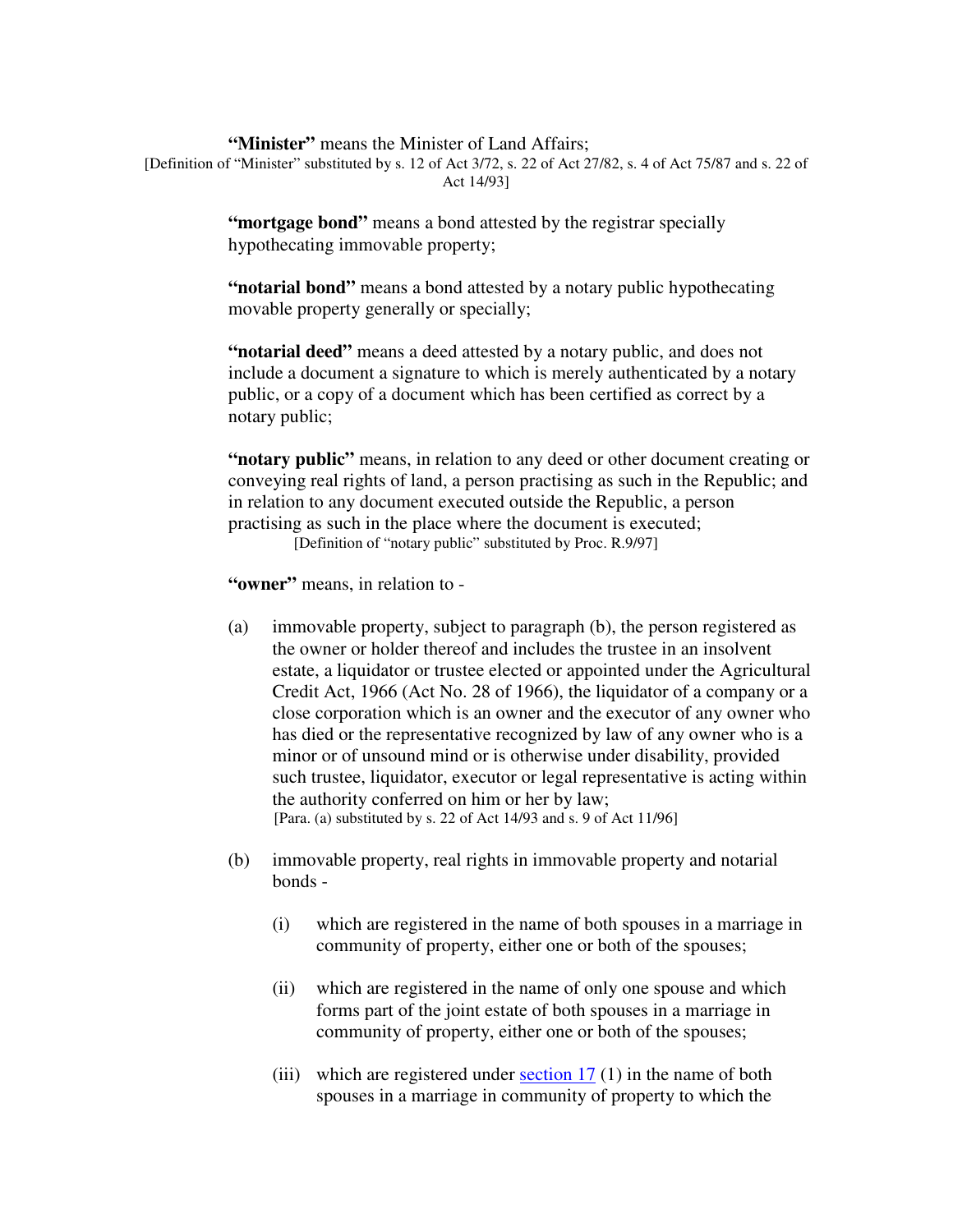provisions of Chapter III of the Matrimonial Property Act, 1984 (Act No. 88 of 1984), are not applicable, the husband;

(iv) which are registered in the name of only one spouse and which form part of the joint estate of both spouses in a marriage in community of property to which the provisions of Chapter III of the Matrimonial Property Act, 1984, are not applicable, the husband;

[Para. (b) substituted by s. 7 of Act 3/88, s. 22 of Act 14/93 and s. 9 of Act 11/96]

(c) ………. [Para. (c) substituted by s. 7 of Act 3/88 and deleted by s. 9 of Act 11/96] [Definition of "owner" substituted by s. 12 of Act 3/72, s. 9 of Act 62/84 and s. 4 of Act 75/87]

**"person"**, for the purpose of the registration of immovable trust property only, includes a trust;

[Definition of "person" inserted by s. 2 of Act 9/2003]

**"prescribed"** means prescribed by this Act or any regulation;

**"prospecting contract"** ……….

[Definition of "prospecting contract" deleted by s. 53 of Act 24/2003]

**"province"** ………..

[Definition of "province" inserted by s. 12 of Act 3/72 and deleted by s. 22 of Act 14/93]

**"provincial administration"** ……….

[Definition of "provincial administration" inserted by s. 12 of Act 3/72 and deleted by s. 22 of Act 14/93]

**"real right"** includes any right which becomes a real right upon registration;

**"registered"** means registered in a deeds registry;

**"registrar"** means a registrar of deeds appointed under this Act, and, when used in relation to any deeds registry means the registrar in charge of that deeds registry; and when used in relation to a document means the registrar in charge of the deeds registry wherein that document is registered or registrable or intended to be used or filed;

**"registry duplicate"** means the counterpart or copy of a deed consisting of more than one copy which is filed or intended to be filed of record in a deeds registry;

**"regulation"** means a regulation made under section ten;

**"Republic"** …………. [Definition of "Republic" inserted by s. 12 of Act 3/72 and deleted by s. 22 of Act 14/93]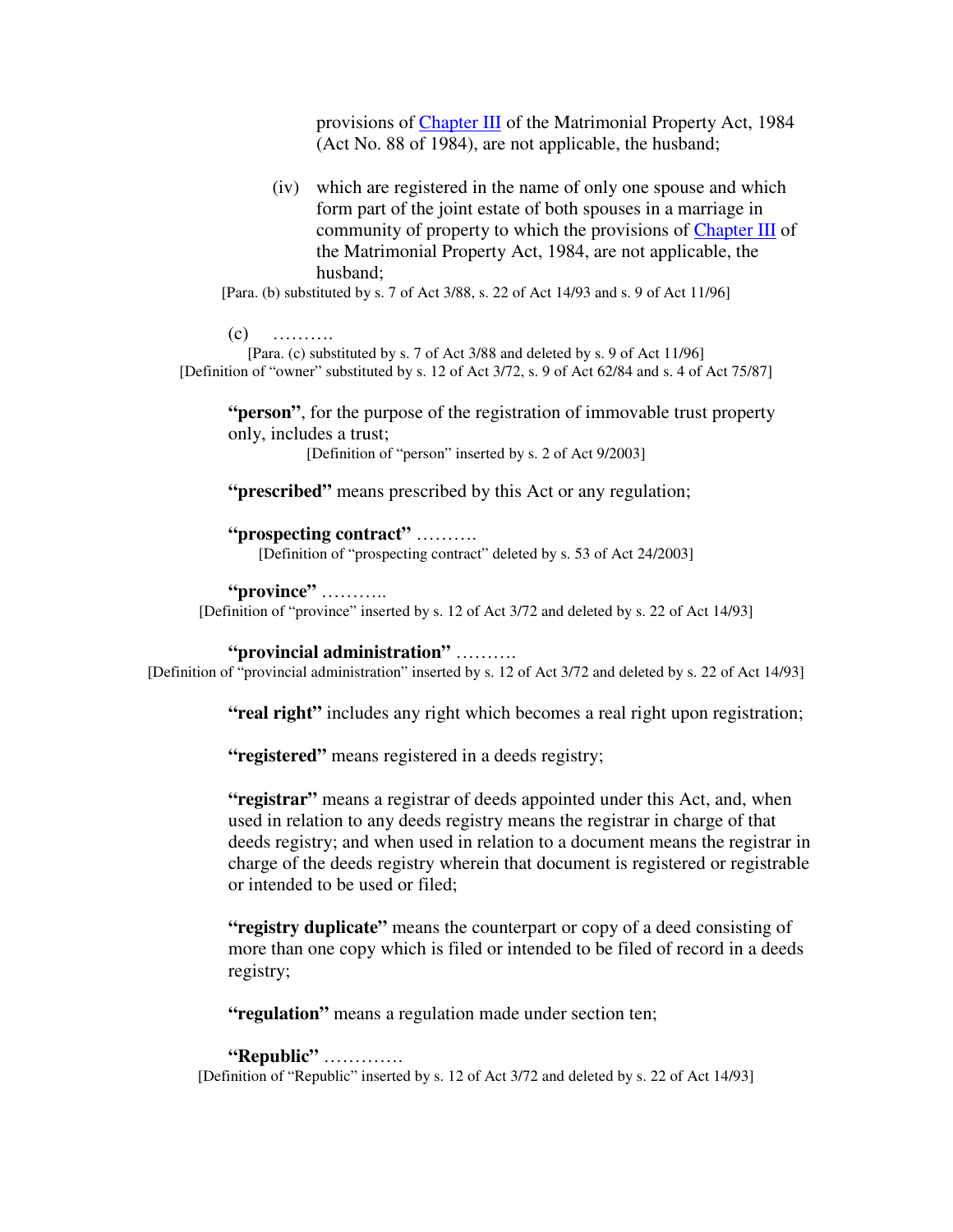**"right of leasehold"** means a right of leasehold as defined in section 1 of the Black Communities Development Act, 1984, excluding a right in respect of a sectional leasehold unit referred to in that definition;

[Definition of "right of leasehold" inserted by s. 9 of Act 62/84]

**"share"** in relation to land, means undivided share; [Definition of "share" substituted by s. 22 of Act 27/82 and amended by s. 53 of Act 24/2003]

**"settlement"** means a group of pieces of land or of sub-divisions of a piece of land which are used or intended for use mainly for farming or horticulture, and includes a combination of such groups which is suitable for registration in one register;

#### **"State"** ……….

[Definition of "State" inserted by s. 12 of Act 3/72 and deleted by s. 22 of Act 14/93]

**"Territory"** ………… [Definition of "Territory" inserted by s. 12 of Act 3/72 and deleted by s. 22 of Act 14/93]

**"the commencement of this Act"** ………… [Definition of "the commencement of this Act" inserted by s. 12 of Act 3/72 and deleted by s. 22 of Act

14/93]

**"this Act"** includes the regulations made under section ten;

**"township"** includes -

- (a) a group of pieces of land, or of sub-divisions of a piece of land, which are combined with public places and are used mainly for residential, industrial or similar purposes, or are intended to be so used;
- (b) any combination of such groups which is suitable for registration in one register;
- (c) any area of land registered or recognized at the commencement of this Act in a deeds registry as a township if a general plan thereof is filed in that deeds registry or in the office of the surveyor-general concerned; and
- (d) any township established, approved, proclaimed or otherwise recognized as such under any law.
- (2) ………. [Sub-s. (2) added by s. 12 of Act 3/72 and deleted by s. 22 of Act 14/93]

#### **102A.** ………..

[S. 102A inserted by s. 13 of Act 3/72, substituted by s. 58 of Act 93/76 and repealed by s. 23 of Act 14/93]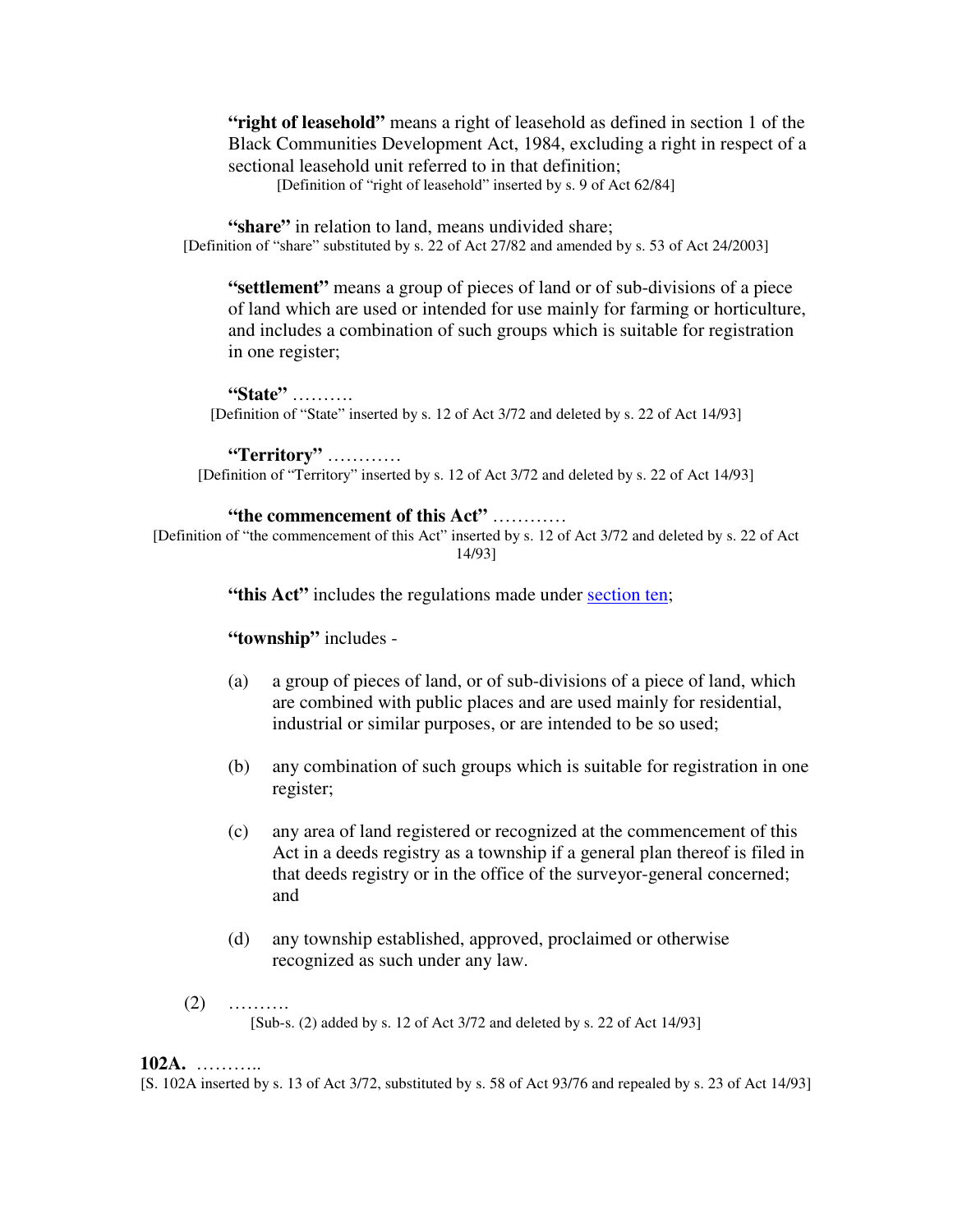## **102B.** ………..

[S. 102B inserted by s. 7 of Act 24/89 and repealed by Proc. R.9/97]

## **103. Repeal of laws**

- (1) The laws specified in the First Schedule to this Act are hereby repealed to the extent set out in the fourth column of that Schedule.
- (2) The President may, by proclamation in the *Gazette*, repeal any provision
	- (a) of Proclamation No. 35 of 1902, Ordinance No. 6 of 1902 or Ordinance No. 6 of 1903 of the Transvaal or of any regulation made thereunder, which is, by virtue of section one of Act No. 29 of 1908 of the Transvaal, still in force; or
	- (b) of Law No. 15 of 1898 of the Transvaal which is, by virtue of subsection (1) of section three of Act No. 34 of 1908 of the Transvaal, still in force.

### **104. Short title and commencement of Act**

This Act shall be called the Deeds Registries Act, 1937, and shall come into operation on a date to be fixed by the President by proclamation in the *Gazette*.

#### **First Schedule**

| <b>Province</b> | No. and year of law | Title or subject of law | <b>Extent of repeal</b>  |
|-----------------|---------------------|-------------------------|--------------------------|
| Cape of         | Placaat dated the   | Regulations for the     | The whole.               |
| Good Hope       | 22nd day of April,  | prevention of confusion |                          |
|                 | 1793                | in the Debt Registry    |                          |
|                 | Placaat dated the   | Reform of the Debt      | So much as is            |
|                 | 15th day of May,    | Registry                | unrepealed               |
|                 | 1805                |                         |                          |
|                 | Ordinance No. 27 of | Ordinance for amending  | So much as is            |
|                 | 1846                | the law relative to     | unrepealed.              |
|                 |                     | conventional            |                          |
|                 |                     | hypothecations          |                          |
|                 | Act No. 25 of 1894  | Glen Grey Act, 1894     | Section seventeen so     |
|                 |                     |                         | far as it requires       |
|                 |                     |                         | registration of transfer |
|                 |                     |                         | by the registrar of      |
|                 |                     |                         | deeds at Cape Town       |
|                 |                     |                         | only.                    |
| Natal<br>Law    | No. 22 of 1863      | To prevent community    | Sections two and seven   |

### **LAWS REPEALED**